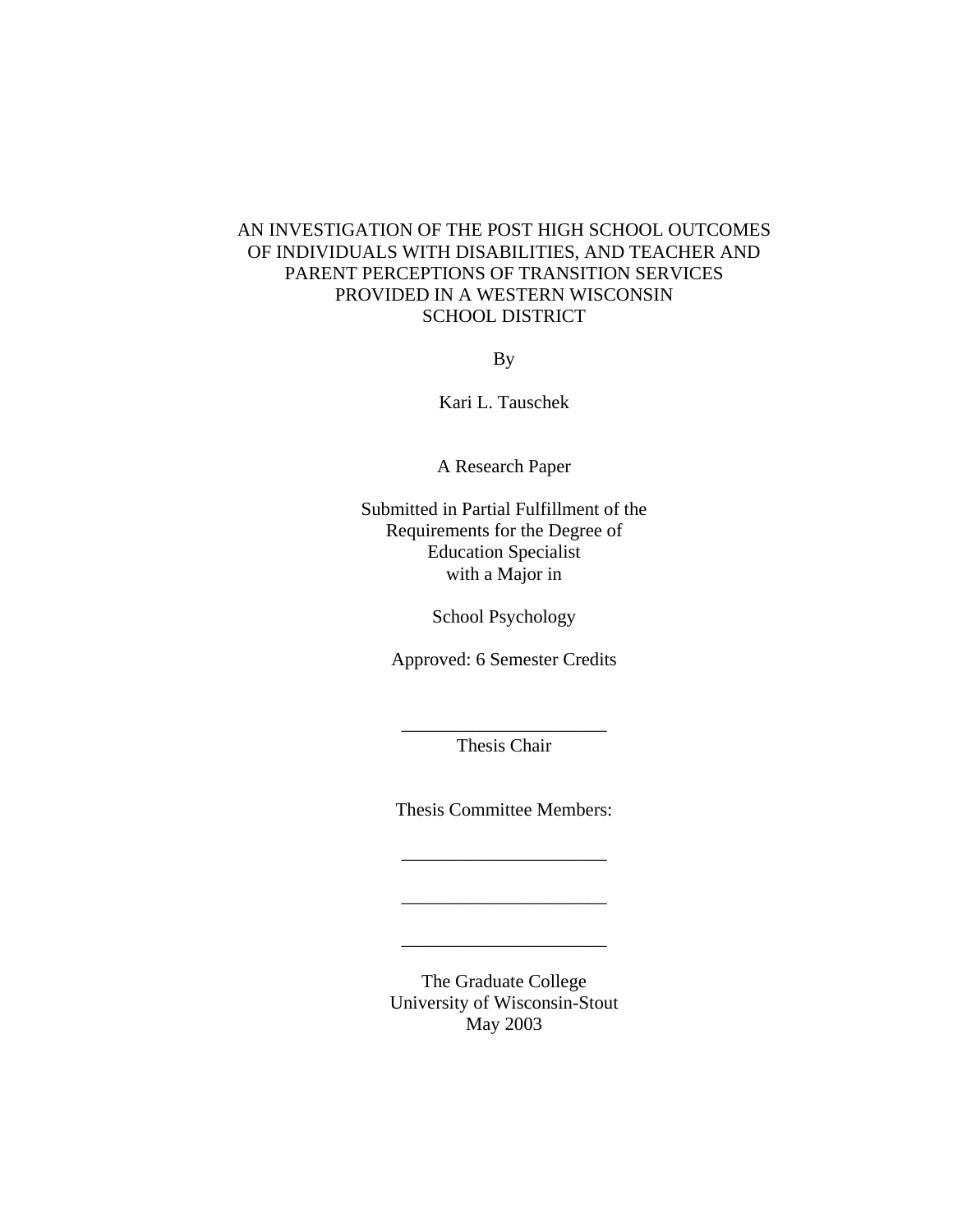## The Graduate College University of Wisconsin-Stout Menomonie, Wisconsin 54751

## **ABSTRACT**

| Tauschek                 | Kari                                                                                    |              |                |
|--------------------------|-----------------------------------------------------------------------------------------|--------------|----------------|
| (Writer)(Last Name)      |                                                                                         | (First)      |                |
|                          | An Investigation of the Post High School Outcomes of Individuals with Disabilities, and |              |                |
| (Title)                  |                                                                                         |              |                |
|                          | Teacher and Parent Perceptions of Transition Services Provided in a Western Wisconsin   |              |                |
| <b>School District</b>   |                                                                                         |              |                |
| <b>School Psychology</b> | Dr. Ed Biggerstaff                                                                      | May/2003     | 92             |
| (Graduate Major)         | (Research Advisor)                                                                      | (Month/Year) | (No. of Pages) |
|                          |                                                                                         |              |                |

American Psychological Association (APA) Publication Manual: Fifth Edition\_\_\_\_\_\_\_\_ (Name of Style Manual Used in this Study)

The purpose of this study was to evaluate the outcome of students with disabilities after leaving high school. Secondly, this research explores teacher and parent attitudes about transition services provided by the school to students with disabilities. A historical framework was based on the research of significant legislative acts that have shaped the implementation of transition services.

Data was collected to research the areas of independent living, postsecondary education, and the employment of former graduates and dropouts who exited high school between May 2000 and May 2001. These former students received services from the special education program while in high school. Furthermore, the perceptions of teachers and parents of former students who received special education services were assessed to supplement student feedback. Data analysis was constructed by the use of numbers and individual student, teacher, and parent suggestions.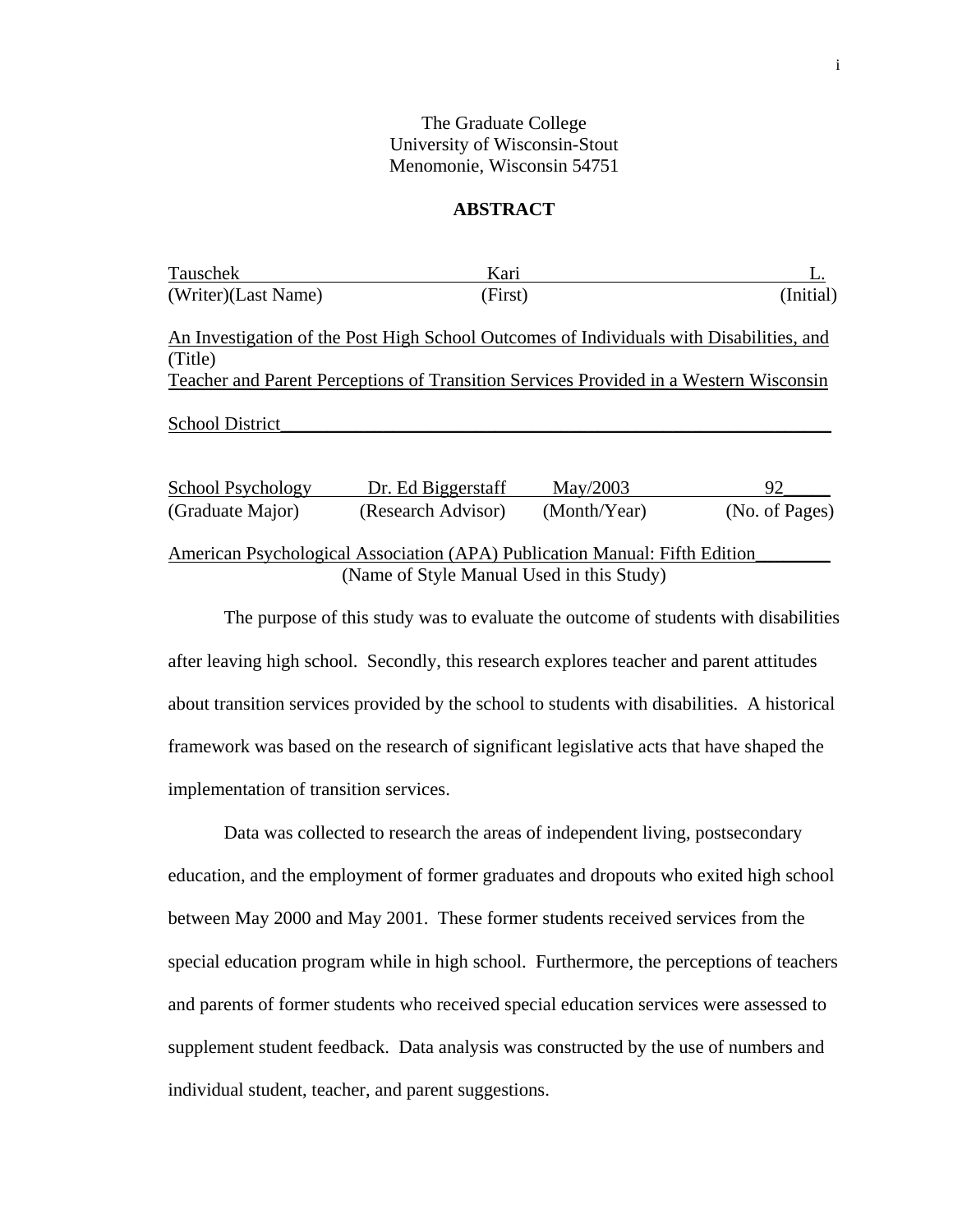Results from this study indicate that there is a blend of positive and negative former student outcomes within the school district. One to 2 years after exiting high school, the majority of the students were employed and working full-time. Most of the students were earning less than \$10 per hour and living with a parent or relative; however, nearly ½ were attending postsecondary education and working. Teachers and parents indicated that the school district has offered several beneficial services to students in past years including extracurricular activities, the school-to-work program, and the summer youth work program.

As students evolve and individual's needs change there continues to be a need to evaluate and improve transition programming. Students, teachers, and parents agreed that additional classes or curriculum were needed to allow students to practice monetary management, independent living, and job attainment skills.

Further study is recommended to determine the post high school outcomes, and parent and teacher suggestions within the same district in 2 years to assess transition program progress.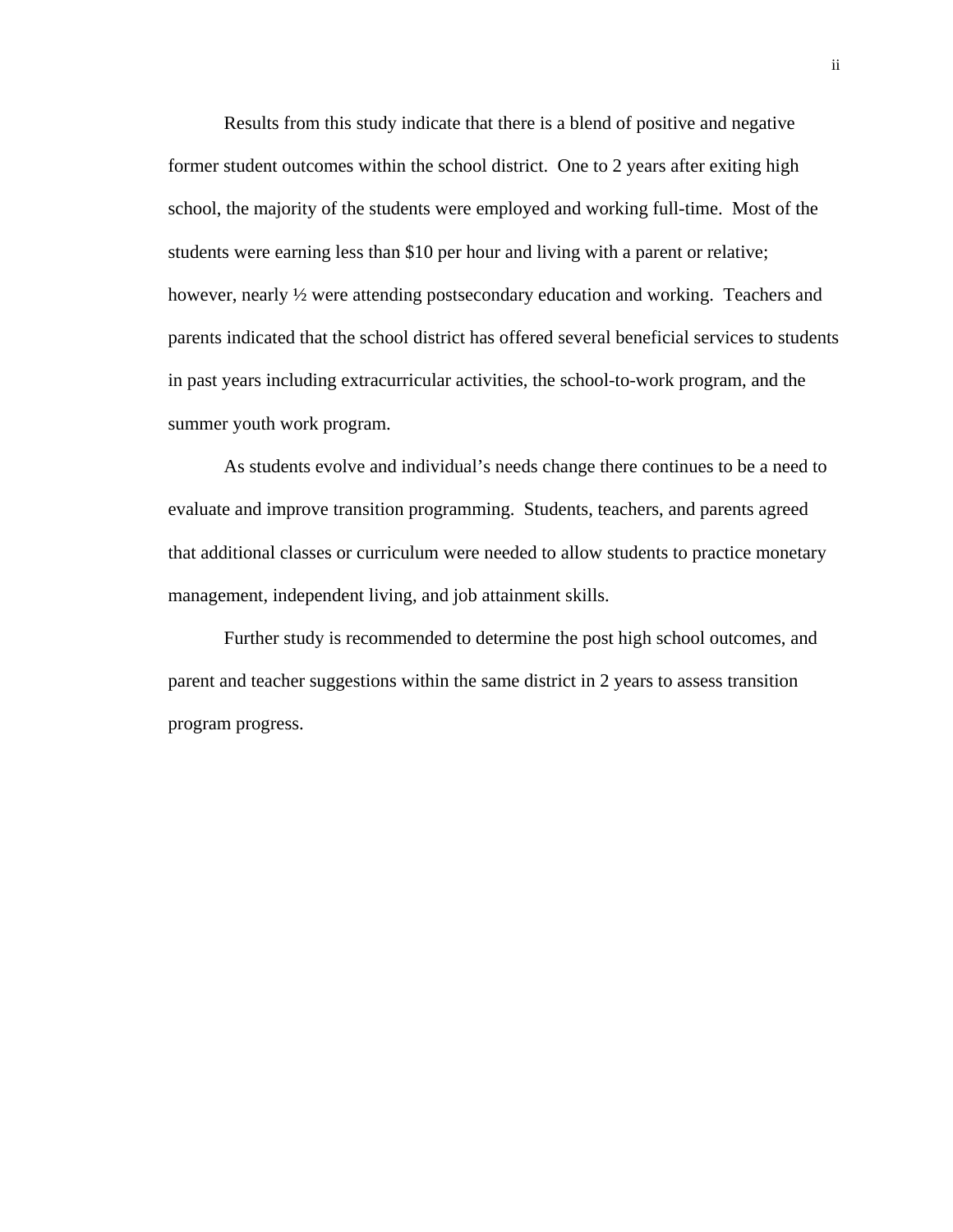#### ACKNOWLEDGMENTS

There are many people I would like to thank for their motivation, inspiration, and emotional support throughout my 2 years of graduate school and two theses. Foremost, I want to thank Ed Biggerstaff, my theses advisor, for his soft heart and pleasant manner. You will always have a special place in my heart and I am blessed to have you as a friend, Ed! Thank you for all your hard work and dedication leading me to success.

Secondly, I need to thank my thesis committee members, Scott Orme and Mary Hopkins-Best. Thank you for your willingness to join my thesis team as well as for your efforts in helping me to place the finishing touches on my thesis.

Next, I would like to thank my boyfriend Jon for his unwavering support and relaxed personality when times were stressful. I am fortunate that fate and wonderful friends brought us together. I cherish the moments and memories that we have together. I love you more than words can say!

Thank you to my family and sister Renee for their frequent telephone calls and e-mails to keep my morale afloat. It has been a long 6 years of schooling to have a career that I enjoy. I could not have accomplished this milestone without your help and motivation.

I would also like to thank the administration, pupil services team, teachers, secretaries, parents, and students at the school sampled for my research. Thank you for your extra efforts, patience, and emotional support.

Finally, I would like to thank all of my friends. Our potlucks and nights out on the town have been memorable. I will never forget the fun times that we have had together. Thanks to everyone for another fun filled year!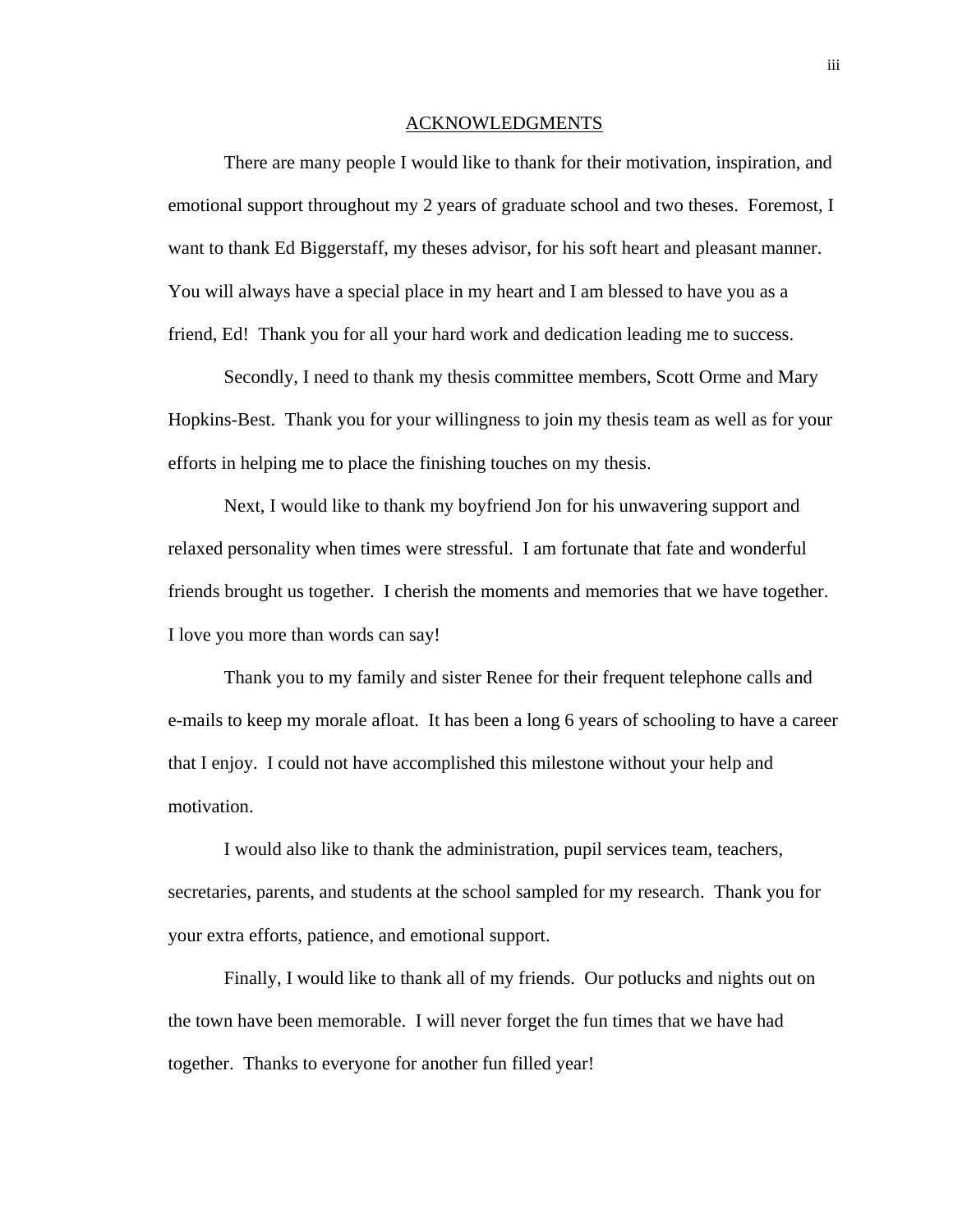## TABLE OF CONTENTS

| <b>CHAPTER ONE: Introduction</b>      |
|---------------------------------------|
|                                       |
|                                       |
|                                       |
|                                       |
|                                       |
|                                       |
| <b>CHAPTER TWO: Literature Review</b> |
|                                       |
|                                       |
|                                       |
|                                       |
|                                       |
| <b>CHAPTER THREE: Methodology</b>     |
|                                       |
|                                       |
|                                       |
|                                       |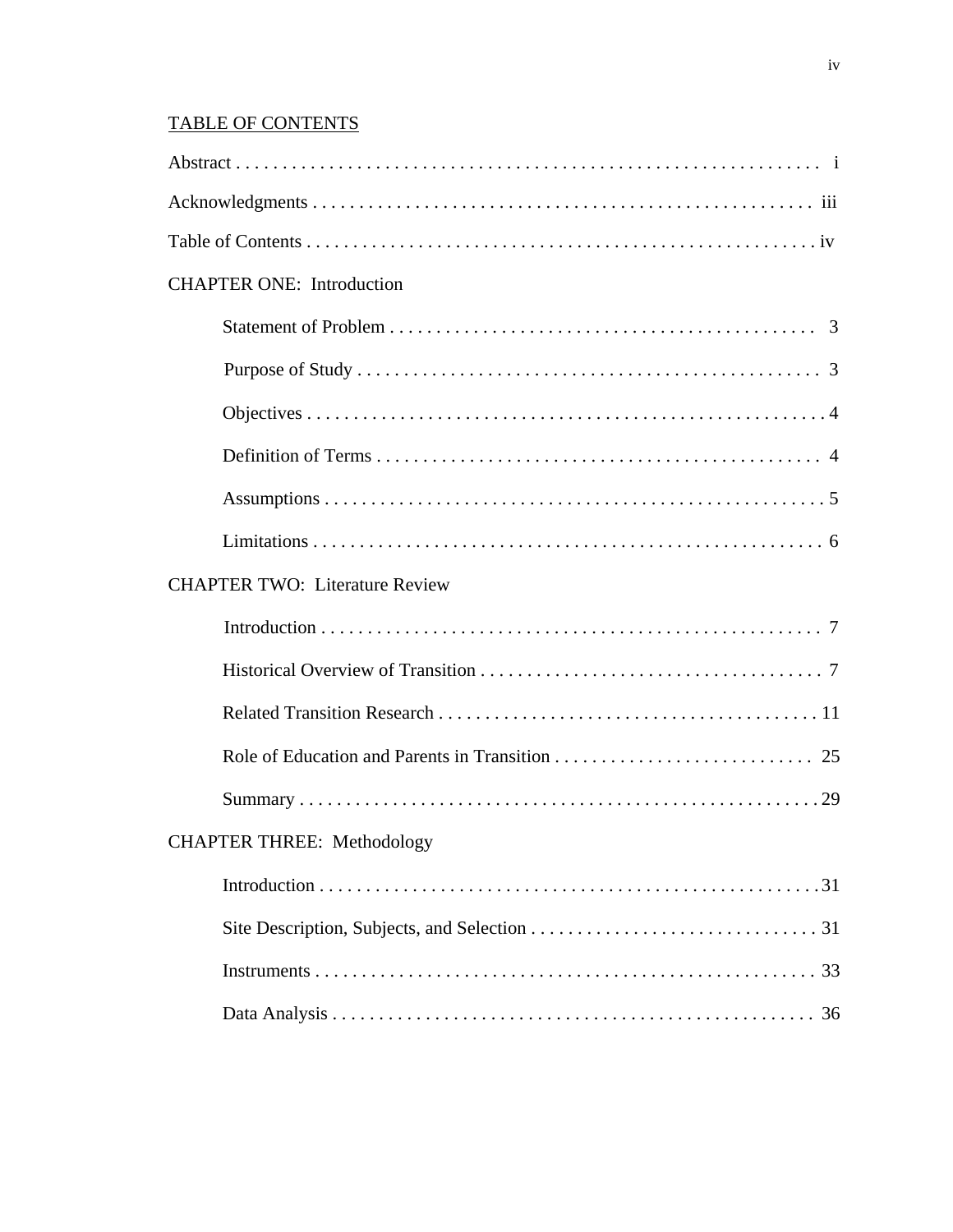# CHAPTER FOUR: Analysis of Data

| <b>CHAPTER FIVE: Discussion, Implications, and Recommendations</b> |
|--------------------------------------------------------------------|
|                                                                    |
|                                                                    |
|                                                                    |
|                                                                    |
|                                                                    |
| <b>APPENDICES</b>                                                  |
|                                                                    |
|                                                                    |
|                                                                    |
|                                                                    |
|                                                                    |
|                                                                    |
|                                                                    |
|                                                                    |
|                                                                    |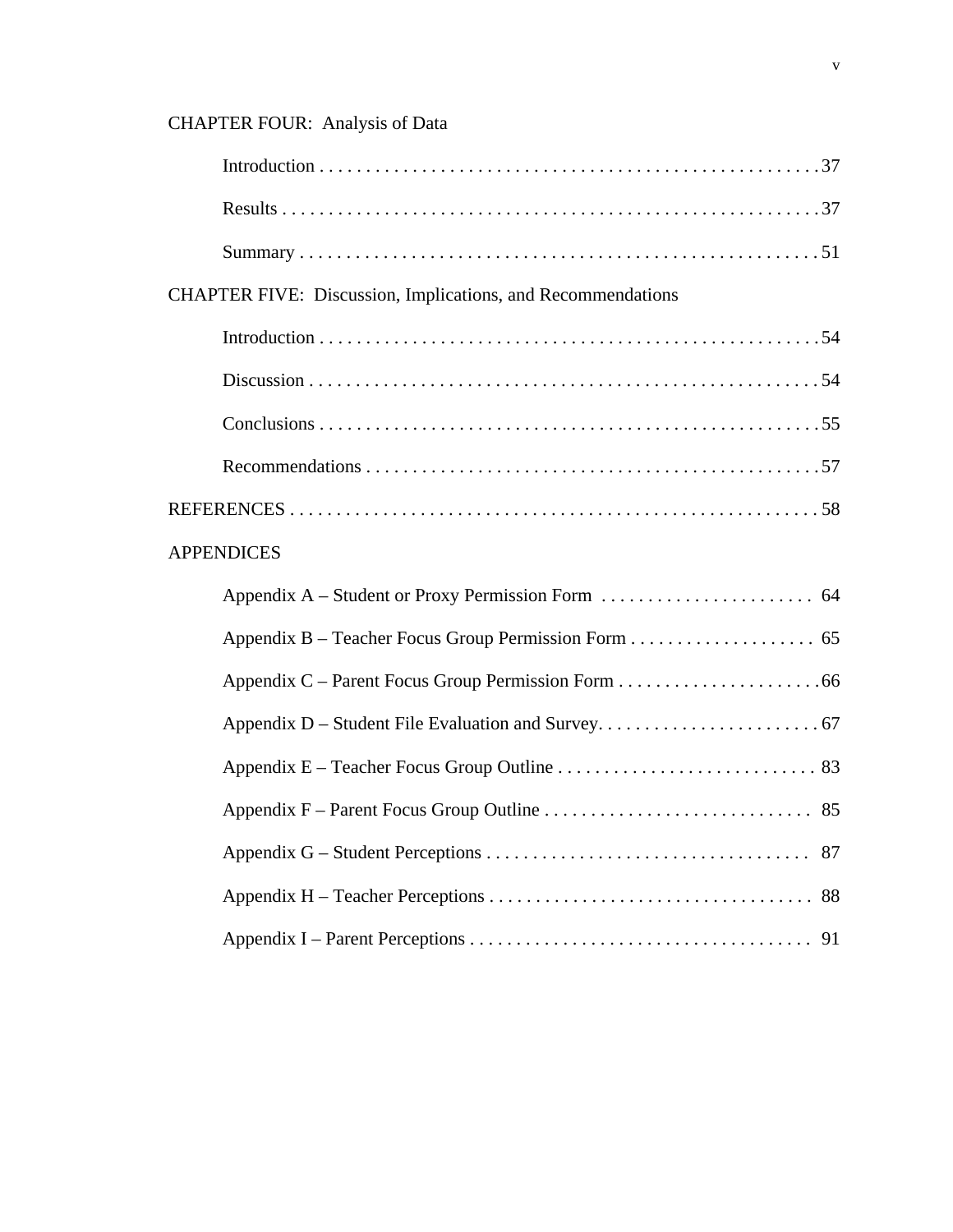## CHAPTER ONE

### **Introduction**

"What's my game?" "Should I play checkers or chess?" "Do I know all the rules of the game?" "Do I have the basic skills to play the game on my own?"

Every student should answer questions analogous to these as they transition from high school to adulthood. Checkers and chess are analogies for the "game of life" (Johns, 1993, p. 1). Checkers specifically refers to life as a high school student. Sequentially, chess refers to life as an adult. It is essential for students to master the basic academic, social, and emotional skills to be successful in the high school setting (checkers). Reciprocally, adulthood (chess) is a more complex game that requires advanced decision-making and extended skill growth. It is essential for a student to master chess in order to live independently. To complicate the situation even further, students with special needs have more difficulty learning these life skills.

As a result, high school transition programs have become increasingly important for students with disabilities in their preparation for adult life. Exploring recreational interests, developing a graduation credit plan, visiting the career center, practicing selfadvocacy skills, implementing a money management plan, practicing independent living skills, taking college entrance exams, obtaining a paid work experience, registering to vote, and applying for adult services are just some of the myriad transition skills needed by students to successfully transition from life as a high school student to life as an adult. The reason for teaching transition skills can be best explained by the Chinese Proverb, "Give a man a fish and he will eat for a day. Teach a man to fish and he will eat for the rest of his life."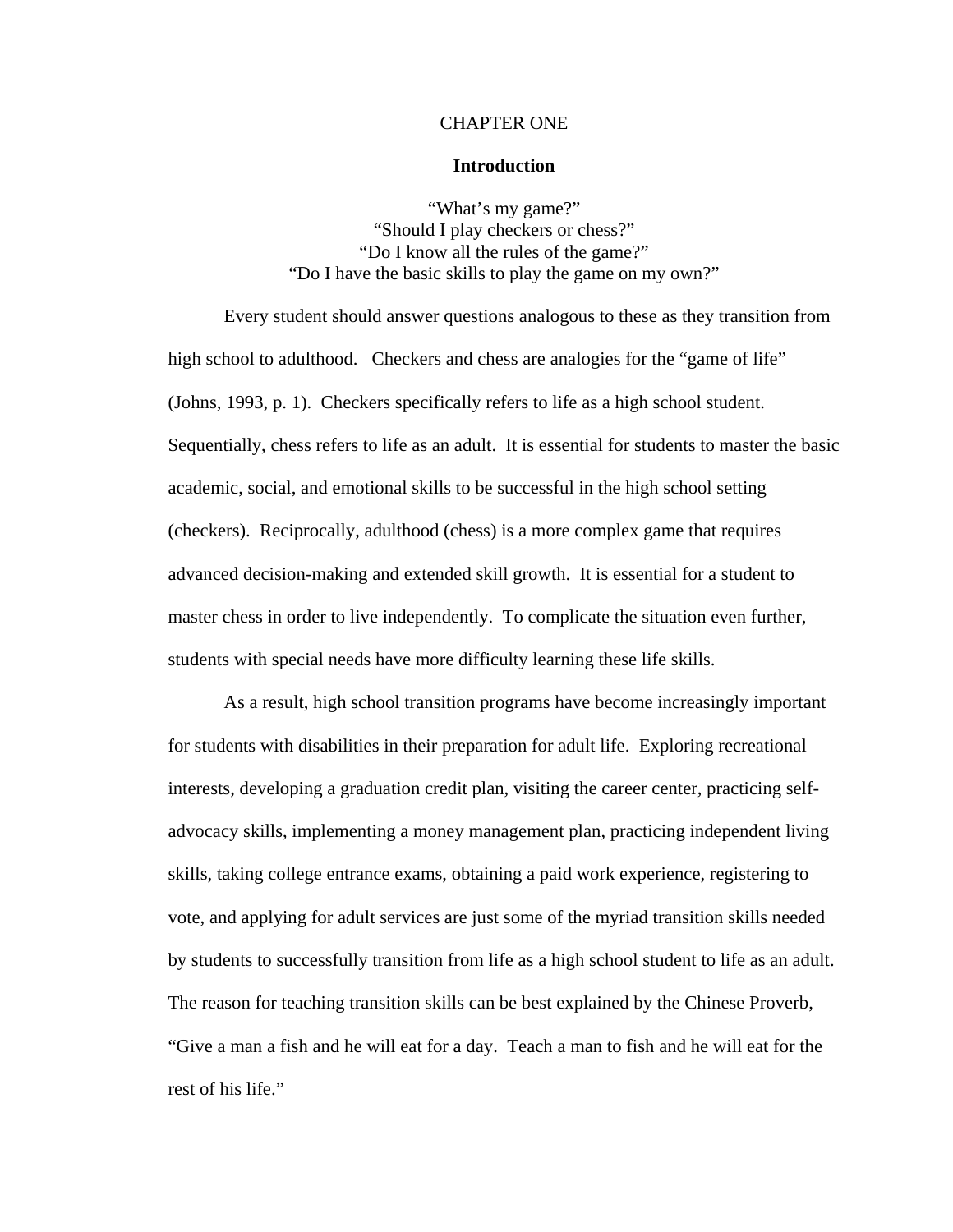For decades, the role of school professionals has continued to evolve at the secondary level in the coordination of student transition services. A significant change in the implementation of transition services occurred due to the recent 1997 amendments (P.L.105-17) to the Individuals with Disabilities Education Act (IDEA). Importantly, the IDEA transition amendments stated that transition service needs must be stated within a student's Individual Education Program (IEP) beginning at age 14. This helps to ensure that the parents and school staff are held accountable for preparing adolescents with disabilities for life as an adult. The amendments attempted to "equalize the playing field" to allow students with special needs to transition into adult life with the same degree of success as their peers without disabilities.

Research by Blackorby and Wagner (1996), prior to the IDEA amendments, found that students with disabilities have far lower graduation, employment, and postsecondary education rates. As a result of similar studies (Johnson, McGrew, Bloomberg, Bruininks, & Hung-Chih, 1997), many individuals were ambivalent about whether students with disabilities were learning valuable life skills while in high school. Unavoidably, transition is a complex process that requires a lot of time, effort, and motivation by the student, family, school, and community for optimal results.

To nurture this process, the Wisconsin Department of Public Instruction (DPI) (2001) specifically stated that the school district must have a "plan for evaluating its system for the design and delivery of special education and related services and for addressing any needs that are identified by the evaluation" (p. 115-23). Specific subcategories of this plan indicate a need for follow-up of graduates to evaluate transition services provided to students including "general information about the satisfaction of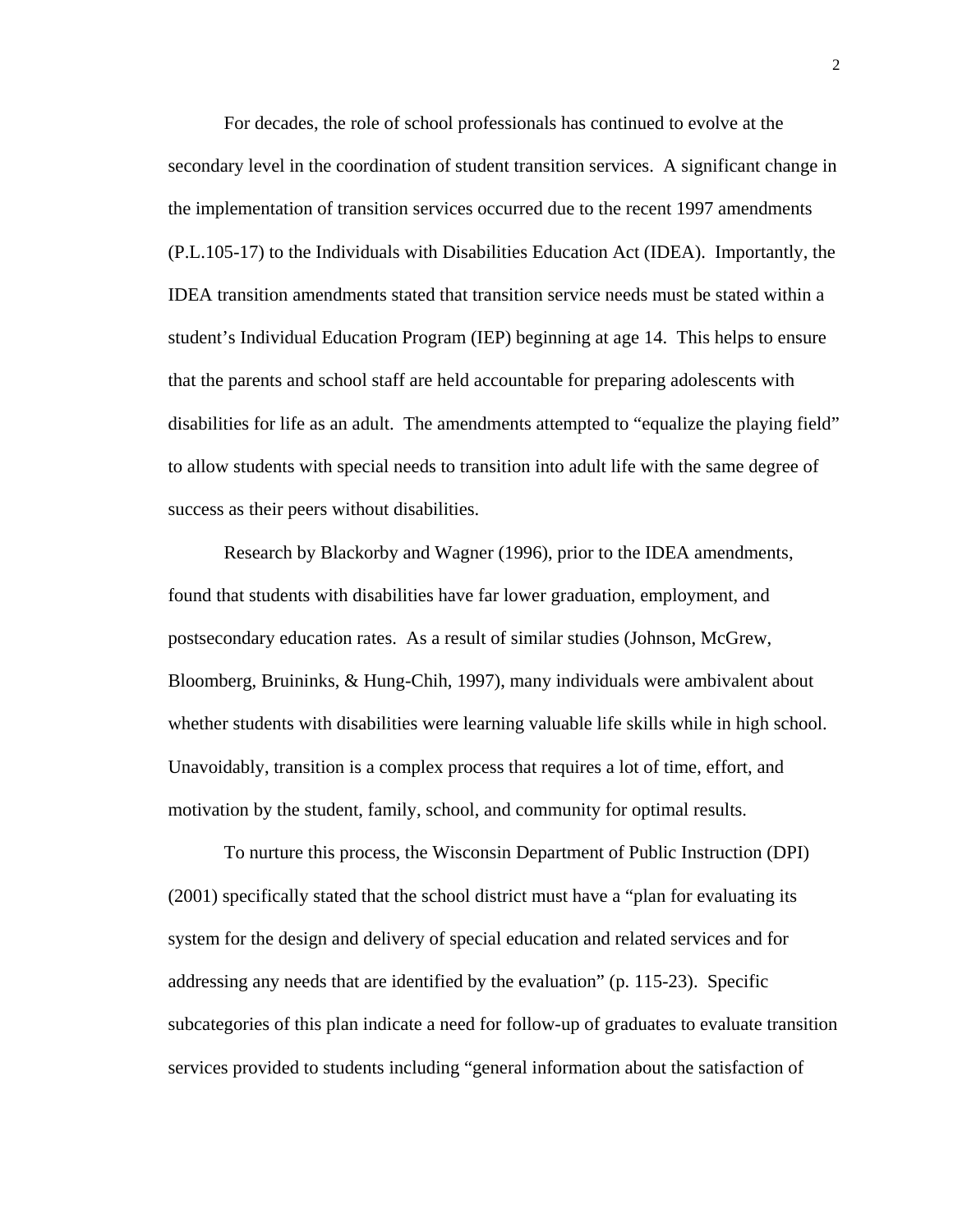parents of children with disabilities and adult pupils who are receiving special education and related services" (DPI, 2001; p. 115-23). Another subcategory of the plan to aid in assessing transition services involves gathering "general information about persons who no longer attend high school and who received special education and related services provided by the local educational agency, such as whether they are employed, are living independently, and are enrolled in postsecondary education" (DPI, 2001; p. 115-23).

## Statement of the Problem

The term "transition" is an evolving legislative concept enforced for students with disabilities. In correspondence with the law, public high schools must provide transition services to the best of their abilities to help students become successful adults. However, schools are often unclear about the overall benefits of the services they have provided for the student after the student has graduated from high school. Further study will provide school districts with a model for surveying high school graduates and allow schools to determine strengths and weaknesses within their transition programs. This will allow the school districts to set appropriate performance standards and improve the transition services provided to students with disabilities so they may exit high school with the life skills needed to flourish as adults.

#### Purpose of the Study

The purpose of this study was to investigate post-high school outcomes of former graduates with disabilities in a western Wisconsin school district during April 2002. A secondary, but equally important purpose of the research was to explore teacher and parent perceptions of school transition services provided to former students with disabilities.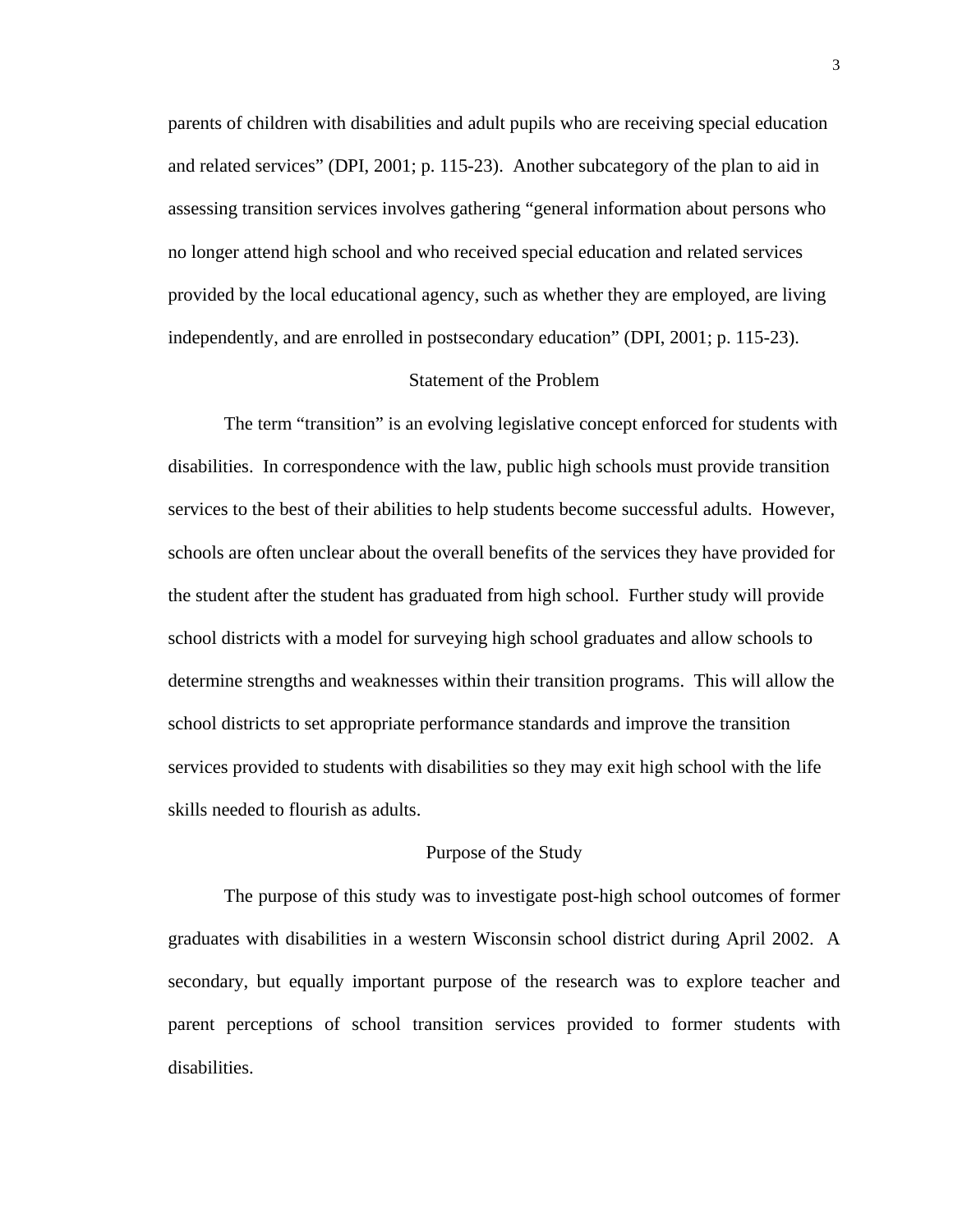## **Objectives**

There are two objectives this research will address.

1. Identification of current independent living, postsecondary education, and employment statuses of former high school students with disabilities.

2. Determination of suggestions for activities or classes to improve the high school transition program based on teacher and parent perception, and graduate outcomes.

## Definition of Terms

The terms "disability," "transition," and "individual transition plan" related to this research have been defined by (P.L. 101-476) the Individuals with Disabilities Education

Act (IDEA, 1997). For this study, IDEA's (1997) definitions will be used.

Disability – "Any person who is at least 3 years old but not yet 22 and who has

not graduated from high school and who by reason of any of the following needs special education and related services:

- 1. Orthopedic impairments,
- 2. Cognitive disability,
- 3. Hearing impairments,
- 4. Visual impairments,
- 5. Speech or language impairments,
- 6. Emotional disturbance,
- 7. Other health impairments,
- 8. Learning disabilities,
- 9. Autism,
- 10. Traumatic brain injury,
- 11. Developmental delay" (Department of Public Instruction [DPI], 1999; p. 7).

Transition – "A coordinated set of activities for a student with a disability that –

A. is designed within an outcome-oriented process, which promote movement from school to post-school activities, including postsecondary education, vocational training, integrated employment (including supported employment), continuing and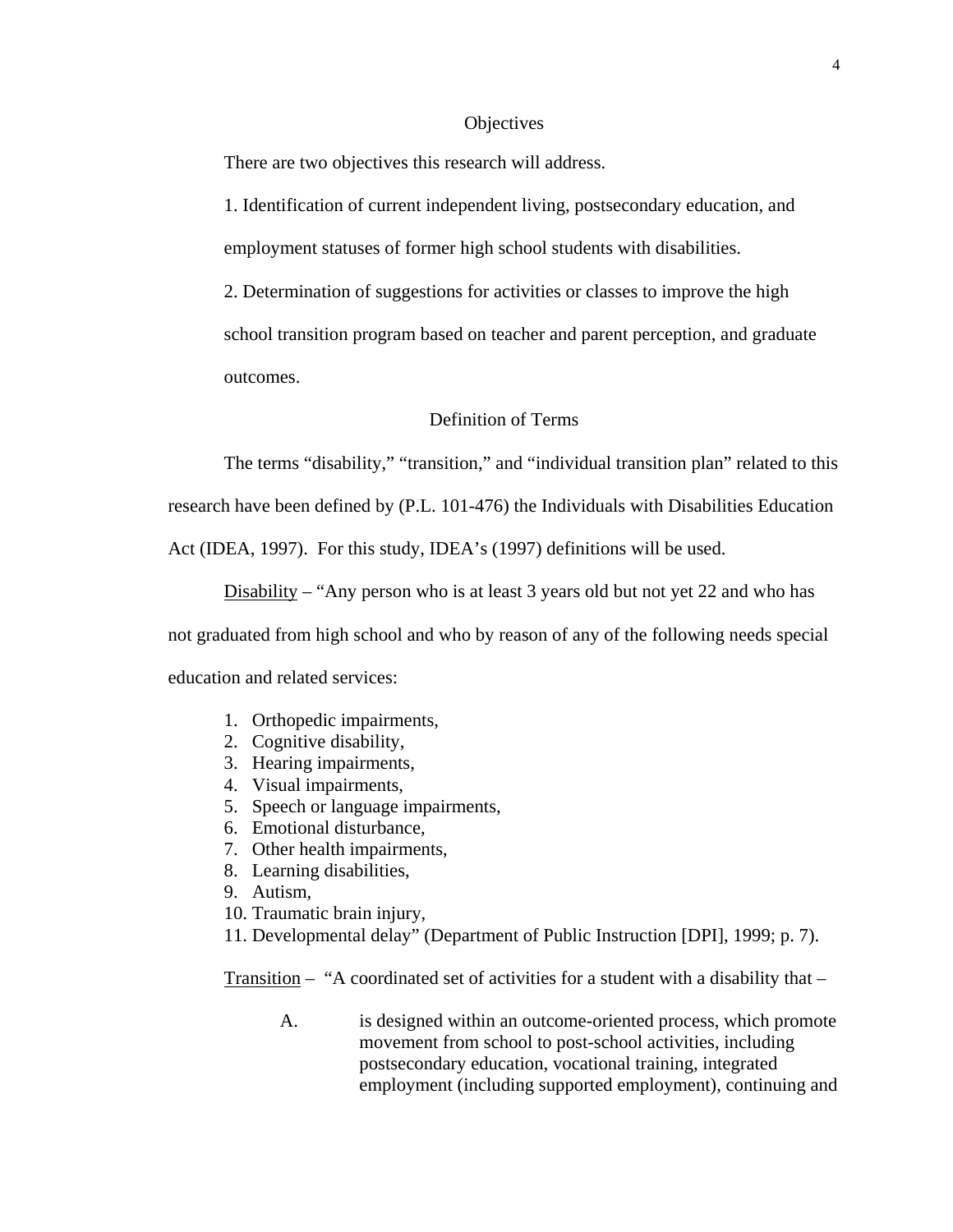adult education, adult services, independent living, or community participation;

- B. is based upon the individual student's needs, taking into account the student's preferences and interests and;
- C. includes instruction, related services, community experiences, the development of employment and other post-school adult living objectives, and, when appropriate, acquisition of daily living skills and functional vocational evaluation" (DPI, 1999; p. 7)

## Individual Transition Plan (ITP) –

- 1. "beginning at age 14, and updated annually, a statement of the transition service needs of the child under the applicable components of the child's [Individual Education Program] IEP that focuses on the child's courses of study (such as participation in advanced-placement courses or a vocational education program);
- 2. beginning at age 16 (or younger, if determined appropriate by the IEP Team), a statement of the needed transition services for the child, including, when appropriate, a statement of the interagency responsibilities of any needed linkages;
- 3. beginning at least one year before the child reaches the age of majority under State law (18), a statement that the child has been informed of his or her rights under this title, if any, that will transfer to the child on reaching the age of majority…" (DPI, 1999; p. 8).

#### Assumptions

Several assumptions will be apparent to complete this research:

- 1. It will be assumed that all questions from the survey will be answered honestly, to the best of the student's or parent proxy's knowledge at the present time, and all comments will be truthful.
- 2. It will be implicit that all focus group teachers and parents will answer questions honestly, to the best of their knowledge at the present time, and all comments will be truthful.
- 3. It is understood that all questions on the survey will be fully completed by the student or parent proxy at their home by an examiner initiated telephone call.
- 4. All focus group questions and comments will be fully completed by the teacher or parent in the high school conference room.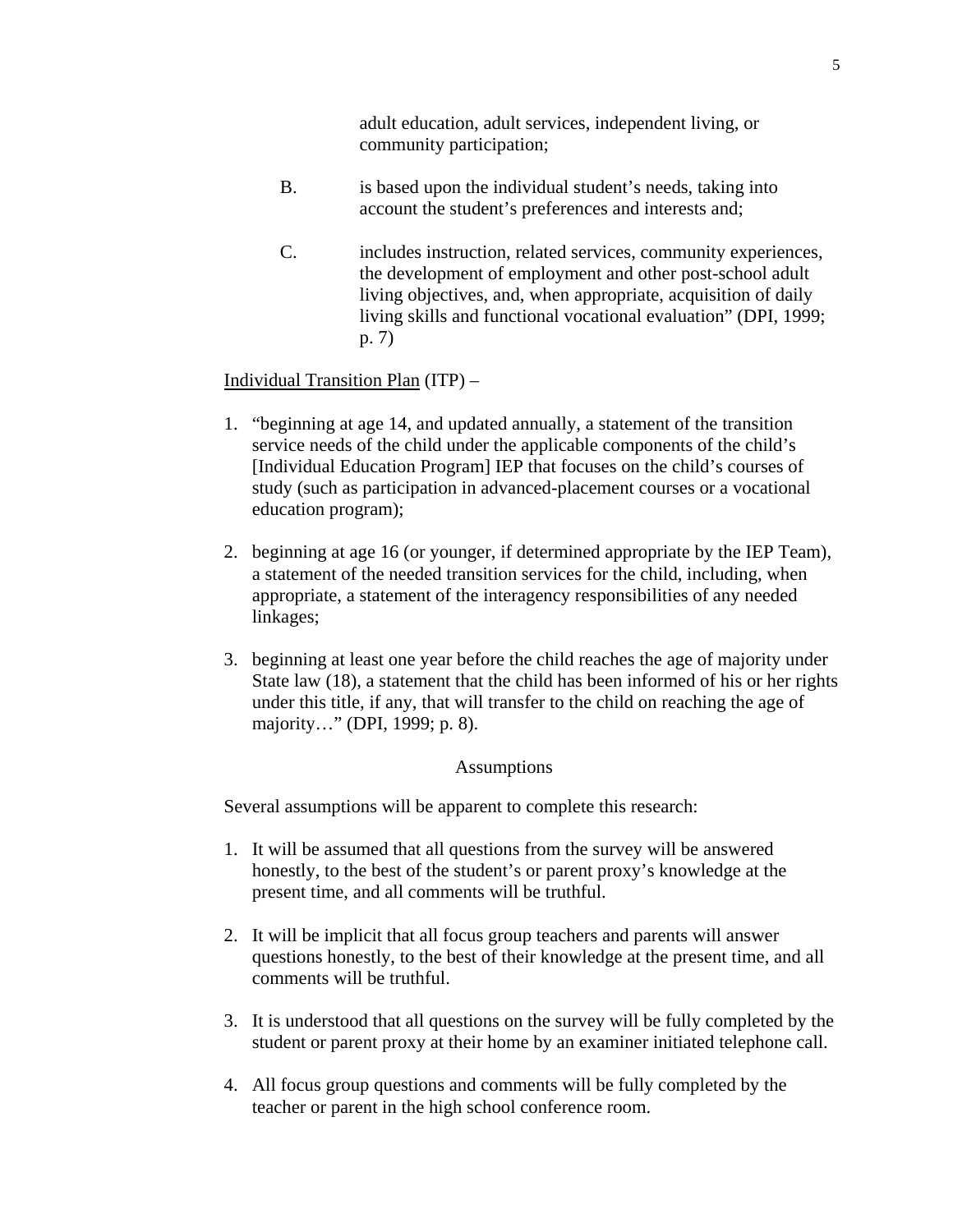## Limitations

The findings of this study are not to be generalizable or meant to be made

applicable to all high school students. The limitations of the present study are:

- 1. The sample size for this study was 7 students, 3 teachers, and 3 parents due to low voluntary participation.
- 2. The post-high school outcomes of students may differ at various times.
- 3. Post-high school outcomes may vary from student to student.
- 4. Post-high school outcomes may differ from school to school.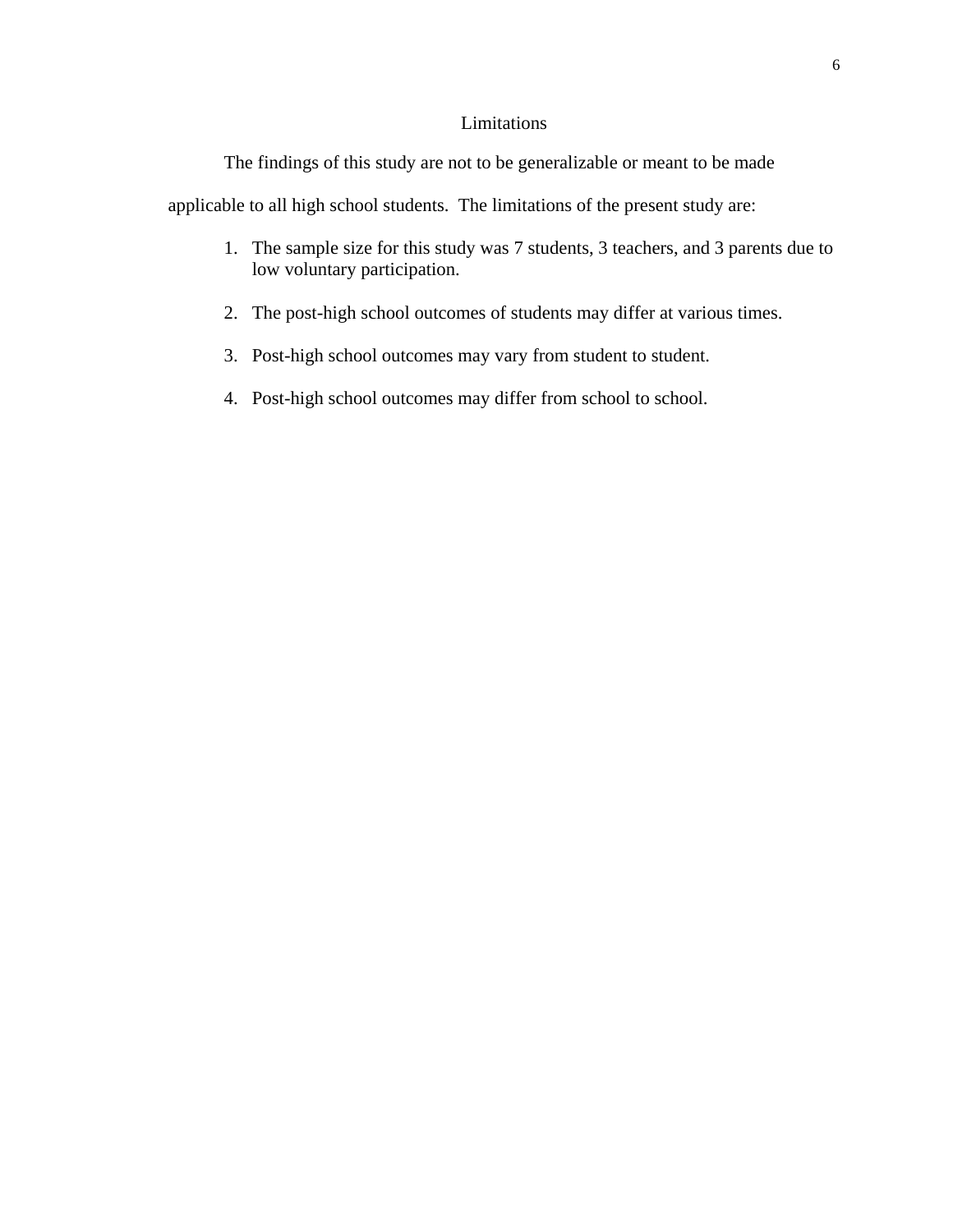#### CHAPTER TWO

## **Literature Review**

## **Introduction**

This chapter discusses the significant research documented in the literature including the historical overlay of transition beginning with formal legislative acts such as the Rehabilitation Act, IDEA, Americans with Disabilities Act (ADA), Carl Perkins Act, School-to-Work Opportunities Act (STWOA), Goals 2000, Workforce Investment Act (WIA), and closing with the county Transition Councils. In addition, significant research studies of student transition from high school to adulthood, and the role of education and parents in nurturing transition were also discussed.

## Historical Overview of Transition

Transition is poetically defined as, "A passage, which joins two others more important than itself" (Cayne, 1989). In essence, transition is a passage of greater life journeys to come. Transition is a concept that has been a part of human development since the beginning of time. Preparing children for adulthood is not a new concept although its role in secondary education has continued to grow in recent decades.

A steadfast document was submitted by Madeline Will (1986) from the Office of Special Education and Rehabilitative Services (OSERS) called, "OSERS Programming for the Transition of Youth with Disabilities: Bridges from School to Working Life." This document defined transition as:

The transition from school to working life is an outcome-oriented process encompassing a broad array of services and experiences that lead to employment. Transition is a period that includes high school, the point of graduation, additional postsecondary education or adult services, and the initial years of employment. Transition is a bridge between the security and structure offered by the school and the opportunities and risks of adult life. Any bridge requires both a solid span and a secure foundation at either end. The transition from school to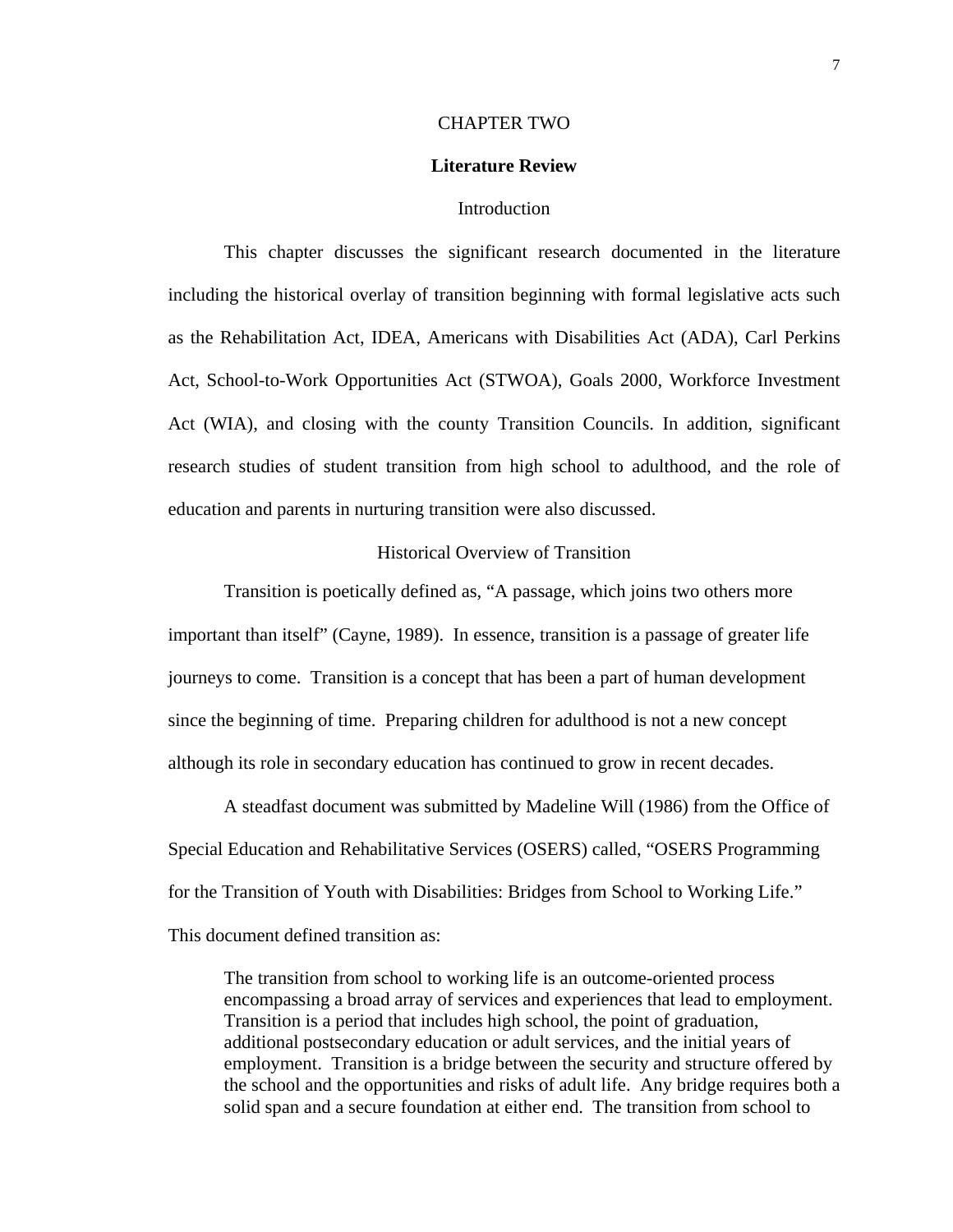work and adult life requires sound preparation in the secondary school, adequate support at the point of school leaving, and secure opportunities and services, if needed, in adult situations (cited in Levinson & Ohler, 1998; p. 2).

Section 504 of the Rehabilitation Act of 1973 (P.L. 93-112) prohibits the discrimination of individuals with disabilities in programs supported by Federal agencies, finances, employment, or contractors (United States Department of Justice [U.S. Dept. of Justice], 2001). Further, the Education of All Handicapped Children Act of 1975 (P.L. 94-142) was renamed (P.L. 101-476) the Individuals with Disabilities Education Act (IDEA). IDEA is an advocate for individuals with disabilities and promotes public awareness. Moreover, IDEA has nourished the concepts of Free and Appropriate Public Education (FAPE) and the Least Restrictive Environment (LRE) to endorse that a "disability is a natural part of the human experience and in no way diminishes the right of individuals to participate in or contribute to society" (United States Department of Education [U.S. Dept. of Education], 1995; p. 5). According to IDEA, transition coordination should "occur among the student, family, school, agencies, and community" focusing on the following:

- 1. "involving the student meaningfully in the IEP [Individual Education Program] process;
- 2. identifying desired post-school outcomes for the student;
- 3. providing programming and coordinating activities while the student is still in school that lead to the desire outcomes;
- 4. creating linkages among students, family, and community resources before the student leaves school;
- 5. specifying agencies who provide needed services; and
- 6. creating alternatives when services are not provided" (DPI, 1999; p. 12)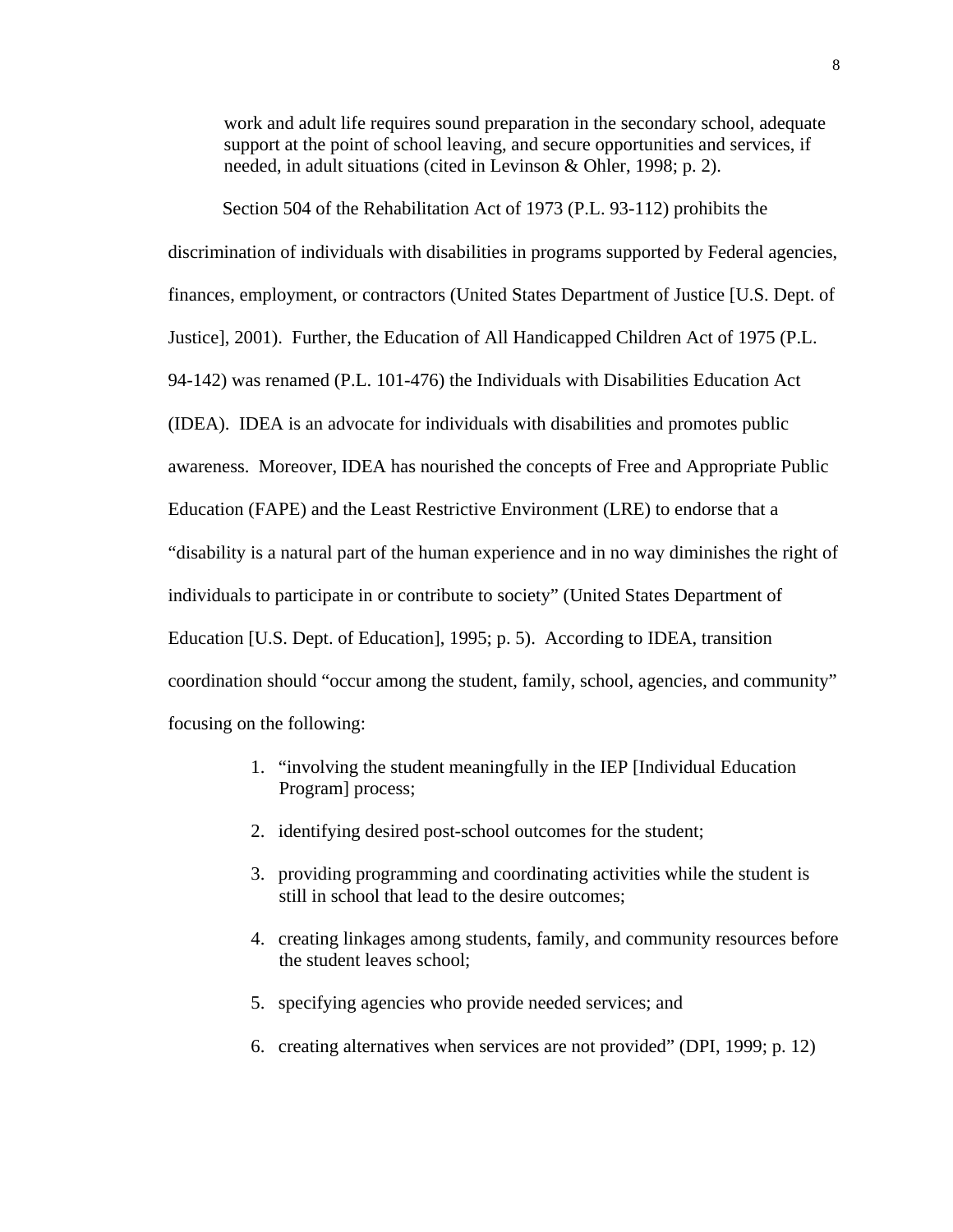As defined earlier, IDEA identifies transition as a coordinated set of activities that are focused on the individual's needs and interests. Amended (P.L. 105-17) in 1997, IDEA reinforced transition planning for students within the IEP to begin at age 14 including a statement of needed services and at age 16 a statement of community agency responsibilities (U.S. Dept. of Education, 2000). Examples of IDEA accomplishments include:

- 1. "The majority of children with disabilities are now being educated in their neighborhood school in regular classrooms with their non-disabled peers.
- 2. High school graduation rates and employment rates among youth with disabilities have increased dramatically. For example, graduation rates increased by 14 percent from 1984 to 1997. Today, post-school employment rates for youth served under IDEA are twice those of older adults with similar disabilities who did not have the benefit of IDEA.
- 3. Postsecondary enrollments among individuals with disabilities receiving IDEA services have also sharply increased. For example, the percentage of college freshmen reporting disabilities has more than tripled since 1978" (U.S. Dept. of Education, 2000; p. 2).

The Americans with Disabilities Act (ADA) (P.L. 101-336) of 1990 prohibits the

discrimination of individuals with disabilities in "employment, State and local government, public accommodations, commercial facilities, transportation, and telecommunications" (U.S. Dept. of Justice, 2001; p. 2). Moreover, the Carl D. Perkins Vocational and Applied Technology Education Act (P.L. 94-482) of 1990 uses federal monies to better focus on the needs of all individuals in the improvement of high school and technical college vocational education programs. Renewed in 1998, the act also emphasizes curriculum-based efforts to develop a high-skill, high-wage workforce (DPI, 2002).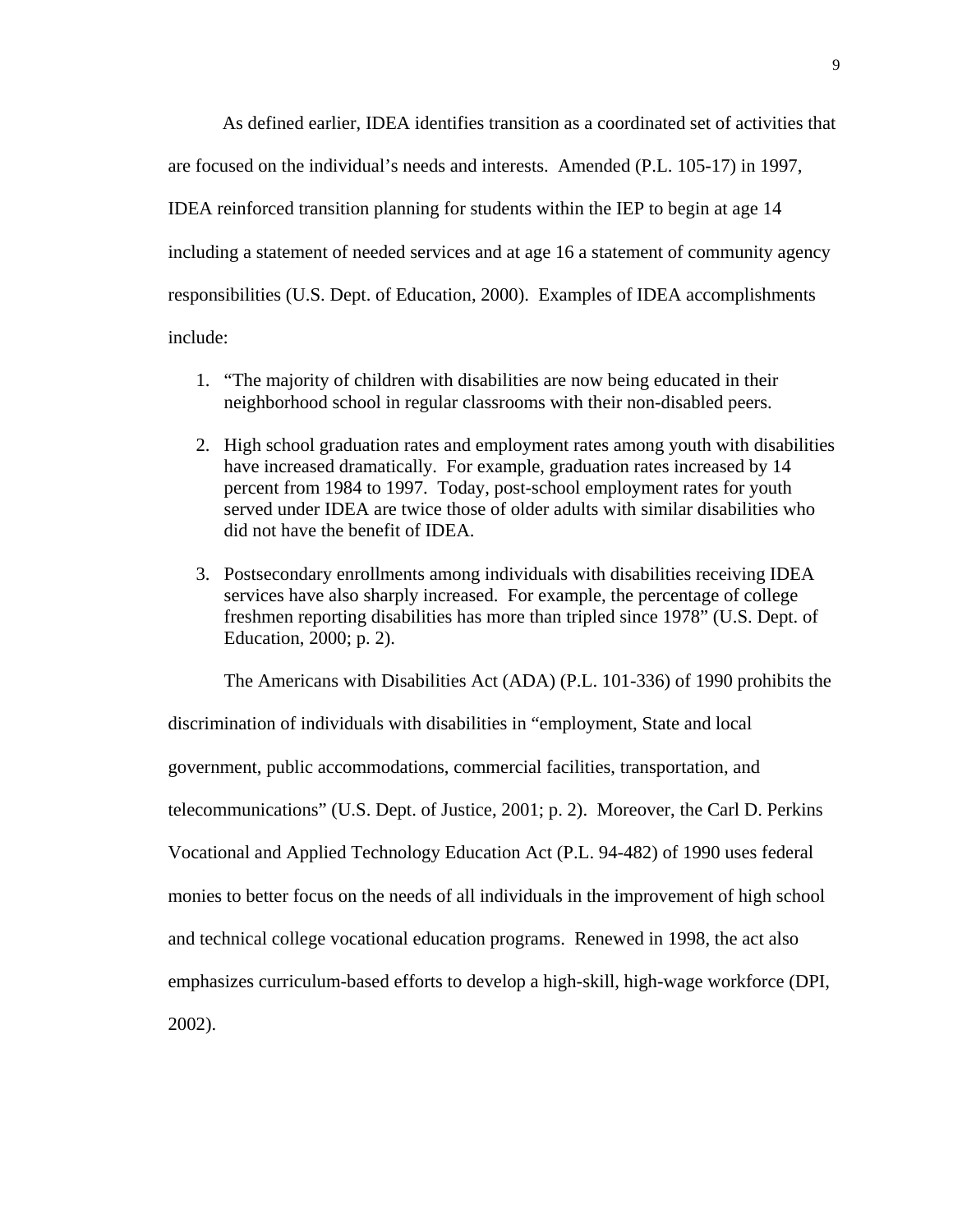Wisconsin was one of the first states to implement (P.L. 103-239) the School-to-Work Opportunities Act (STWOA) in 1994. Federal funds are provided to programs that help students, with and without disabilities, transition from school settings into the world of work. The act underlines three essential areas:

- 1. instruction and curriculum integrating academic and vocational learning
- 2. career awareness, exploration, and counseling earlier than 7th grade
- 3. workplace activities that lead to meaningful employment and continual learning (North Central Regional Educational Laboratory, 2002)

Also in 1994, the Goals 2000: Educate American Act was adopted to increase education standards and allow better preparation for youth seeking productive employment. For example, Goal 2 of this act advocated a 90% high school graduation rate by the year 2000. Goals 2000 further emphasized the enhancement of parental involvement in children's learning (Way & Rossmann, 1996).

Later in 1998, the Workforce Investment Act (WIA) (P.L. 105-220) rewrote federal statutes to "consolidate, coordinate, and improve employment, training, literacy, and vocational rehabilitation programs" (Minnesota Workforce Center [MNWFC], 2002; p. 1). As a result, these modified statutes became more concise and flexible. Although the WIA advocated the merging of programs, in the end individual programs remained. There continues to be movement toward better networking between programs (MNWFC, 2002; p. 1)

Lastly, throughout the years, Dunn County along with other counties across Wisconsin have developed Transition Councils consisting of parents, human service providers, public school representatives, and area postsecondary institutions. Importantly, the Dunn County Transition Council has four purposes: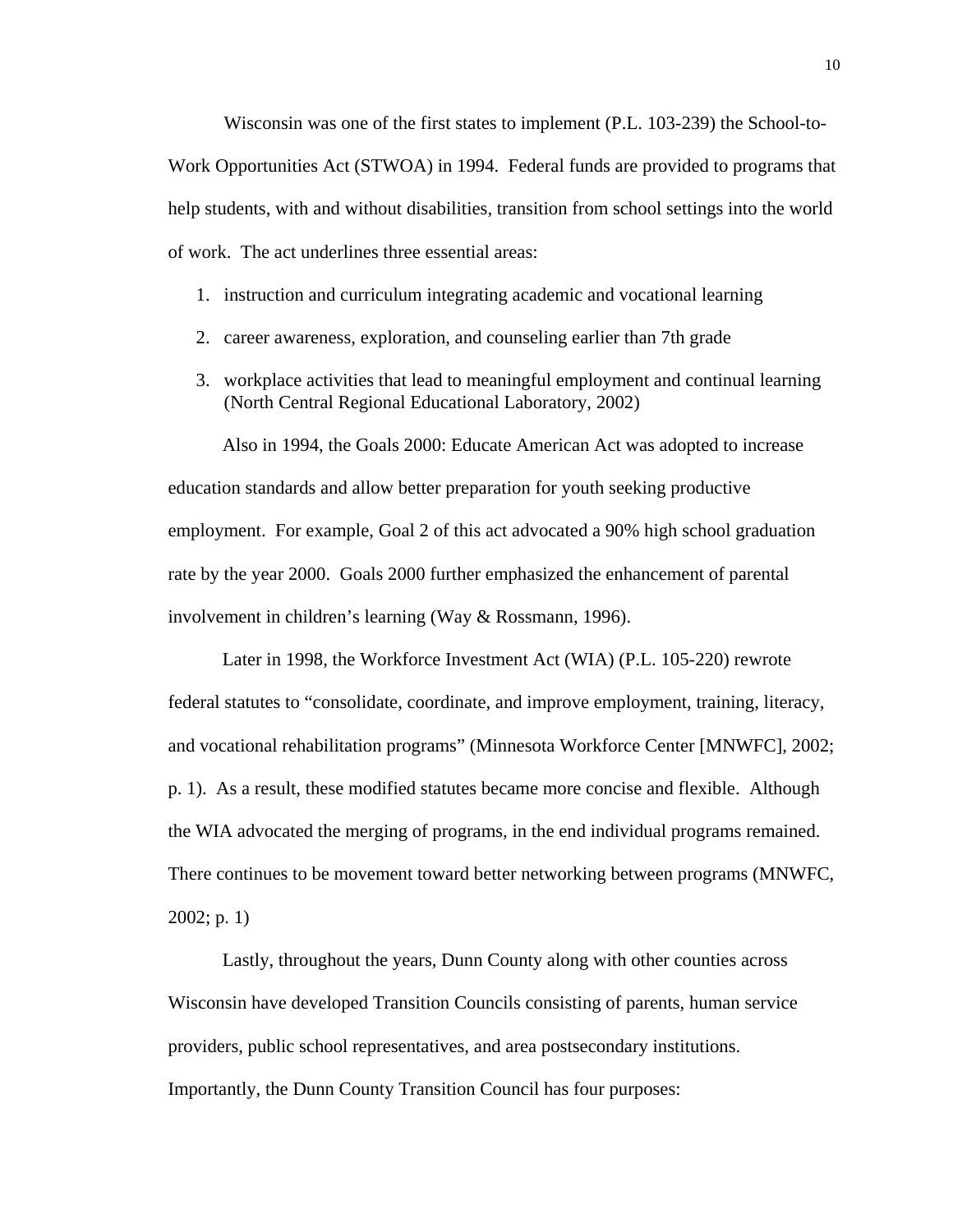- 1. "to encourage communication between schools, agencies, students, families, and guardians;
- 2. to advocate for effective and efficient coordination of services for the identified population of students;
- 3. to advocate for program improvement within all organizations which could impact on these youth; and
- 4. to advocate for transition planning and services for students at least two years prior to and two years after their exit from high school" (Dunn County Transition Council, 1992; p. 1)

Related Transition Research from 1997-2001

"Students with learning disabilities, who compromise the largest group of students with disabilities in the public schools today, have not received the same degree of attention relative to transition as have their more severely disabled peers" (Levinson & Ohler, 1998; p. 2). It has appeared that much of the school's transition assistance focuses on the adaptive skill needs of severely disabled peers and less attention is given to transition for students where intellectual functioning and ability to attend postsecondary education is not a concern (Levinson & Ohler, 1998).

The amount of students with disabilities participating in postsecondary education has soared from the past. Statistics by Henderson (1999) have shown that nearly 10% of enrollment is comprised of students with disabilities and just under ½ of those students are learning disabled (cited in Hitchings, Luzzo, Ristow, & Horvath, 2001). This may be in part due to the better laws requiring high schools to aid students in their transition needs.

Research was conducted by Kampa and Sorensen (2001) using the Statewide Postsecondary Outcomes Survey of Individuals with Disabilities. A telephone survey was administered to students with disabilities 1 year after exiting secondary school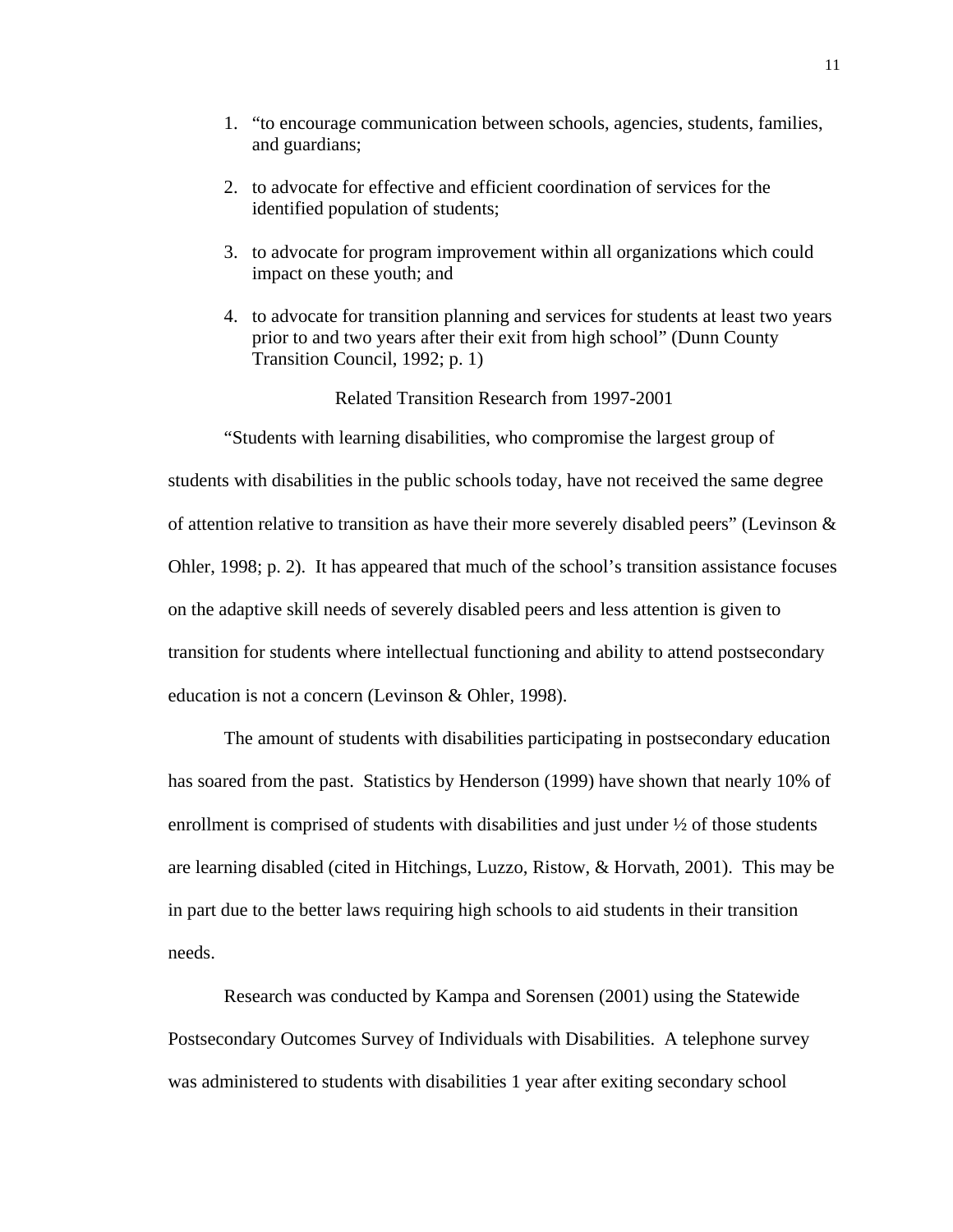between December 1999 and December 2000. The transition areas of postsecondary education, current employment, and independent living were assessed for 389 respondents. Eighty percent of the former students were employed while 64% of those were employed full-time. Fifty-seven percent of the youth earned less than \$7 per hour although 47% of the students in the study attend postsecondary education. Overall, 67% of the former students continue to live at home with their parents (Kampa & Sorensen, 2001).

Another study was completed by Hitchings et al. (2001) evaluating the transition planning, career development, and impact of the disability of 97 undergraduates with learning disabilities. "Of the 20 students who expressed a desire to continue to college or university, only 1 was able to specifically recall participating in transition meetings" and only a few had met with a high school counselor annually to discuss classes or colleges (Hitchings et al., 2001; p. 6). Overall, the majority of the students had trouble describing their disability and accommodations needed for future vocations. Despite these statistics, 60% of the students could state a broad career goal and had engaged in at least 1 careeroriented activity such as volunteering, college preparation classes, could express specific interests, or had completed a career inventory (Hitchings et al., 2001). Earlier, Hitchings, Luzzo, Retish, Horvath, & Ristow (1998) found that 6 out of 44 students with disabilities reported being "actively" involved in their transition plan during high school (cited in Hitchings et al., 2001). The researchers had expected more students to participate in their transition planning due to the new IDEA mandates.

Research by Stowitschek (2001) closely analyzed the collaboration patterns of team members regarding transition for high school students with disabilities. One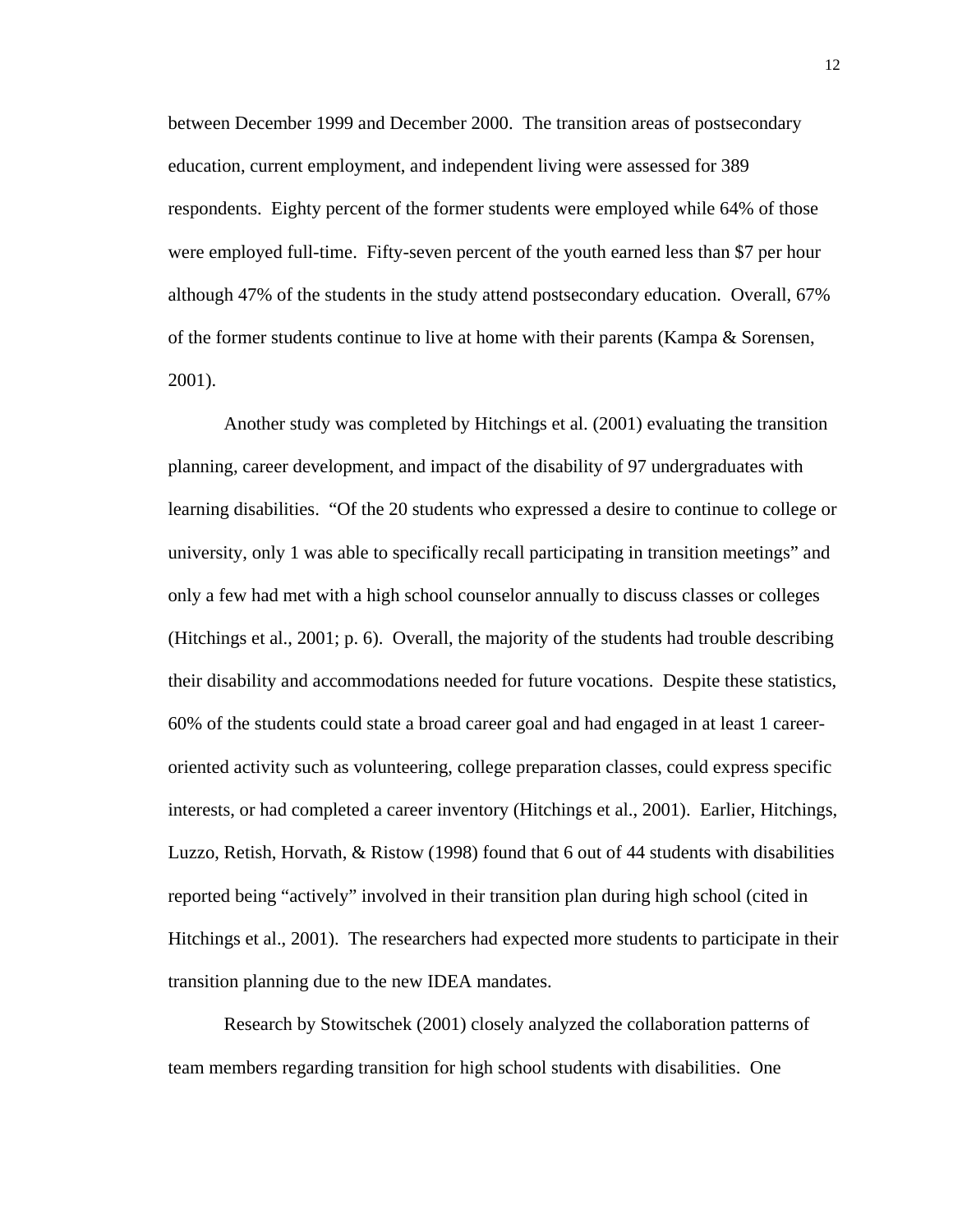hundred sixty-seven students receiving special education services across three high schools were surveyed via telephone. School administrators, counselors, special education teachers, general and vocational education teachers, peer tutors, and parents were also interviewed for additional information. All of the schools appeared to be implementing inclusion and seemed willing to accept changes in programming. Many parents were aware of their child's program and in contact with the school. Site-specific activities that encouraged school and parent collaboration included active parent participation, peer tutoring programs, and community networking. Several limitations of transition collaboration were identified:

- 1. "primary dependency on informal communication processes, with few or incomplete formal structures to back them up;
- 2. limited knowledge or input on the part of general education staff regarding how students with disabilities are placed in their classes;
- 3. no concerted formal effort to inform general educators of the purposes, functions, and communication processes of the special education programs;
- 4. limited or nonexistent knowledge of IEP goals and the IEP process on the part of many students who are the objects of the IEPs;
- 5. few direct or formal shared collaborative program activities in integrated settings, such as co-taught courses, in-class accommodation supports, or jointly operated programs;
- 6. limited implementation of coordinated transition programming or services, beyond the addition of transition goals in the IEP" (Stowitschek, 2001, p.14).

Fox (2001) investigated parents' perceptions and knowledge of transition services

and their child's special education, program needs. Twenty-one parents were surveyed who were unable to correctly indicate "IDEA requirements, IEP development, parental

participation, and adult agency and service agreements" (Fox, 2001; p. 37). Parents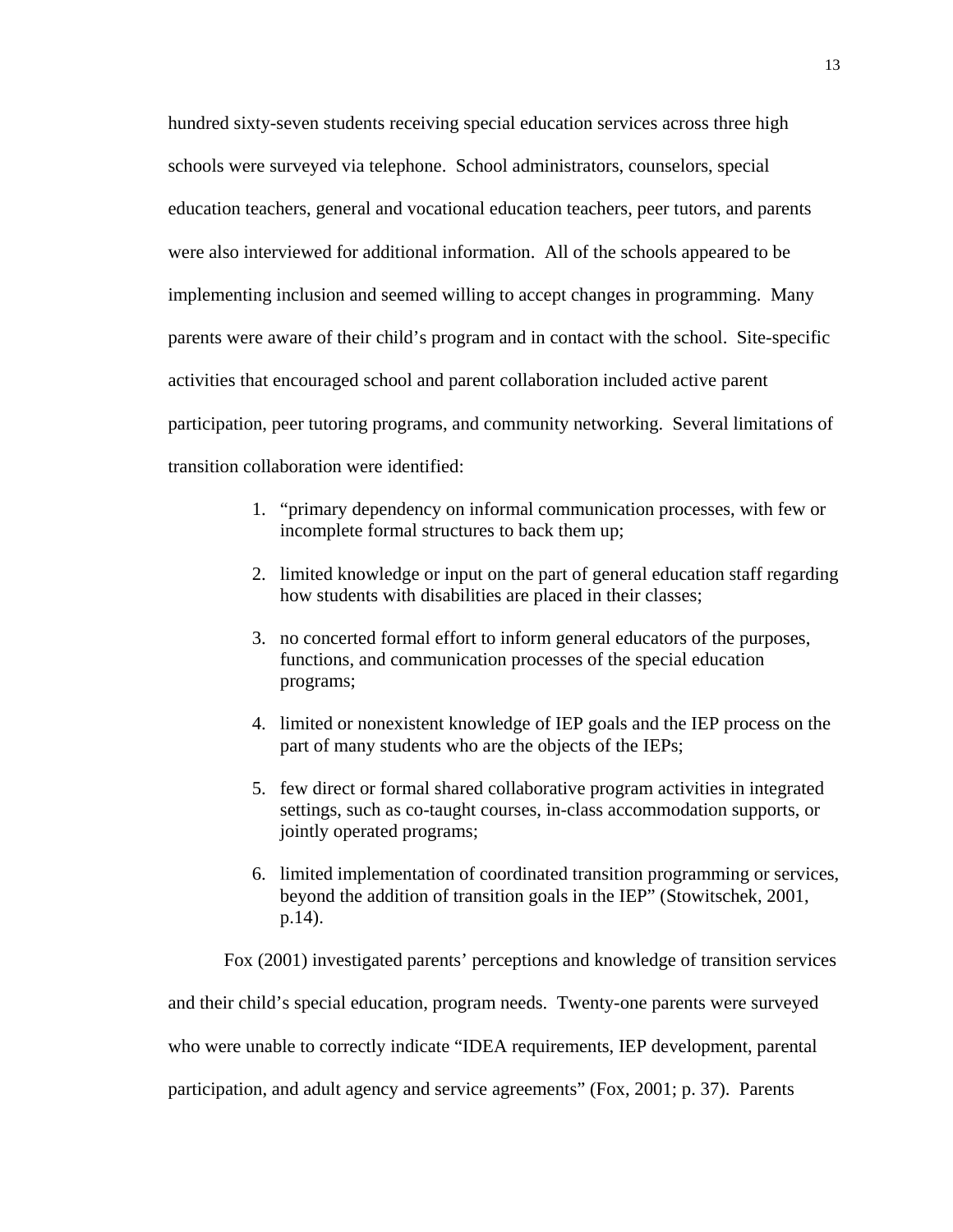specified that the school district provided "little" or "no support" regarding school district information, support, service identification, and IEP attendance. Inconsistently, parents stated they "somewhat understood" and were "somewhat confident" in the transition services provided. This study supports the need for parental collaboration in transition (Fox, 2001).

A study by Thoma, Rogan, and Baker (2001) assessed the involvement of 8 students with moderate, severe, or multiple disabilities in their transition planning during their final year of high school. Teachers, parents, and students were observed, interviewed, and documents were evaluated. It was found that teachers and parents did not prepare the students for upcoming meetings or advocate participation. School staff conversed primarily with parents and focused on student weaknesses. Positively, their transition plans often outlined recreational, leisure, and relationship goals although goals were frequently not developed with the aid of the student (Thoma et al., 2001).

Research by Benz, Lindstrom, and Yovanoff (2000) combined two studies. First, they examined student and program dynamics that foretold student graduation and employment and/or postsecondary education placement. Secondly, they investigated student perceptions of the program and staff characteristics that helped them to excel in their transition goals. The Youth Transition Program (YTP) was used as a model by the state of Oregon beginning in seven schools. Nine hundred and seventeen students were assessed at program entry, every 6 months while in the program, at program exit, and every 6 months for 2 years after exiting the program. The probability that the students would graduate with a diploma jumped by 400% (Benz et al., 2000). These findings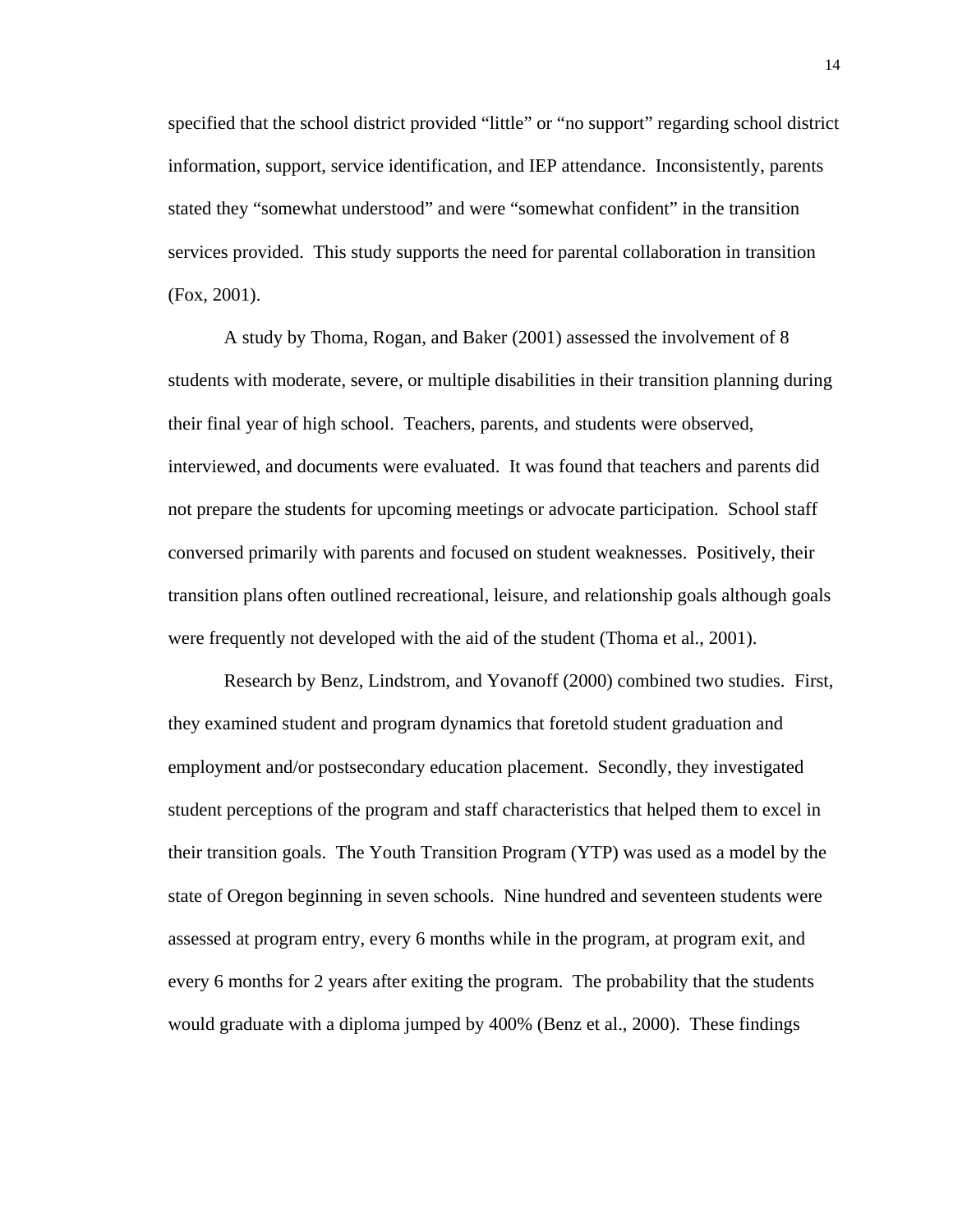support transition services that are aligned with improved secondary and post-school performance:

- 1. "direct support for students in general education classes delivered in a manner that does not highlight students' affiliation with special education;
- 2. participation in paid work experiences that are related to students' emerging career interests;
- 3. instruction in vocational education, functional academic, and other transition content; and
- 4. completion of student-identified transition goals" (Benz et al., 2000; p. 524).

Research from a national longitudinal study of 25,000 students was reported by Rojewski (1999) to evaluate the outcomes of students with and without learning disabilities (LD) 2 years after completing or dropping out of high school. Data was collected when students were in  $8<sup>th</sup>$ ,  $10<sup>th</sup>$ , and  $12<sup>th</sup>$  grades and again 2 years after leaving high school. The research findings indicate that former students with a LD had lower graduation rates and were less likely to attend a postsecondary education program. Students with a LD were more likely to have a moderate to low-prestige job and a higher percentage of females with a LD worked at low-prestige jobs compared to their male counterparts. Further, lower self-esteem and socioeconomic status were found among former students with a LD that were unemployed (Rojewski, 1999).

Research in Colorado by Lehmann (1999) sought to explore 12 high school students' participation in transition related activities. Students, teachers, and parents were interviewed and observed revealing that there was a better need for communication, administrative support, role clarification, and student Individual Transition Plan (ITP) participation. Few students with special needs participated in student clubs or athletic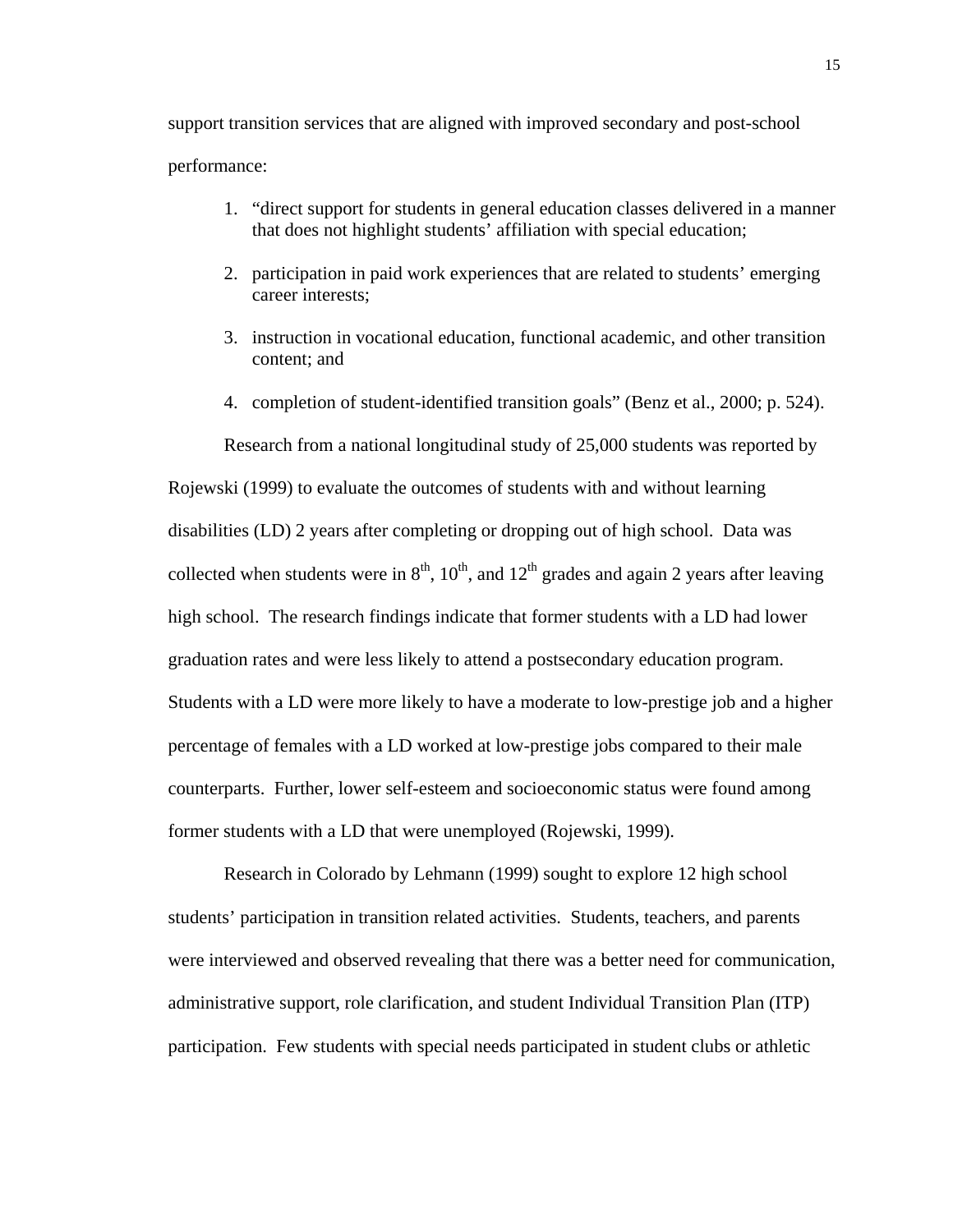teams and there was little opportunity for them to practice self-advocacy, empowerment, or leadership activities.

Lovitt (1999) interviewed 43 parents of high school students with disabilities to gather their opinions regarding the school curriculum and instruction. Extracurricular activities, jobs, inclusion, and a caring and committed staff were stated as important. Parents indicated better communication among staff, greater IEP individualization, and increased general education teacher training on disabilities were needed. It was noted that several parents lacked knowledge about the IEP process and by increasing communication this could be lessened. Noteworthy findings indicated that parents assumed that special education would "fix" their child and often parents could not understand why their child was not achieving at higher levels (Lovitt, 1999).

Descriptive research sought to determine the level of knowledge and collaboration between special education teachers and vocational rehabilitation counselors. Surveys were completed by a sample of special educators from seven counties in western Wisconsin (Keys, 1998). Results of the study indicate that special educators have made gains in their knowledge and use of vocational rehabilitation services. There appears to be doubt by the teachers about the value of the services, a need for more effort by the vocational rehabilitation counselor to attend the IEP meetings, and more teacher release time to collaborate with outside agencies (Keys, 1998).

Doren and Benz (1998) studied the predictors of employment outcomes for women with disabilities. Four hundred twenty-two students from Oregon and Nevada who exited their high school programs were interviewed their senior year and again 1 year later. They found that women who had 2 or more job experiences while in high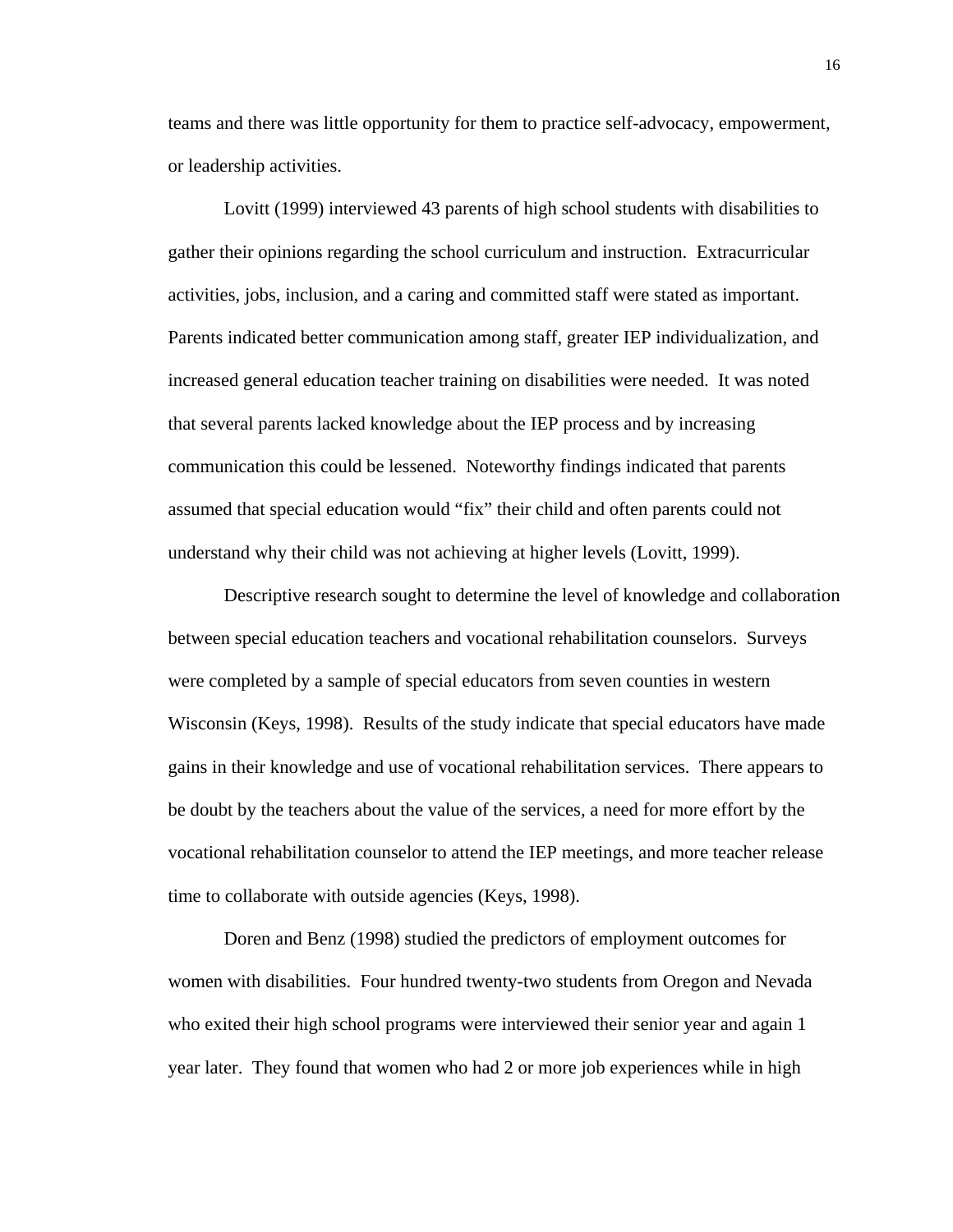school, and concurrently had a network of family and friends to help them seek employment faired better in their post-school outcomes. In the end, the research found that fewer women (47%) than men (72%) with disabilities were employed 1 year after leaving school (Doren & Benz, 1998).

A study surveying the experiences of teachers, parents, and students participating in special education programs was conducted by Malian and Love (1998). Data from a southwestern state was analyzed and found that parents felt there was a need for more instruction in the areas of reading, math, writing, money management, and problem solving. Parents also indicated a need for further job exploration, training, seeking, and placement. Students agreed that further money management and job exploration instruction were needed. Additionally, teachers reported that community-based services significantly helped their students. Data found that students who were included in the general classroom for greater percentages of the day and/or participated in school clubs were more likely to graduate. Consequently, students that graduated were also more likely to earn higher wages and had greater job stability. Reciprocally, students that dropped out of school were more likely to be incarcerated and use alcohol or drugs (Malian & Love, 1998).

Love and Malian (1997) completed an earlier study in Arizona to evaluate the post-school outcomes of students with disabilities exiting high school. Five hundred and twenty-two individuals including students, teachers, and parents were interviewed. The majority of the students were employed, working full-time, earning \$5 an hour, and receiving assistance finding jobs from family members. Those completing high school had a greater likelihood of attended postsecondary education. The majority of students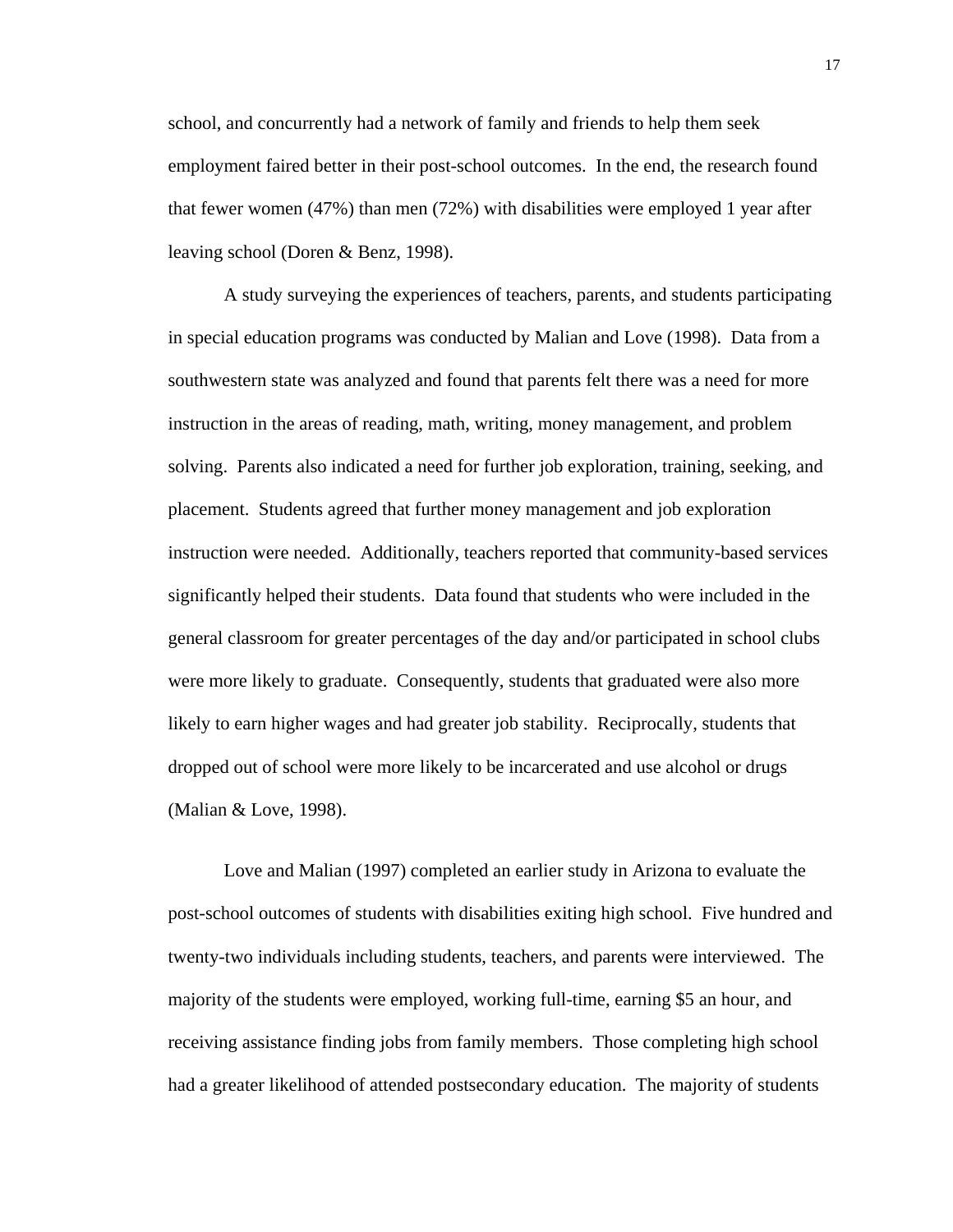continued to live at home with their parents and indicated family and friends were their sources of assistance. Dropouts were more likely to be incarcerated and use alcohol or drugs.

Research (Benz, Yovanoff, & Doren, 1997; Blackorby & Wagner, 1996; Halpern

Yovanoff, Doren, & Benz, 1995; Heal & Rusch, 1995; McGrew, Bruininks, & Thurlow,

1992; Wagner, Blackorby, Cameto, & Newman, 1993; Wehmeyer & Schwartz, 1997)

indicates that there are several correlating factors that contribute to improved

postsecondary education and employment outcomes of students with disabilities:

- 1. "Participation in vocational education classes during the last 2 years of high school, especially classes that offer occupationally-specific instruction;
- 2. Participation in paid work experience in the community during the last 2 years of high school;
- 3. Competence in functional *academic* (e.g., reading math writing, and problemsolving); *community living* (e.g., money management, community access); *personal-social* (e.g., getting along with others); *vocational* (e.g., career awareness, job search); and *self-determination* (e.g., self-advocacy, goal setting) skills;
- 4. Participation in transition planning;
- 5. Graduation from high school; and
- 6. Absence of continuing instructional needs in functional academic, vocational, and personal-social areas after leaving school" (cited in Benz et al., 2000, p. 510).

Research by Johnson et al. (1997) investigated the results of a National Transition

Study of Individuals with Severe Disabilities (NTSSD) after leaving high school. Nearly

400 former students with severe disabilities or parent proxies across five states were

surveyed by telephone regarding current independent living, employment, and

postsecondary education. Overall, the majority of the students had low rates of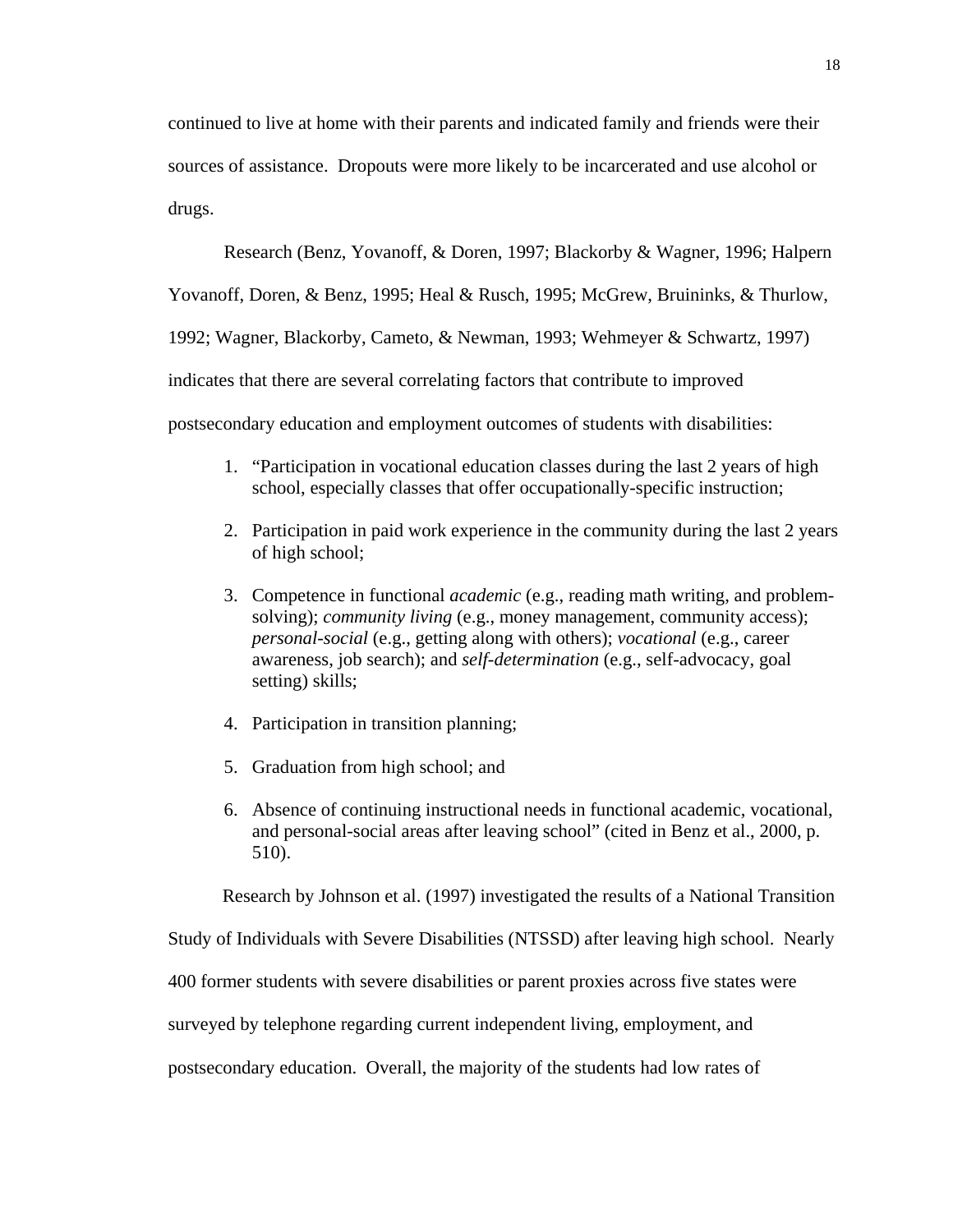postsecondary education, job instability, and demonstrated little participation in community activities. Fifty-eight percent of young adults continued to live with their parents while 25% lived in a publicly supported residence. Furthermore, 40% of the family members felt that adult daycare or respite care was inadequate within the area. Family members also indicated that there was a need for greater financial planning assistance and help in obtaining community services (Johnson et al., 1997).

The ITPs of 94 high school students with disabilities were investigated by Grigal, Test, Beattie, and Wood (1997). The plans were evaluated and rated for compliance with IDEA, best practice etiquette, and the differences among disability groups. Results indicated the majority of plans were in accordance with IDEA, but lacked best practice elements. The plans often:

- 1. showed vague goal statements, did not specify monitoring staff, and gave unclear timelines;
- 2. lacked long-term planning and annual revision; and
- 3. had minimal adapted materials or activities and did not include scheduled interaction with people without disabilities (Grigal et al., 1997).

Related Transition Research from 1992-1996

Whitney-Thomas and Hanley-Maxwell (1996) decided to study parent's experiences as their children left high school. Also, they assessed how the transition experiences of 93 parents of children with disabilities differed from 111 parents of children without disabilities. The questionnaire was divided into three factors including comfort level during transition, vision of their child's future, and response to the schooling process. The findings indicated that parents of children with disabilities were more likely to feel pessimistic and discomfort compared to parents of children without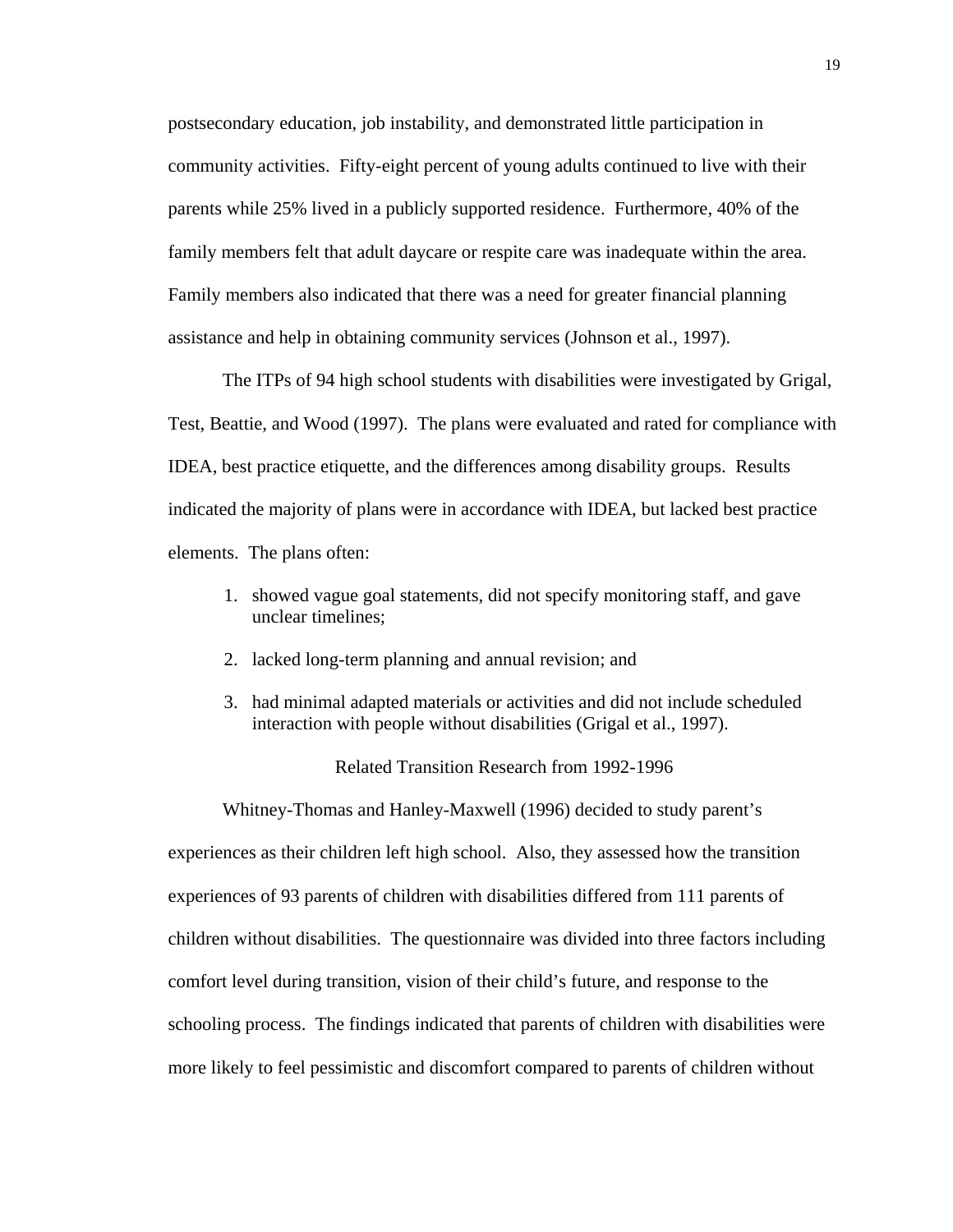disabilities. School staff was considered a key component of student transition but ultimately a teaming of parents, schools, and students need to be responsible for adulthood preparation (Whitney-Thomas & Hanley-Maxwell, 1996).

Way and Rossmann (1996) sought to identify on a national level the role that families play in preparing youth for work. One thousand two hundred sixty-six seniors across four states were surveyed to analyze how individual and family characteristics result in the development of learning processes and readiness for school-to-work transition. Results showed that family was rated as a factor for preparing students for work. Elevated socioeconomic status and ideal family functioning (e.g. organization, open communication, positive conflict resolution, seeking growth opportunities, and fair decision making) were also shown to increase student knowledge of transition skills. Moreover, family cohesion and a strong parent locus of control played an important role. In addition, dual-parent families were shown to have a greater proactive style, more frequently interacted with their children about careers, and tended to have better interaction in their child's schooling. Families who were less active in their surroundings, used a laissez-faire decision making method, and utilized an authoritarian parenting style were less effective in teaching work preparation skills (Way & Rossman, 1996).

A research study by Ohler, Levinson, and Barker (1996) evaluated the career maturity of college students with and without learning disabilities (cited in Levinson  $\&$ Ohler, 1998). The career maturity tool indicated no difference between the two groups. Nonetheless, students with learning disabilities did receive more instructional accommodations in college and demonstrated a greater need for career assistance than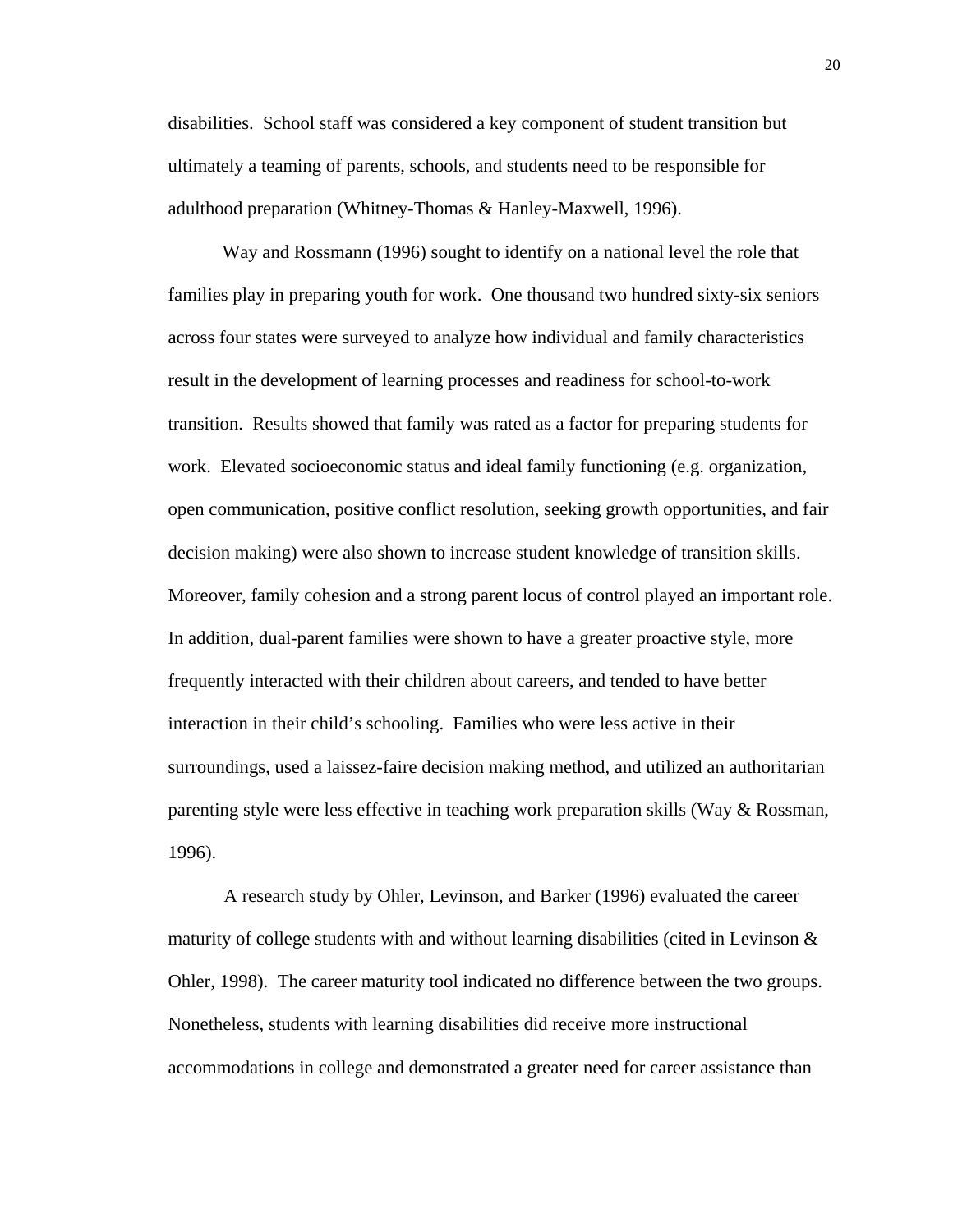their peers without disabilities (Levinson & Ohler, 1998). Jagger et al. (1992) stated that this trend might be a result of students with disabilities not fully understanding how their personal strengths and weaknesses relate to their successfulness in a potential career (cited in Levinson & Ohler, 1998).

Research by Emight, Conyers, and Szymanski, (1996) and Rojewski (1994) support the idea that vocational selection is highly influenced by disability status along with other variables such as gender, socioeconomic status, family structure, self-efficacy, level of education, and age (cited in Levinson & Ohler, 1998). Furthermore, previous research with high school and college students has shown that there are four important factors related to how disabilities affect the selection of a vocation (Hitchings et al., 2001).

 First, Szymanski, Hershenson, Enright, and Ettinger (1996) found that the type and severity of a disability could decrease an individual's participation in activities to discover his/or her environment from childhood into young adulthood (cited in Hitchings et al., 2001). Secondly, Adelman and Vogel (1993) found that often considerable amounts of time were spent by the student during high school focusing on academic and physical remediation so less time was able to be spent investigating career options and gaining work experience (cited in Hitchings et al., 2001). Skinner and Schneck (1992) found a third factor that hampered career selection involved the overprotective nature and desire of parents to see their child succeed along with lower ability expectations by parents and professionals (cited in Hitchings et al., 2001). Finally, studies by Clark and Kolstoe (1995), Mercer (1997), and Smith (1998) found that during career selection student with disabilities often had an external locus of control, often feared failure, were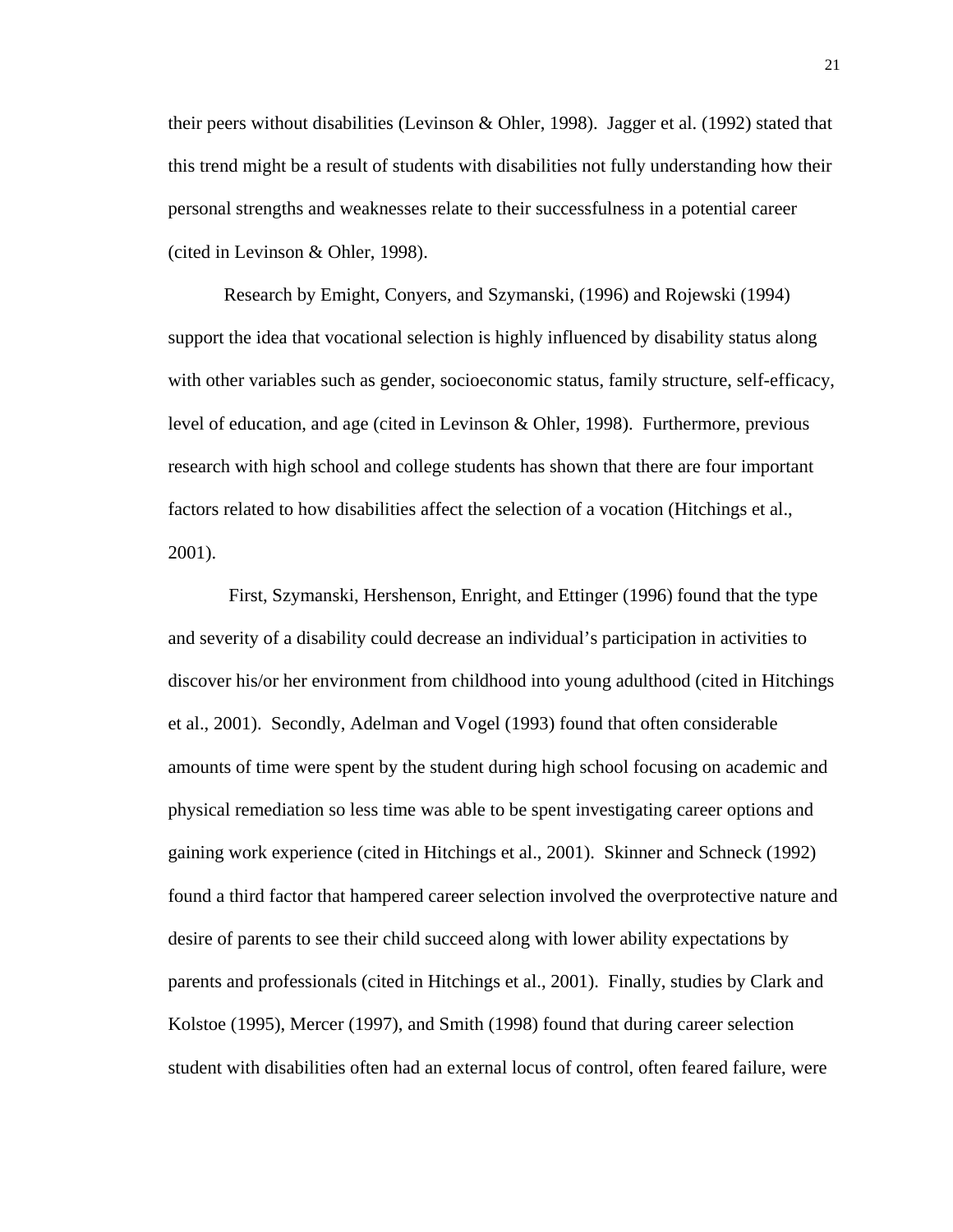less goal oriented, were unaware of career options, had difficulty making decisions, and lacked needed skills for employment (cited in Hitchings et al., 2001). Due to these factors, research by Adelman and Vogel (1993), Aune and Friehe (1996), Aune and Kroger (1997), Danek (1992), and Goodman and McAfee (1993) have shown that individuals with disabilities are at a vocational disadvantage and have a greater likelihood to be unemployed or underemployed (cited in Hitchings et al., 2001).

Data was analyzed from the National Longitudinal Transition Study (NLTS) by Blackorby and Wagner (1996). Of approximately 1800 students surveyed, there were not significant differences between some groups of students with disabilities and general education peers in employment rates, wages, postsecondary education, and independent living arrangements. The average hourly wage was \$5.72 per hour. Many youth with disabilities graduated from high school and postsecondary institutions at lower rates than peers. As a result, the gap between earnings for both groups is expected to widen. Young women with disabilities were also less likely to be employed which may be a result of their choice to serve as stay at home wives and/or mothers (Blackorby  $\&$ Wagner, 1996).

Thirty-eight special education teachers were surveyed concerning the assessments of their students at a vocational evaluation center (Lijewski, 1995). The teachers indicated that the evaluation results were helpful particularly in identifying student strengths and skill needs, appropriate courses and in-school work experiences, and posthigh school work or educational experiences interests (Lijewski, 1995).

Another study assessed the pilot job-shadowing program within a northern Wisconsin school district. The objective was to use the information collected to develop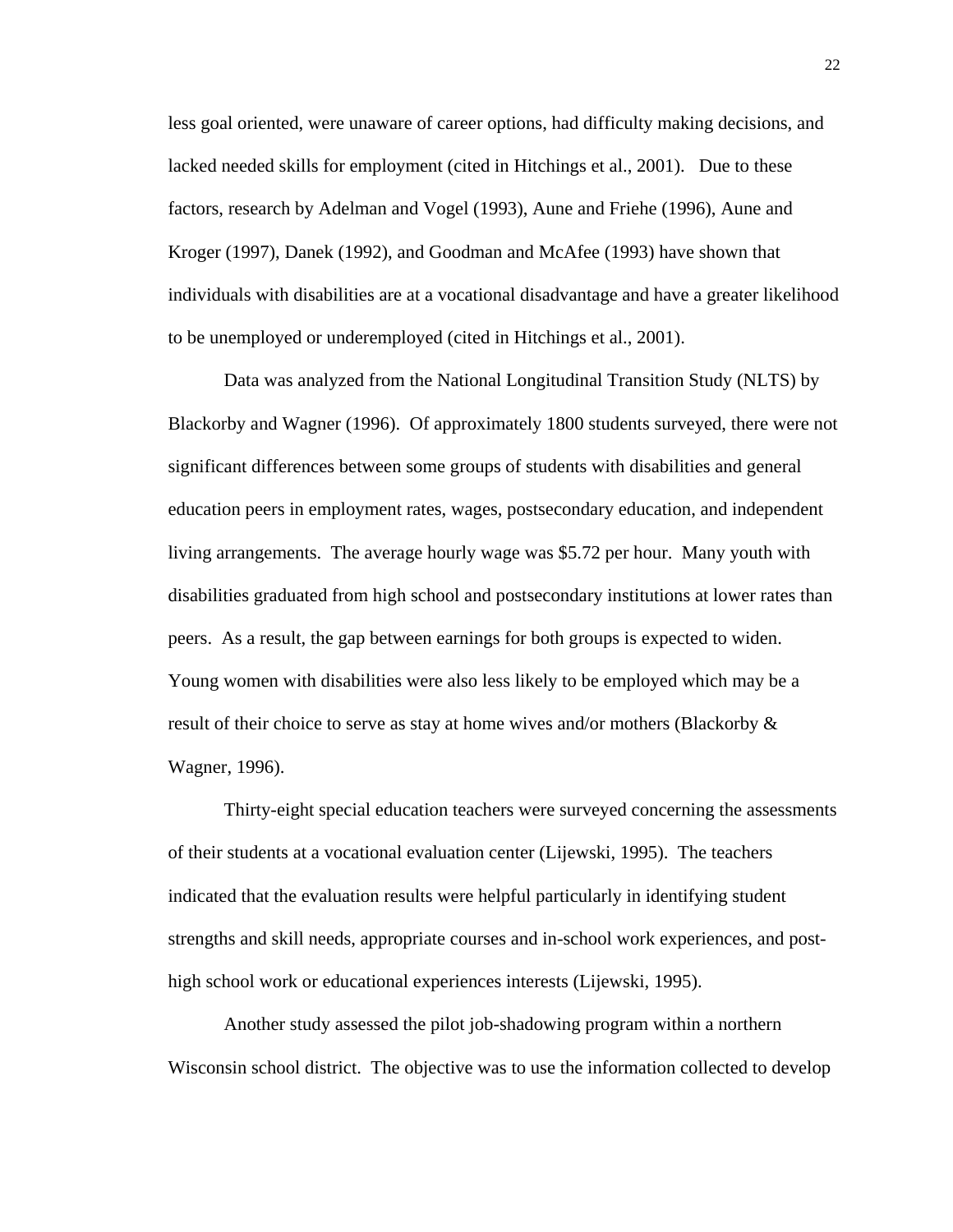a comprehensive School-to-Work Transition Plan for the district (Harrison, 1995). Ten students participated in the job shadowing experience and follow-up interviews were conducted with the students and job shadowing supervisors to evaluate program assets and deterrents. Both students and supervisors felt that the experience was a positive one. Students thought the program helped them in understanding policies and teaching strategies used, and developing future goals. After the experience, students indicated they wanted to ask more questions, take better notes, and receive better descriptions of the jobs. Supervisors stated that they would have liked further student questions and feedback (Harrison, 1995).

Bergquist (1995) investigated a western Wisconsin school district's need to develop a transition program and sought to identify the skills needed within a functional curriculum. Ten individuals providing services to students with disabilities including school administrators, teachers, and personnel from outside agencies were interviewed. The data collected supported the need to develop a functional curriculum that involves the vocational assessment of students and specifically the teaching of student work and social skills (Bergquist, 1995).

A National Longitudinal Transition Study (NLTS) (1993) was completed to assess the progress of the Individuals with Disabilities Education Act. This study evaluated the postsecondary education participation, employment, residential arrangements, and community participation of youth with disabilities who have been out of school for up to 3 years (U.S. Dept. of Education, 1993). Of the 1,763 respondents, 31% attended an academic or vocational postsecondary program. Fifty-five percent of the youth were employed while 28% of the respondents were living independently. In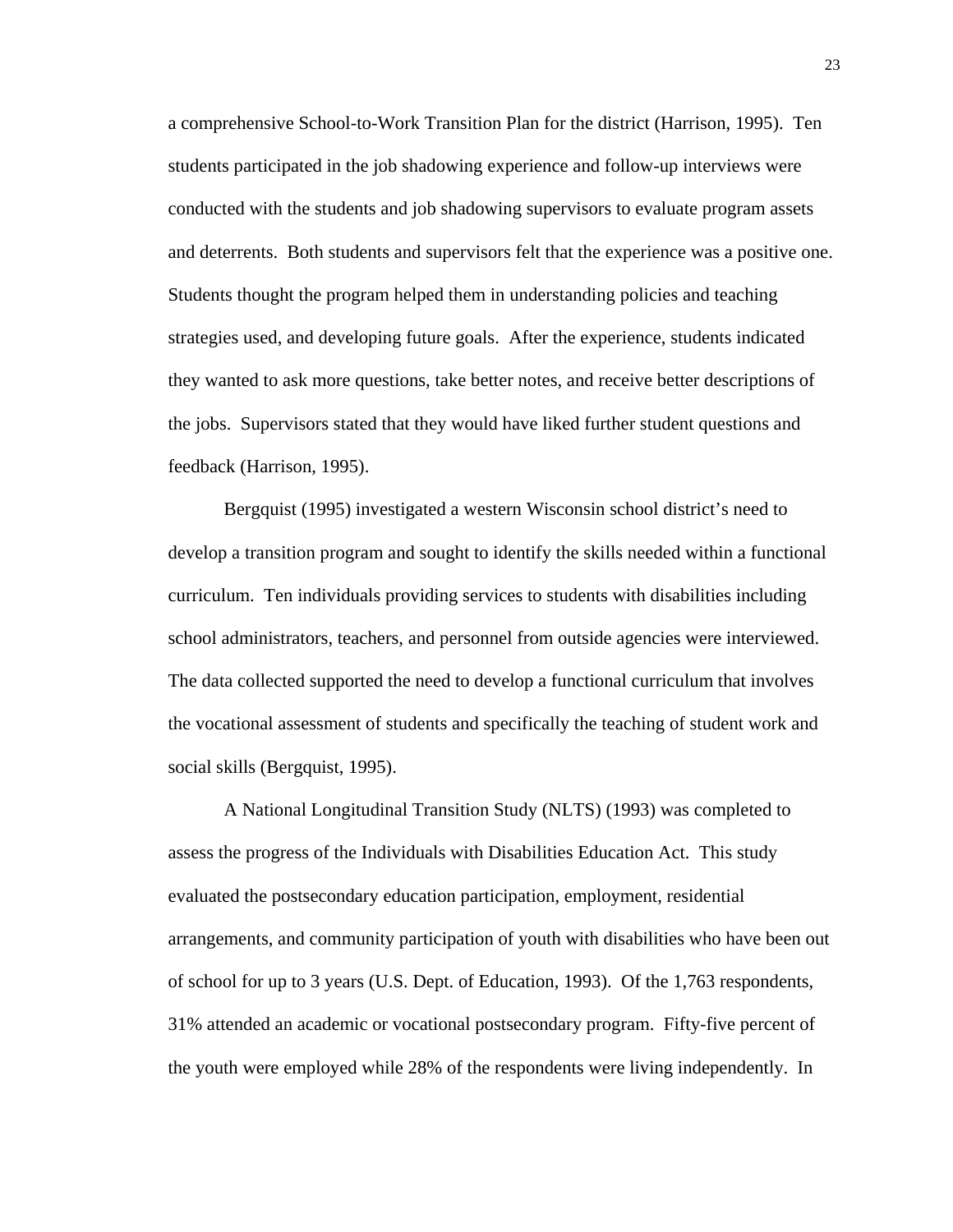total, 30% of students with disabilities in grades 9 through 12 dropped out of school. Although, the NLTS showed that students who took unrelated survey vocational classes (e.g. typing, woodwork, or auto mechanics) or a coordinated series of vocational classes as a concentration were less likely to drop out of school than those students who did not (U.S. Dept. of Education, 1993). Overall, three factors *positively* influenced academic performance and graduation rates including:

- 1. "direct, individualized tutoring and support to complete homework assignments, attend class, and stay focused on school;
- 2. participation in vocational education classes, particularly during grades 11 and 12; and
- 3. participation in community-based work experience programs, again especially during the last 2 years of high school" (cited in Benz et al., 2000; p. 511).

In addition, three factors *negatively* influenced academic performance and graduation rates including:

- 1. "being identified as emotionally disturbed;
- 2. having a prior history of absenteeism or course failure; and
- 4. being 3 or more years behind grade level in reading an math" (cited in Benz et al., 2000; p. 511).

A study to measure the independent living, employment, and postsecondary

education among former high school participants with mild disabilities was completed by

Sitlington, Frank, and Carson (1993). A sample of 739 youth with disabilities was

interviewed 1 year after leaving high school. Half of the sample included graduates

while the other  $\frac{1}{2}$  comprised dropouts from their high school program. Employment

rates for the former students ranged from 58% for students with a behavioral disability

(BD), 62% for students with a mild mental disability (MD), and 77% for students with a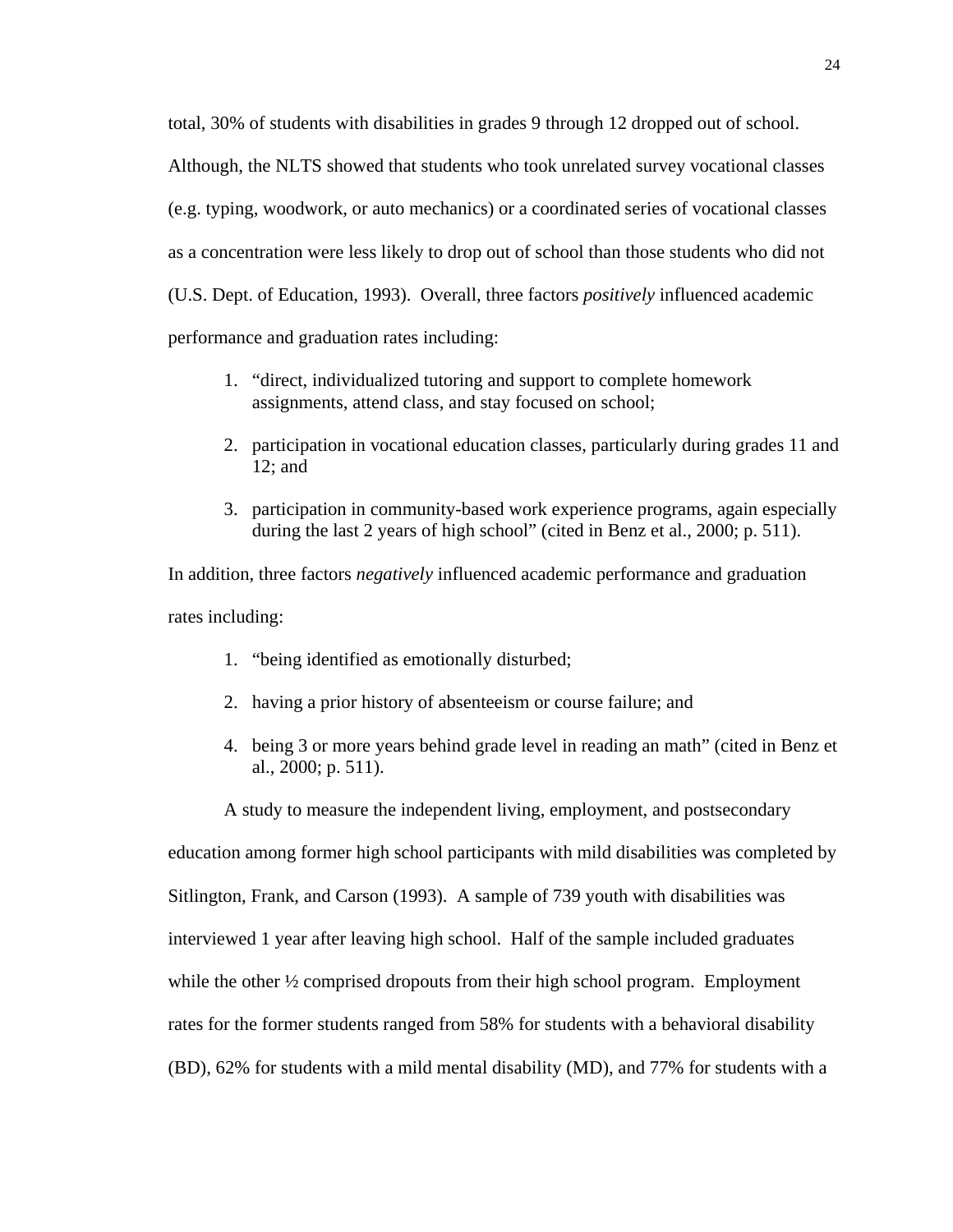learning disability (LD). Unemployment ranged from 12% for students with a LD to 22% for students with a BD compared to 4% of the general Iowa graduates. The average hourly wage ranged from \$3.65 per hour for students with a MD to \$4.40 for students with a LD. The researchers noted a lower quality of employment and lower participation in postsecondary education for all the former students within the three disability categories. Approximately 60% of the respondents continued to live at home with parents or relatives (Sitlington et al., 1993).

Furthermore, in this study females were more likely to be unemployed including 18% of females with BD and 6% of females with MD. Females were also employed in jobs that were less desirable and received fewer job benefits compared to their male counterparts (Sitlington et al., 1993).

Mellard and Hazel (1992), Minskoff (1994), and Spekman, Goldberg, and Herman (1992) found that successful adults with learning disabilities have strong selfadvocacy skills and goal impetus in the workplace (cited in Hitchings et al., 2001). It has also been shown by Ginsberg, Gerber, and Reiff (1994), and Spekman, Goldberg, and Herman (1992) that it is essential for individuals with disabilities to fully comprehend their strengths and weaknesses (cited in Hitchings et al., 2001).

## Role of Education and Parents in Transition

A Transdiciplinary Transition Model (TTM) was developed by Levinson to bring together schools and community agencies. This model was used to better provide transition services to students with disabilities using several steps: assessment, planning, training, placement, and follow-up (Levinson & Ohler, 1998).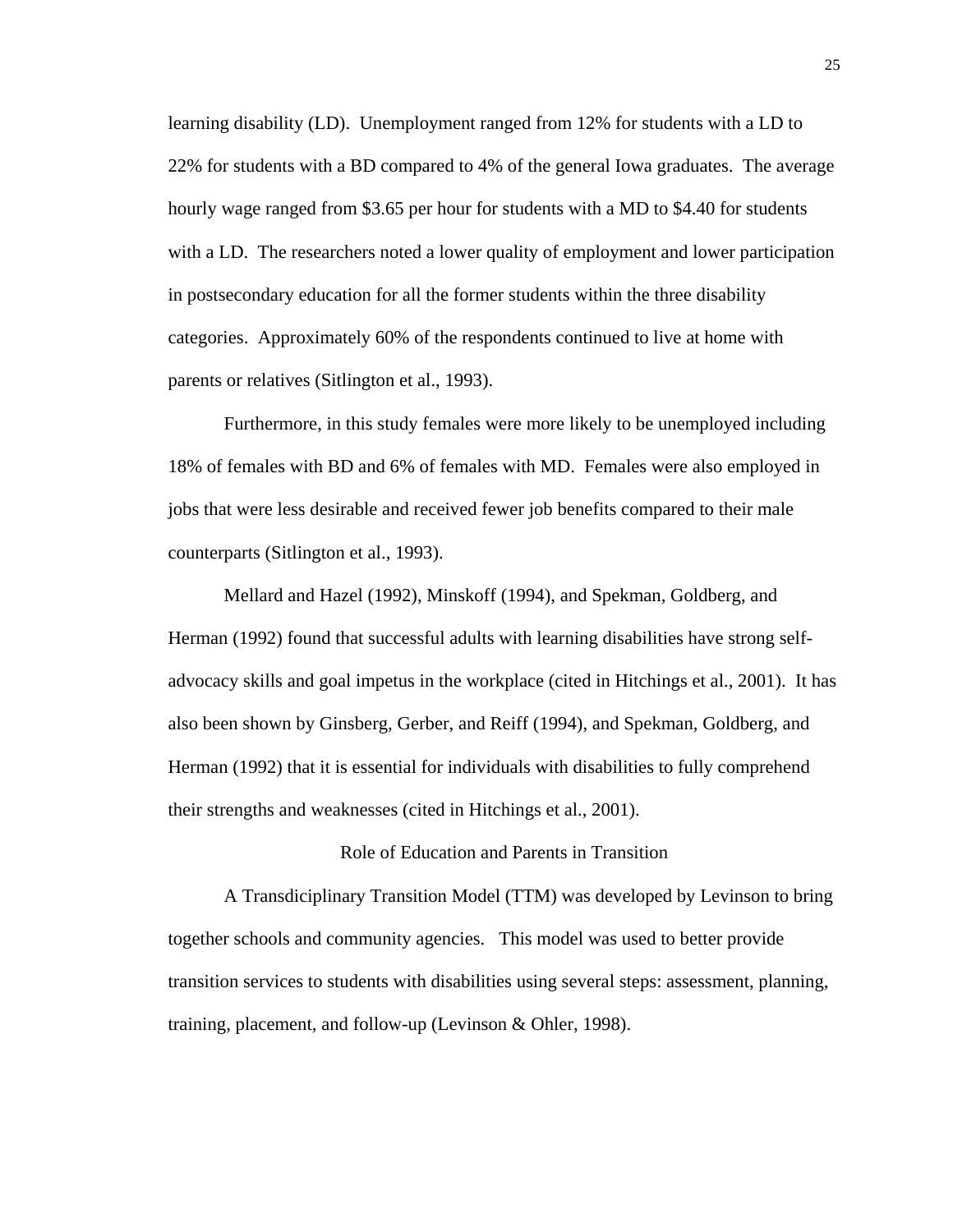First, it is important to assess the student's level of abilities and needs by assessing intellectual, academic, social, vocational, independent living, and physical functioning. The assessment should consist of formal and informal measures and be conducted by a team of professionals in the school and community (Levinson & Ohler, 1998). Second, the assessment data collected should be used to develop a transition plan within the student's IEP to document the goals, objectives, service provider, and time frame (Levinson & Ohler, 1998). Subsequently, the instruction and training of the student immediately follows the plan development. The student is then ready for placement in a job setting, residence, and/or postsecondary educational setting (Levinson & Ohler, 1998). Finally, it is essential that the transition model involve the follow-up evaluation of a student to assess the successfulness in his/or her post-school settings. "Termination of some support services, initiation of other services, and/or a change of placement may result from this follow-up evaluation" (Levinson & Ohler, 1998; p. 4).

Ohler, Levinson, and Sanders (1995) consolidated an extensive list of transition services that secondary schools should offer to students with disabilities. This list was summarized into simpler categories as follows:

- 1. multidimensional vocational assessment intellectual, academic, personality, interests, and career maturity;
- 2. career awareness and exploration activities reading, informational interviewing, shadowing, and job simulation;
- 3. individual academic and career counseling to explore goals and strengths;
- 4. work experience part-time, summer, volunteer, and credit earned jobs;
- 5. social skills training interpersonal communication, self-awareness, self advocacy, and job keeping skills;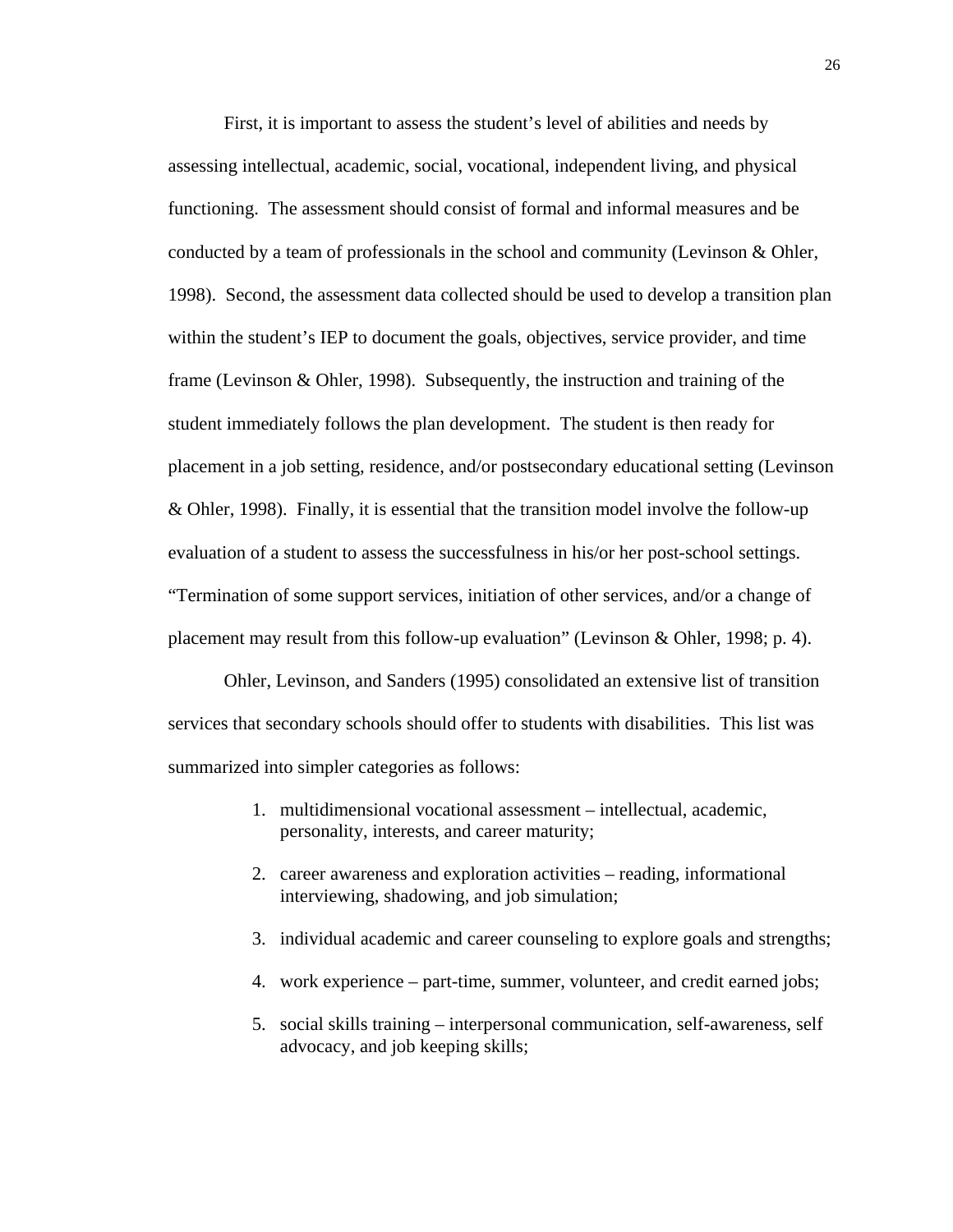- 6. supervising of career development needs and progress postsecondary service providers, parents, and rehabilitation agency personnel;
- 7. consultation of faculty through in-services about the nature of learning disabilities and how this affects academic and career potential; and
- 8. job placement assistance, instruction on job finding, and follow-up to facilitate transition on the job or in postsecondary education (cited in Levinson & Ohler, 1998).

Quadland and Rybaci (1998) developed a transition-planning guide for parents,

students, and professionals. The guide involved an organized rubric outlining activities

that should be completed by students with special needs from age 13 to 21:

- 1. **13 14 year olds:** "obtain certified birth certificate, obtain employment, continue career exploration, explore recreational/leisure interests, acquire self-advocacy skills, participate in community activities, explore community services, identify personal style, access personal health care needs, develop graduation credit plan, set goals for work and higher education;
- 2. **14 15 year olds:** access transportation options, access career interests/aptitudes, explore job opportunities, assess time/money management skills, participate in recreational/leisure activities, evaluate future financial needs, perform community service, develop personal health plan, practice self-advocacy skills, job shadowing, visit area job/career center, conduct functional vocational evaluation;
- 3. **15 16 year olds:** implement a time/money management plan, practice self-advocacy skills, obtain employment experience, develop job seeking/keeping skills, practice interpersonal skills, practice personal health care skills, conduct functional vocational evaluation, explore legal representation, practice independent living skills;
- 4. **16 17 year olds:** take college entrance tests, participate in recreational/leisure activities, master self-advocacy skills, practice job seeking/keeping skills, explore post-school living arrangements, reassess/update vocational plan, establish graduation date and plan, obtain paid work experience supervised by school, identify step/timelines for post-school training, investigate other skills training options, practice independent living skills, investigate and visit adult services, practice independent living skills, visit postsecondary training sites, identify personal assistance needs, apply for legal representation/guardianship if necessary, understand adult rights/responsibilities;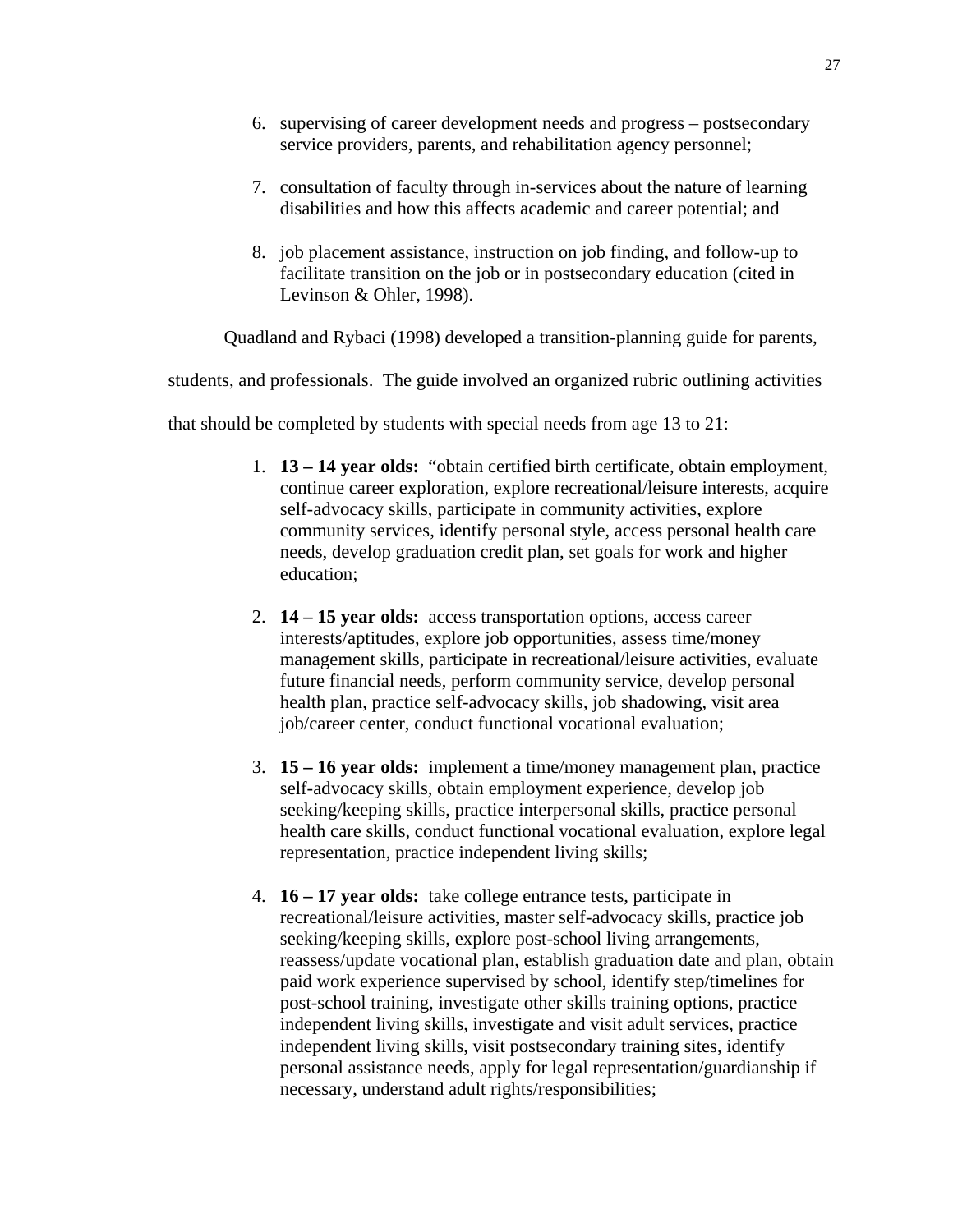- 5. **17 18 year olds:** identify/communicate accommodations, gather all relevant student records, participate in recreational/leisure activities, master self-advocacy skills, register for voting/selective service, review graduation IEP, develop graduation placement, maintain paid/supervised employment, finalize independent living arrangements, direct personal assistance services, apply for skill training options, complete postsecondary applications, formally apply for all adult services; and
- 6. **18 21 year olds:** participate in recreational/leisure activities, demonstrate self-advocacy skills, complete transition IEP goals, obtain regular integrated employment, receive appropriate services from adult agencies, and participate in adult responsibilities" (Quadland & Rybaci, 1998; p. 85).

Various studies have produced recommendations to help high schools in making transition programs better. It is recommended that educators and counselors cooperatively create multiple year plans that encompass activities to teach vocational and academic skills such as self-advocacy and disability awareness (Hitchings et al., 2001). Other recommendations include school networking within the community, expanding the communication for school-to-work transitioning, creating a "hands-on" learning environment, instilling employment and motivation for municipal responsibility, and providing resources and options to students and parents through career counseling (Harrison, 1995).

Moreover, students need to advocate their own desires, goals, and activities at the IEP meetings (Grigal et al., 1997). A monitoring system for all students in special education, regardless of their dropout status, should be utilized to help ensure they receive appropriate transition, follow-up, and post-school services (Love & Malian, 1997). Also, greater basic life skills curriculum should be incorporated into ITPs (Love & Malian, 1997). Other suggestions for educators and service providers involve concentrating secondary and transition services simultaneously on post-school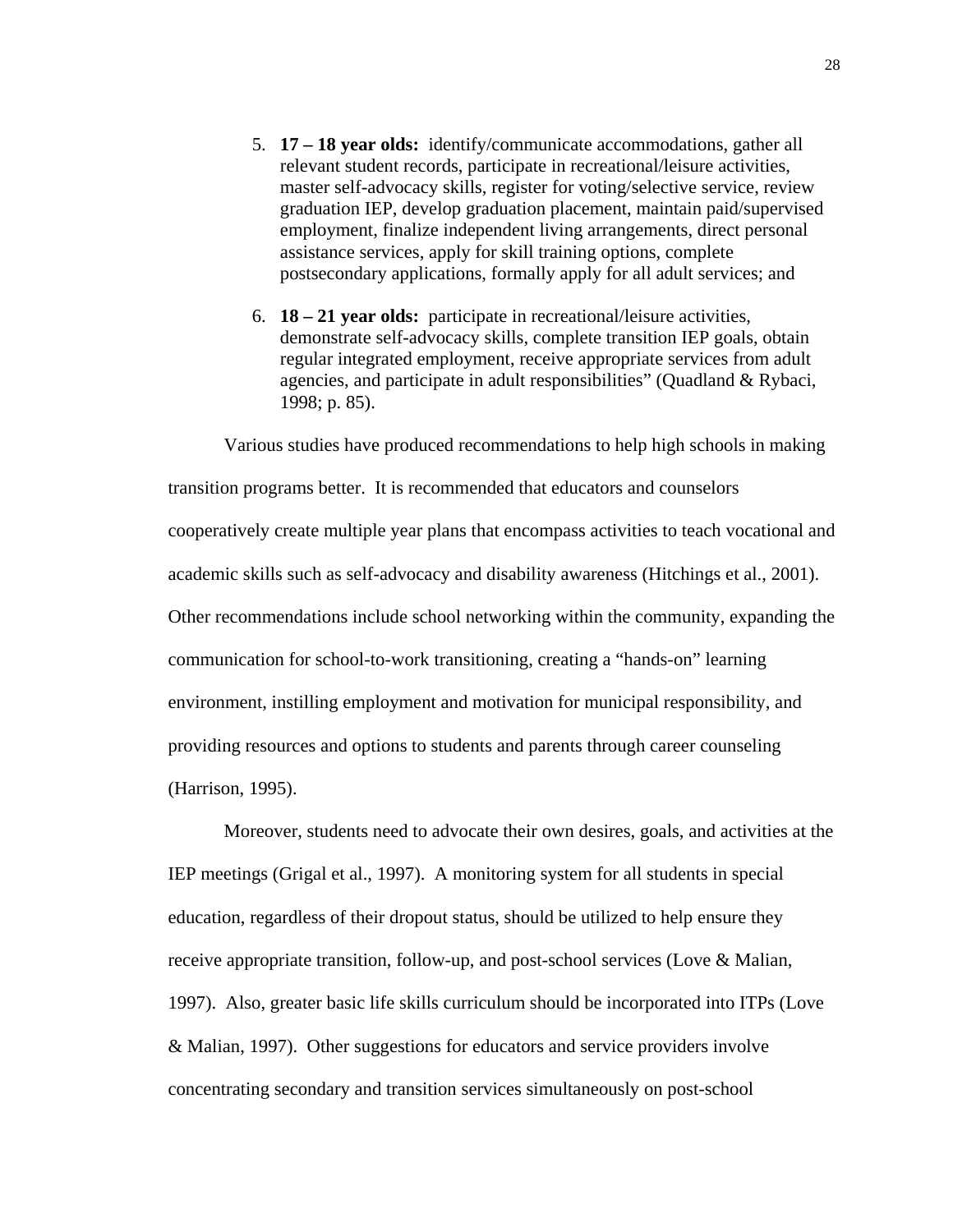preparation and school completion, foreseeing individualized planning and services for the student that advocates curricular relevance and self-determination skills, promoting collaborative services, and developing curriculum for all students with and without disabilities focusing on vocational development and community learning (Benz et al., 2000).

In order to enhance transition collaboration within schools, it is recommended that formal communication (e.g. planned informational meetings) be readily utilized to boost informal communication, consolidate improvements needs, and support the stability of programs over time (Stowitschek, 2001). Collaboration can also be promoted through meetings with general education teachers about the special education programming and with students about the IEP process and the importance of their contribution. Activities such as team teaching and program evaluation are further recommended (Stowitschek, 2001).

Parents can also actively participate in their child's transition from high school to adulthood (Lovitt, 1999). Parents need to help identify IEP goals, remain aware of student progress, and understand the method of evaluation. Further, it is essential for parents to know about their child's rights, privileges, and the due process procedures along with staying current regarding the major trends and issues within education. Parents should additionally understand deferred diplomas, ITPs, post-school possibilities, and community agencies (Lovitt, 1999).

## Summary

This chapter discussed the literature available regarding the history, research, and educational and parental roles related to student transition. With the emergence of new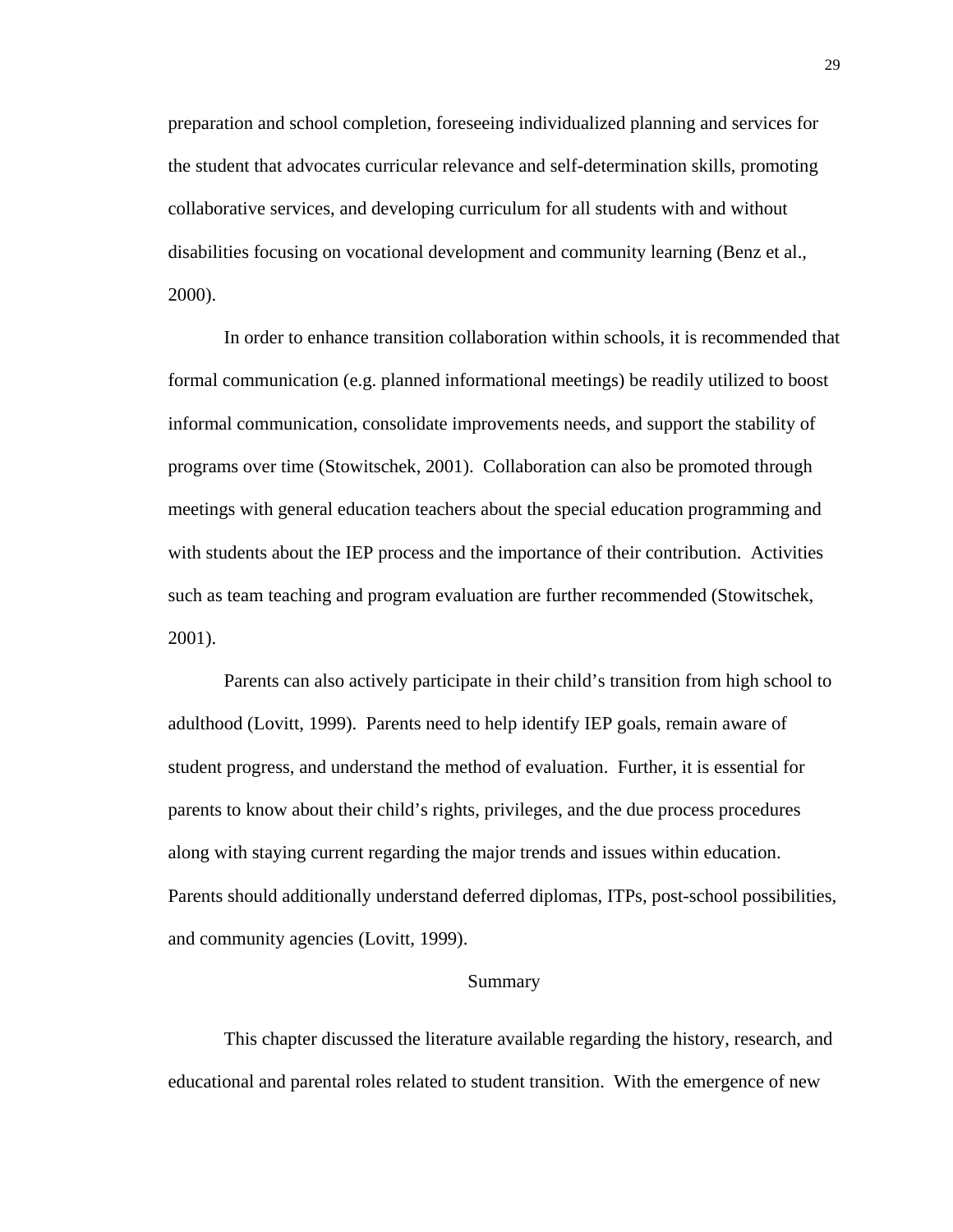legislation, the definition of transition has become more clear and concise. To assess program and student success in accordance with the law, there will continue to be a need for special education services to be analyzed. The emergence of new surveys and research about transition will allow schools to persist in adapting their transition programming.

Knowledge of student outcomes and perceptions in correspondence with teacher and parent perceptions will allow the school to make needed transition program improvements in the skill areas of independent living, employment, and postsecondary education. This enhancement could empower a greater percentage of students to live on their own, seek higher paying careers, and more eagerly participate in post-high school training.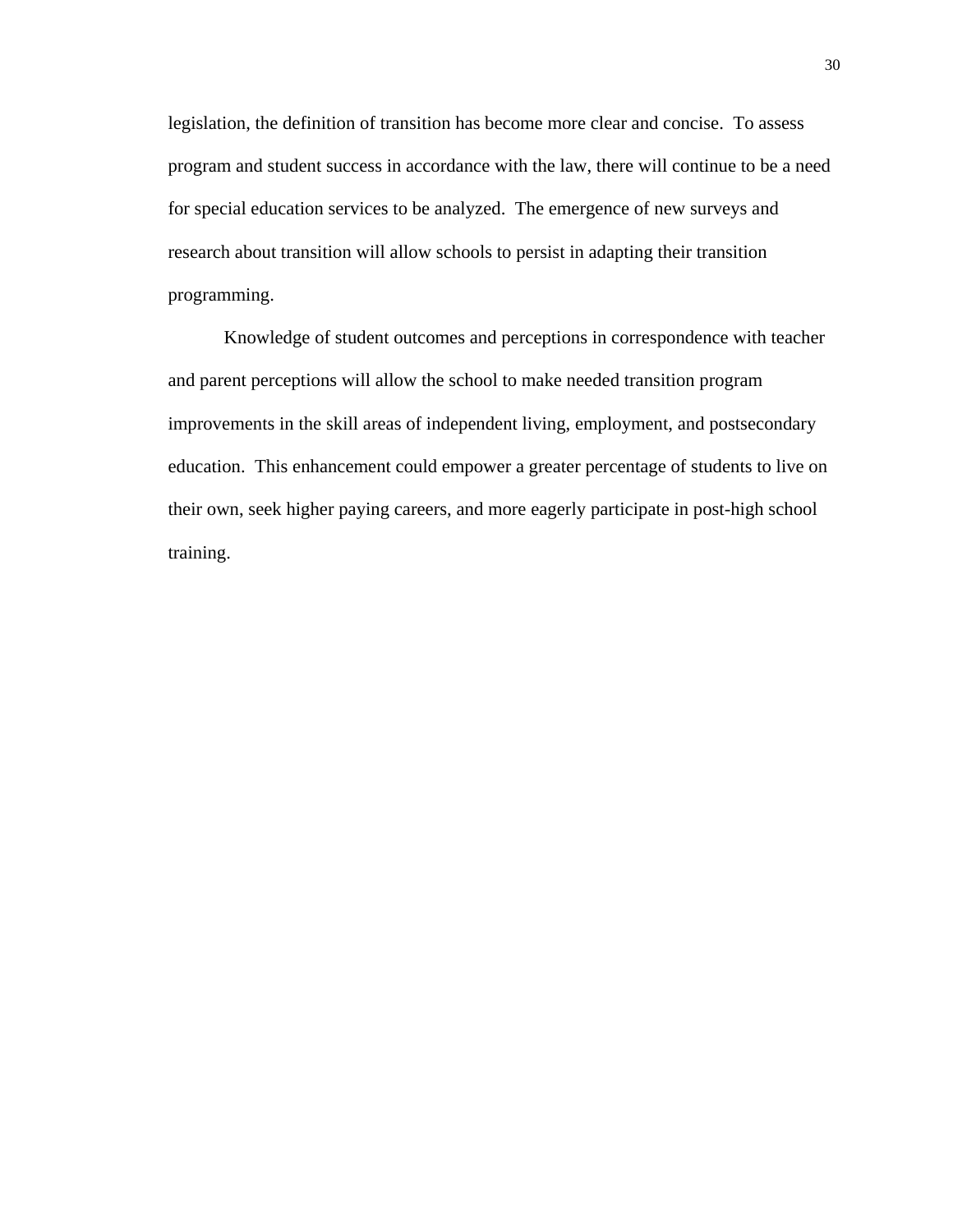#### CHAPTER THREE

#### Methodology

#### **Introduction**

This chapter discusses the selection of site and subjects, the instruments used, and the design of the study. The data collection process and data analysis is explained.

## Site Description

The qualitative research study was conducted at a public rural school in western Wisconsin. As a former school psychology practicum student at the selected western Wisconsin school, the examiner was given permission by the school psychologist/and director of special education to assist in the assessment of former students in special education. Additionally, the teacher and parent perceptions of the special education, transition program at the high school level were explored.

## Subject Selection

The special education files of former students exiting the high school program either by graduation or dropping out of school between May 2000 and May 2001 were reviewed. Six males and 6 females graduated in May 2000 while 3 males and 1 female graduated in May 2001. Further, 1 male student dropped out of school between May 2000 and May 2001. Those former students, or parent/or guardian proxies were telephoned using the file contact information to inform them about the study. The examiner informed the respondents about the purpose of the study, confidentiality, voluntary participation, and contact information by reading the permission form (Appendix A). A permission form was mailed to those individuals agreeing to participate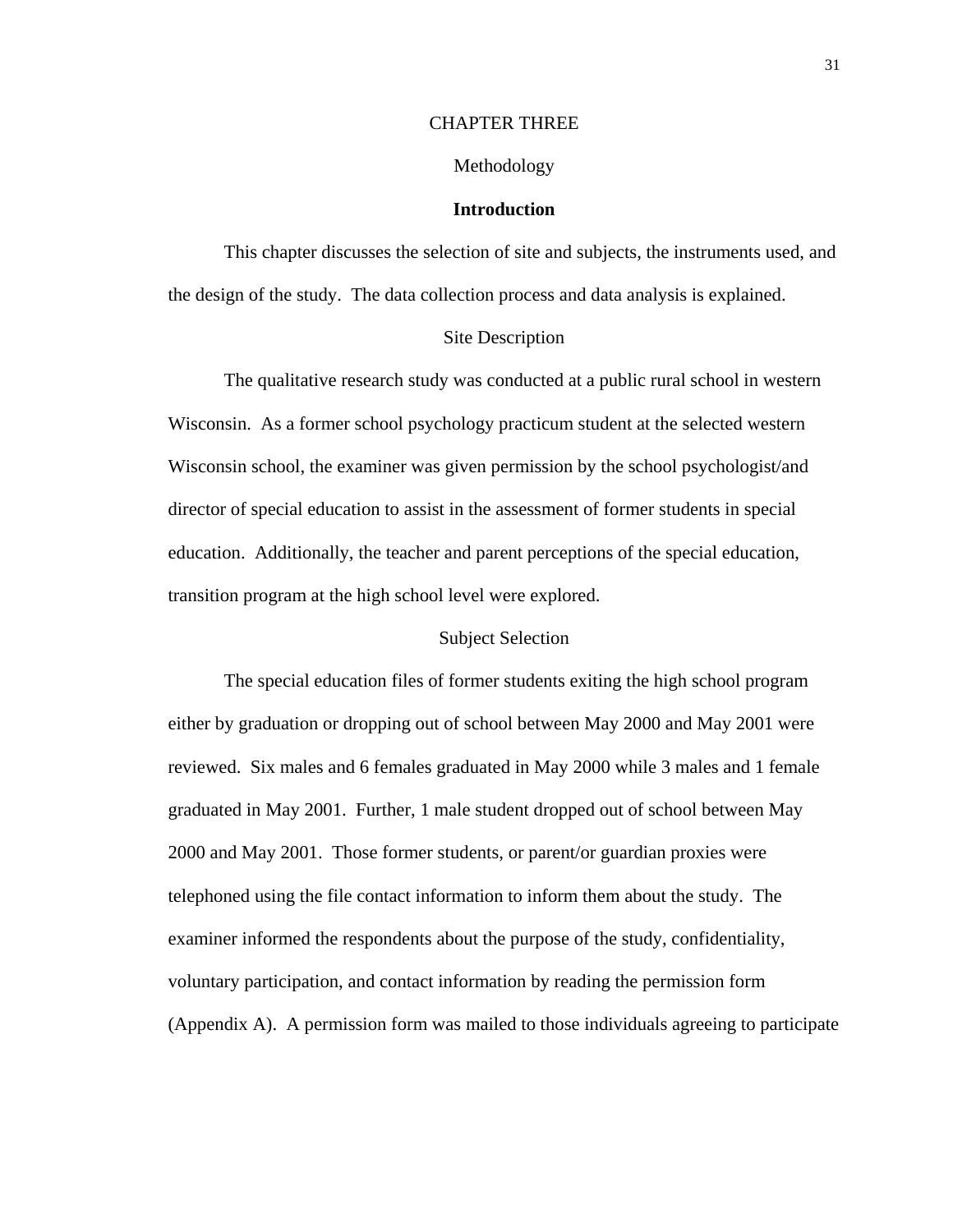including a return envelope. Upon the return of a permission slip, a telephone survey was administered.

The former students or parent/or guardian proxies were asked questions during a 15-minute telephone interview. The volunteers who participated in this study included 7 former students who graduated from their high school program from May 2000 to May 2001. While in high school, 2 of the students surveyed received special education services for a cognitive disability (CD), 4 students for a learning disability (LD), and 1 student for a Low Incidence (LI) disability of autism. All of the seven former students were Caucasian and between the ages of 19 and 21. There were 4 males and 3 females in the telephone survey group. Individual student perceptions (Appendix G) were reported. The parent/or guardian of the former student answered the survey questions for 2 of the former students as a result of student inability to communicate responses due to a severe cognitive disability and the inability to locate another student.

Secondly, 5 potential respondents who were high school teachers were selected by the school's psychologist/and director of special education from all subject areas who actively attend students' Individual Education Program (IEP) meetings and have been teaching in the district for at least 5 years. Three high school teachers of former students in the special education program volunteered to discuss their perceptions of the school transition program. Teachers were informed by a combination of phone calls and consent letters about the purpose of the study, confidentiality, voluntary participation, contact information, date, time, and meeting location by the examiner reading the permission form (Appendix B). A permission form was mailed to all teachers selected with a return deadline. Three male teachers attended the meeting in the high school conference room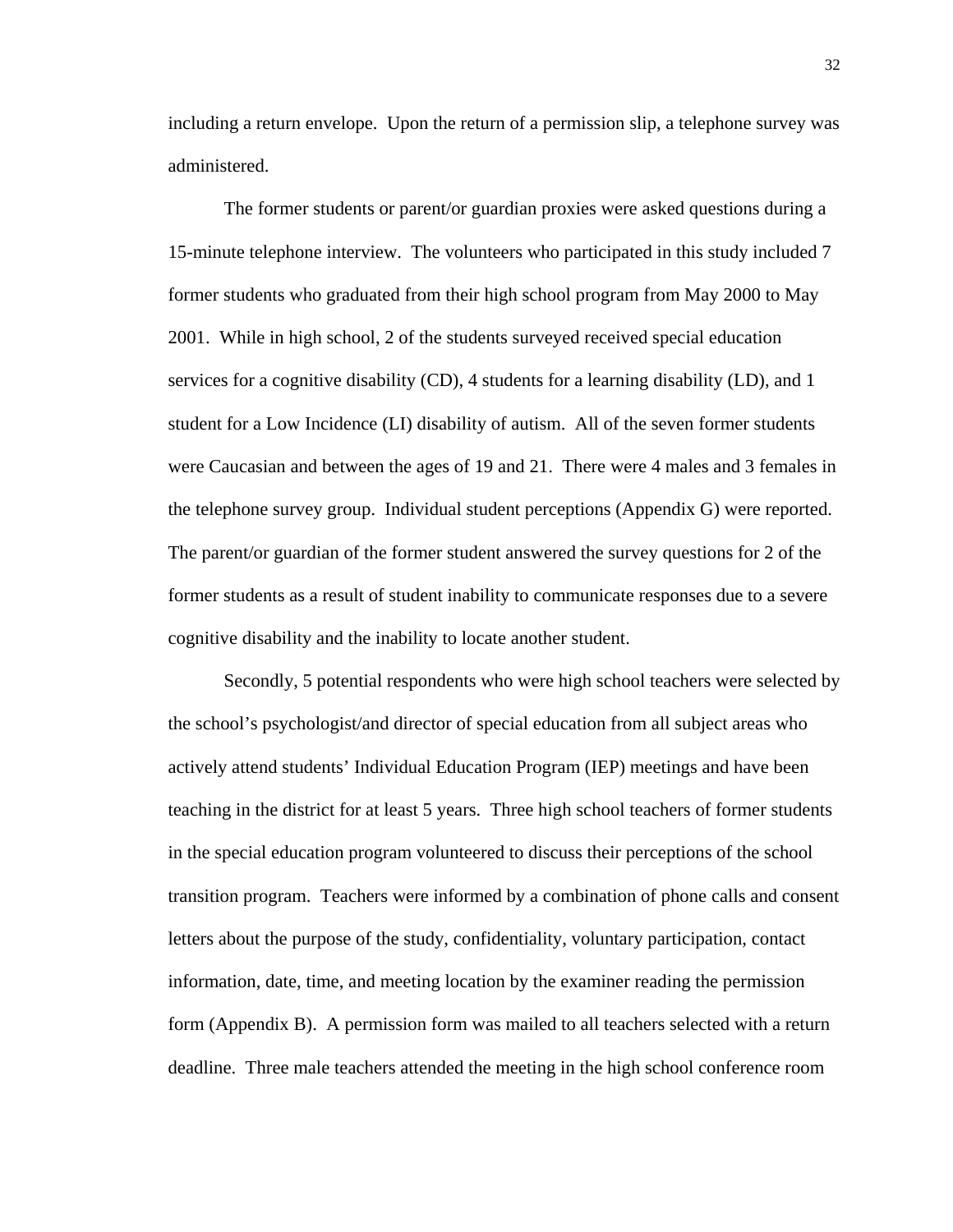after school; 2 were special education teachers, and the other was a general education teacher. Of the 3 teachers who participated the focus group, all 3 individual's responses were used. Individual teacher perceptions (Appendix H) were reported.

Finally, 5 potential parents/or guardians of former students receiving high school, special education services were selected by the school's psychologist/and director of special education who actively attended their child's Individual Education Program (IEP) meetings. Three parents/or guardians volunteered to discuss their perceptions of the high school transition program. Two of the parents/or guardians that participated in the focus group had children who completed a telephone survey. The parents/or guardians of former students who exited the high school program from May 2000 to May 2001 were contacted by telephone about the purpose of the study, confidentiality, voluntary participation, contact information, date, time, and meeting location by the examiner reading the permission form (Appendix C). The parents/or guardians were also contacted by telephone the day prior to the meeting to confirm the date, time, and meeting place. Permission forms were signed by the parents/or guardians agreeing to participate during the evening meeting in a conference room at the community center. Of the 3 parents who participated the focus group, all 3 individual's responses were used. Individual parent perceptions (Appendix I) were reported.

#### **Instruments**

The first instrument chosen for this research was the Post High School Outcomes Survey of Individuals with Disabilities (Appendix D). Mary Kampa and Carolyn Sorensen, coordinators of the Wisconsin postsecondary outcomes study for students with disabilities, developed the survey in corroboration with the Wisconsin Department of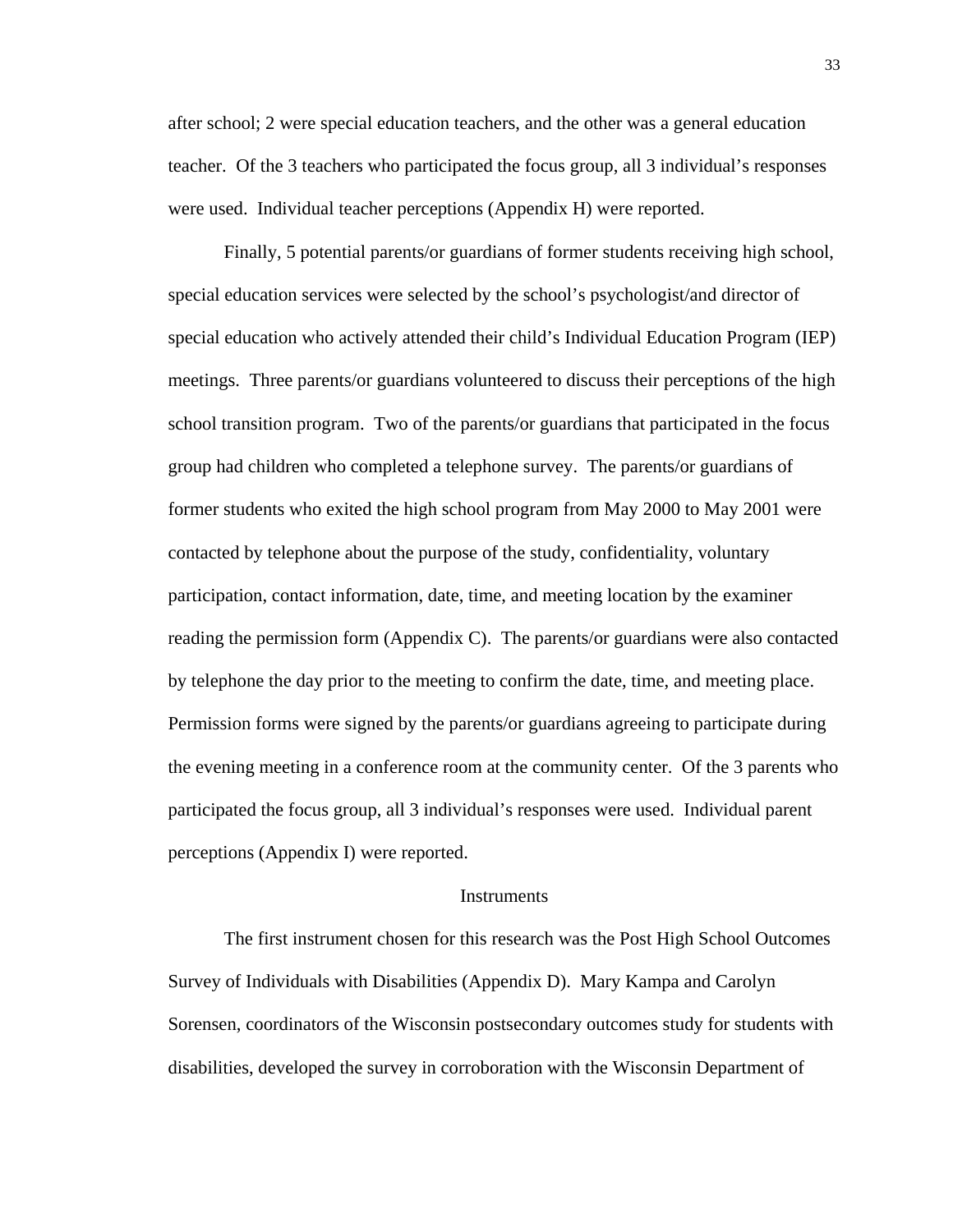Public Instruction (DPI) and the Cooperative Educational Services Agency (CESA) #11. The survey was initially developed due to the Office of Special Education Programs (OSEP)  $22<sup>nd</sup>$  Annual Report to Congress (cited in Kampa & Sorensen, 2001). This report stated that progress has been made although improvement continues to be needed to fulfill transition requirements, including:

- 1. "the determination of appropriate agency linkages;
- 2. development of interagency agreements and memoranda of understanding;
- 3. increased collaboration with other agencies;
- 4. provision of training on the implementation of transition requirement to parents, students, and services providers;
- 5. increased understanding of, involvement in, and availability of independent living centers; and
- 6. the development of culturally sensitive transition plans to meet the needs of students" (Kampa & Sorensen, 2001; p. 7).

The Post High School Outcomes Survey of Individuals with Disabilities is a multidimensional measure of independent living skills, postsecondary education, and employment in relation to preparatory skills for adulthood learned during high school. The survey administered by telephone has 36 multi-faceted questions that allow the individual to choose one or more of the dictated choices describing their living arrangements, postsecondary schooling, and employment situations including the response "Not Sure/or Refused" when not knowing or not wanting to disclose a response. The survey can be completed in approximately fifteen minutes.

This scale is subdivided into 6 parts including the collection of demographic and student data, the IEP review, postsecondary living skills, postsecondary education/training, employment, and high school experiences. Upon the student or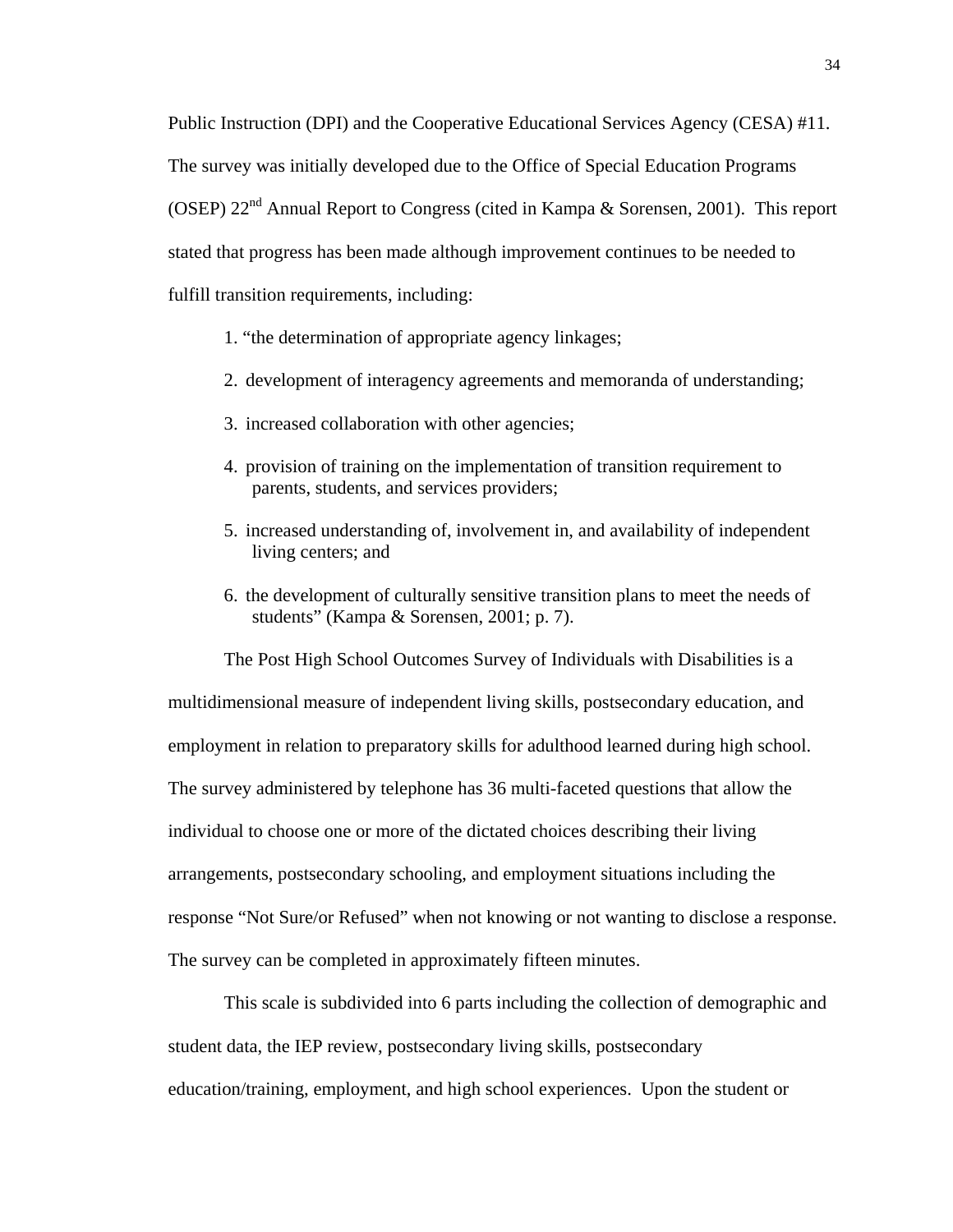parent/or guardian's permission to participate, the student's demographic and student data was collected from the student's special education file. Further, the student's latest IEP prior to exiting the high school program was evaluated. The remaining information consisting of postsecondary living skills, postsecondary education/training, employment, and high school experiences was collected by telephone from the respondent.

The initial data collected by the statewide transition study using the survey established baseline data for the postsecondary outcomes of individuals with disabilities who received special education and related services and successfully exited their secondary education setting with a diploma between December 1999 and December 2000. The examiner was given permission by Mary Kampa, Project Coordinator, to individually participate in the study and to use all materials provided by her including a compact disk containing the student survey, Access database, and the summary report template.

The final two instruments utilized for this research were the teacher focus group questions (Appendix E) and the parent/or guardian focus group questions (Appendix F). Each focus group discussed four multifaceted questions evaluating the participant perceptions of the high school's beneficial transition services and programs; suggestions to improve the student's participation in leisure and social, community, independent living, and employment after leaving high school; other needed transition services not provided; and the community agencies utilized by the student during high school. The target school's school psychologist/and director of special education collaboratively with the research examiner developed these four questions.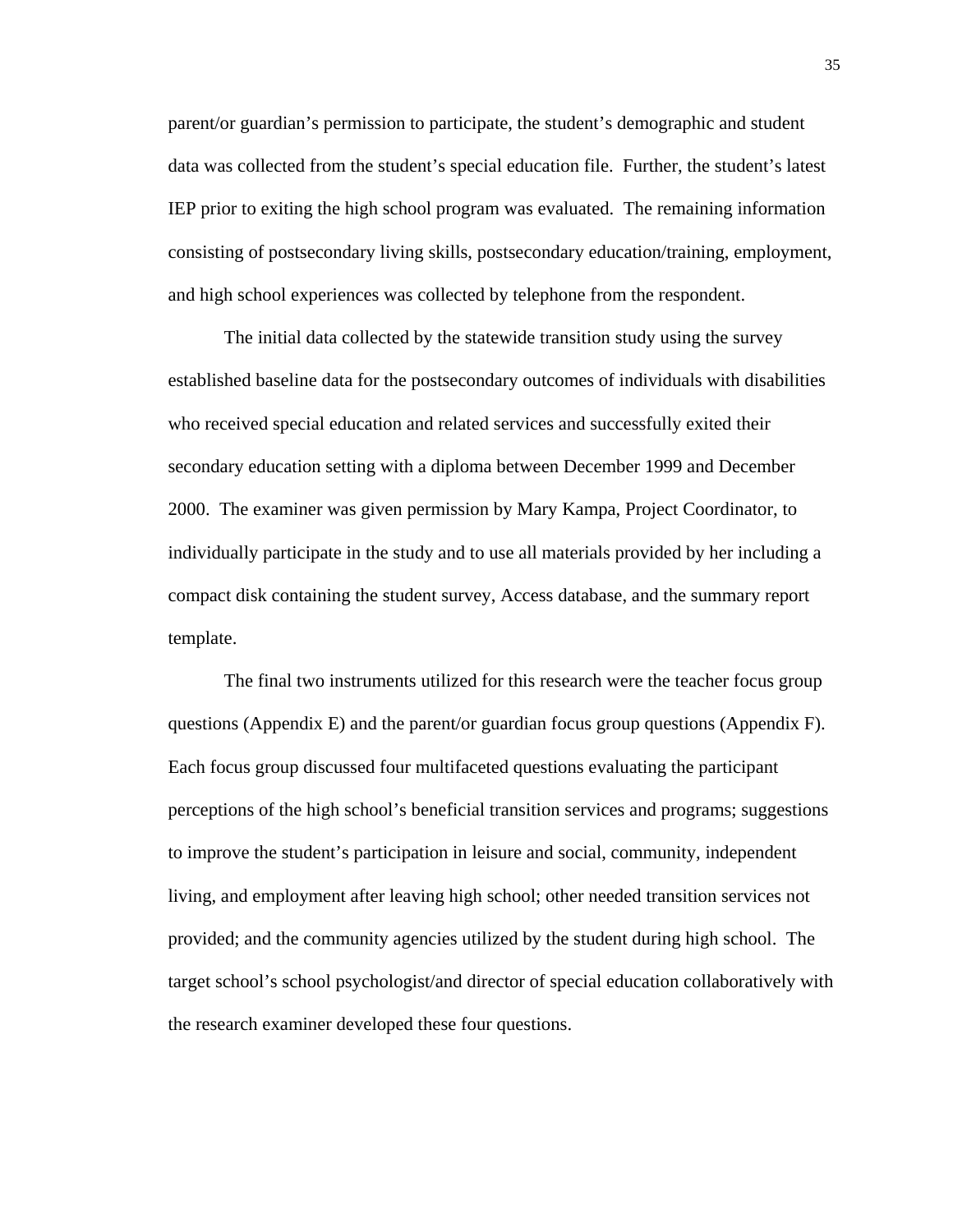Each focus group meeting began with participant introductions, the purpose of the study and their involvement in the study, confidentiality, withdrawal, risks, voluntary responses, audio recording, and approximate length of the meeting. Next, the school's psychologist/and director of special education briefly defined transition services. The examiner then started the group conversations with the first question. The examiner and the school psychologist/and director of special education used effective group dynamics techniques such as reflective listening to aid in the disclosure of perceptions by teachers and parents/or guardians. Each focus group was completed in approximately 60 to 90 minutes.

#### Data Analysis

The survey data was analyzed by calculating numbers using the Access database. Individual survey respondent suggestions were sorted based on the three opportunities the individual had to make transition improvement suggestions focusing on independent living, postsecondary education, and employment. The teacher and parent/or guardian focus group perceptions were sorted according to the transition questions they addressed. The three group's individual responses, suggestions, and perceptions were analyzed for similarities.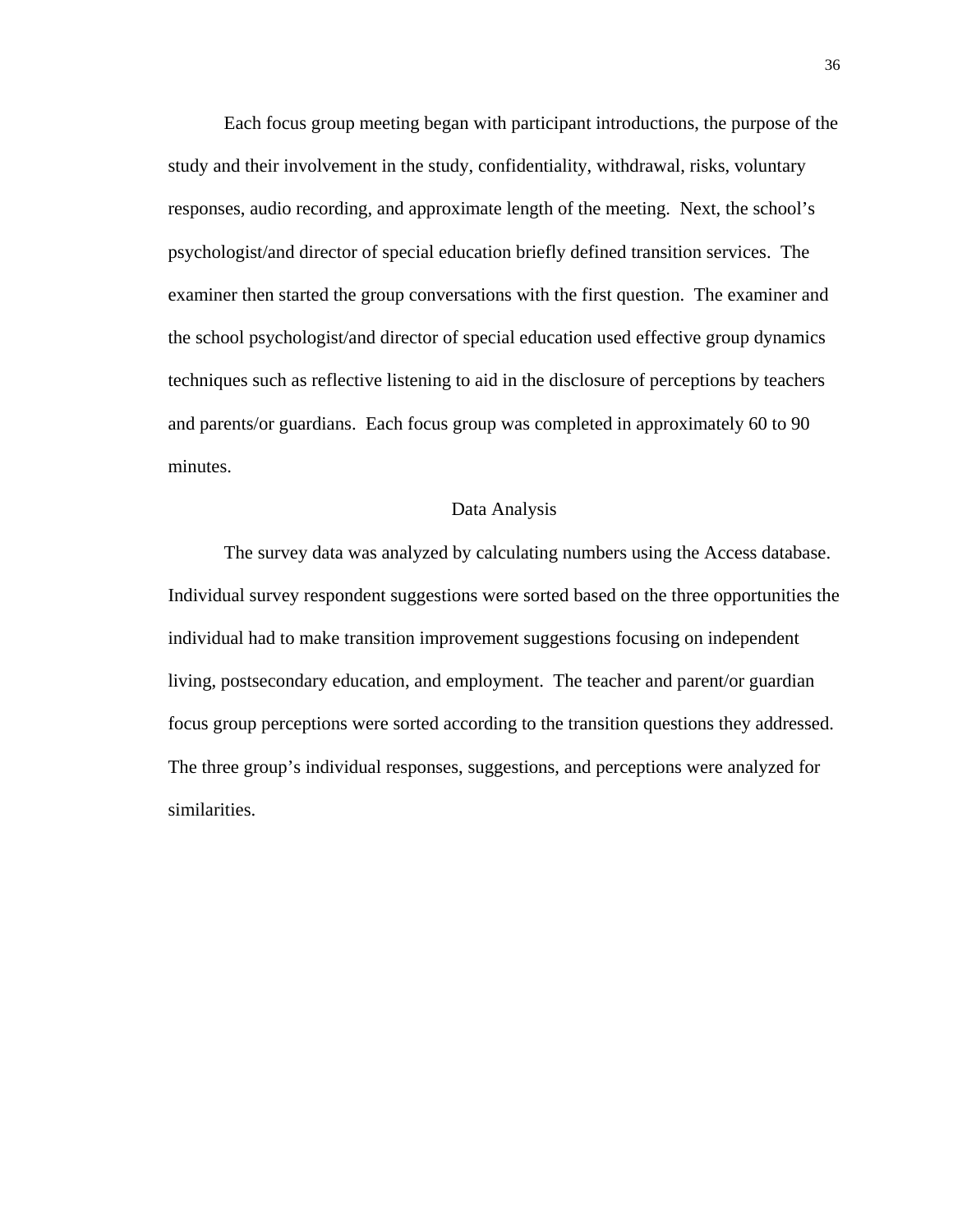#### CHAPTER FOUR

### **Analysis of Data**

## **Introduction**

First, this chapter will present the results of the analysis of the quantities and perceptions of high school transition services taken from the telephone surveys that the former students or parent/or guardian proxy completed. Of the 7 students who participated, 2 were parent/or guardian proxies and all 7 individual's responses were used. Scores will be reported on two variables for Post High School Outcomes: Male and Female, and Disability. Individual student and proxy perceptions (Appendix G) will be reported. There are two objectives.

1. Identification of current independent living, postsecondary education, and employment statuses of former high school students.

2. Determination of suggestions for activities or classes to improve the high school transition program.

Second, this chapter will present the results of the teacher and parent focus group sessions perceptions of high school transition services provided to former students with disabilities. Of the 3 teachers and 3 parents/or guardians who participated in separate focus groups, all 6 individual's responses were used. Individual teacher perceptions (Appendix H) and individual parent perceptions (Appendix I) will be reported.

## Results

#### *Study Participants*

For this study, students with disabilities who successfully exited or dropped out of their high school education between May 2000 and May 2001 were included in the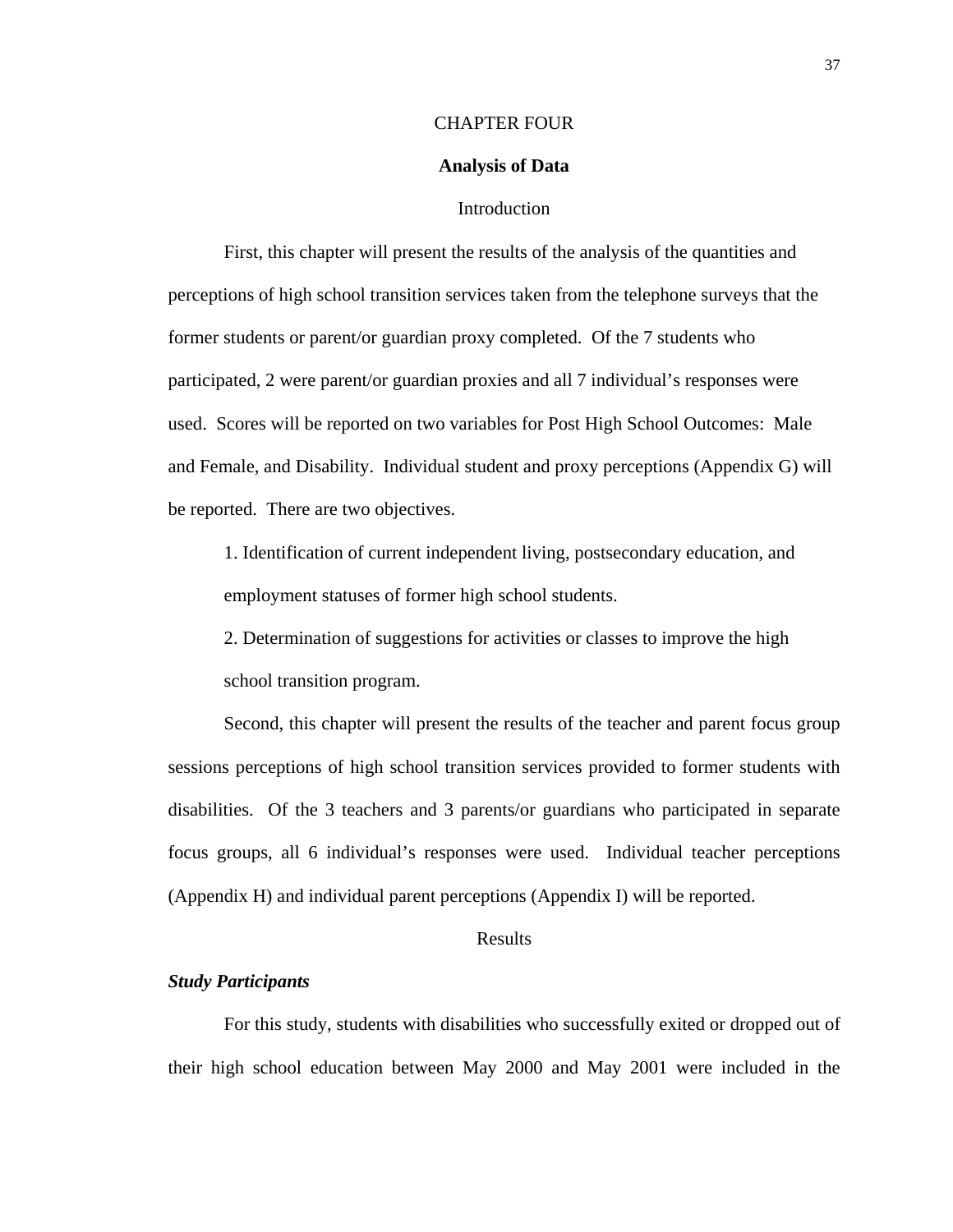38

population. With permission, this summary report template was modified using the current research data to allow for easy comparison with initial statewide results.

The disability areas of hearing impaired (HI), other health impaired (OHI), orthopedically impaired (OI), speech and language impaired (S/L), traumatic brain injury (TBI), visually impaired (VI), autism (Autism), and deaf/blind (D/B), and were grouped as "Low Incidence" (LI). Many of the data points had few or no respondents when analyzed by gender and disability.

Attempts were made by telephone to contact all of the students with disabilities who successfully exited or dropped out of their high school education between May 2000 and May 2001. Of the potential respondents, there were 6 males and 6 females who graduated May 2000, 3 males and 1 female who graduated May 2001, and 1 male who dropped out of school between May 2000 and May 2001. Due to behavioral record confidentiality, further information was not documented from former student files until written student or parent/guardian permission was received. Of the former students or parents/guardians contacted, 7 volunteered to participate and the interviews were successfully completed. This may present a somewhat limited view of outcomes for *all* students with disabilities who received special education and related services and no longer attend high school.

Secondly, 5 potential respondents who were high school teachers were selected by the school's psychologist/and director of special education from all subject areas who actively attend students' Individual Education Program (IEP) meetings and have been teaching in the district for at least 5 years. Three high school teachers of former students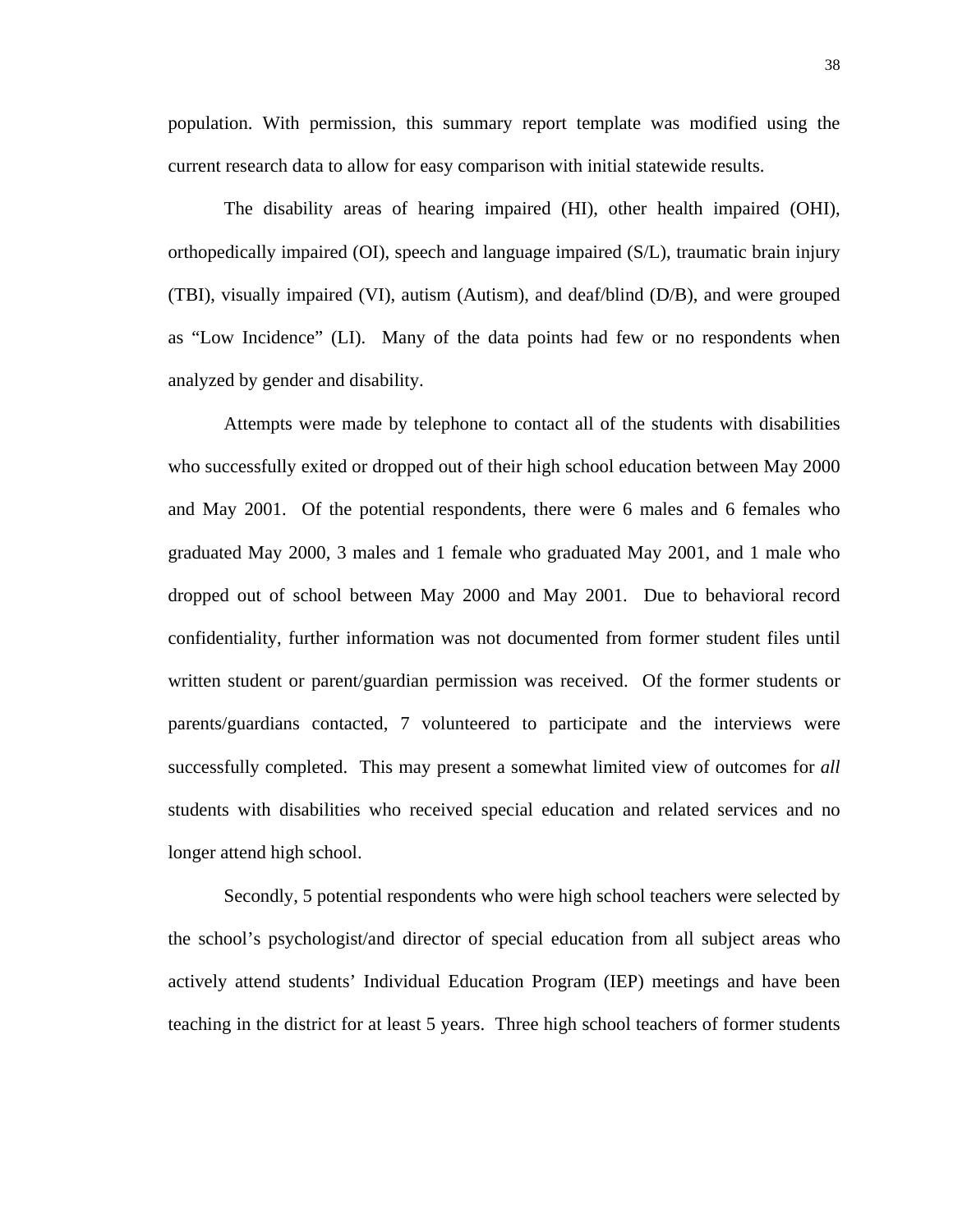in the special education program volunteered to discuss their perceptions of the school transition program.

#### *Respondents*

Of the 7 successfully completed former student interviews, 5 of the respondents were the former students themselves; and 2 of the respondents were the parents of the former students. Further, for this latter group of respondents, 1 of the former students was unable to communicate responses and 1 was unable to be located.None of the respondents were identified as having a secondary disability, or three or more disabilities.

During their last year of high school attendance, 4 of the respondents were in the special education environment for less than 21% of their school day, 2 were in the special education environment between 21% and 60% of their school day, and 1 was in the special education environment for more than 61% of their school day. Of the 2 respondents identified with cognitive disabilities, 1 was reported as having a mild or moderate disability and 1 was reported as having a severe or profound disability.

Of the successfully completed teacher focus group, 3 male teachers at the high school attended the meeting. Two volunteers were special education teachers and the other was a general education teacher. Further, of the successfully completed parent/or guardian focus group, 3 parents/or guardians attended the meeting. Two of the parents/or guardians that participated in the focus group had children who completed a telephone survey.

#### *Graduation Status*

The database for this study included students who successfully exited or dropped out of their high school education placement. Respondents predominantly exited with a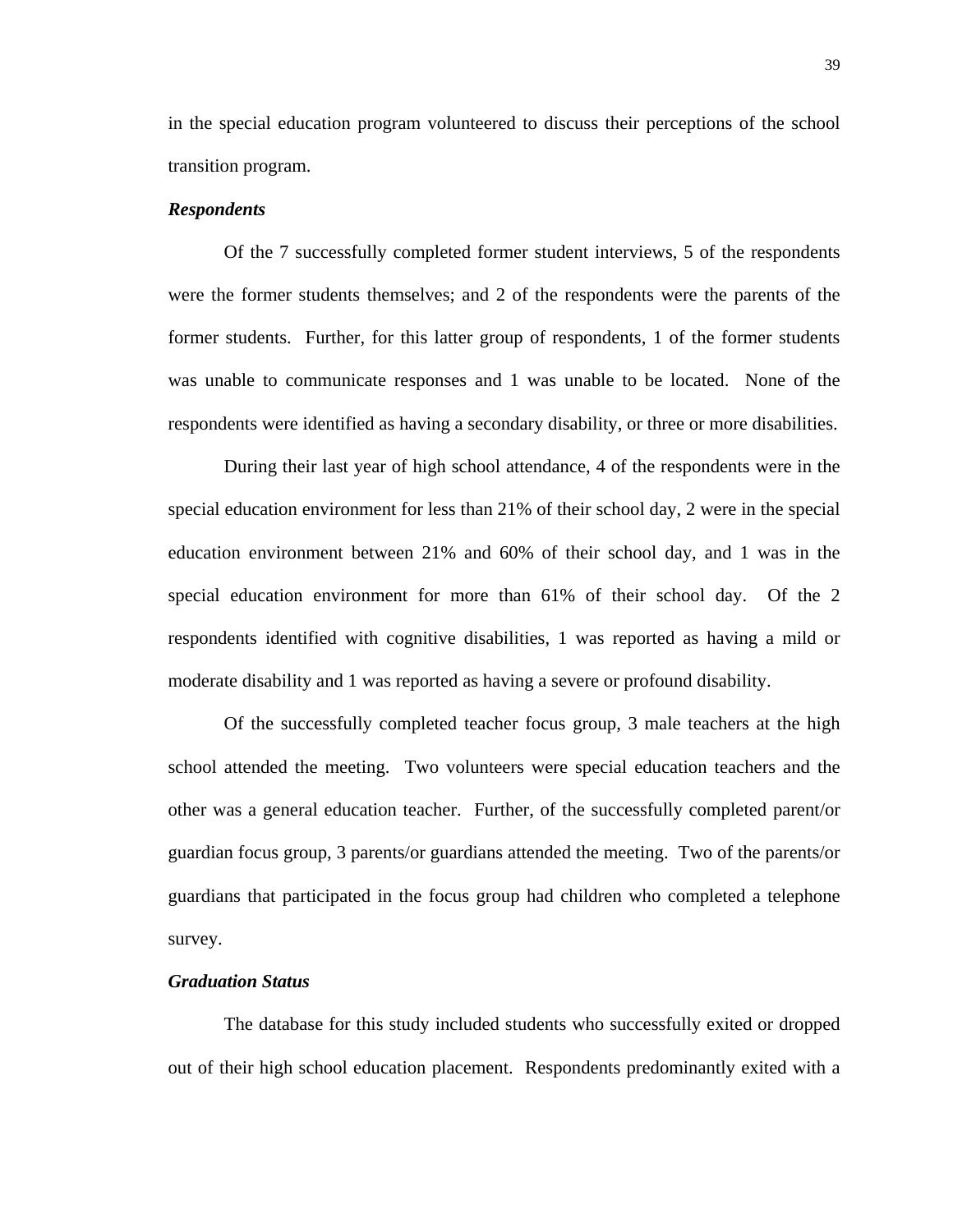regular high school diploma (6) while 1 respondent dropped out of high school prior to receiving a diploma. The National Longitudinal Transition Study (NLTS) data suggests that 38% of students with disabilities who left school did so by dropping out (compared to 25% of students in the general population) (U.S. Dept. of Education, 1993).

## **Independent Living**

Independent living assesses residential arrangements and general community participation, including engagement in activities outside the home, residential independence, and social and civic activities. The ability to live on one's own is believed to be evidence of the ability of youth to perform many common adult tasks. Paying bills, preparing meals and voting are indicative of functioning adults (Wagner, Blackorby, Cameto, & Newman, 1993).

## *Living Arrangements*

The majority of the young adults (5) in this study having previously attended a western Wisconsin school district continue to live in their parents' home at least one year after exiting high school. Two students reported living in a place other than a rental apartment, their own home, a residential treatment center, a detention or correctional facility, a hospital, a group home, a foster home, or military housing. Further, 1 of those 2 respondents indicated living with a family member other than his/or her parents.

## *Social/Recreation*

Of the 7 respondents, all reported getting together socially with friends or family members (other than those they live with). The NLTS results indicate that nationally, nearly 82% of youth regularly participate in social activities (Wagner et al., 1993).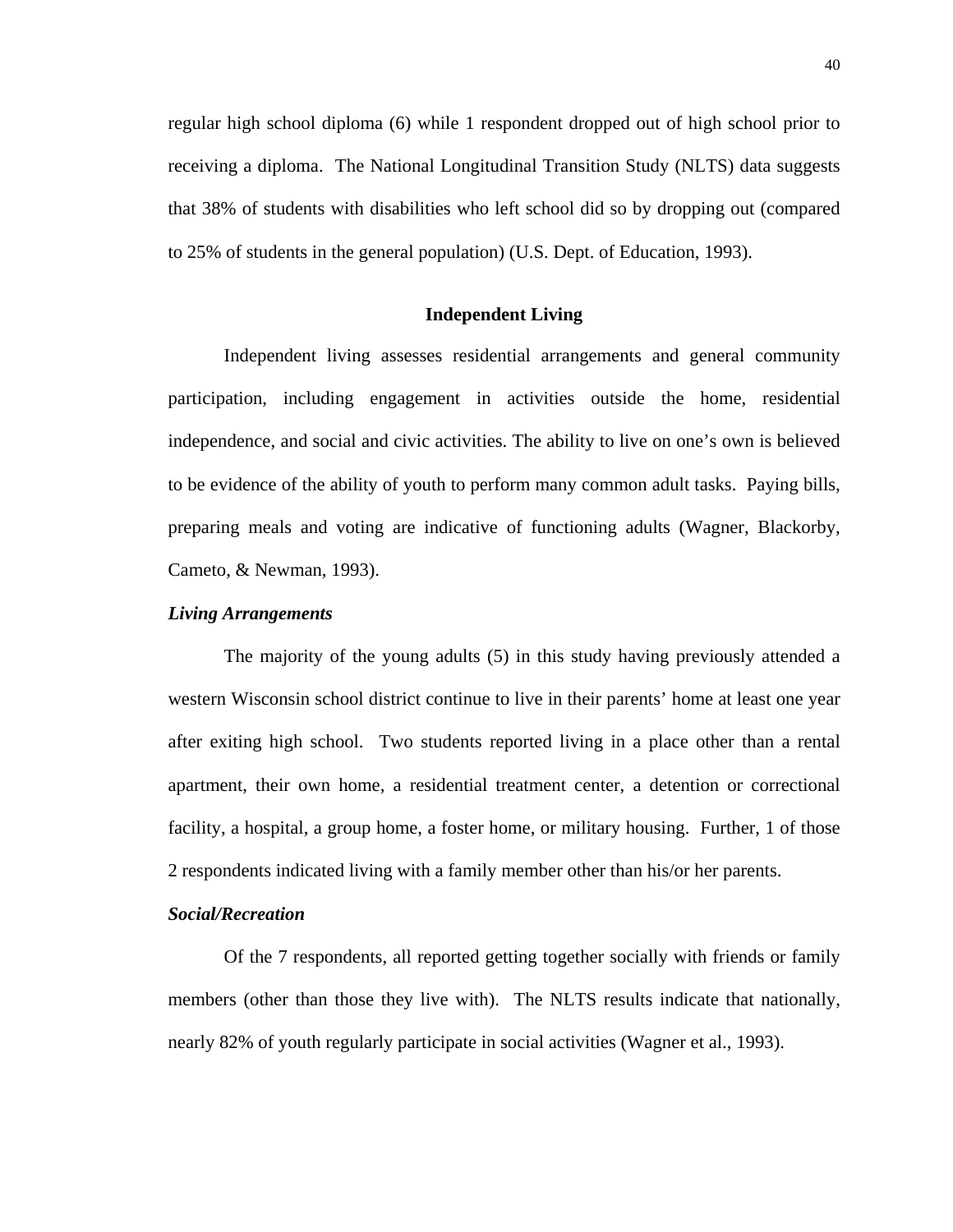The majority of respondents (5) had a valid driver's license, 1 did not have a license but planned to obtain one, and 1 did not have a valid license and did not plan to obtain one. In addition, the majority of former students (5) reported participating in a leisure time activity such as going to a movie, theater, concert or sporting event within the past 6 months. Two former students have attended a community service activity (i.e. Lions, 4-H, Habitat for Humanity), 4 attended religious activities (i.e. church services/events), and 1 has voted in the past 6 months. One young adult indicated getting a ride to a social event is a barrier to his/or her participation.

#### *Contact with Adult Agencies in High School*

The school district reports that 1 of the Individual Education Programs (IEPs) developed for a former student's senior year indicated a need for involvement from an outside agency, contained a statement of interagency responsibility, and specified needed linkages. Of the one agency invited, a representative attended the student's IEP meeting. Grigell, Test, Beattie and Wood (1997) found that when planning transition statements, the school interdisciplinary team consisted of the special education teacher 90% of the time, and a transition specialist, technical education teacher, or community-based education coordinator was present at less than 10% of the meetings.

#### *Adult Agency Involvement/Support Services*

To help youth participate in young adult living and leisure activities, none of the respondents reported utilizing the support of a one-on-one personal care assistant (i.e. aide, service coordinator, or manager).None of the young adults reported working with a counselor or social worker to maintain an independent living arrangement nor were they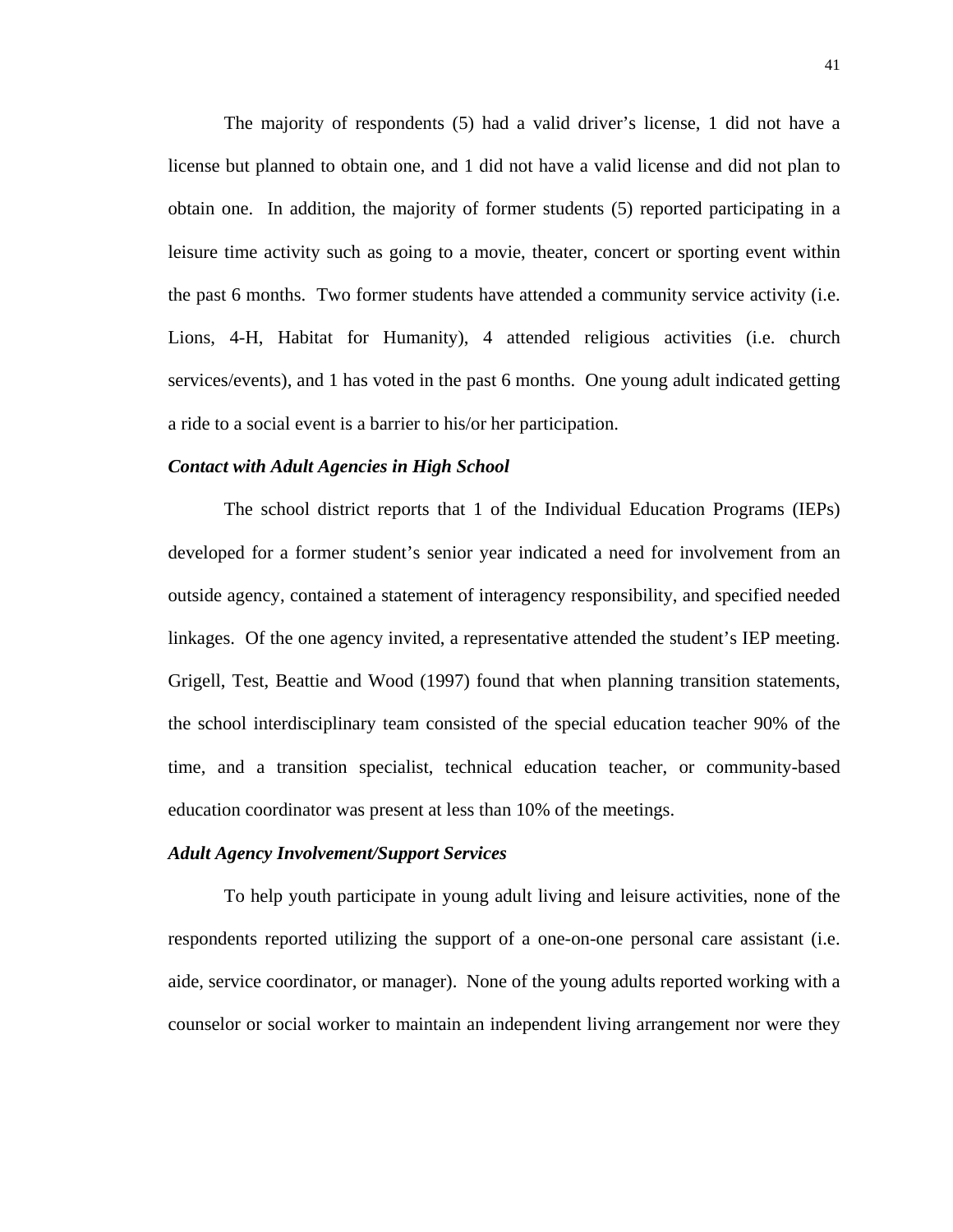receiving services from an adult agency [e.g. Division of Vocational Rehabilitation (DVR), Human Services].

## *Suggestions by Former Students for Improving Participation in Leisure Activities*

Respondents were asked for suggestions for adding activities or classes that may be valuable in improving outcomes in leisure and social activities, community participation, and independent living for future students. Please refer to Appendix G for those suggestions.

#### **Postsecondary Education**

Postsecondary education includes any type of formal education program after high school. Former students may be enrolled in a 2-year or 4-year academic college or technical training program. A technical college offers training that leads to specific certification in a field of study. Postsecondary education may also include a formal apprenticeship program or the military. Adult education and job training are not considered formal postsecondary education programs, and generally do not lead to a degree or general employability skill development, but are included in this study as types of postsecondary education. Furthering one's education after high school is an avenue to higher wages and better long-term career prospects. Postsecondary education is of particular concern because the economy of the future is likely to demand that workers be more highly skilled and able to change (Wagner et al., 1993).

## *Participation in Postsecondary Education*

Three of the former students are attending or have attended some type of postsecondary education or job training program. Nationally, only 27% of those students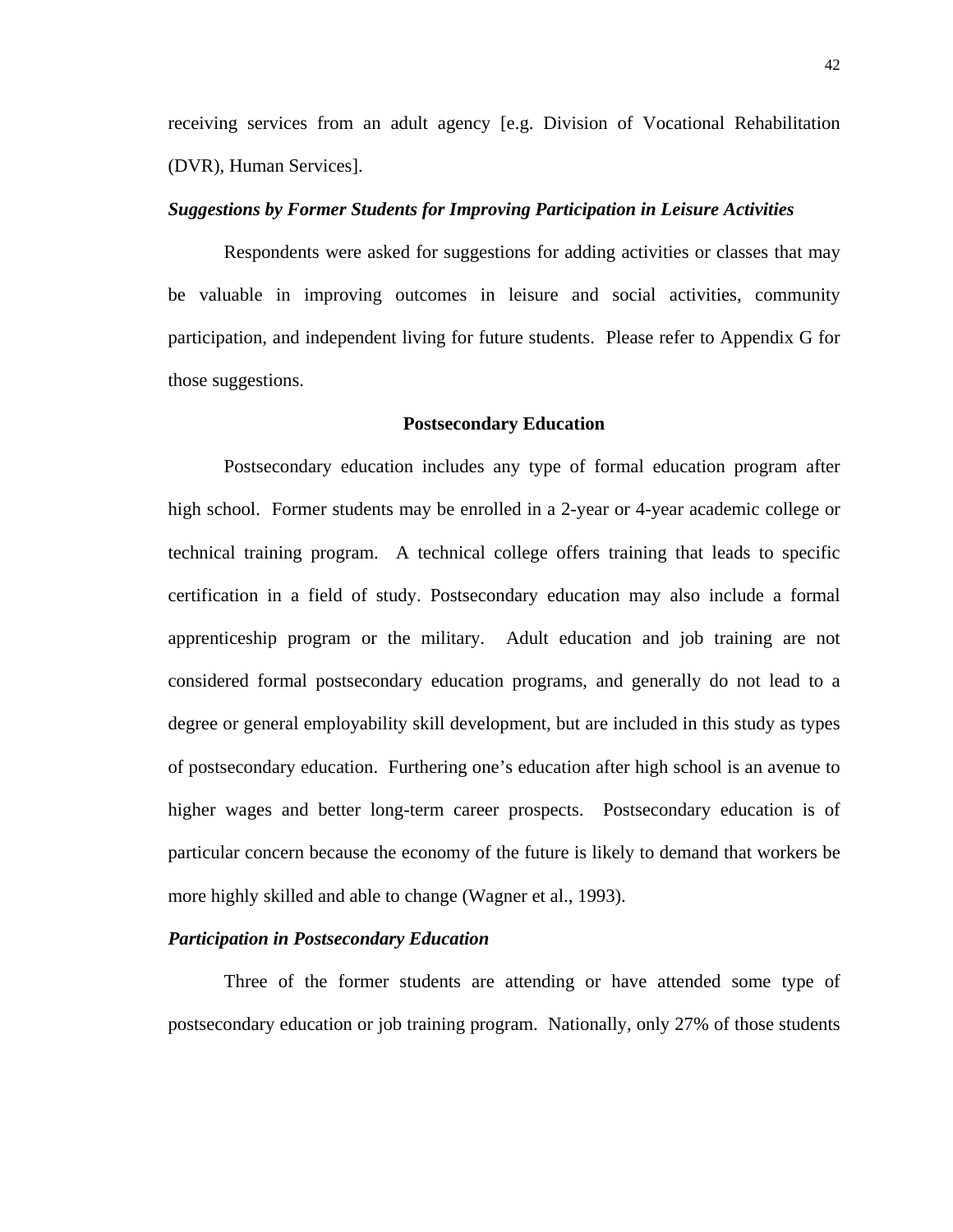with disabilities who complete high school are enrolled in postsecondary education compared to 68% of the general student population (Wagner et al., 1993).

Of those students pursuing postsecondary education, 2 attended a 4-year community college and 1 attended a job-training program. Further, one of those students participated in more than one type of postsecondary programming by attending adult education classes prior to enrolling in college. Of the 3 students participating in postsecondary education, 3 reported they were also employed. NLTS (1993) data suggests that, among youth with disabilities out of high school up to 3 years, only 16% enrolled in academic programs and 15% enrolled in technical programs.

## *Postsecondary Participation by Gender and Disability*

Participation in postsecondary education is relatively equal with 1 male attending adult education classes in the past and currently attending a 4-year college, 1 female attending a 4-year college, and 1 male attending a job training program. The youth with a cognitive disability (1) was most likely to attend a job-training program. Those former students with a learning disability represent the greatest majority of students participating in all types of postsecondary education with 2 attending a 4-year college and 1 having attended adult education classes in the past. The NLTS data (Wagner et al., 1993) indicate that nationally, students with low incidence disabilities are most likely to participate in postsecondary college and technical training.

## *Self-Advocacy and Disclosure*

Disclosing one's disability status to those who can provide needed accommodations is an activity of self-advocacy or self-determination. Transition also includes selfdetermination and self-advocacy skills. A broader transition curriculum prepares students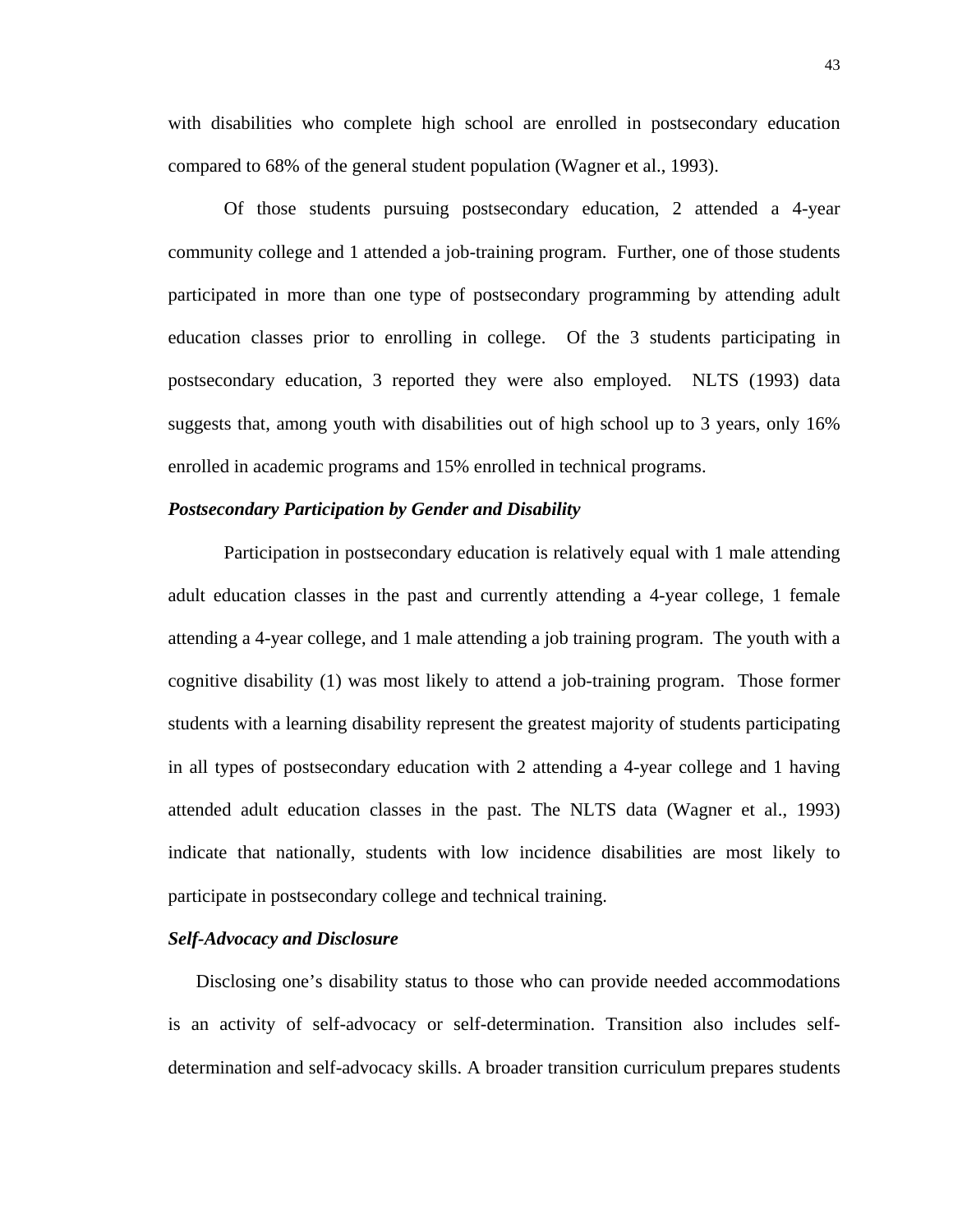to become citizens in an inclusive, adult world. Self-determination is defined as "acting as the primary causal agent in one's life and making choices and decisions regarding one's quality of life free from undue external influence or interference" (Kampa & Sorensen, 2001, p. 15). A person is self-advocating when they:

- "act according to their own wishes and preferences unrelated to outside interference;
- $\div$  self-regulate, i.e. making decisions about which skills to use and when;
- are in charge of their own outcomes; and
- $\div$  realize people will use the information to build on their strengths and work on limitations" (Kampa & Sorensen, 2001, p. 15).

Two of the 3 young adults who attended postsecondary education identified themselves as having a learning disability to someone at their place of postsecondary education.One male and 1 female identified their disability status to a disability specialist.

## *Accommodations and Assistive Technology*

Of the 3 students attending postsecondary education, 1 student with a learning disability reported using some type of accommodation or assistive technology device. The former student reported using the following accommodation and assistive technology at his/or her place of postsecondary education including extended time on assignments and tests, and books on tape.

## *Goal of Postsecondary Education While in High School*

Of the 3 students participating in postsecondary education, 2 had IEP transition plans indicating it was the student's intention to begin postsecondary education rather than begin employment following graduation from high school. This indicates the importance of planning for postsecondary education while the student is still in high school if it is the student's intent to continue his/or her education.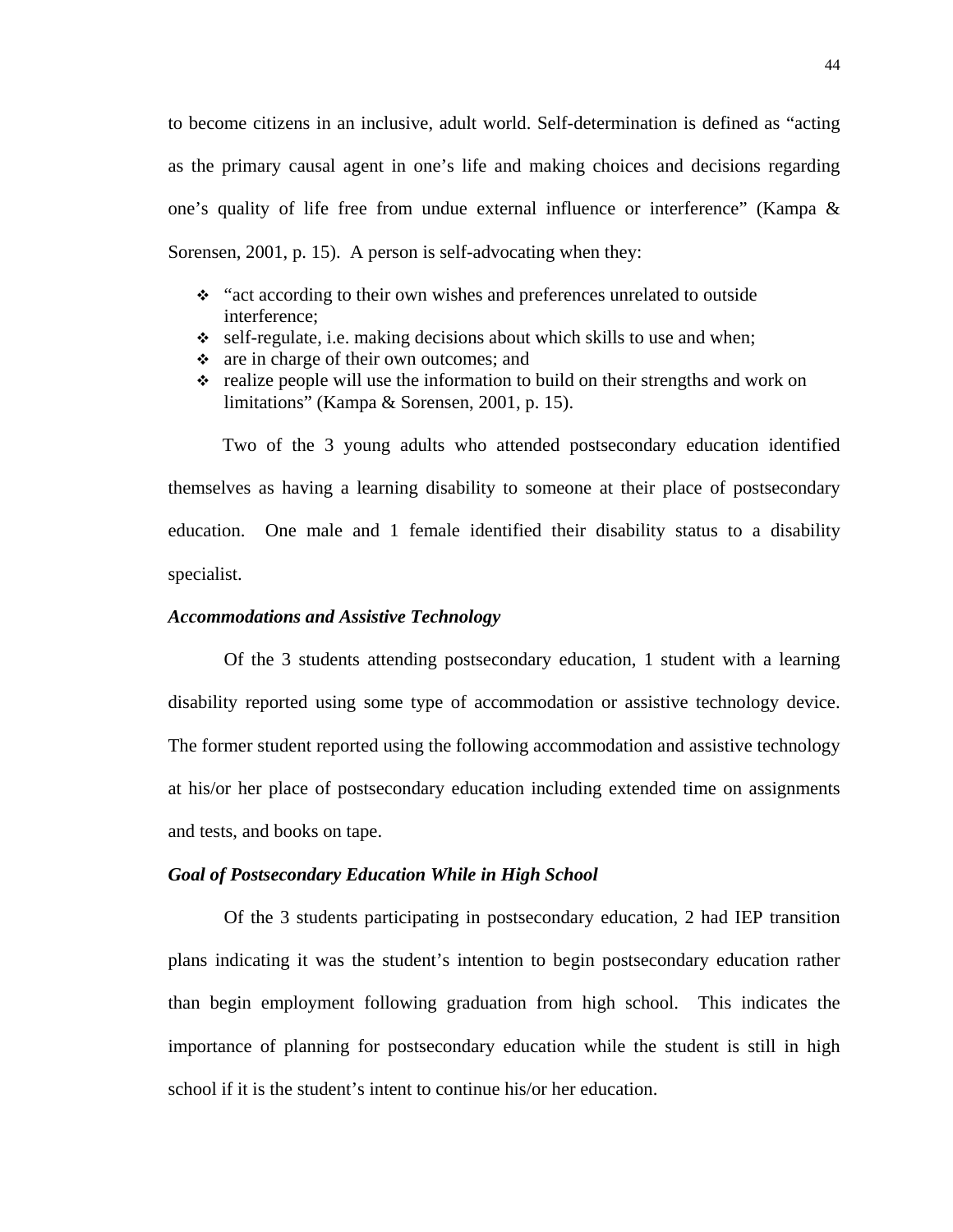#### *Vocational and Technical Preparation While in High School*

The school-to-work courses had the highest rate of participation with 6 of the 7 former students participating. More than half of the former students participated in graphic arts (5 students), and/or trade and industry (4 students) (e.g. woodworking, metals, mechanics, electronics) courses during their last 2 years of high school. Two students participated in agriculture education, and home economics/family and consumer education. Finally, one student attended a health occupations class while one student attended a business, office, or marketing class.

# *Suggestions by Former Students for Improvement in Postsecondary Education Participation*

Respondents were asked for suggestions for their previous high school for adding activities or classes that may be valuable in improving outcomes for future students in the area of postsecondary education. Please refer to Appendix G for those suggestions.

## **Employment**

Two outcomes of employment were considered: (1) whether the former student held a competitive job outside the home for which he or she was paid; and, (2) the compensation and benefits the youth received for their work. For this study, employment was identified as working for pay. Underemployment was identified as earning less than \$8 per hour and working less than 20 hours per week of paid employment.

## *Type of Employment*

Seven respondents currently reported being employed for pay including the students participating in postsecondary education. Five of the former students reported being employed in the community, 1 former student by a family-owned business, and 1 former student my some other place of employment. Most former students (3) were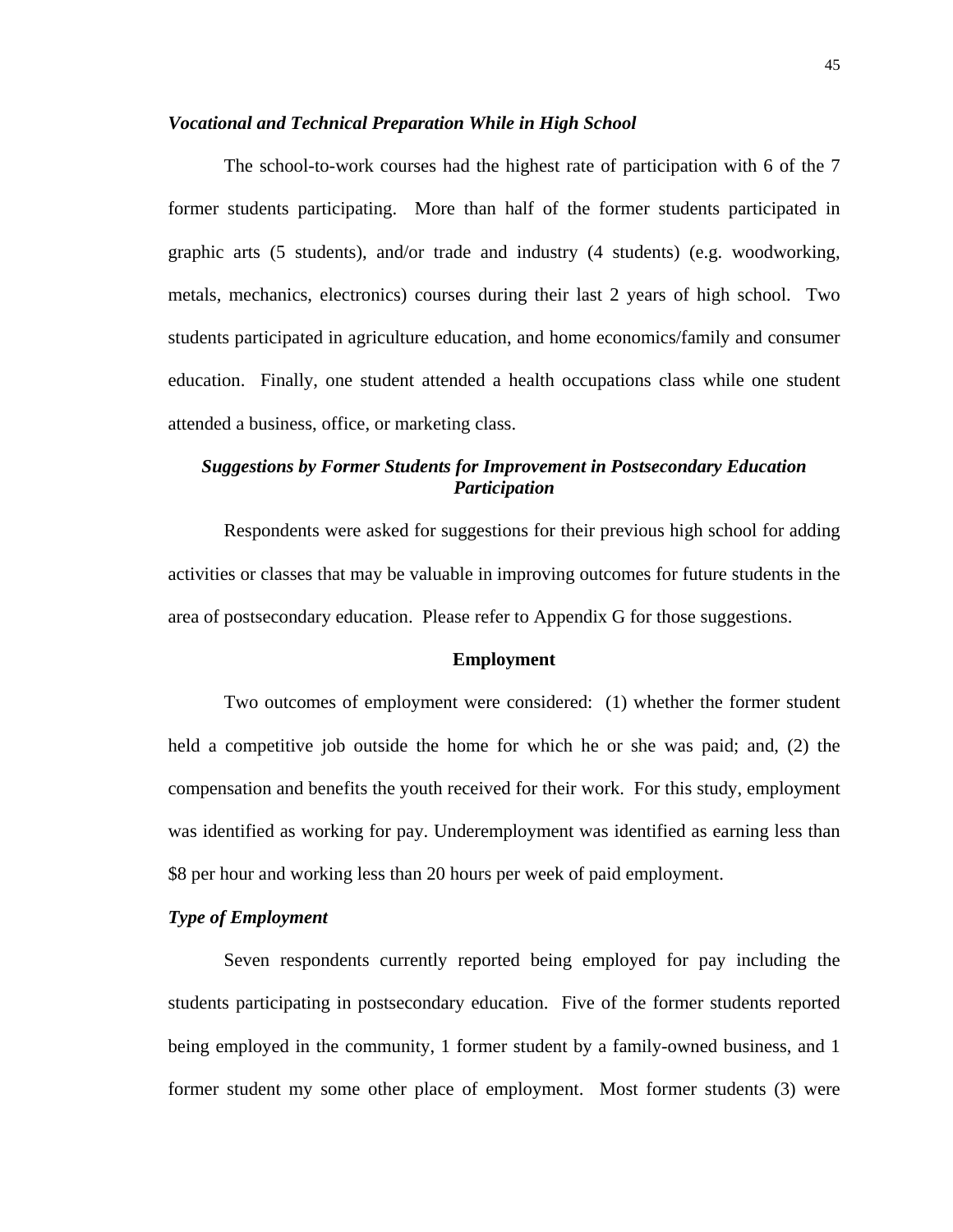employed by a factory or production company. In addition, 1 participant indicated employment in agriculture, 1 participant is employed in childcare, and 2 were employed within other types of employment.

## *Employment by Gender and Disability*

Male and female youth employment is comparable with 4 males and 3 females working including 2 students with a cognitive disability, 4 with a learning disability, and 1 with autism. The male youth were more likely to receive a raise in pay than the female youth with 2 males receiving a raise compared to no females. Further, one student with a learning disability and one student with autism were comparable in their likeliness to receive a raise in pay.

The percentage of male youth who receive benefits is also comparable to female youth with 1 male and 1 female each receiving benefits. Students with learning disabilities (2) were more likely to receive benefits through their current employment than students with a cognitive disability or autism. On the national level, 55% of youth with disabilities were competitively employed when they had been out of high school education for up to 3 years (Wagner, 1993). Employment rates for youth with learning disabilities resembled that of peers in the general population. Only 16% of youth with multiple disabilities and 25% of deaf youth attained competitive employment. In addition, one-half of youth with disabilities who have been out of high school up to 3 years reportedly receive no competitive compensation (Wagner, 1993).

#### *Rate of Pay by Gender and Disability*

One male with a cognitive disability earned between \$8 and \$9.99 per hour. Students of all disability categories earned comparable rates of pay. Two males and 3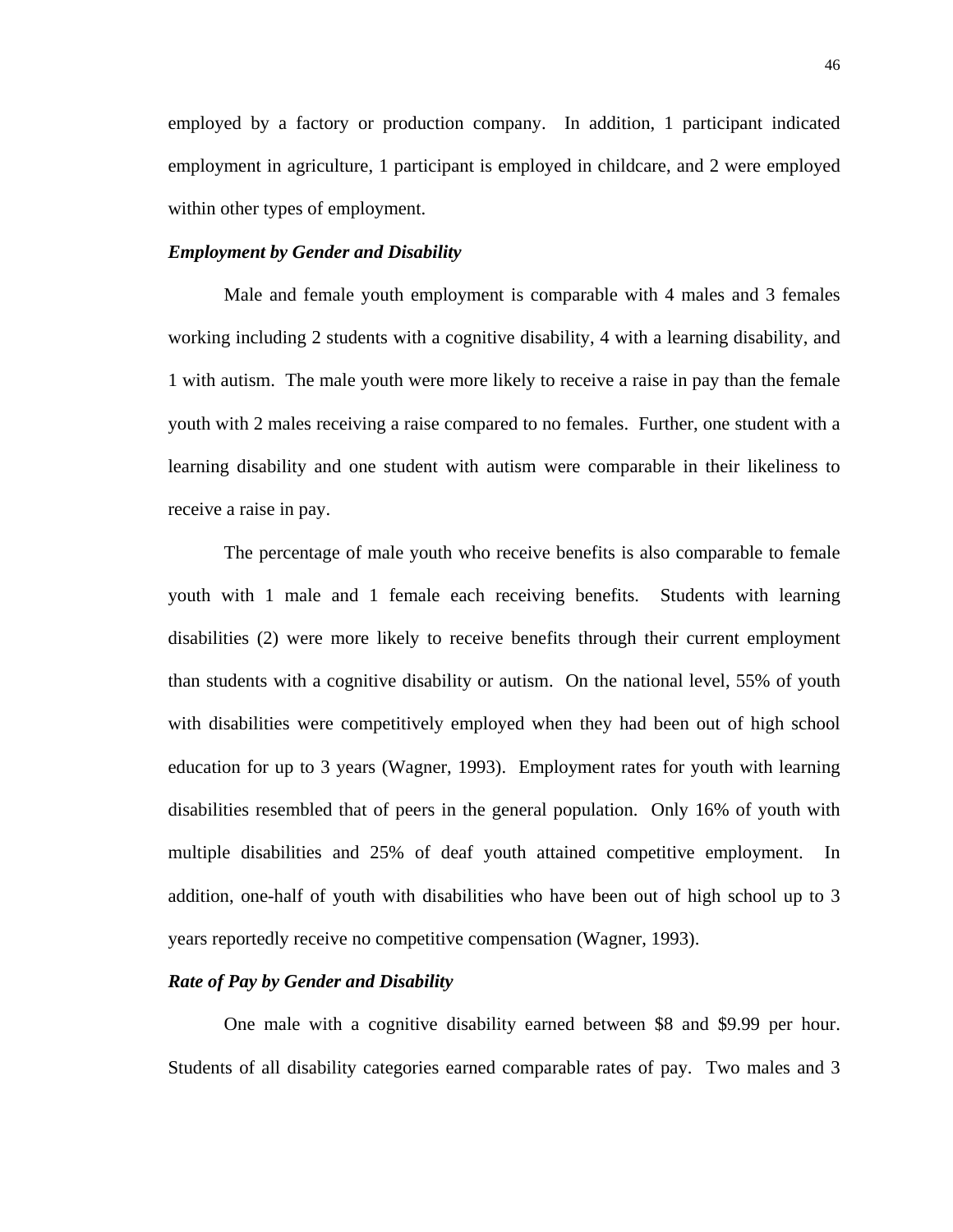females earned less than \$8 per hour including 3 students with learning disabilities, 1 student with a cognitive disability, and 1 student with autism. Overall the majority of the youth earned less than \$8 per hour. One of the youth was unsure and/or refused to respond.

## *Underemployment*

Of those former students who are currently employed, 3 have been employed for at least 6 months and 4 less than 6 months. At their current job, the majority of the students are working more than one year (2 students) or less than one month (2 students). Further, 1 former student has been employed for 1 to 3 months, 1 former student for 3 to 6 months, and 1 former student for 6 to 12 months. Further, the majority of the youth (4 students) work more than 37 hours per week and 6 students earning up to \$9.99 per hour. More specifically, 1 youth reported working 16 to 20 hours per week while another indicated working less than 16 hours per week.

When evaluating current hourly wages, 3 student are earning less than \$5.75 per hour, 2 students are earning between \$5.75 and \$7.99, and 1 student indicated earning between \$8 and \$9.99 per hour while working. One of the respondents did not know and/or refused to answer how many hours worked per week and current hourly wage. Overall, 1 student was considered underemployed due to working less than 20 hours per week and earning less than \$8 per hour.

#### *Employment Assistance*

Of those employed, 1 participant found his/or her own job, 4 participants had help from family or friends, 1 participant had assistance from an adult service agency and 1 participant found his/or her job using some other form of assistance. One former student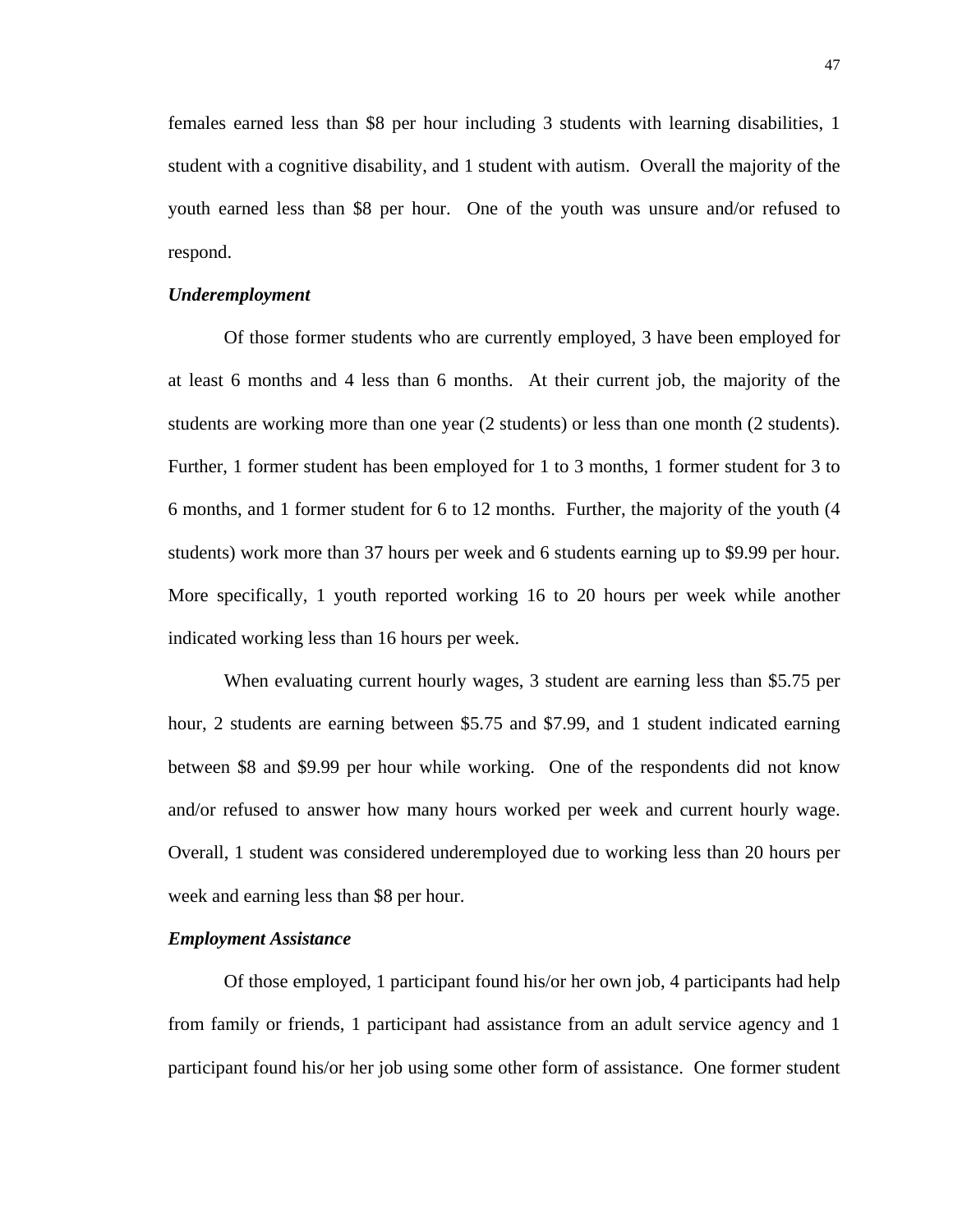indicated he/or she has talked to a work force center in the past while the majority of former students (6) indicated they have talked to family and friends about needed employment. This indicates the importance family and friends have in guiding and advising youth with disabilities even after high school.

#### *Employment and Postsecondary Education*

Three of the former students are currently employed and currently attending postsecondary education. The majority of the students are currently employed and not attending postsecondary education.

#### *Participation in High School Work Experiences by Gender and Disability*

All seven of the former students had a paid work experience while in high school and are now currently employed. The majority of the students (6) were employed while in high school for six months or more. Length of employment was relatively equal when compared by gender. More specifically, 2 males and 1 female were employed for 12 months or more, 1 male and 2 females were employed for 6 to 12 months, and 1 male was employed for less than 6 months. Of the 2 former students with a cognitive disability, 1 participant was employed for 12 months or more during high school while the other participant was employed for 6 to 12 months. In addition, of the 4 former students with learning disabilities, 2 participants indicated working for 12 months or more while in high school while 1 participant specified working 6 to 12 months and 1 other participant worked less than 6 months. Finally, the former student with autism worked during high school for 6 to 12 months.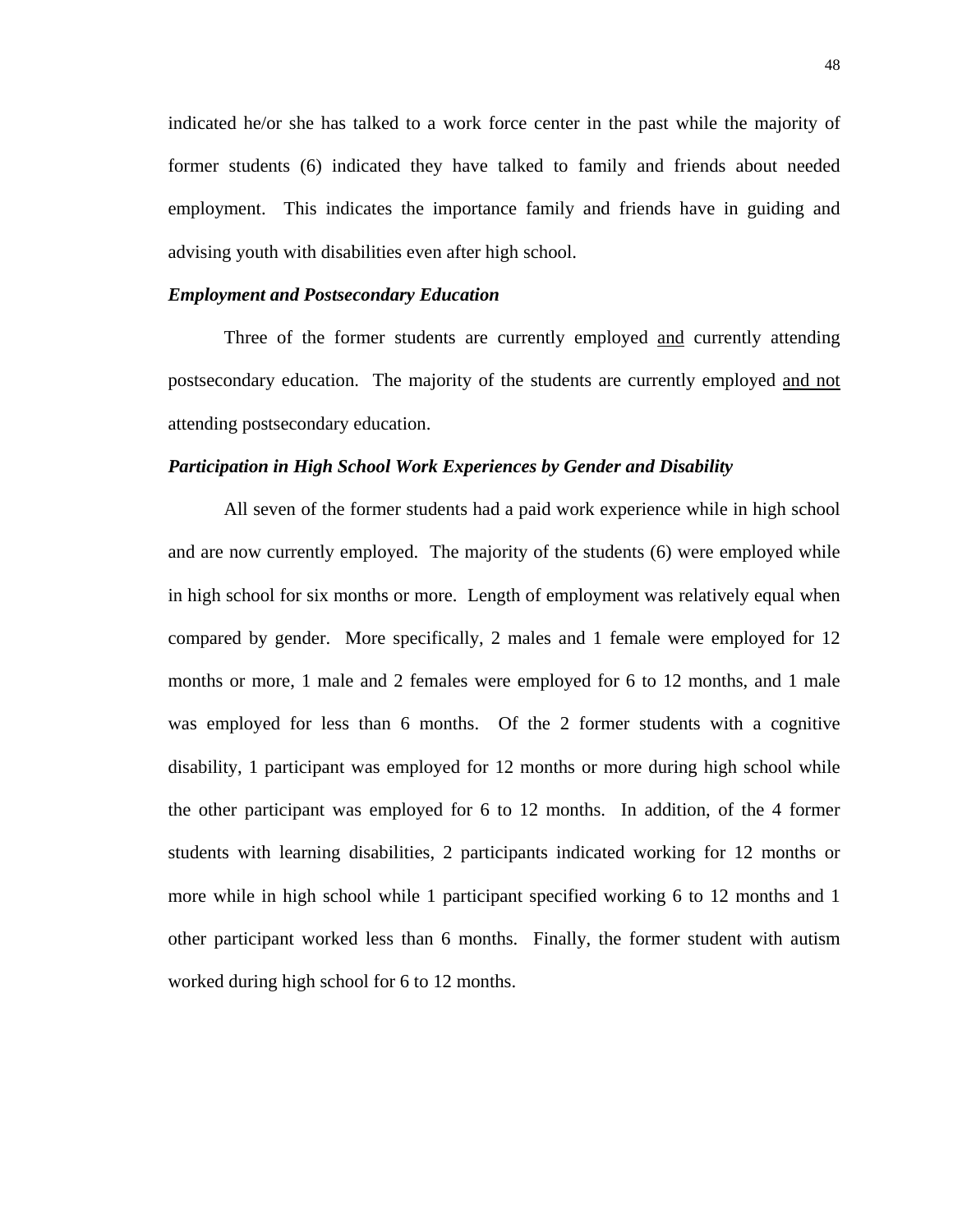#### *Types of High School Work Experiences*

The most common type of high school job exploration was *paid community* work experience (4 male students) and *non-paid in-school* experience (2 male and 2 female students). *Non-paid* job exploration *in the community* (1 male and 1 female student) (e.g. job shadowing, informational interviewing, site visits, mentoring, service-learning and volunteering), *paid in-school* work experience (1 male student), summer employment programs (1 male student), and sheltered workshops (1 female student) were comparably utilized by former students.

One former student with autism was more likely to participate in a summer employment program while one former student with a cognitive disability was more likely to participate in a sheltered workshop than other study participants. In addition, the one former student with autism was also involved in *paid community* work experience while students with a cognitive disability participated in *non-paid in-school* work experience (1 student), *paid in-school* work experience (1 student), and *paid community* work experience (1 student). Of the participants with learning disabilities, 3 former students partook in *non-paid in-school* work experience, 2 former students partook in *non-paid community* work experience, and 2 former students partook in *paid community* work experience.

# *Suggestions by Former Students for Adding Activities or Classes to Enhance Employment*

Respondents were asked for suggestions for their previous high school for adding activities or classes that may be valuable in improving outcomes in leisure and social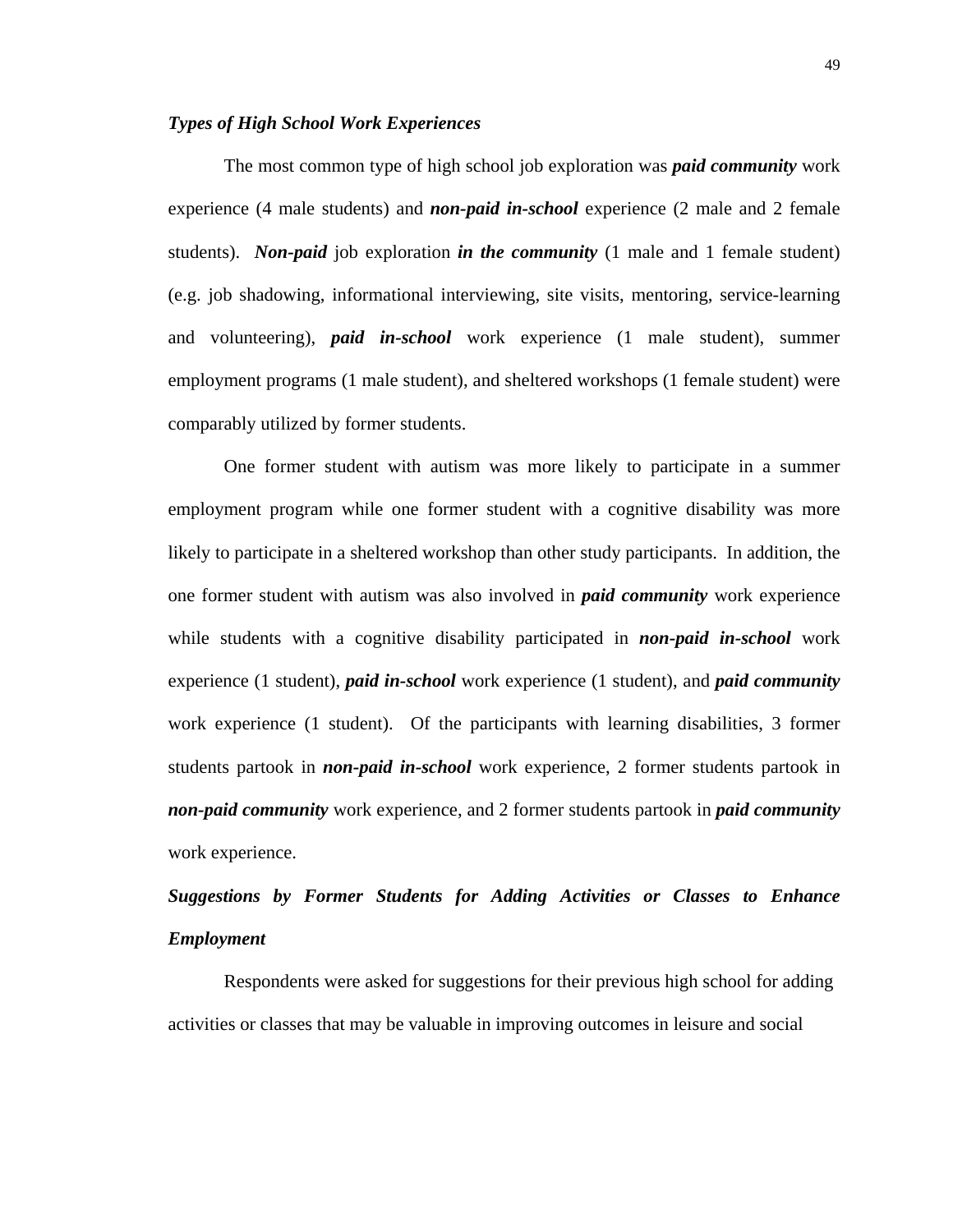activities, community participation, and independent living for future students. Please refer to Appendix G for those suggestions.

## **Summary Results from Student Surveys**

This study evaluated the major post high school outcomes for youth exiting high school. Results indicate that all 7 former students in the study are employed and 3 of those former students are also attending postsecondary education while working. Four of the employed youth in the study currently work more than 37 hours per week while 3 youth currently work 20 hours or less per week. Six of the 7 employed youth in the study earn less than \$9.99 per hour and 3 of employed youth in the study earn less than \$5.75 per hour. Five of the former students in the study continue to live at home with their parents and 2 former students live in another location.

#### *Possible Areas District Staff Might Consider when Reviewing these Data*

Since some students do not disclose their disability status to any one in their place of postsecondary education, receive accommodations, and/or use assistive technology, the district may wish to consider student self-advocacy and self-determination as an important part of transition instruction. Due to few youth (1 student) discussing needed employment options with the agencies that can assist them in finding jobs, the district may wish to familiarize students with these agencies as part of a class or the student's transition plan. Since all seven of the former students are not living independently from a parent or relative, the district may wish to discuss housing options and budgets as part of a class or student's transition plan. In addition, the district may wish to review the suggestions former youth have for their former place of high school education; they are rich with good ideas.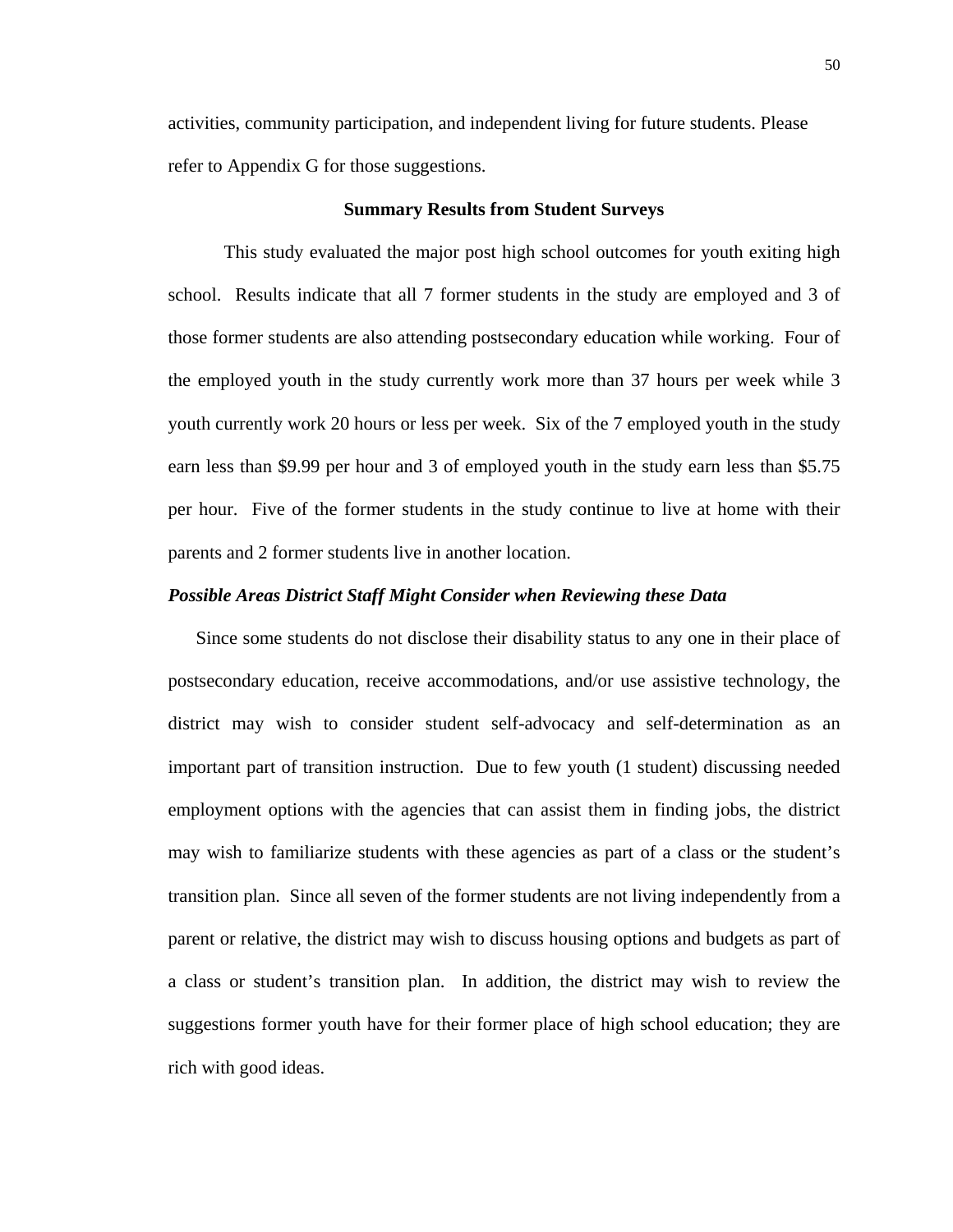#### **Summary Results from Teacher and Parent Focus Groups**

Several similarities were discovered when analyzing the improvement suggestions from the student or proxy by telephone interview surveys, and the teacher and parent focus group responses. First, several services were indicated by the teacher and parent focus groups as being beneficial to students' transition into adult life including the availability of various extracurricular activities including sports, clubs, and dances. Further, the past availability of the summer youth work program and the school-to-work program were also helpful.

Individuals from all three groups agreed that there was a need by the high school to provide class time or an individual class to allow student practice working with money. Survey responses indicated a need for greater class time on budgeting and balancing a checkbook. Teachers replied that there was a need for a model store for students to practice working at a cash register and with business equipment as well as making appropriate change for larger bills. The parent focus group desired a class teaching basic living skills such as practicing to balance a checkbook and budgeting their money during a week for rent, groceries, and bills.

Concurrently, all three groups proposed the need for a basic living skills program involving daily duties. Duties parents' specified included practice finding a job, exploring job benefits, understanding insurance, hooking-up their electricity, and changing a car's tire or oil. Teachers verbalized a need for utilizing an old church for an independent living center where special and general education students could learn basic living skills. The teachers further indicated the helpfulness of a special education classroom furnished like an apartment to teach an independent living class.

51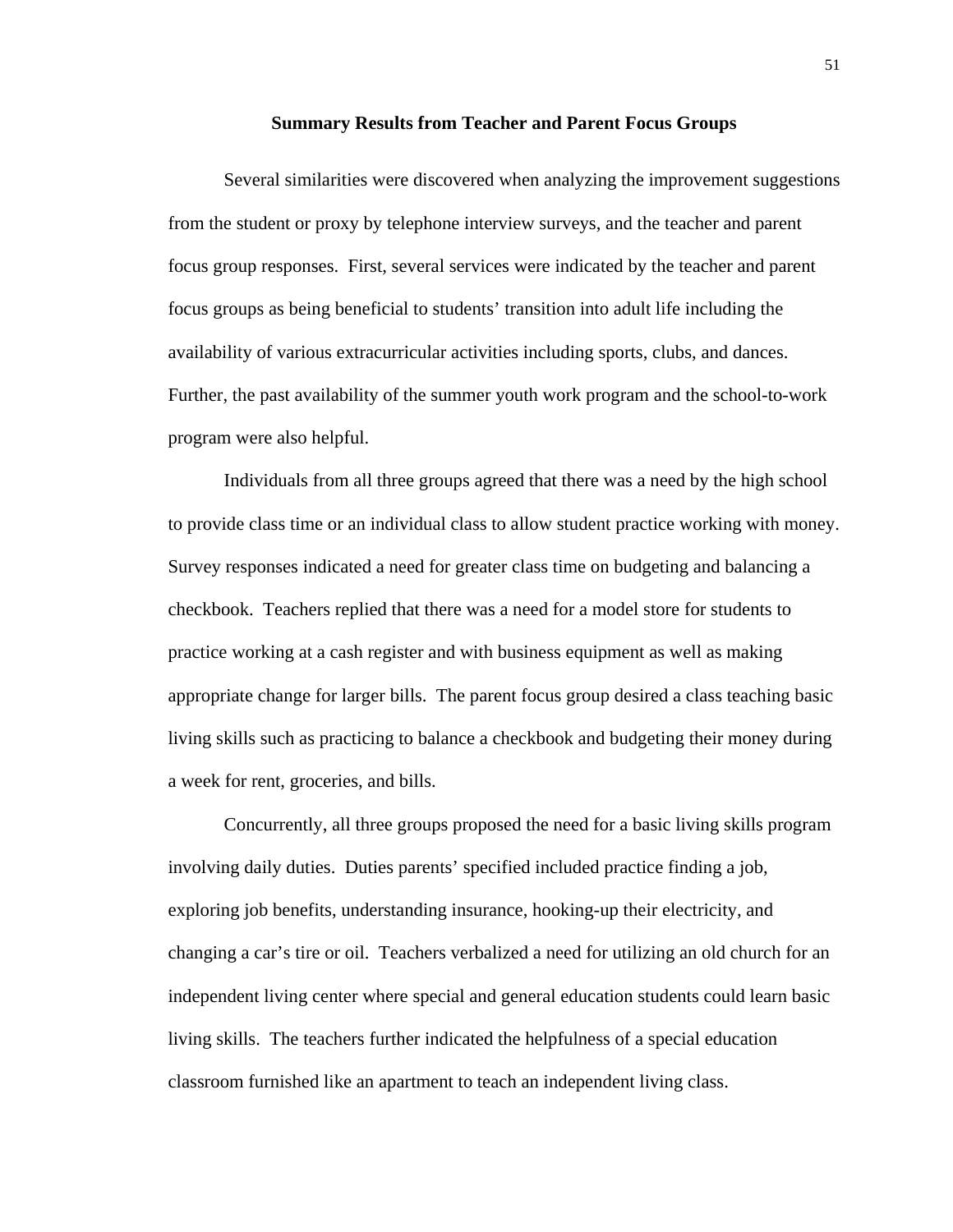In addition, all groups verbalized a need for more availability of supervised school and community activities, entertainment, work, or volunteer places during the evening hours. Also, other group suggestions included a need for a class or class time involving job attainment skills. Students suggested focusing on interviewing and portfolios while teachers suggested focusing on interviewing, letter writing, reviewing English rules, understanding business styles, and listening to guest speakers from businesses. Parents verbalized a need to allow students to practice completing job application forms, constructing resumes, participating in mock interviews, presenting their abilities to employers, and understanding appropriate dress.

Next, student surveys and teacher responses showed likeness involving the desire for a summer school program to help credit deficient students. Students also suggested the need for night classes. Both groups further indicated an aspiration to have the greater exploration and support of student vocational interests. The teacher group wanted the availability of school funding to send a student to be assessed for vocations or independent living needs by the Department of Vocational Rehabilitation when needed. Student surveys and teachers additionally vocalized the need for transportation. Surveys advocated the need for transportation to sheltered workshops while in high school while teachers advocated transportation to workplace environments other than those in the immediate community in high school.

Finally, the student survey responses and the parent focus group suggestions showed similarities. Both groups stated a need for more information about the community organizations that are available. Teachers indicated that student's were in connection with many community assistance agencies while in high school.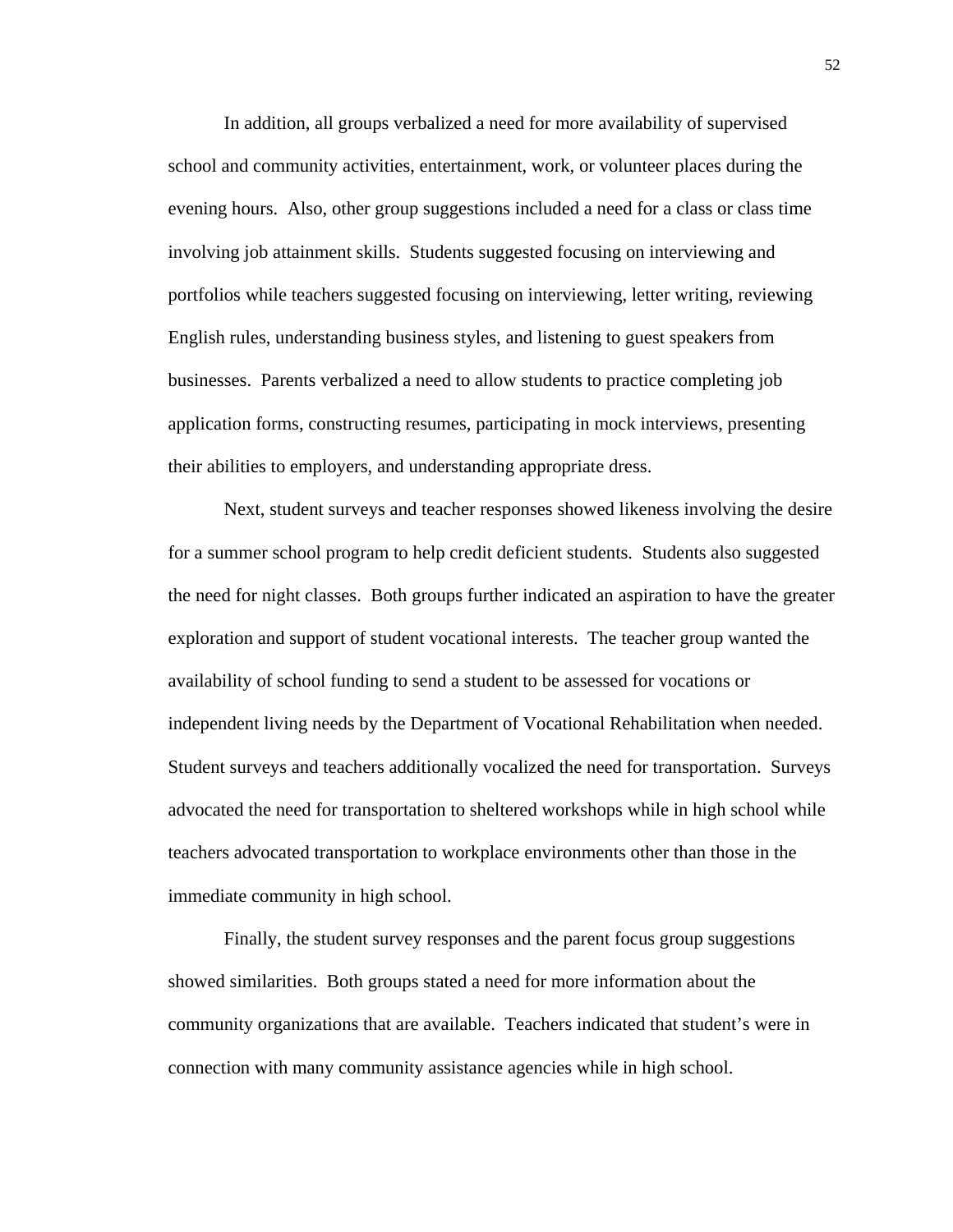Reciprocally, students and parents indicated little involvement with community agencies and students indicated they instead refer to family and friends when needing assistance. Additionally, students and focus group parents agreed there was a need for the availability of a job fair to students.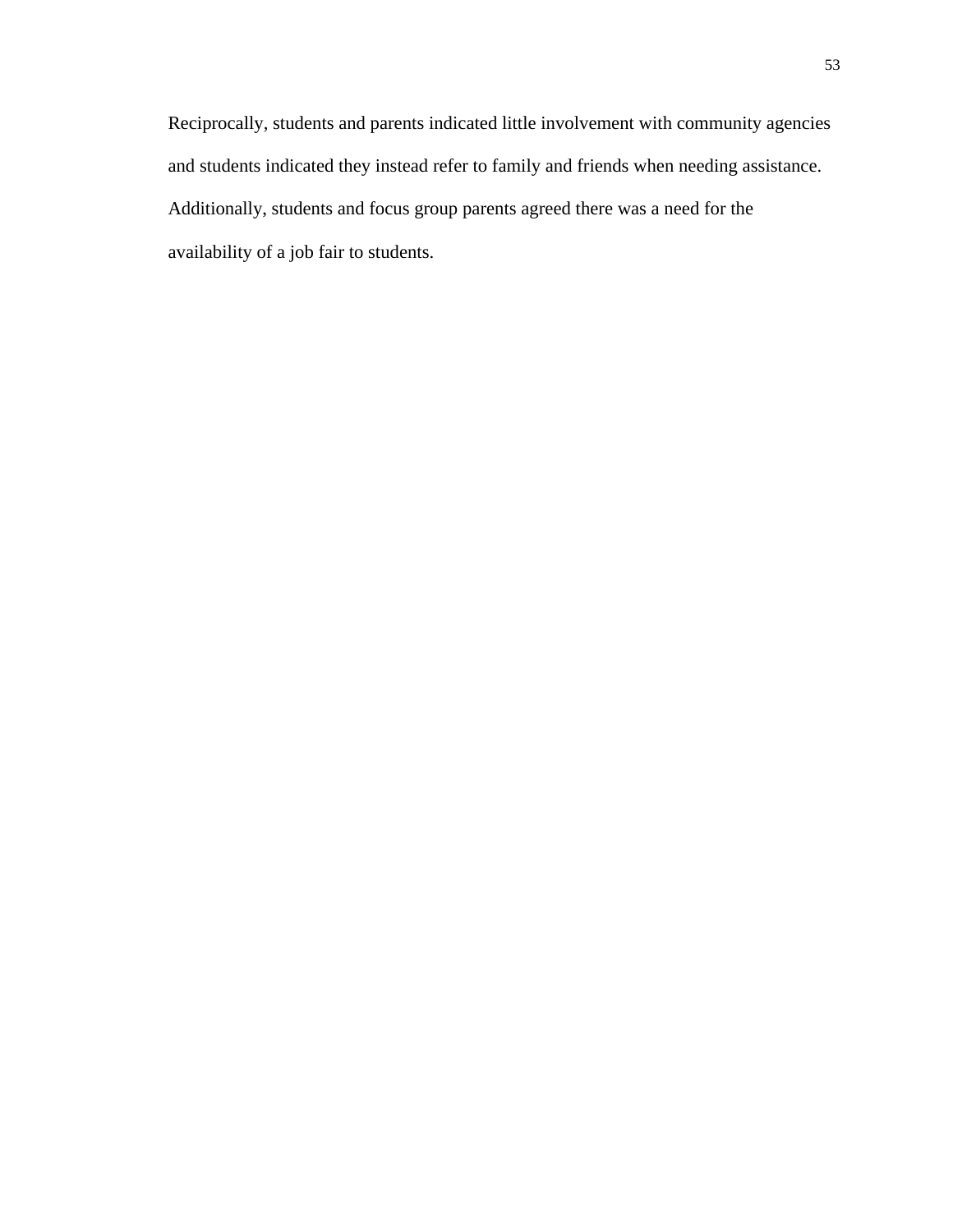#### CHAPTER FIVE

#### **Discussion, Conclusions, and Recommendations**

#### **Introduction**

The purpose of this study was to investigate post-high school outcomes of former graduates with disabilities in a western Wisconsin school district during April 2002. A secondary, but equally important purpose of the research was to explore teacher and parent perceptions of school transition services provided to former students with disabilities.

## Discussion

According to the results of the present study, all of the former students are employed and live with their parents or a relative. The majority of the young adults are working full-time and earn less than \$10 per hour while nearly  $\frac{1}{2}$  are attending postsecondary education and working. Several similarities were also discovered when analyzing the improvement suggestions from the student, or parent proxy via telephone interviews, and the teacher and parent focus group responses.

Mithaug (1994) reminds us that "schools are not merely required to provide educational services for students with disabilities, but that they should strive to ensure that the results of services are to the students' benefit" (cited in Grigal et al., 1997; p. 367). Sequentially, the teacher and parent focus groups indicated that the school offers a variety of student extracurricular activities and students have benefited from past offering of the summer youth work program and the school-to-work program.

Individuals from all three groups agreed that there was a need by the high school to provide class time or an individual class allowing students to practice managing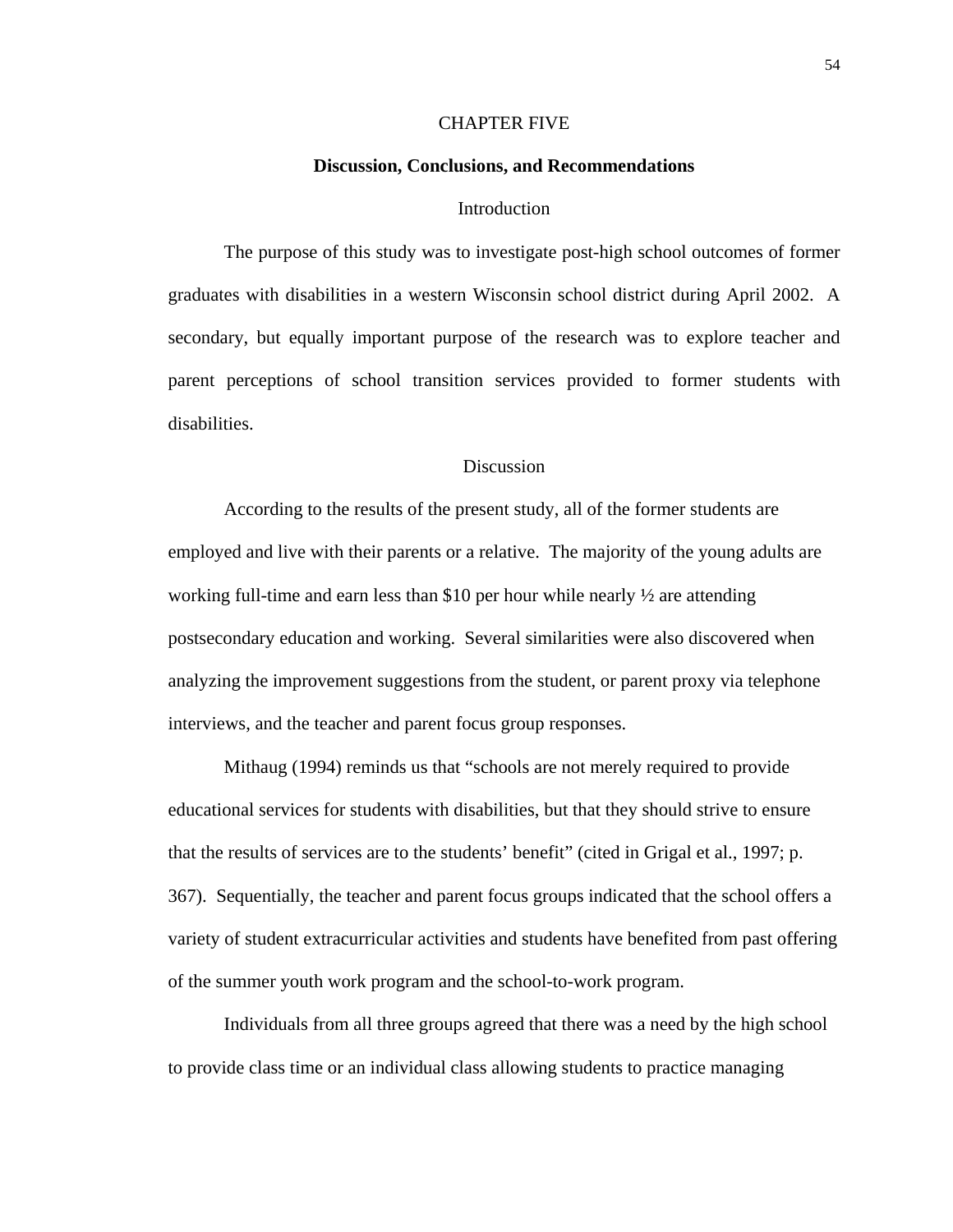money, independent living, and job attainment skills. Further, they saw a need for more school and community entertainment during the evening hours.

Teachers and parents indicated a need for a summer school program, further exploration and support of student career interests, and transportation. In addition, the students and parents had little involvement with community agencies, students often referred to family and friends for information, although there was a request for more information about the availability of community programs. Finally, both students and parents also agreed there was a need for the availability of a job fair to students.

The results agree with the research by Kampa and Sorensen (2001), Love and Malian (1997), U.S. Dept. of Education (1993), and Sitlington et al. (1993). In these studies, the majority of the former high school students with disabilities were employed, working full-time, earning less than \$10 an hour, and continuing to live with parents or relatives. Some of these findings also indicated that the young adults frequently received job search assistance and information for family members or friends rather than a community agency.

## Conclusions

The variables used in this study were gender and disability. Data was collected, at a public rural western Wisconsin school, from former students exiting their high school program between May 2000 and May 2001. Additionally, the perceptions of teachers and parents of former students with disabilities were assessed.

Former students were chosen based on sorted special education files and surveyed by telephone to evaluate their independent living, postsecondary education, employment outcomes, and perceptions. The district's school psychologist/and director of special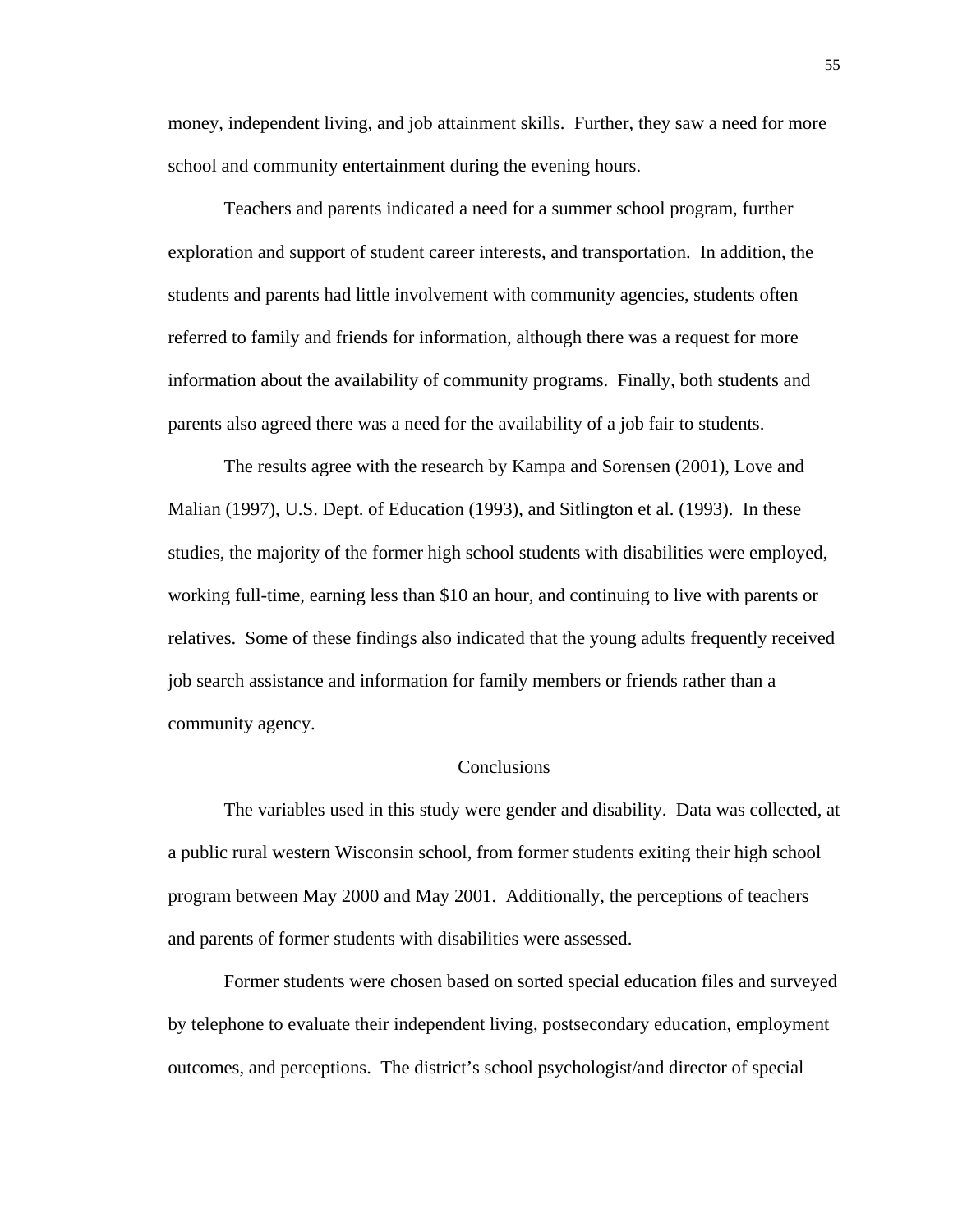education selected potential teachers while parents were selected from sorted special education files. Teachers and parents participated in focus group discussions. Surveys and focus groups were conducted during April 2002.

The results showed that the school has provided transition services that have been beneficial to students with disabilities although there continues to be a need for improvement. All former students evaluated were currently employed and continued to live with parents or relatives. Students, teachers, and parents agreed that the teaching of further basic living skills was needed.

From the data collected, the researcher concludes that future students may benefit from further independent living instruction in high school. The young adults surveyed also frequently consulted family and friends for information rather than community organizations. In relation, parents were unsure about available community organizations. Therefore, it might be beneficial for the district to coordinate regular in-services for students, parents, and teachers that allow community agency representatives to advocate their function and answer questions.

Monetary management, career exploration, and job attainment skills were concerns. Additional class curriculum practicing these skills may help future students feel more competent when seeking a job, maintaining that job, and conducting their earnings. An annual or semi-annual job fair advertising the area employment opportunities may also be beneficial. Summer school, extended transportation options, and an after school program may be explored by the district as additional funds become available.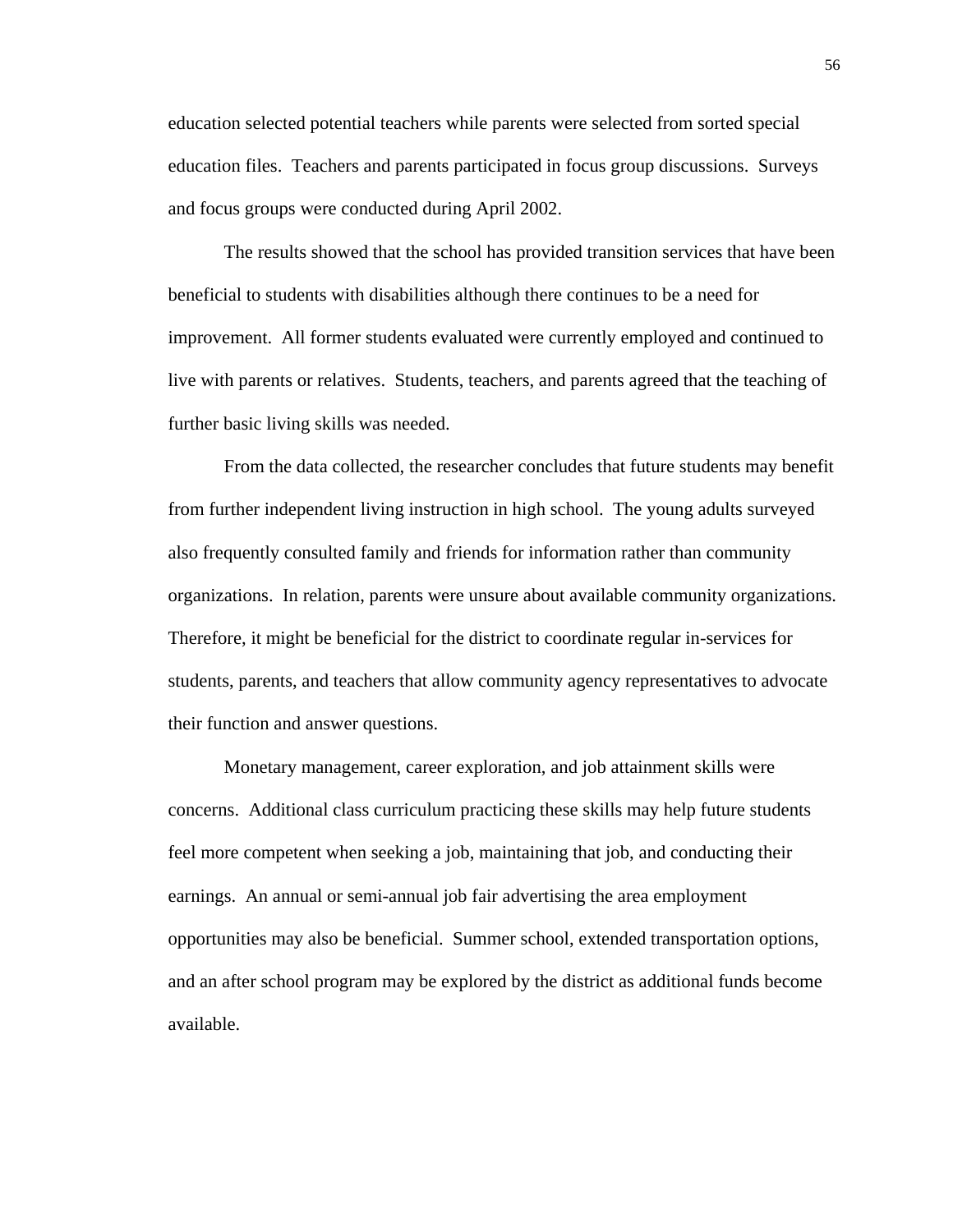#### Recommendations

Considering the preceding results and conclusions, the following recommendations could be considered.

- 1. Increasing the number of subjects to allow for a more accurate analysis. The percentages and individual perceptions are less likely to be skewed by a single individual's responses.
- 2. Duplicating this study within the same school district along with several public rural, suburban, and urban school settings in Wisconsin to compare intra-district and inter-district results. This would allow the research to evaluate the similarities and/or differences between the percentages and individual perceptions.
- 3. Comparing the student transition of a larger sample based on gender, ethnicity, and disability to identify similarities and differences. The public high school in the current study encompassed a limited number of subjects.

After completing this study, a recommendation for our schools would be to continue to assess former student outcomes to improve transition programming. Simultaneously, by collaborating with teachers, parents, and community agencies, schools can heighten transition plan effectiveness.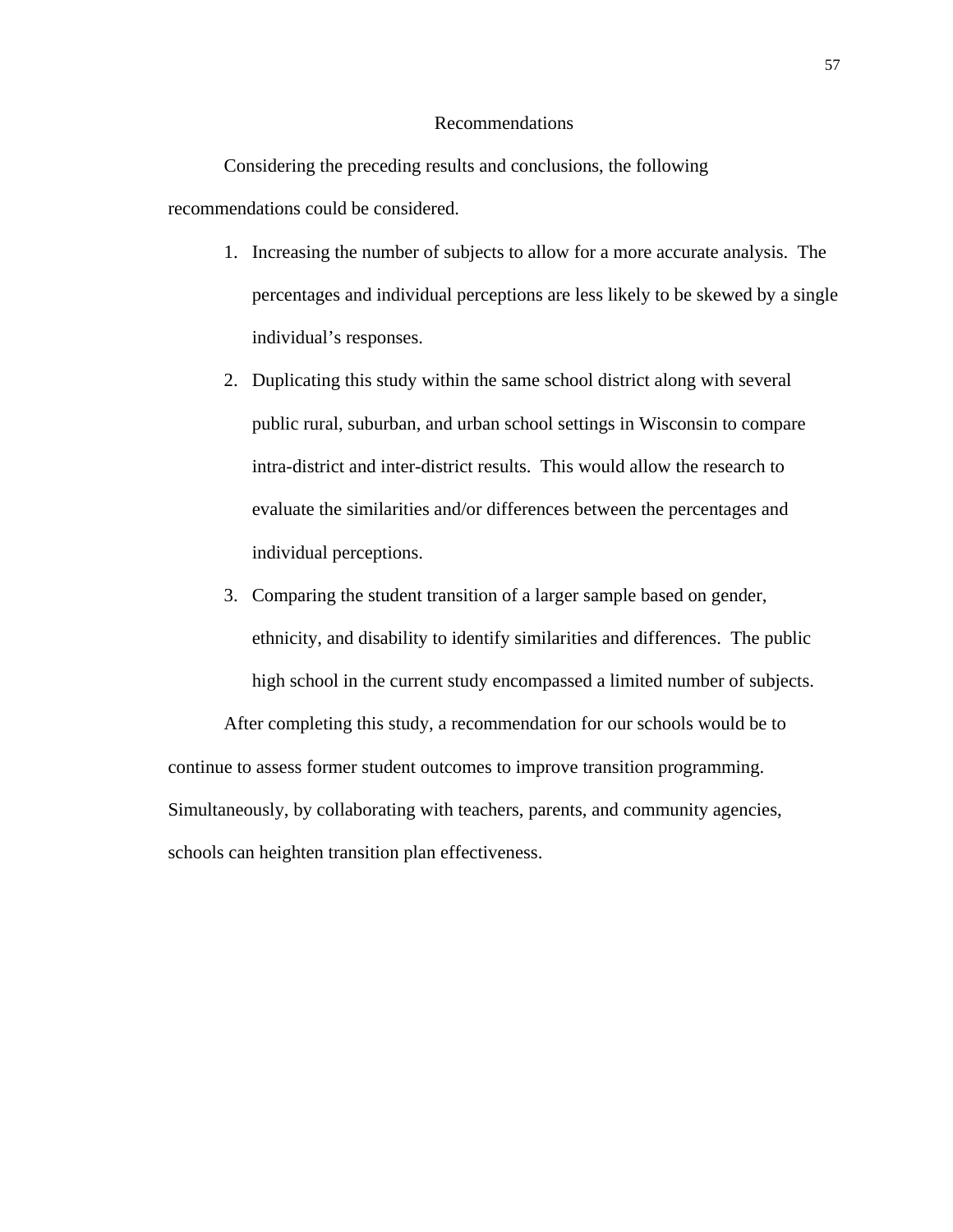#### REFERENCES

- Benz, M. R., Lindstrom, L., & Yovanoff, P. (2000). Improving graduation and employment outcomes of students with disabilities: Predictive factors and student perspectives. *Exceptional Children, 66(4), 509-529.*
- Bergquist, B. L. (1995). *Verifying the need to develop a transition program in the Ellsworth School District for students with disabilities and identifying skills to incorporate into a functional curriculum.* Unpublished master's thesis, University of Wisconsin – Stout, Menomonie.
- Blackorby, J. & Wagner, M. (1996). Longitudinal post school outcomes of youth with disabilities: Findings from the national longitudinal transition study. *Exceptional Children, 62(5), 399-413.*
- Cayne, B. S. (Ed.). (1989). *The new lexicon Webster's dictionary of the English language* (Encyclopedic ed.). New York: Lexicon.
- Corsini, R. J. (Ed.). (1994). *The encyclopedia of psychology* ( $2<sup>nd</sup>$  ed., Vol. 3). New York: John Wiley & Sons, Inc.
- Department of Public Instruction (DPI). (2002). *Carl D. Perkins state plan goals and objectives.* Madison: Author. Retrieved June 6, 2002, from the World Wide Web: http://www.dpi.state.wi.us/dpi/dlsis/let/stplangl.html.
- Department of Public Instruction (DPI). (2001). *Updated Wisconsin school laws* (Local educational agency duties, 115-23). Madison: Author.
- Department of Public Instruction (DPI). (1999). *Overview of transition services and developing IEPs which incorporate them.* (IDEA Final Rules Edition). Madison: Author.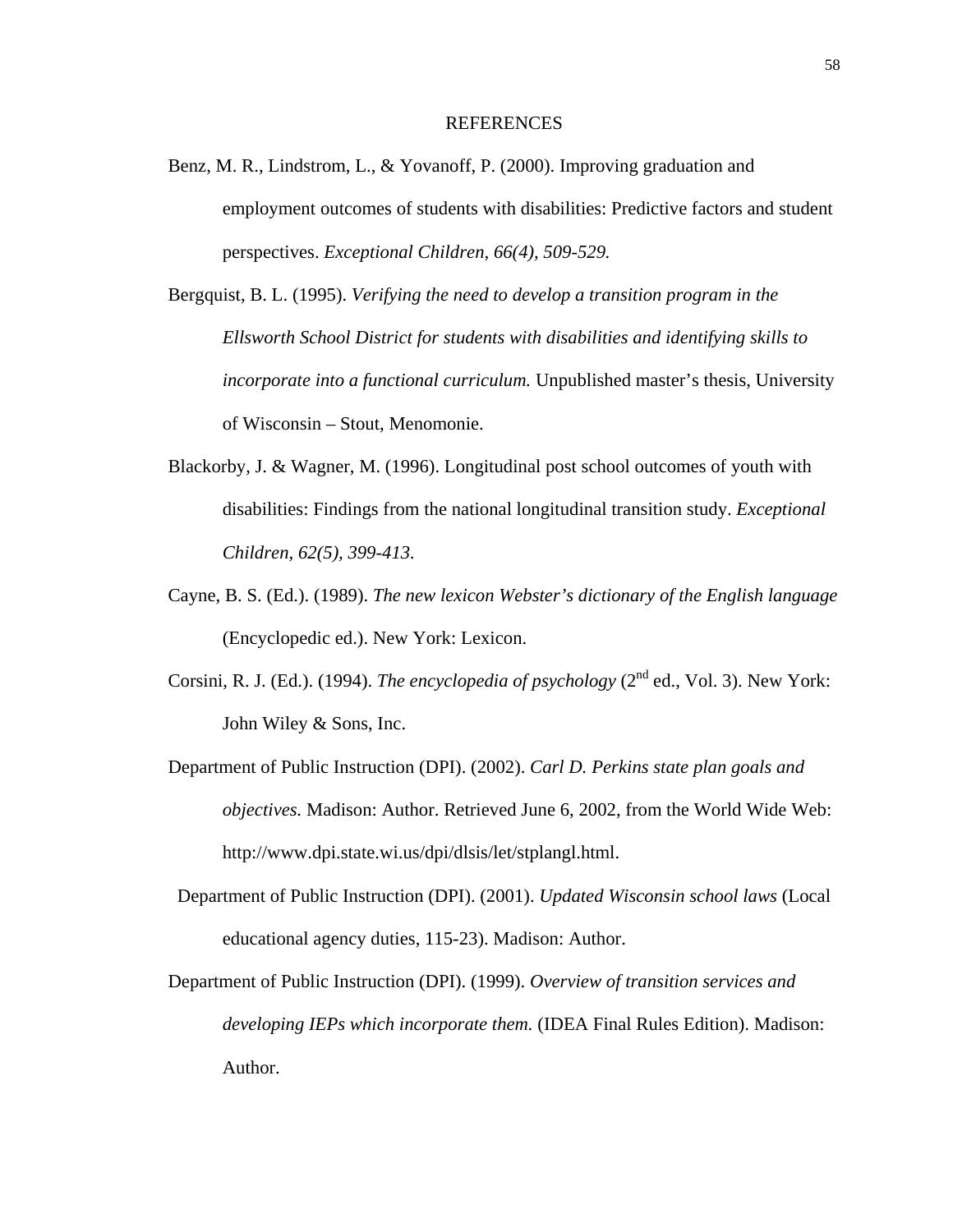- Doren, B. & Benz, M. R. (1998). Employment inequality revisited: Predictors of better employment outcomes for young women with disabilities in transition. *Journal of Special Education, 31(4), 425-442.*
- Dunn County Transition Council. (1992). *Mission statement for the Dunn County Transition Council.* Paper presented at the meeting of the Dunn County Transition Council, Menomonie, WI.
- Fox, S. C. (2001). *Parents' perception and knowledge level of transition services and programming needs.* Unpublished master's thesis, University of Wisconsin – Stout, Menomonie.
- Grigal, M., Test, D. W., & Wood, W. M. (1997). An evaluation of transition components of individualized education programs. *Exceptional Children, 63(3), 357-372.*
- Harrison, B. L. (1995). *A comprehensive plan for a school-to-work transition program for the School District of Phillips, Wisconsin.* Unpublished master's thesis, University of Wisconsin – Stout, Menomonie.
- Hitchings, W. E., Luzzo, D. A., Ristow, R., & Horvath, M. (2001). The career development needs of college students with learning disabilities: In their own words. *Learning Disabilities Research & Practice, 16(1), 1-19.* Retrieved June 15, 2002, from Academic Search Elite database on the World Wide Web: http://www.epnet.com.
- Johns, D. (1993). Checkers and chess: What's in a game? The transition from high school to college. *About Teaching – A Newsletter of the Center for Teaching Effectiveness, 45, 1-2.* Retrieved June 15, 2002, from the World Wide Web: http://www.udel.edu/cte/aboutteach/nov93/3.html.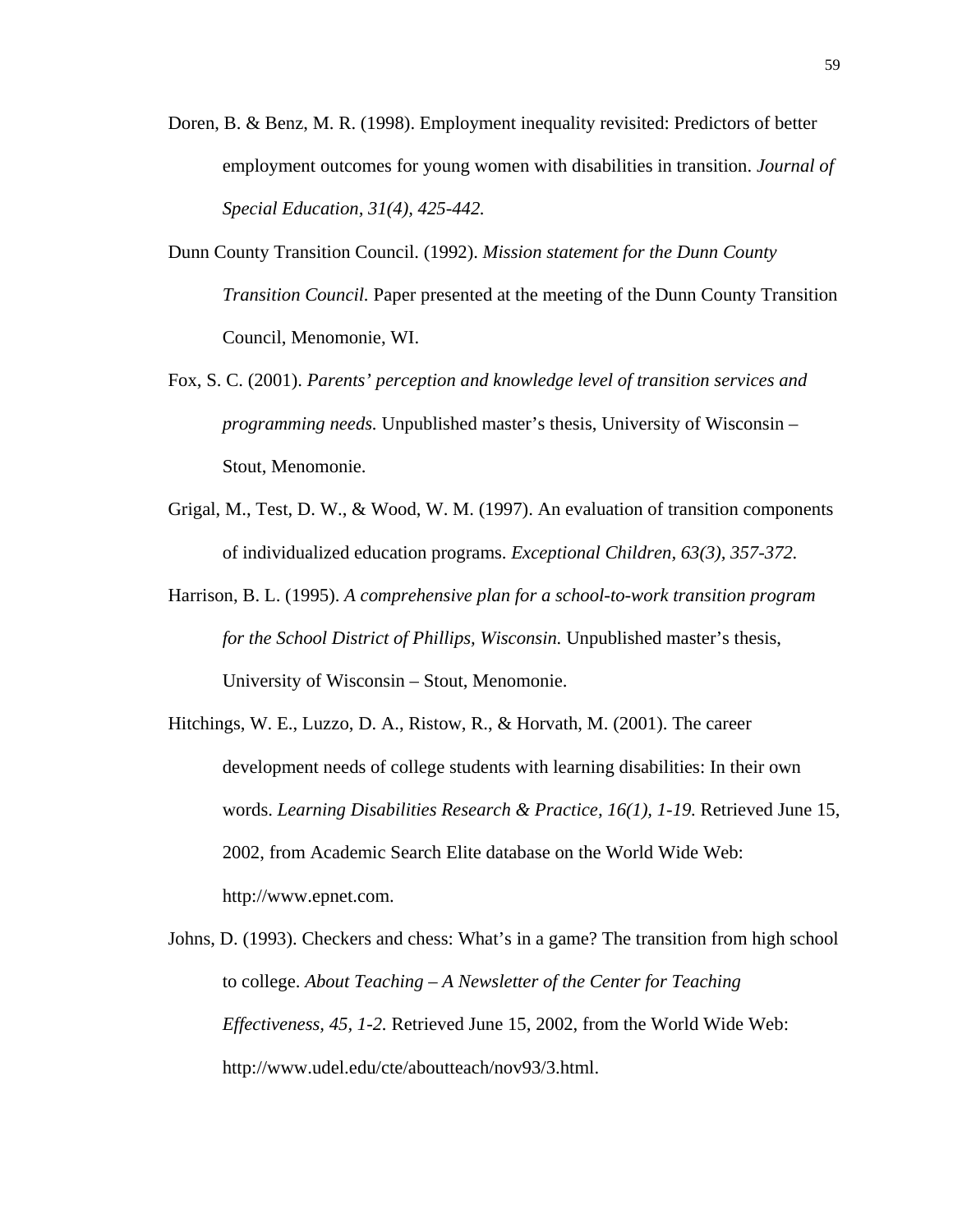- Johnson, D. R., McGrew, K. S., Bloomberg, L., Bruininks, R. H., & Hung-Chih, L. (1997). Results of a national follow-up study of young adults with severe disabilities. *Journal of Vocational Rehabilitation, 8, 119-133.*
- Kampa, M. & Sorensen, C. (2001). *Final report: Wisconsin statewide post high school outcomes survey of individuals with disabilities: A status report of students with disabilities who exited high school between December 1999 and December 2000.* Turtle Lake: Cooperative Educational Services Agency #11.
- Keys, D. J. (1998). *Collaboration efforts between special educators and the Division of Vocational Rehabilitation in school to work transition of students with disabilities.* Unpublished master's thesis, University of Wisconsin – Stout, Menomonie.
- Lehmann, J. P. (1999). Students' participation in transition-related actions: A qualitative study. *Remedial & Special Education, 20(3), 1-16.* Retrieved June 15, 2002, from Academic Search Elite database on the World Wide Web: http://www.epnet.com.
- Levinson, E. M. & Ohler, D. L. (1998). Transition from high school to college for students with learning disabilities: Needs, assessment, and services. *High School Journal, 82(1), 1-9.* Retrieved June 15, 2002, from Academic Search Elite database on the World Wide Web: http://www.epnet.com.
- Lijewski, C. L. (1995). *Vocational evaluation: Its effectiveness and utilization in transition from school to work.* Unpublished master's thesis, University of Wisconsin – Stout, Menomonie.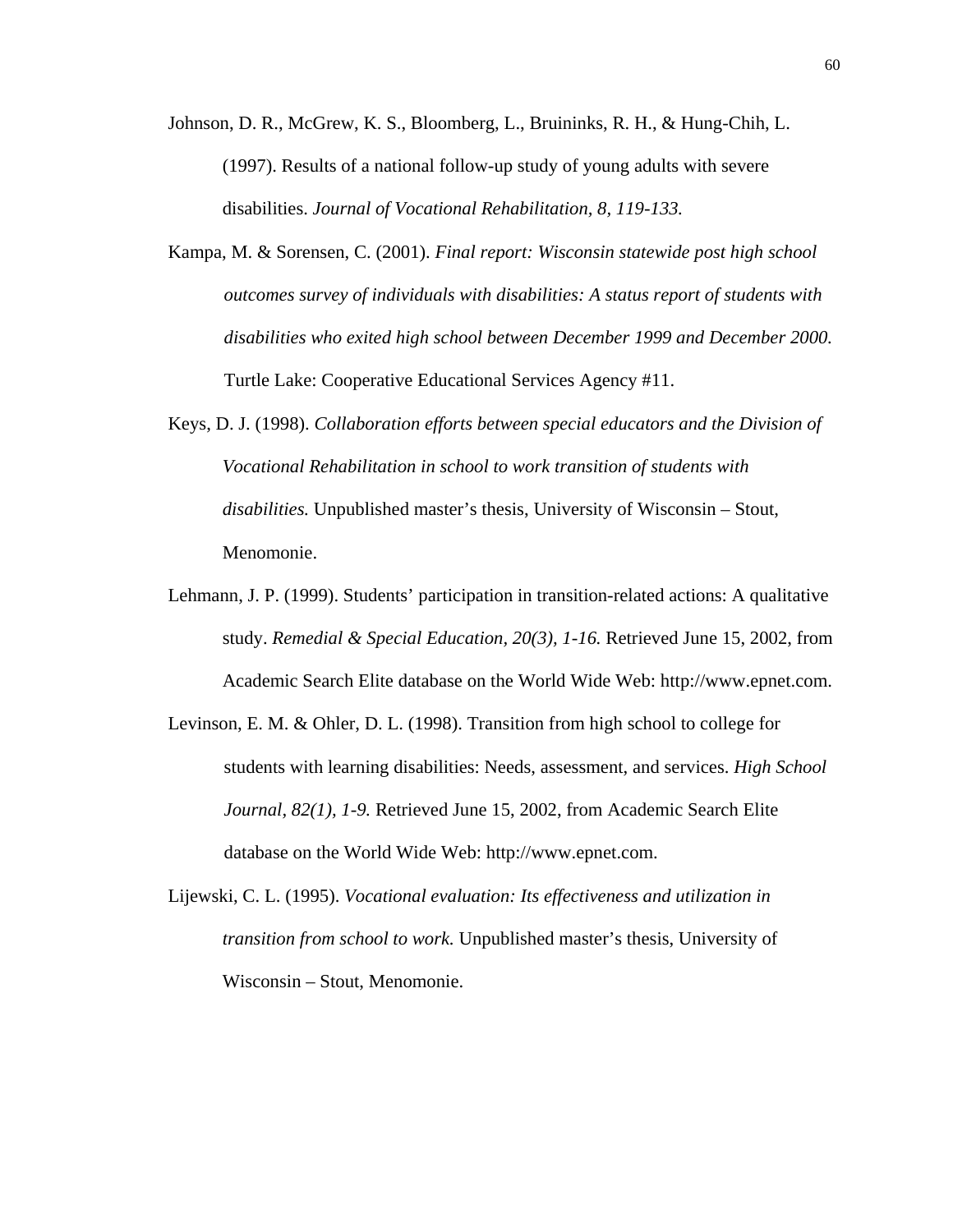- Love, L. L. & Malian, I. M. (1997). What happens to students leaving secondary special education services in Arizona? *Remedial & special education, 18(5), 1-15.*  Retrieved June 15, 2002, from Academic Search Elite database on the World Wide Web: http://www.epnet.com.
- Lovitt, T. C. (1999). Parents of youth with disabilities: Their perceptions of school programs. *Remedial & Special Education, 20(3), 1-14.* Retrieved June 15, 2002, from Academic Search Elite database on the World Wide Web: http://www.epnet.com.
- Malian, I. M. & Love, L. L. (1998). Leaving high school: An ongoing transition study. *Teaching Exceptional Children, 30(3), 4-10.*
- Minnesota Workforce Center (MNWFC) (2002). *Workforce Investment Act.* Author. Retrieved July 2, 2002, from the World Wide Web:

http://www.mnworkforcecenter.org/wia/.

- North Central Regional Educational Laboratory (2002). *School-to-Work Opportunities Act of 1994.* Author. Retrieved July 2, 2002, from the World Wide Web: http://www.ncrel.org/sdrs/areas/issues/envrnmnt/stw/sw3swopp.htm.
- Quadland, C. & Rybacki, S. R. (1998). *Parent's guide to transition for youth with disabilities.* Washington, D.C.: Department of Public Instruction.
- Rojewski, J. W. (1999). Occupational and educational aspirations and attainment of young adults with and without LD 2 years after high school completion. *Journal of Learning Disabilities, 32(6), 533-552.*
- Sitlington, P. L., Frank, A. R., & Carson, R. (1993). Adult adjustment among high school graduates with mild disabilities. *Exceptional Children, 59(3), 221-233.*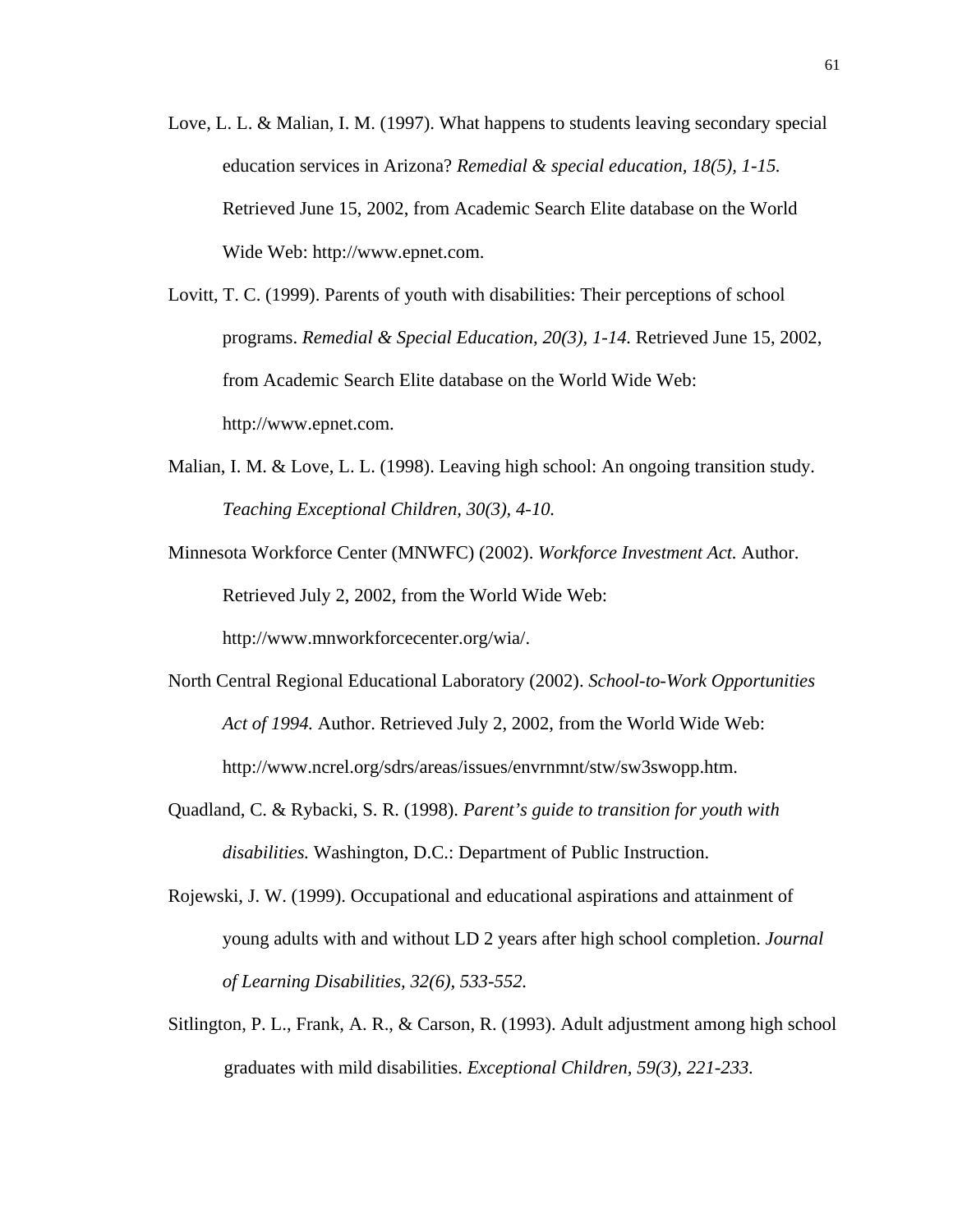- Stowitschek, J. J. (2001). Patterns of collaboration in secondary education for youth with special needs profiles of three schools. *Urban Education, 36(1), 1-22.* Retrieved June 15, 2002, from Academic Search Elite database on the World Wide Web: http://www.epnet.com.
- Thoma, C. A., Rogan, P., & Baker, S. R. (2001). Student involvement in transition planning: Unheard Voices, *Education and Training In Mental Retardation and Developmental Disabilities, 36(1), 16-29.*
- United States Department of Education (U.S. Dept. of Education) (2002). *Lesson 1: History & impact: Twenty-five years of progress in education children with disabilities through IDEA.* Washington, D.C.: Author. Retrieved June 24, 2002, from the World Wide Web:

http://www.ed.gov/offices/OSERS/Policy/IDEA25th/Lesson1\_History.html.

- United States Department of Education (U.S. Dept. of Education) (2000). *To assure a free appropriate public education of all children with disabilities: Twenty-second annual report to congress on the implementation of the Individuals with Disabilities Education Act.* Washington, D.C.: Author. Retrieved June 24, 2002, from the World Wide Web: http://www/ed/gov/offices/OSERS/OSEP.
- United States Department of Education (U.S. Dept. of Education) (2000). *Twenty-second annual report to Congress on the implementation of the Iindividuals with Disabilities Education Act: Executive Summary.* Washington, D.C.: Author. Retrieved June 24, 2002, from the World Wide Web: http://www.ed.gov/offices/OSERS/OSEP/Products/OSEP2000AnlRpt/ExecSumm .html.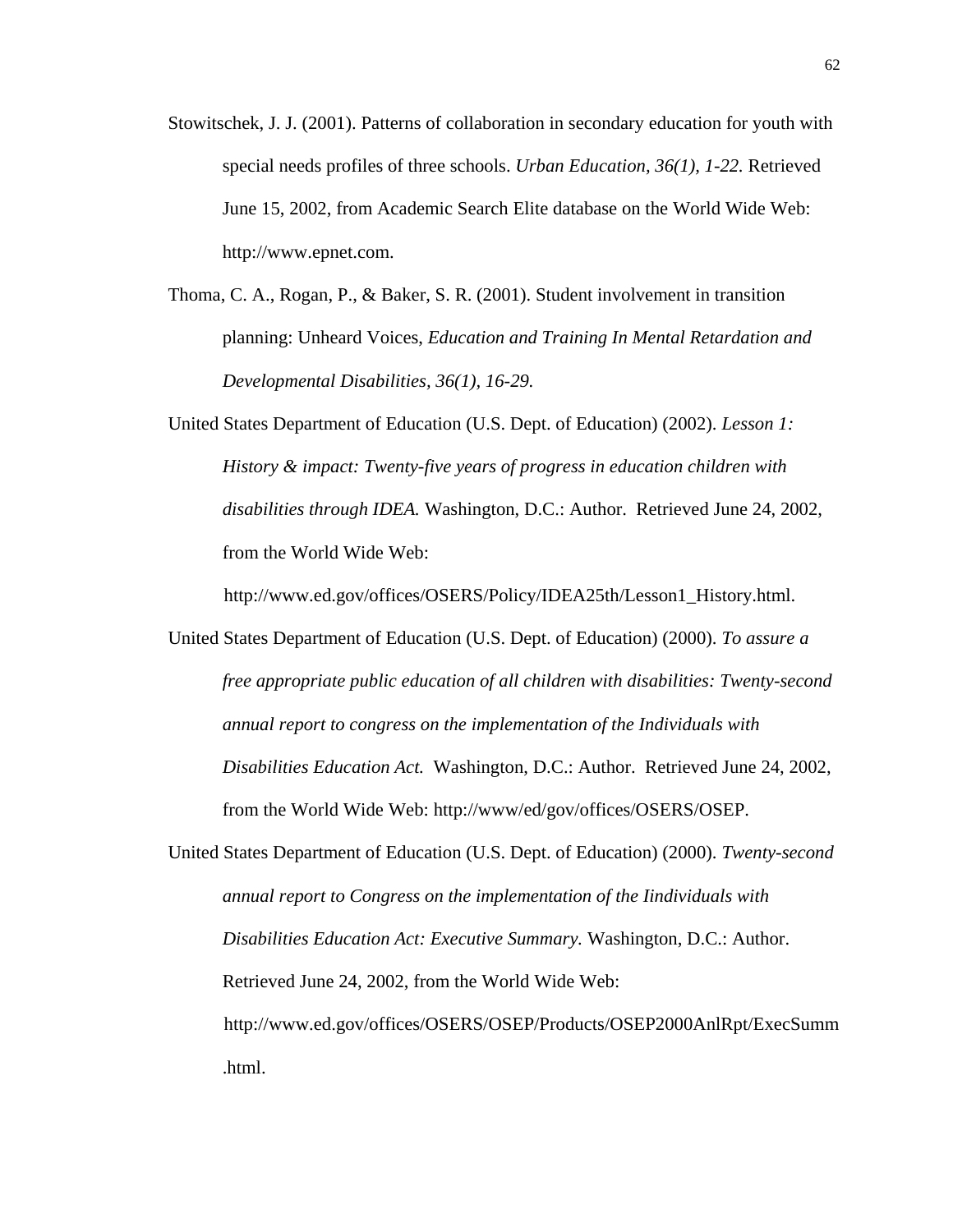- United States Department of Education (U.S. Dept. of Education) (1995). *To assure the free appropriate public education of all children with disabilities: Post-school results.* Washington, D.C.: Author. Retrieved June 24, 2002, from the World Wide Web: http://www.ed.gov/pubs/OSEP95AnlRpt/ch3b.html.
- United States Department of Education (U.S. Dept. of Education) (1993). *The national longitudinal study.* Washington, D.C.: Author. Retrieved June 24, 2002, from the World Wide Web: http://www.ed.gov/offices/OSERS/OSEP.
- United States Department of Justice (U.S. Dept. of Justice) (2001). *A guide to disability rights laws.* Washington, D.C.: Author. Retrieved June 24, 2002, from the World Wide Web: http://www.usdoj.gov/crt/ada/cguide.htm.
- Wagner, M. (1993). *The secondary school programs of students with disabilities. A report from the national longitudinal transition study of special education students.* Washington, D.C: Special Education Programs. Retrieved June 24, 2002, from ERIC database on the World Wide Web: http://www.edrs.com.
- Way, W. L. & Rossman, M. M. (1996). Family contributions to adolescent readiness for school-to-work transition. *Journal of Vocational Education Research, 21(2), 5-36.*
- Whitney-Thomas, J. & Hanley-Maxwell, C. (1996). Packing the parachute: Parents' experiences as their children prepare to leave high school. *Exceptional children, 63(1), 75-87.*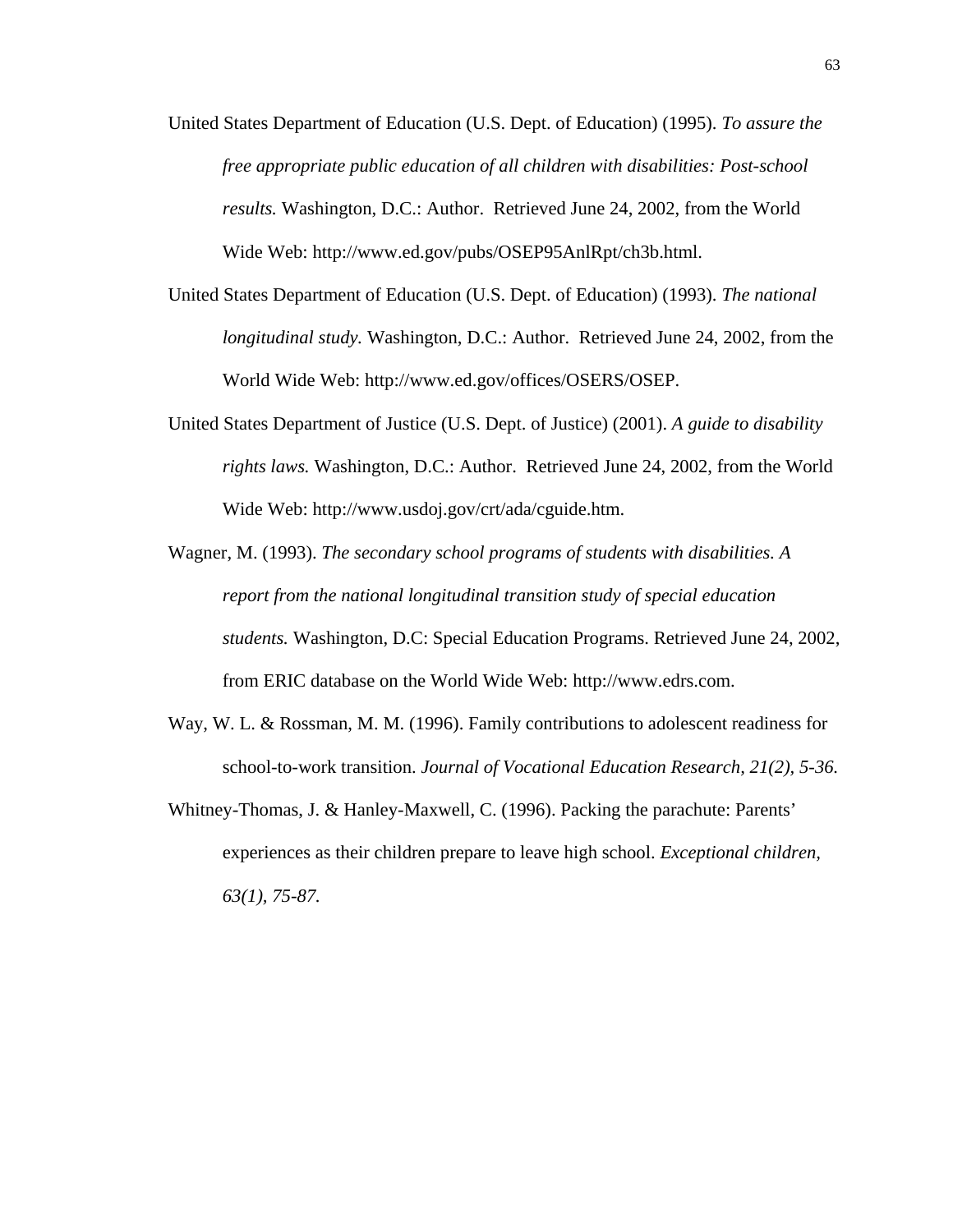## APPENDIX A Student or Proxy Permission Form

Dear Graduate, Parent, or Guardian,

Hello, my name is Kari Tauschek and I am currently a graduate student in the School Psychology program at UW-Stout. During the past year, I have worked with the district school psychologist and have received permission to help evaluate school programs. As part of my graduation requirement, I need to conduct a research study. **The study that I wish to conduct involves examining the outcomes of high school graduates who received special education while in school. Information obtained in this study will benefit future students by helping to improve special education curricula and programs in your district.** Questions would include information about where the graduate is working, where they live, and how they occupy their free time. In all, your participation is expected to take no more than 15 minutes. There are no anticipated social or emotional risks by completing the survey.

**All of the responses will be confidential. No names, identification numbers, school name, or location will be documented.** A research paper will be written about the results of the study, but it will not contain identifying material about you.

Any questions that you have about this study, please contact me at (715) 233- 1375 or via e-mail at tauschekk@post.uwstout.edu. You may also contact my research advisor, Dr. Ed Biggerstaff, at (715) 232-2410.

Your participation in this research is completely voluntary; you may stop your participation at any time without penalty.

# **You will be contacted to complete the survey by telephone. Or, if you cannot be reached by telephone an in-person interview can be arranged.**

I have read the above and as a graduate, parent, or guardian, I give my consent for my participation in this study.

**\_\_\_\_\_\_\_\_\_\_\_\_\_\_\_\_\_\_\_\_\_\_\_\_\_\_\_\_\_\_\_\_\_\_\_ \_\_\_\_\_\_\_\_\_\_\_\_\_\_\_\_\_\_\_\_\_\_\_\_\_\_\_\_\_\_** 

**\_\_\_\_\_\_\_\_\_\_\_\_\_\_\_\_\_\_\_\_\_\_\_\_\_\_\_\_\_\_\_\_\_\_\_ \_\_\_\_\_\_\_\_\_\_\_\_\_\_\_\_\_\_\_\_\_\_\_\_\_\_\_\_\_\_** 

**Signature** Date

**Phone number to contact you Best days and times to call** 

Thank you for your time!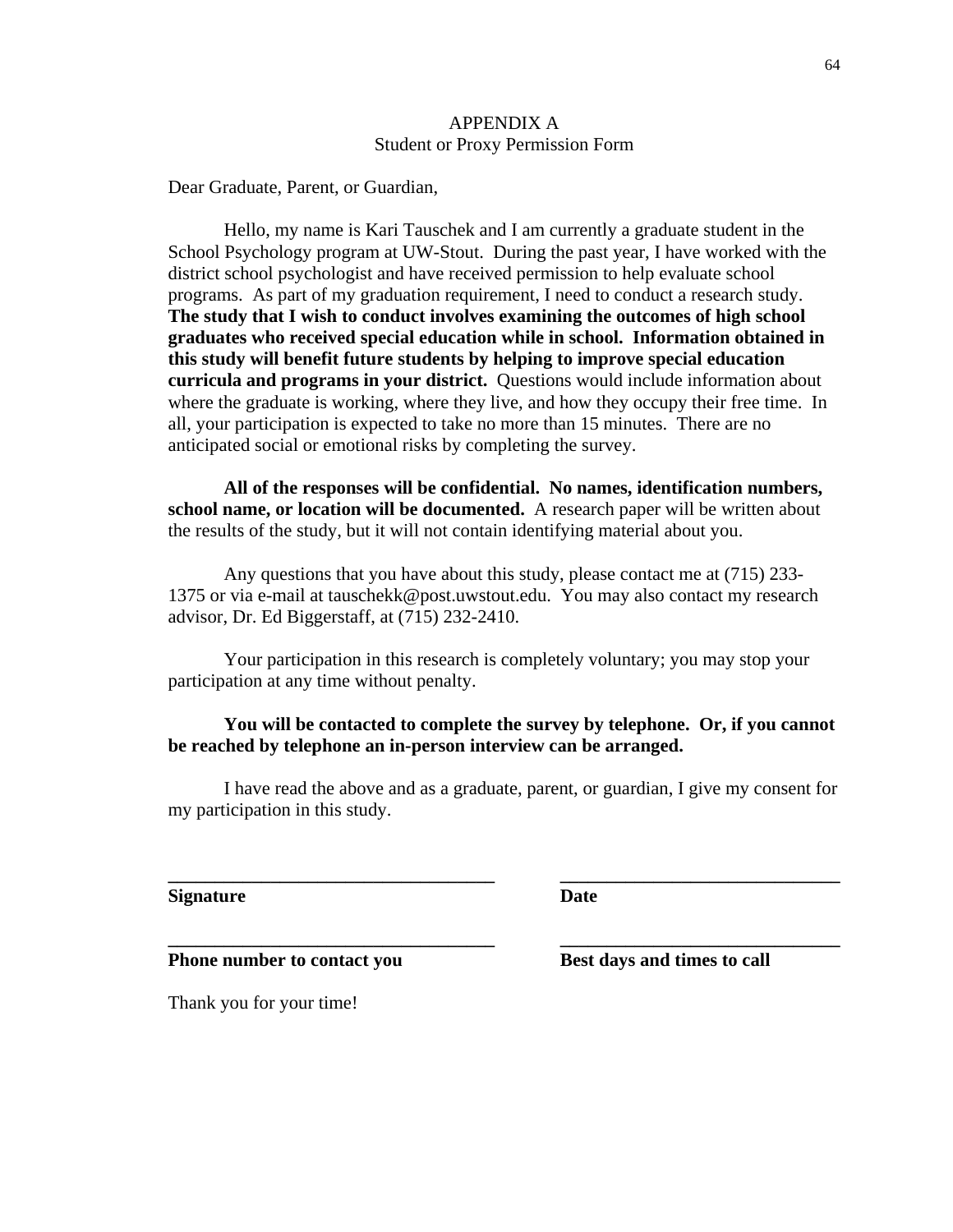## APPENDIX B Teacher Focus Group Permission Form

Dear Teacher,

Hello, my name is Kari Tauschek and I am currently a graduate student in the School Psychology program at UW-Stout. During the past year, I have worked with the district school psychologist and have received permission to help evaluate school programs. As part of the graduation requirement, I need to conduct a research study. **The study that I wish to conduct involves examining the outcomes of high school graduates who received special education services while in school. Information obtained in this study will benefit future students by helping to improve special education curricula and programs in your district.** With your permission, you would participate in an informal, teacher discussion group at the district high school one time only. Discussion questions would include information about agencies used by your students, and strengths and improvement needs of the current program. In all, your participation is expected to take from 30-60 minutes. There are no anticipated social risks by participating in the group.

**All of the responses will be confidential. No names, identification numbers, school name, or location will be documented.** A research paper will be written about the results of the study, but it will not contain identifying material about you.

Any questions that you have about this study, please contact me at (715) 233- 1375 or via e-mail at tauschekk@post.uwstout.edu. You may also contact my research advisor, Dr. Ed Biggerstaff, at (715) 232-2410.

Your participation in this research is completely voluntary; you may stop your participation at any time without penalty.

I have read the above and as a teacher, I give my consent for my participation in this study.

**\_\_\_\_\_\_\_\_\_\_\_\_\_\_\_\_\_\_\_\_\_\_\_\_\_\_\_\_\_\_\_\_\_\_\_ \_\_\_\_\_\_\_\_\_\_\_\_\_\_\_\_\_\_\_\_\_\_\_\_\_\_\_\_\_\_** 

**Signature** Date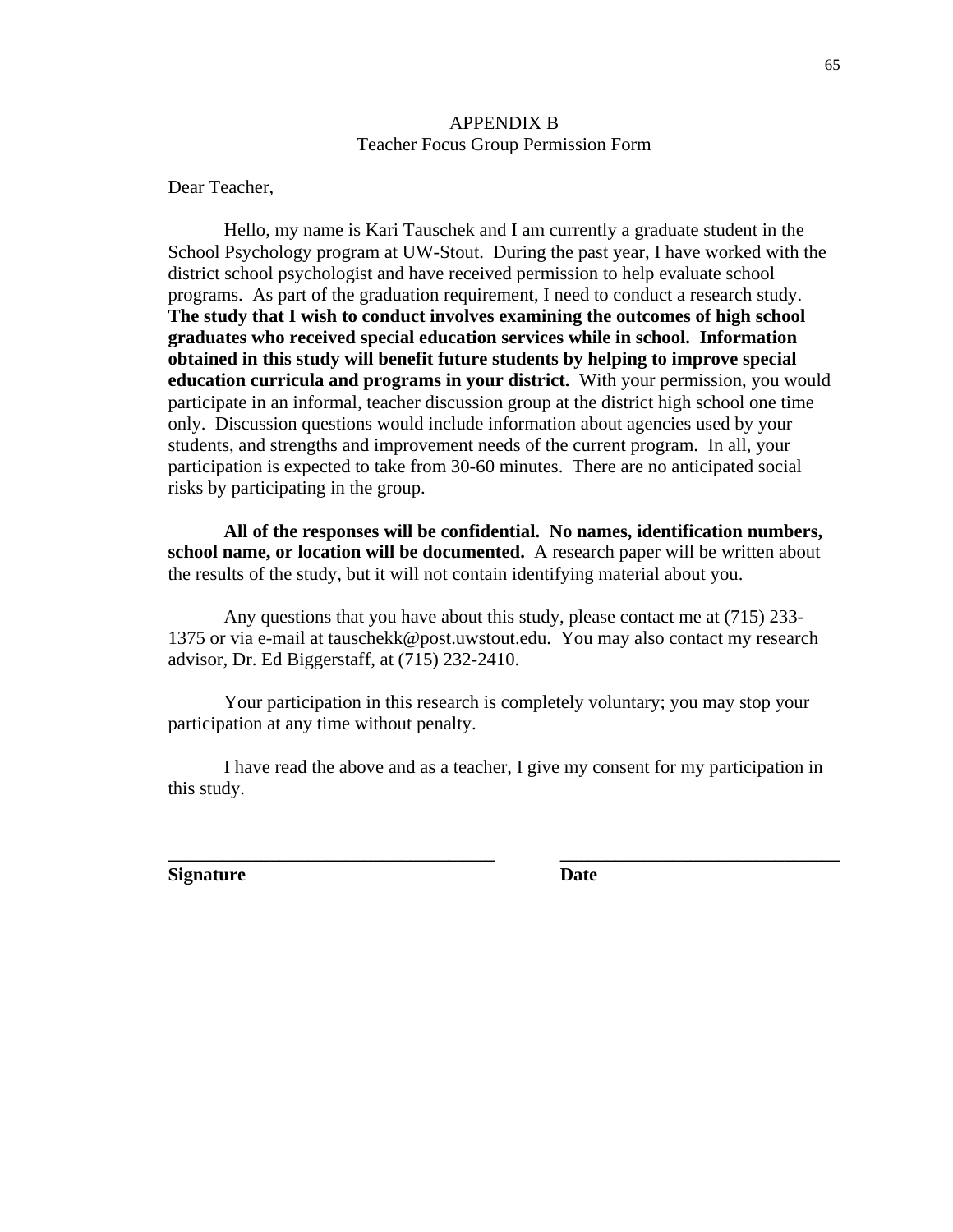## APPENDIX C Parent Focus Group Permission Form

Dear Parent or Guardian,

Hello, my name is Kari Tauschek and I am currently a graduate student in the School Psychology program at UW-Stout. During the past year, I have worked with the district school psychologist and have received permission to help evaluate school programs. As part of the graduation requirement, I need to conduct a research study. **The study that I wish to conduct involves examining the outcomes of high school graduates who received special education services while in school. Information obtained in this study will benefit future students by helping to improve special education curricula and programs in your district.** With your permission, you would participate in an informal, parent discussion group at the community center one time only. Discussion questions would include information about agencies used by your son/or daughter, and strengths and improvement needs of the current program. In all, your participation is expected to take from 30-60 minutes. There are no anticipated social risks by participating in the group.

**All of the responses will be confidential. No names, identification numbers, school name, or location will be documented.** A research paper will be written about the results of the study, but it will not contain identifying material about you.

Any questions that you have about this study, please contact me at (715) 233- 1375 or via e-mail at tauschekk@post.uwstout.edu. You may also contact my research advisor, Dr. Ed Biggerstaff, at (715) 232-2410.

Your participation in this research is completely voluntary; you may stop your participation at any time without penalty.

I have read the above and as a parent or guardian, I give my consent for my participation in this study.

**\_\_\_\_\_\_\_\_\_\_\_\_\_\_\_\_\_\_\_\_\_\_\_\_\_\_\_\_\_\_\_\_\_\_\_ \_\_\_\_\_\_\_\_\_\_\_\_\_\_\_\_\_\_\_\_\_\_\_\_\_\_\_\_\_\_** 

**Signature** Date

Thank you for your time!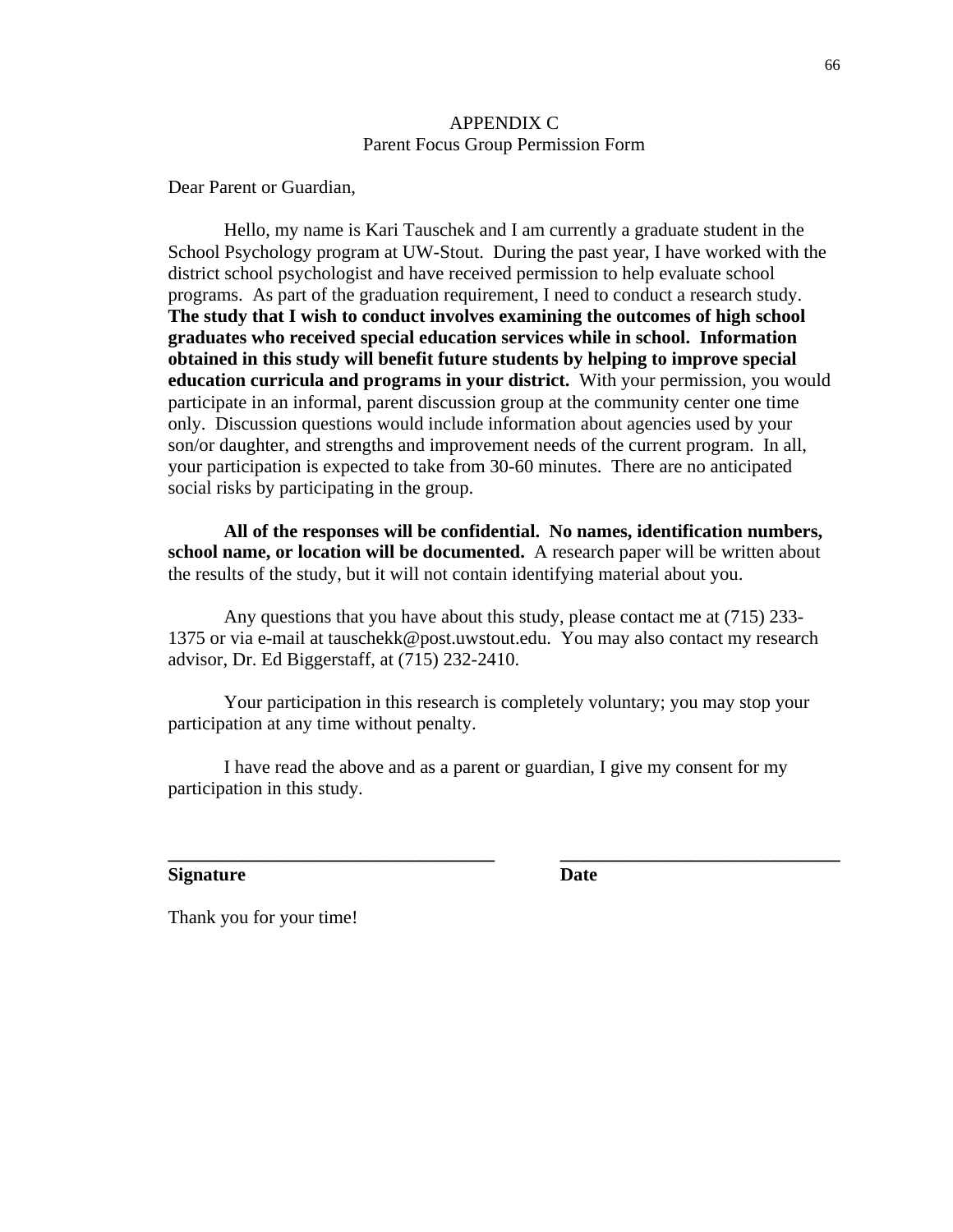## APPENDIX D Student File Evaluation and Survey

## WISCONSIN POSTSECONDARY OUTCOMES STUDY FOR STUDENTS WITH DISABILITIES April 2002

## *I. Demographic and Student Data*

Name of person completing this form

Title of person completing this form \_\_\_\_\_\_\_\_\_\_\_\_\_ Phone Number \_\_\_\_\_\_\_\_\_\_\_\_\_\_

## *The following student information is based on the December 1, 2000 Federal Data Collection*

| School District of Residence                                                                               |                    |           |       |          |
|------------------------------------------------------------------------------------------------------------|--------------------|-----------|-------|----------|
|                                                                                                            |                    |           |       |          |
|                                                                                                            | Street Apt. # City |           | State | Zip Code |
| <b>Student's Phone Number</b>                                                                              |                    |           |       |          |
| $(\_\_)$<br>Area Code Number                                                                               |                    | Extension |       |          |
| month day year                                                                                             |                    |           |       |          |
| Gender<br>Male<br>Female                                                                                   |                    |           |       |          |
| <b>Ethnic Background</b><br>Asian<br><b>African American/Black</b><br>American Indian<br>Hispanic<br>White |                    |           |       |          |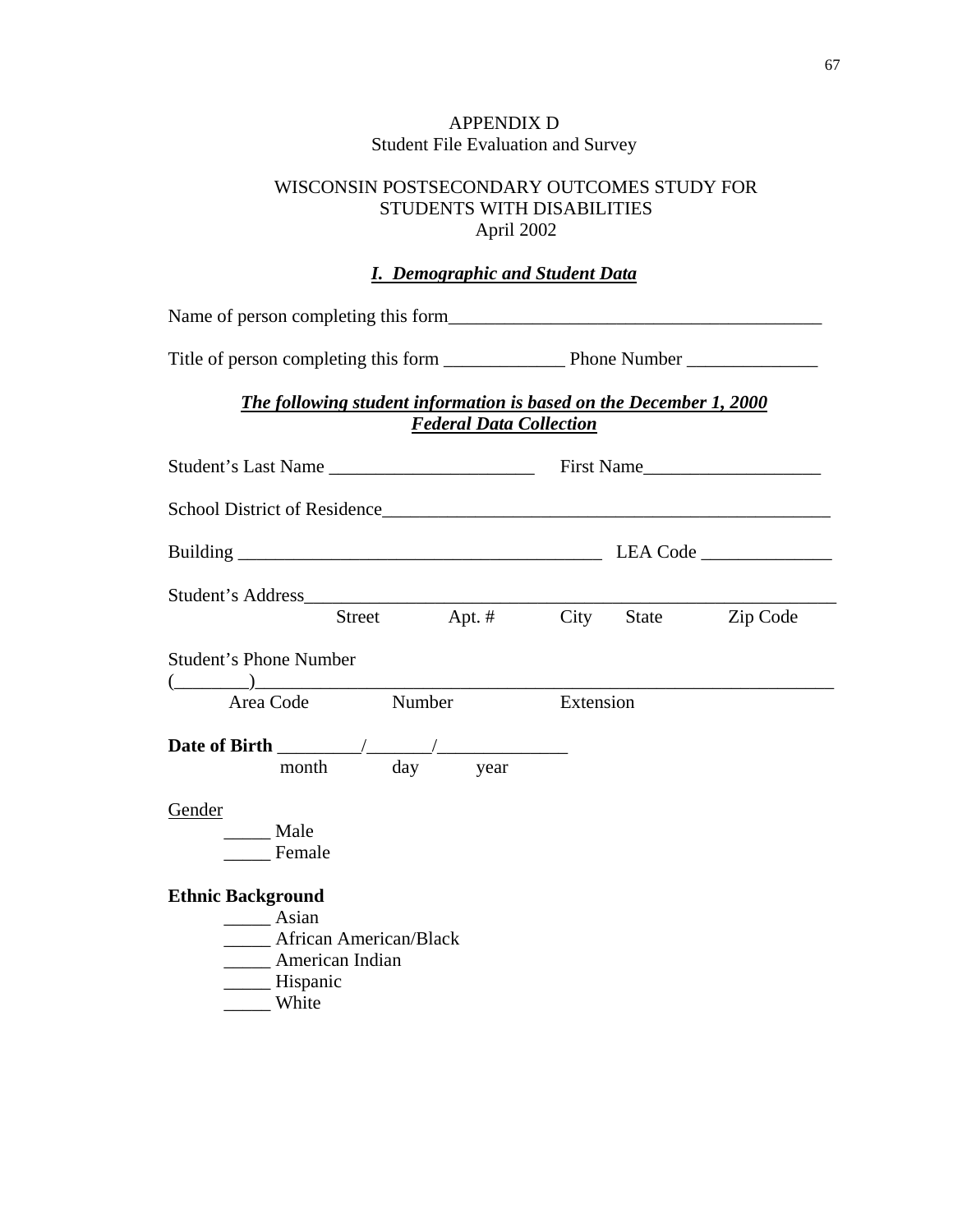**Exit status** of the student

- \_\_\_\_\_ Regular high school diploma
- \_\_\_\_\_ Certification of completion/differentiated certificate
- \_\_\_\_\_ Terminated at maximum age of eligibility
- \_\_\_\_\_ Diploma from an Alternative School
- \_\_\_\_\_ High School Equivalency Diploma (HSED)
- \_\_\_\_\_ Drop out
- **Date of Exit** (mm/dd/yy) \_\_\_\_\_\_\_\_\_\_\_\_\_\_\_\_\_\_\_\_\_\_\_\_\_\_\_\_\_

### **Primary Disability** (*select only one*)

- \_\_\_\_\_ Autism
- \_\_\_\_\_ Cognitive Disability
- \_\_\_\_\_ Deaf/Blind
- \_\_\_\_\_ Emotional/Behavioral Disability
- \_\_\_\_\_ **General Education student**
- **\_\_\_\_\_\_** Hearing Impairment
- \_\_\_\_\_ Other Health Impairment
- \_\_\_\_\_ Orthopedic Impairment
- **Specific Learning Disability**
- \_\_\_\_\_ Speech and Language
- \_\_\_\_\_ Traumatic Brain Injury
- \_\_\_\_\_ Visual Impairment

### **Secondary Disability/Disabilities** (*select as many as apply*)

- \_\_\_\_\_ Autism
- \_\_\_\_\_ Cognitive Disability
- \_\_\_\_\_ Deaf/Blind
- \_\_\_\_\_ Emotional/Behavioral Disability
- \_\_\_\_\_ Hearing Impairment
- \_\_\_\_\_ **None/NA**
- \_\_\_\_\_ Other Health Impairment
- \_\_\_\_\_ Orthopedic Impairment
- **\_\_\_\_\_** Specific Learning Disability
- \_\_\_\_\_\_ Speech and Language
- \_\_\_\_\_ Traumatic Brain Injury
- \_\_\_\_\_ Visual Impairment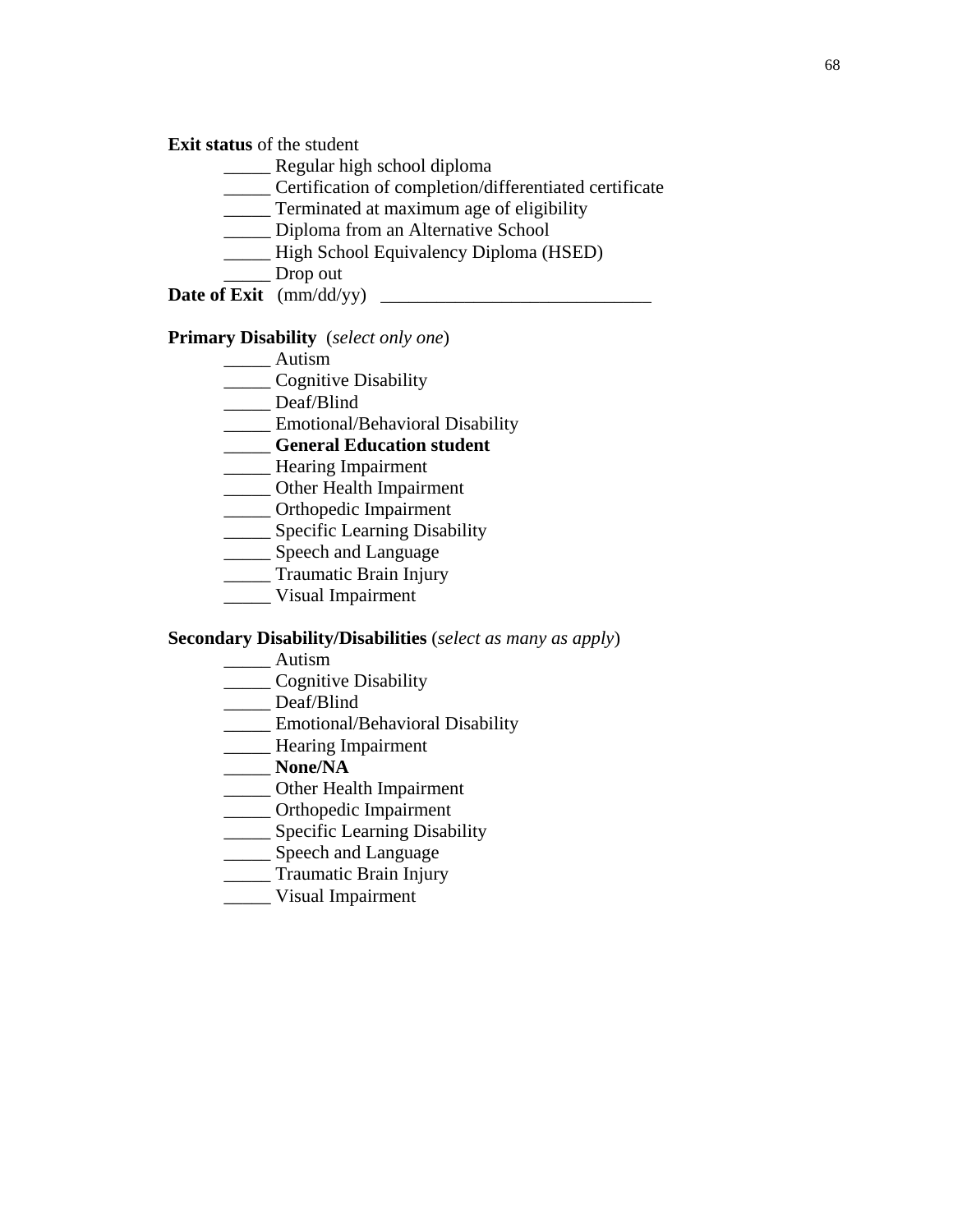|           |                                                                                        | <b>Program Model/Setting for Primary Disability</b>                      |          |           |              |          |  |
|-----------|----------------------------------------------------------------------------------------|--------------------------------------------------------------------------|----------|-----------|--------------|----------|--|
|           |                                                                                        | Regular class or itinerant (outside the general education classroom less |          |           |              |          |  |
|           |                                                                                        | than $21\%$ of the day)                                                  |          |           |              |          |  |
|           | Resource room (outside the general education classroom 21% - 60% of<br>the day)        |                                                                          |          |           |              |          |  |
|           | Separate classes (outside the general education classroom more than 60%<br>of the day) |                                                                          |          |           |              |          |  |
|           |                                                                                        | Separate public day school (e.g. alternative high school setting)        |          |           |              |          |  |
|           |                                                                                        | ___ Separate private school (e.g. day-treatment setting)                 |          |           |              |          |  |
|           |                                                                                        | Residential/hospital                                                     |          |           |              |          |  |
|           |                                                                                        | Homebound                                                                |          |           |              |          |  |
|           | Parent/Guardian's Name                                                                 |                                                                          |          |           |              |          |  |
|           | Parent/Guardian's Address                                                              |                                                                          |          |           |              |          |  |
|           |                                                                                        | Street                                                                   | Apt. $#$ | City      | <b>State</b> | Zip Code |  |
|           |                                                                                        | Parent/Guardian's Phone Number                                           |          |           |              |          |  |
| Area Code |                                                                                        | Number                                                                   |          | Extension |              |          |  |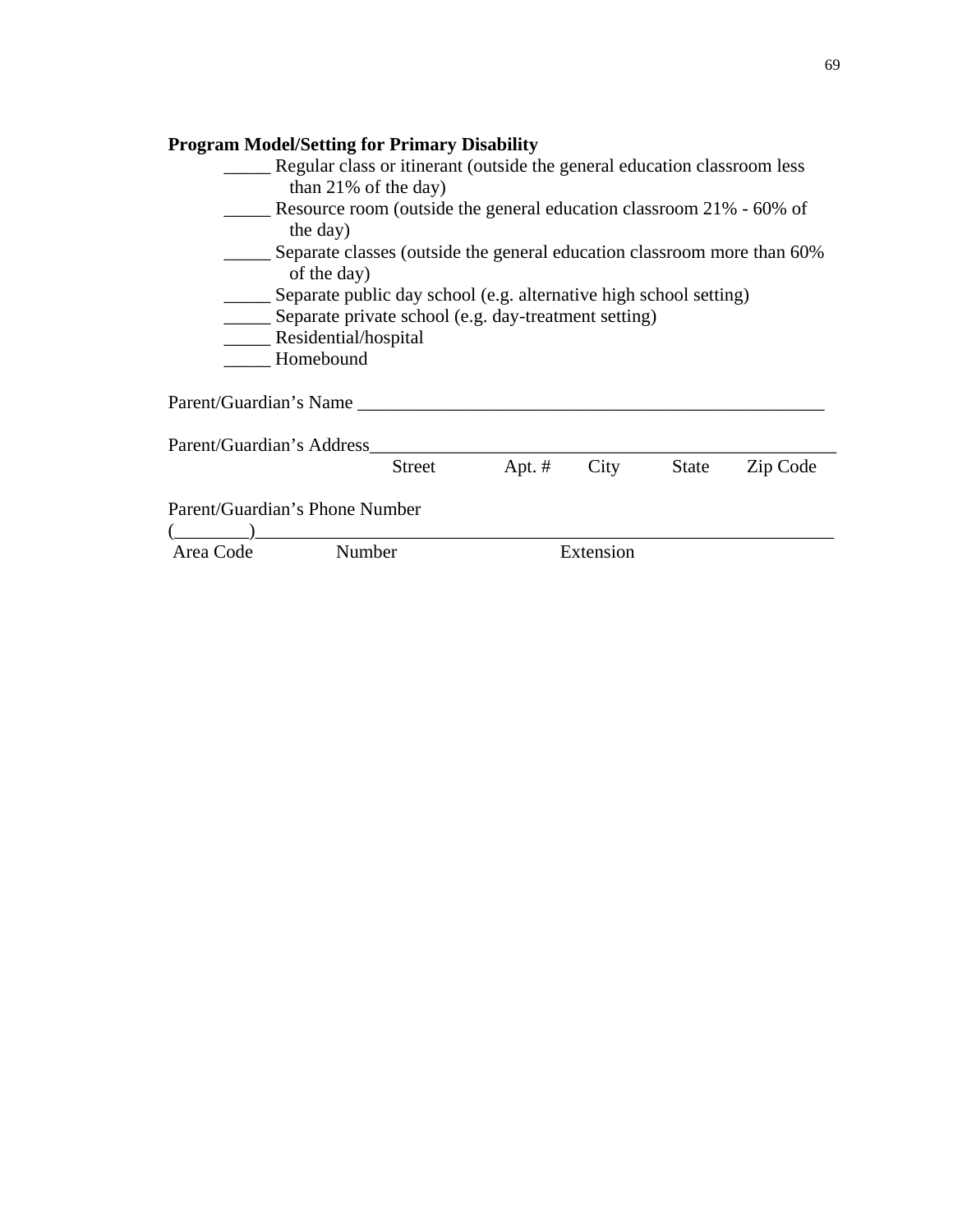### *II. IEP REVIEW*

*DISTRICT RESPONDENT: PLEASE COMPLETE THE FOLLOWING REQUESTED INFORMATION USING THE INDIVIDUAL EDUCATION PLAN (IEP) DEVELOPED FOR THE STUDENT'S SENIOR OR LAST YEAR OF SCHOOL.* 

1. If this student is identified as having a **Cognitive Disability** (CD), please indicate if the disability is:

- \_\_\_\_\_ Mild/Moderate \_\_\_\_\_ Severe/Profound \_\_\_\_\_ Not Applicable
- 2. Did the student **attend** one or more IEP meetings during their **senior** year of school?
	- $\frac{\ }{\ }$
	- \_\_\_\_\_ no

## 3. If no, how were the student's **interests and preferences** indicated?

- \_\_\_\_\_ Interests and preferences are listed/described in the IEP
- \_\_\_\_\_ Indicated in the IEP that they were discussed prior to the meeting but not listed
- \_\_\_\_\_ Not Applicable
- 4. Is a **course of study** statement was found on the student's IEP?
	- $\rightharpoonup$  yes \_\_\_\_\_ no
- 5. A statement of **needed transition services** included one or more of the items in Q #6:
	- $\rule{1em}{0.15mm}$  yes \_\_\_\_\_ no

6. Check the following **content items** included in the IEP that was developed for the student's senior year:

- \_\_\_\_\_ None found
- \_\_\_\_\_ Self-determination/Self-advocacy
- \_\_\_\_\_ Academic and life-long learning
- \_\_\_\_\_ Daily Living
- Health and physical care
- \_\_\_\_\_ Leisure/Social
- \_\_\_\_\_ Mobility
- \_\_\_\_\_ Money management
- Employment/work study:
	- \_\_\_\_\_ paid \_\_\_\_\_ unpaid
	- $\frac{1}{2}$  in-school  $\frac{1}{2}$  in the community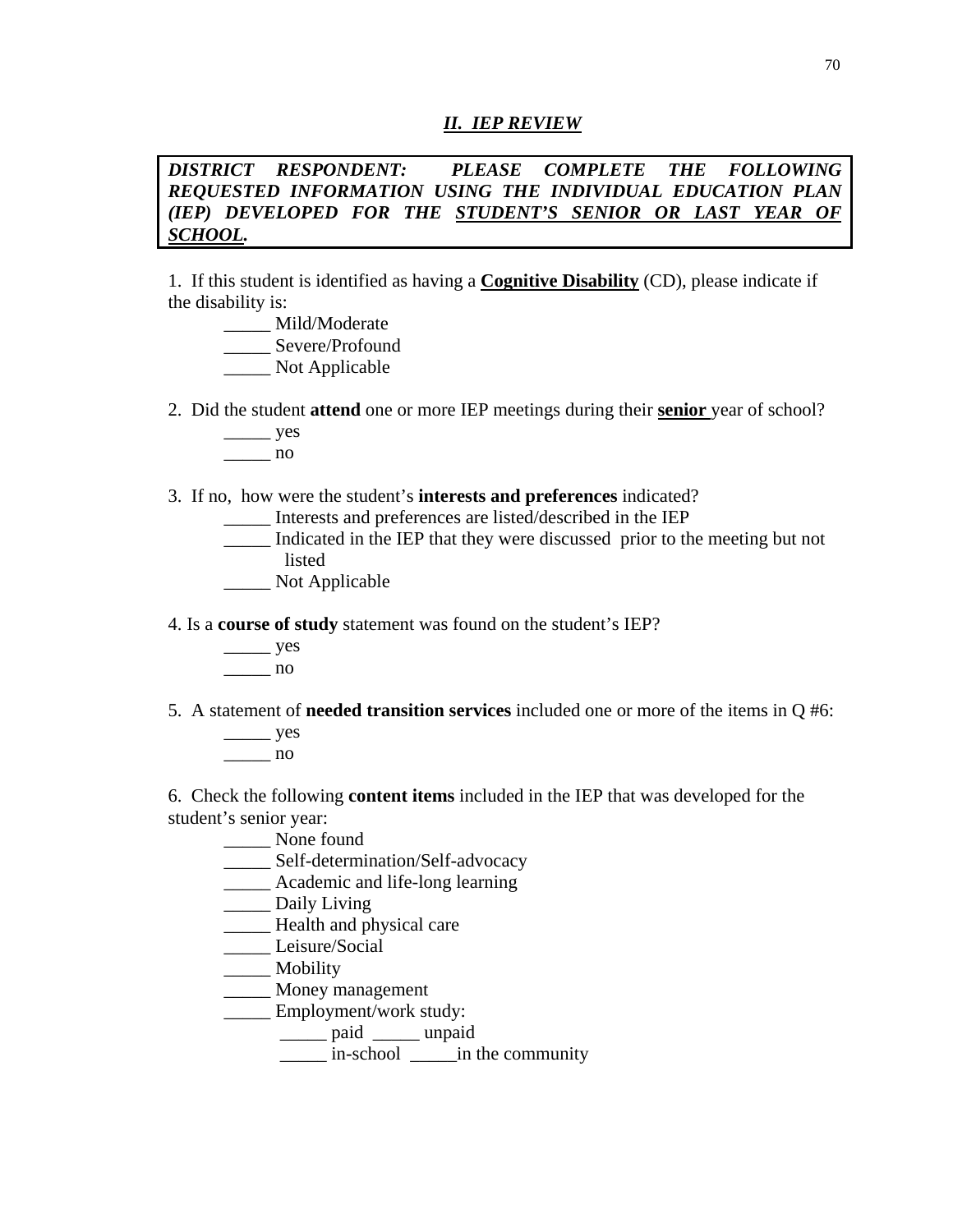7. Did the IEP developed for the student's senior year indicate a need for involvement from any **outside agency**?

\_\_\_\_\_ Yes \_\_\_\_\_ Outside agency not necessary

8. If yes, did the other **agency attend** the IEP meeting?

 $\rule{1em}{0.15mm}$  yes  $\frac{1}{\sqrt{1-\frac{1}{2}}}\log \frac{1}{2}$ 

9. Does the IEP contain a **statement of interagency responsibilities** or any needed linkages?

 $\frac{\ }{\ }$  yes  $\frac{1}{\sqrt{1-\frac{1}{n}}}\}$ no

------------------------------------------------------------------------------------------------------------

Please add **additional comments** regarding the student's IEP or transition needs, if desired: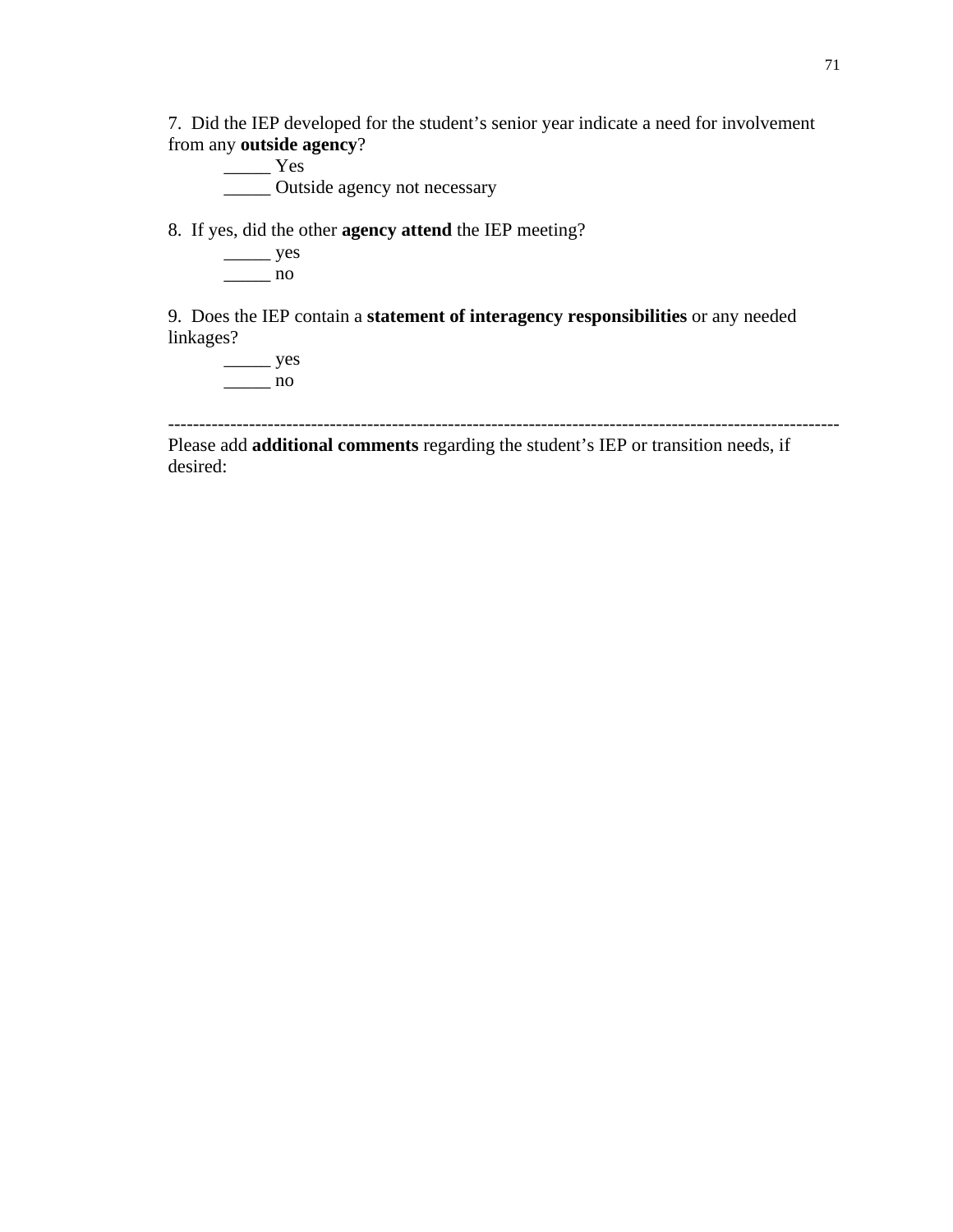#### **III. Student Interview**

Hello, my name is and I'm calling from the  $\Box$ School District. We are asking questions of high school graduates who received special education while they were in school. The answers will be used to help your school districts better plan classes and activities for students with disabilities. May I please speak with \_\_\_\_\_\_\_\_\_\_\_\_\_\_\_\_\_\_\_\_\_\_\_\_\_\_\_\_\_\_\_, or someone who can proxy for him/her? The survey will only take a short time and the responses are completely confidential.

**Before we begin, I would like to assure you that this interview is completely voluntary, strictly confidential, and that we really appreciate your help. You may contact Dr. Ed Biggerstaff, UW-Stout Research Advisor, at 715-232-2410 or at biggerstaffe@uwstout.edu if you have any questions about this study.**

------------------------------------------------------------------------------------------------------------

| PreQ1: Person responding to the questions is: |  |
|-----------------------------------------------|--|
|                                               |  |
|                                               |  |
|                                               |  |
|                                               |  |
|                                               |  |

PreQ2: Why is the former student unable to respond to this survey himself or herself?

## **POSTSECONDARY LIVING**

## **Independent Living**

| <b>INGENTIONE LIVING</b>                    |  |
|---------------------------------------------|--|
| Q1. Where are you <b>currently living</b> ? |  |
|                                             |  |
|                                             |  |
|                                             |  |
|                                             |  |
| or correctional facility or hospital        |  |
|                                             |  |
|                                             |  |
|                                             |  |
|                                             |  |
|                                             |  |
|                                             |  |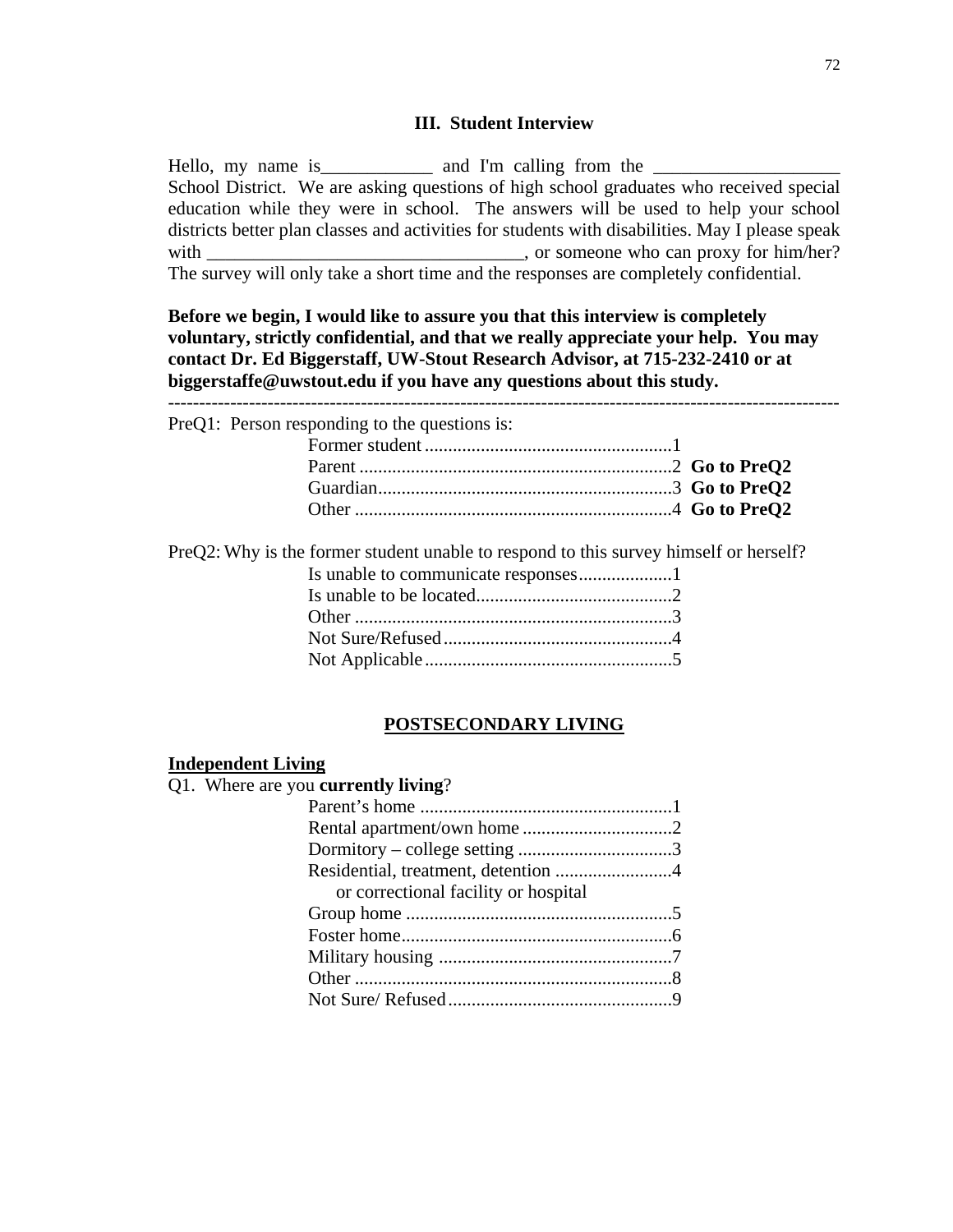## Q2. With **whom** do you live?

| With another family member or relative4 |  |
|-----------------------------------------|--|
|                                         |  |
|                                         |  |
|                                         |  |

| Q3. How <b>long</b> have you lived in this location? |  |
|------------------------------------------------------|--|
|                                                      |  |
|                                                      |  |
|                                                      |  |
|                                                      |  |

## **Community Participation/Recreation**

Q4. Do you get together **socially** with friends or family members, other than those you live with?

## Q5. Do you have a **driver's license**?

Г

| No, but I plan to pursue obtaining a driving |  |
|----------------------------------------------|--|
|                                              |  |
| No, and I do not intend to pursue            |  |
|                                              |  |
|                                              |  |
|                                              |  |
|                                              |  |

Q6. Have you participated in or attended the following **activities** in the past 6 months?

 Yes .......................................................................1 No.........................................................................2

| Which activities?                                                                                             | Yes |
|---------------------------------------------------------------------------------------------------------------|-----|
| Q6a Leisure Time Activities ( <i>i.e. Movies</i> ,<br>Concerts, Sporting Events)                              |     |
| <b>Q6b Community Service Activities (i.e. Lions</b><br>Club, 4-H, volunteering, helping with<br>youth groups) |     |

 $\overline{\mathbf{r}}$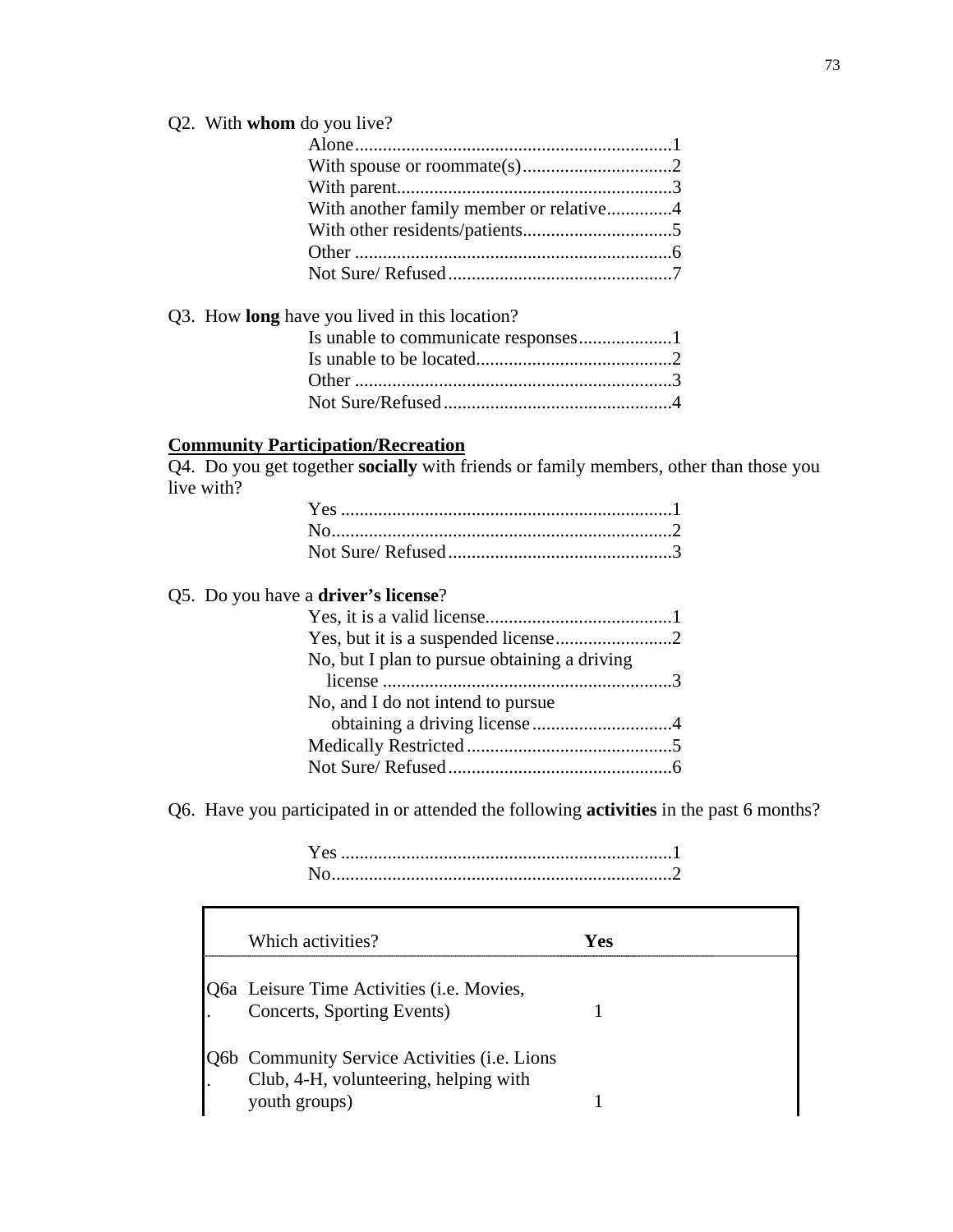| $\mathbf{L}$ | <b>Q6c</b> Religious Activities ( <i>i.e.</i> Church<br>Services/Events) |  |
|--------------|--------------------------------------------------------------------------|--|
|              | Q6d Voting                                                               |  |

Q7. **Is getting a ride** a barrier to participating in community activities?

### **Adult and Daily Living**

 $\mathbf{I}$ 

Q8. Do you use the support of a one-on-one **personal care assistant** (e.g. aide, service coordinator or manager) to help you participate in young adult life settings (e.g. independent living, leisure activities, grocery shopping)?.................

Q9. Are you currently working with a **counselor or social worker** to maintain your independent living arrangement?

Q10. Are you currently receiving services from an **adult agency** provided by the county, city or community (e.g. Division of Vocational Rehabilitation [DVR], Human Services, Center for Independent Living)?

- Q11. Which services are you receiving?
- Q12. What **suggestions** would you have for your previous high school for adding activities or classes to improve participation of students in leisure, community participation, or independent living after leaving high school?

\*\*\*\*\*\*\*\*\*\*\*\*\*\*\*\*\*\*\*\*\*\*\*\*\*\*\*\*\*\*\*\*\*\*\*\*\*\*\*\*\*\*\*\*\*\*\*\*\*\*\*\*\*\*\*\*\*\*\*\*\*\*\*\*\*\*\*\*\*\*\*\*

\_\_\_\_\_\_\_\_\_\_\_\_\_\_\_\_\_\_\_\_\_\_\_\_\_\_\_\_\_\_\_\_\_\_\_\_\_\_\_\_\_\_\_\_\_\_\_\_\_\_\_\_\_\_\_\_\_\_\_\_\_\_\_\_\_\_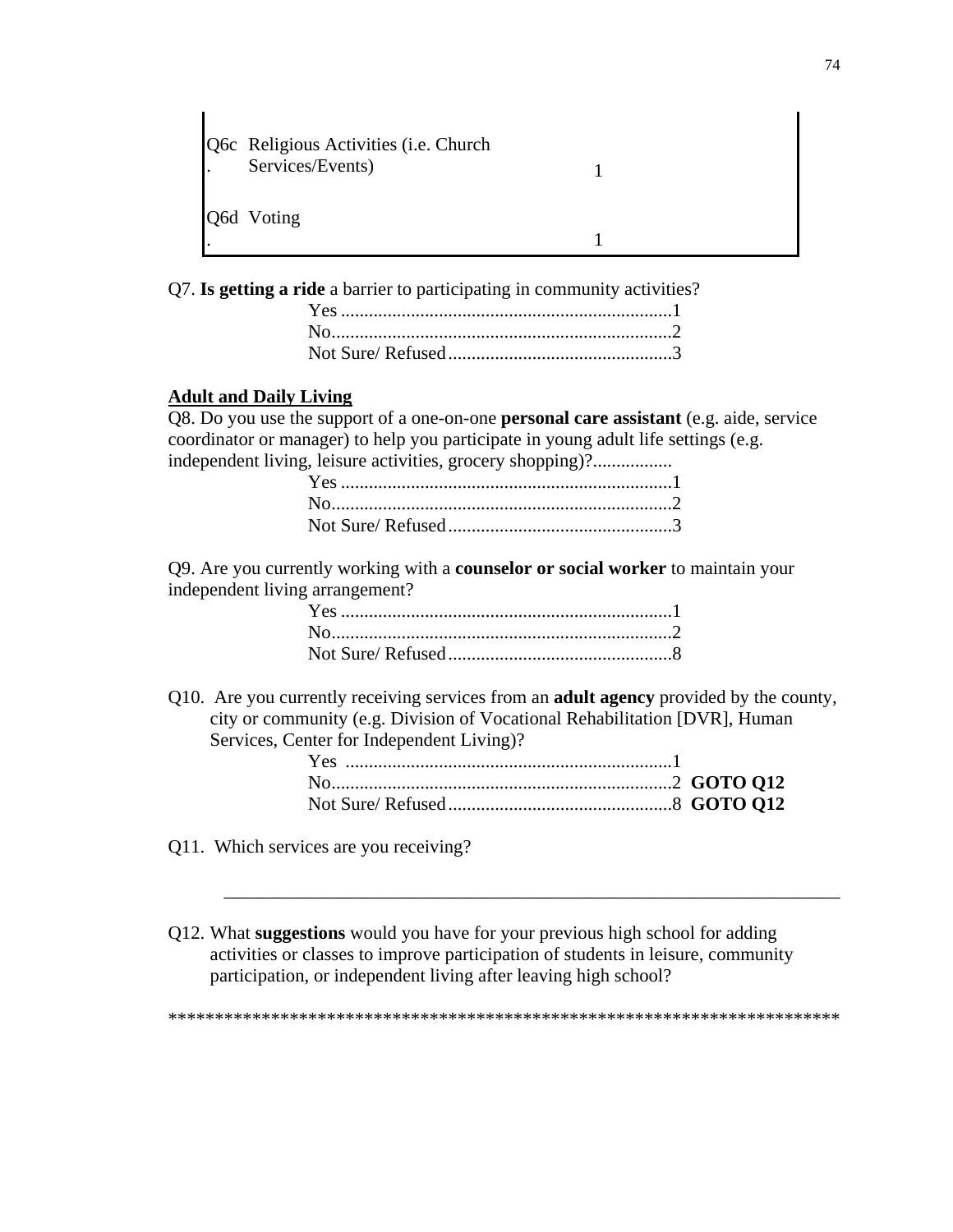## **POSTSECONDARY EDUCATION/TRAINING**

Q13. Have you participated in the following **educational or training** since leaving high school?

|  | Indicate up to 3 of the following that<br><i>apply:</i>                                   | Yes          |
|--|-------------------------------------------------------------------------------------------|--------------|
|  | Q13a 2-year community college related to<br>High School vocational education<br>program   | 1            |
|  | Q13b 2-year community college unrelated<br>to High School vocational education<br>program | 1            |
|  | Q13c 4-year community college related to<br>High School vocational education<br>program   | $\mathbf{1}$ |
|  | Q13d 4-year community college unrelated<br>to High School vocational education<br>program | 1            |
|  | Q13e Vocational or technical program                                                      | 1            |
|  | Q13f Adult education classes                                                              | $\mathbf{1}$ |
|  | Q13g Formal apprenticeship                                                                | $\mathbf{1}$ |
|  | Q13h Job training program                                                                 | 1            |
|  | Q13i. Military                                                                            | 1            |
|  | Q13j. Never attended educational/training<br>program                                      | 1            |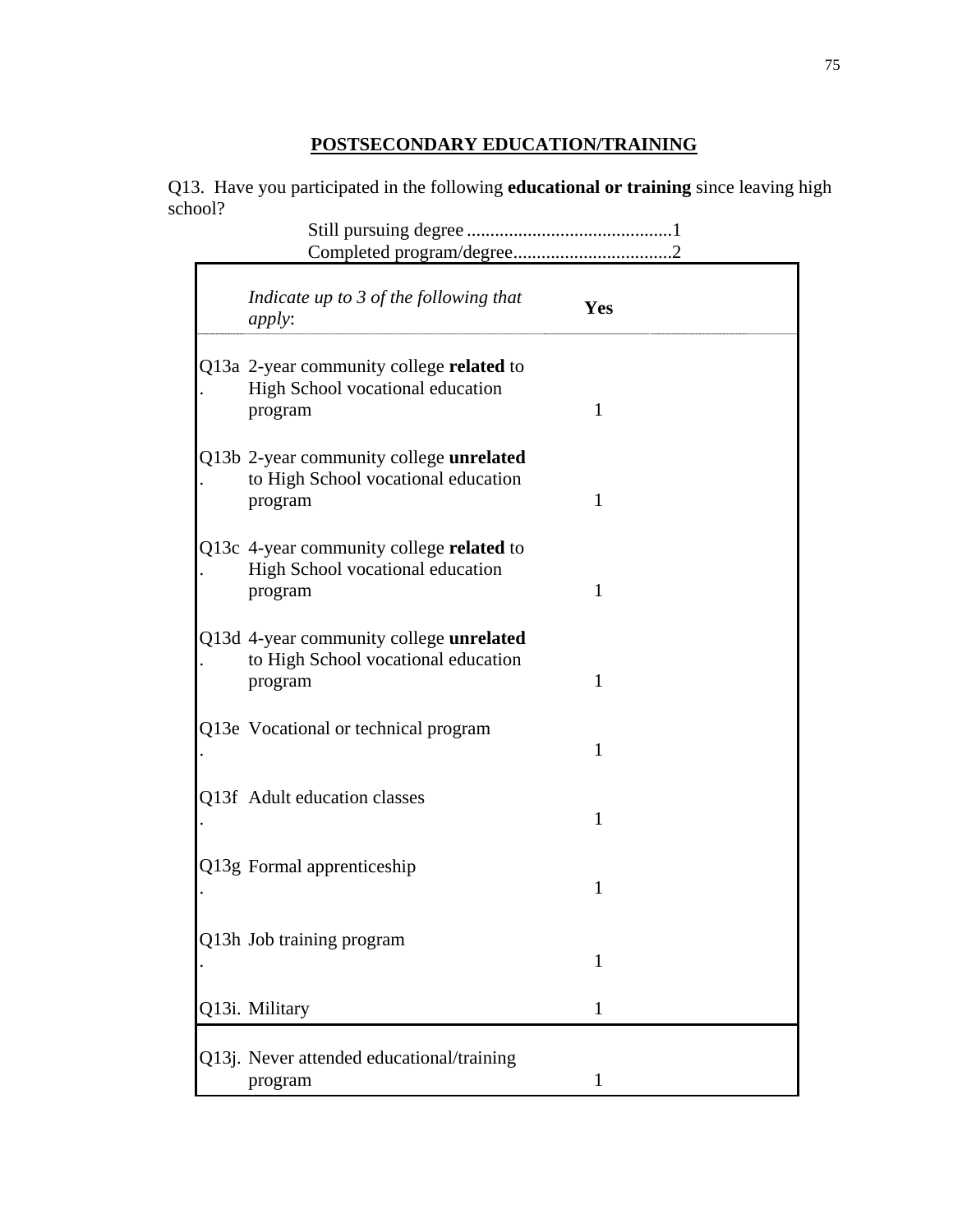| Q14. What is your current educational or vocational training status? |  |
|----------------------------------------------------------------------|--|
|                                                                      |  |
|                                                                      |  |
| Attended but discontinued the program3                               |  |
|                                                                      |  |
|                                                                      |  |

Q15. To whom have you **first identified yourself** as having a disability at your place of post-high school training?

Q16a. Are you currently using **accommodations or assistive technology** at your place of post-high school training (i.e. computers, spelling, magnifier, calculator, voice box, etc.)?

Q16b.What types of accommodations or assistive technology are you using?

Q17. Was it your intention in high school to **begin post-secondary training** rather than begin employment following graduation?

\_\_\_\_\_\_\_\_\_\_\_\_\_\_\_\_\_\_\_\_\_\_\_\_\_\_\_\_\_\_\_\_\_\_\_\_\_\_\_\_\_\_\_\_\_\_\_\_\_\_\_\_\_\_\_\_\_\_\_\_\_\_\_\_\_\_\_\_\_\_\_\_

Q18. What suggestions would you have for your previous high school for adding activities or classes to enhance the participation of students in post-high school education?

\*\*\*\*\*\*\*\*\*\*\*\*\*\*\*\*\*\*\*\*\*\*\*\*\*\*\*\*\*\*\*\*\*\*\*\*\*\*\*\*\*\*\*\*\*\*\*\*\*\*\*\*\*\*\*\*\*\*\*\*\*\*\*\*\*\*\*\*\*\*\*\*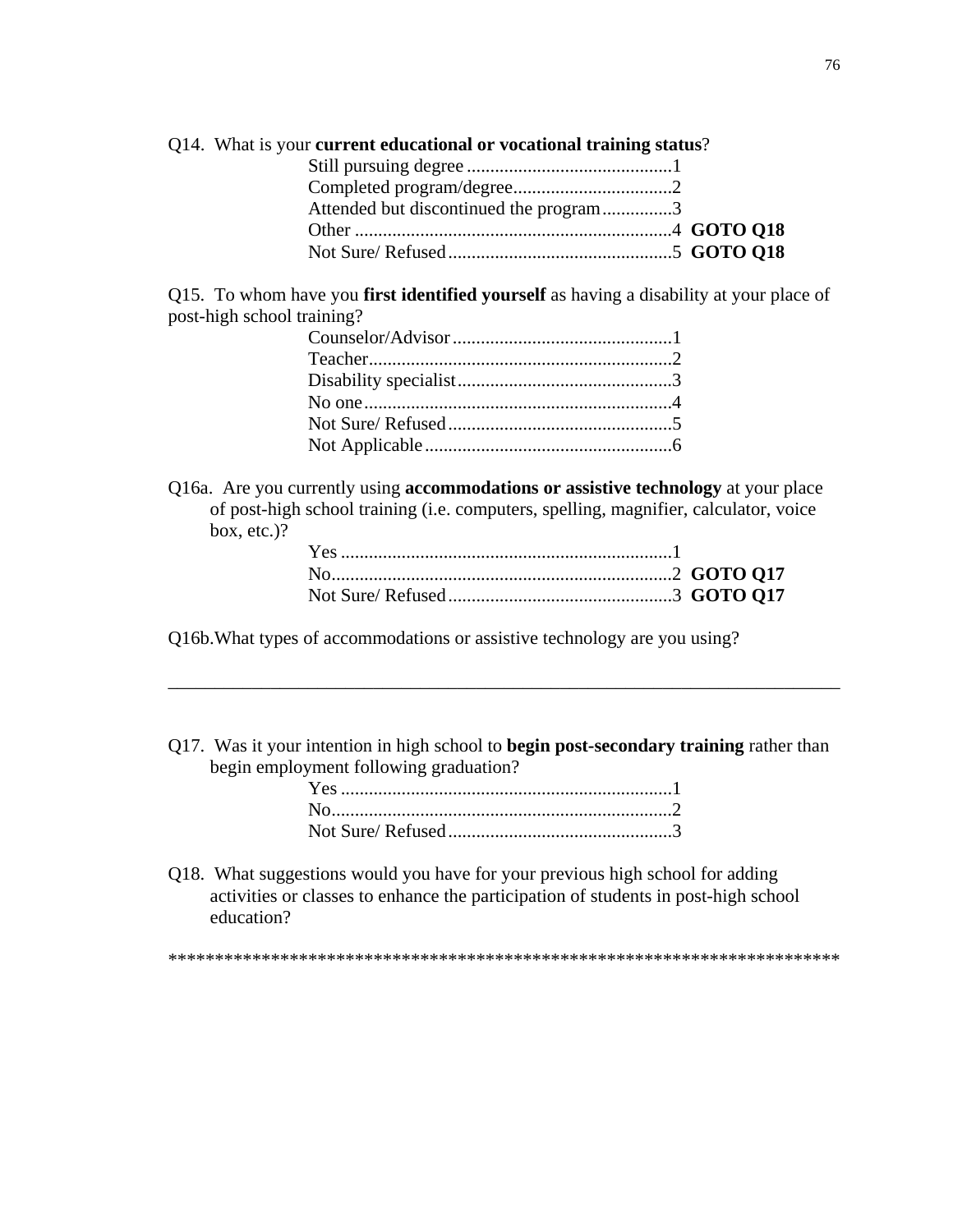## *EMPLOYMENT*

Q19. Do you currently do any work for which you are **paid** (do you currently have a job)?

Q20.Where are you working (if respondent has more than one job, answer for the position they attend most)?

Q21. What **type of work** are you primarily involved in/what do you do?

Q22. How **long** have you been employed at this job?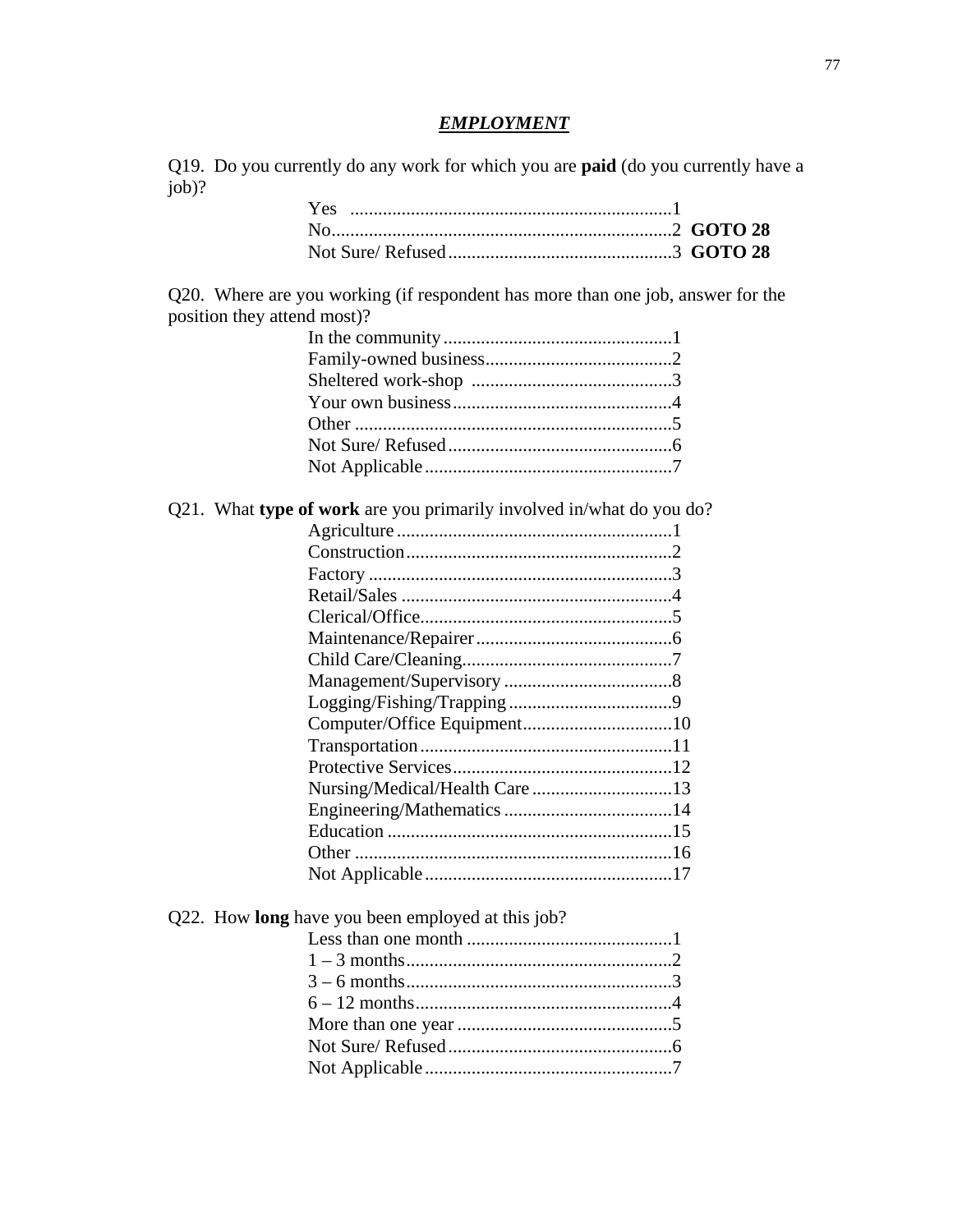|                         | Q23. How many hours do you work per week?                                               |
|-------------------------|-----------------------------------------------------------------------------------------|
|                         |                                                                                         |
|                         |                                                                                         |
|                         |                                                                                         |
|                         |                                                                                         |
|                         |                                                                                         |
|                         |                                                                                         |
|                         |                                                                                         |
|                         | Q24. What is your current hourly wage?                                                  |
|                         |                                                                                         |
|                         |                                                                                         |
|                         |                                                                                         |
|                         |                                                                                         |
|                         |                                                                                         |
|                         |                                                                                         |
|                         |                                                                                         |
|                         | Q25. Have you received a <b>raise</b> in pay since beginning your present job?          |
|                         |                                                                                         |
|                         |                                                                                         |
|                         |                                                                                         |
|                         | Q26. Do you receive benefits from your employer (e.g. sick leave, paid vacation, health |
| insurance, retirement)? |                                                                                         |
|                         |                                                                                         |
|                         |                                                                                         |
|                         |                                                                                         |
|                         | Q27 Who primarily <b>helped you</b> find your job?                                      |
|                         |                                                                                         |
|                         |                                                                                         |
|                         |                                                                                         |
|                         | Adult services provider (e.g. DVR,                                                      |
|                         | human services, job service)4                                                           |
|                         |                                                                                         |
|                         |                                                                                         |
|                         |                                                                                         |
|                         |                                                                                         |
|                         |                                                                                         |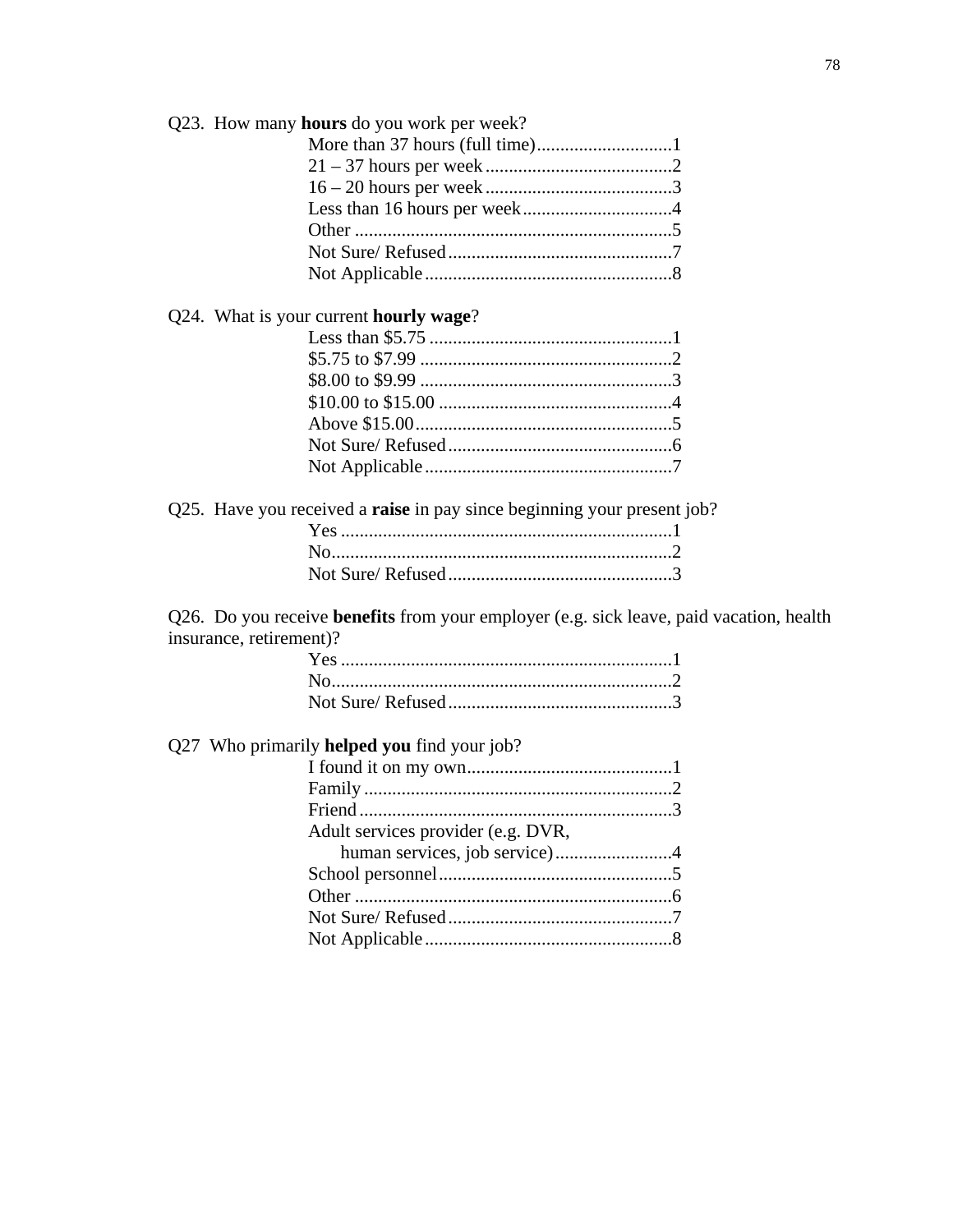Q28. To whom have you primarily **talked to** about job opportunities since leaving high school?

| Work force center (e.g. job service,     |  |
|------------------------------------------|--|
| WIA (Workforce Investment Act) –         |  |
|                                          |  |
| Department of Vocational Rehabilitation3 |  |
|                                          |  |
|                                          |  |
|                                          |  |
|                                          |  |
|                                          |  |

# **<<<IF Q19 = 1 GOTO Q32>>>**

| Q29. What is the <b>primary reason</b> you are not working?                          |
|--------------------------------------------------------------------------------------|
|                                                                                      |
| Unable to find transportation to work2                                               |
|                                                                                      |
|                                                                                      |
|                                                                                      |
| In a correctional, detention, or residential                                         |
|                                                                                      |
|                                                                                      |
|                                                                                      |
|                                                                                      |
|                                                                                      |
|                                                                                      |
| Q30. Who would you <b>contact</b> first if you wanted assistance with finding a job? |
| Work force center (e.g. job service,                                                 |
|                                                                                      |
| WIA (Workforce Investment Act) –                                                     |
|                                                                                      |
| Department of Vocational Rehabilitation (DVR) 3                                      |
|                                                                                      |
|                                                                                      |
|                                                                                      |
|                                                                                      |
|                                                                                      |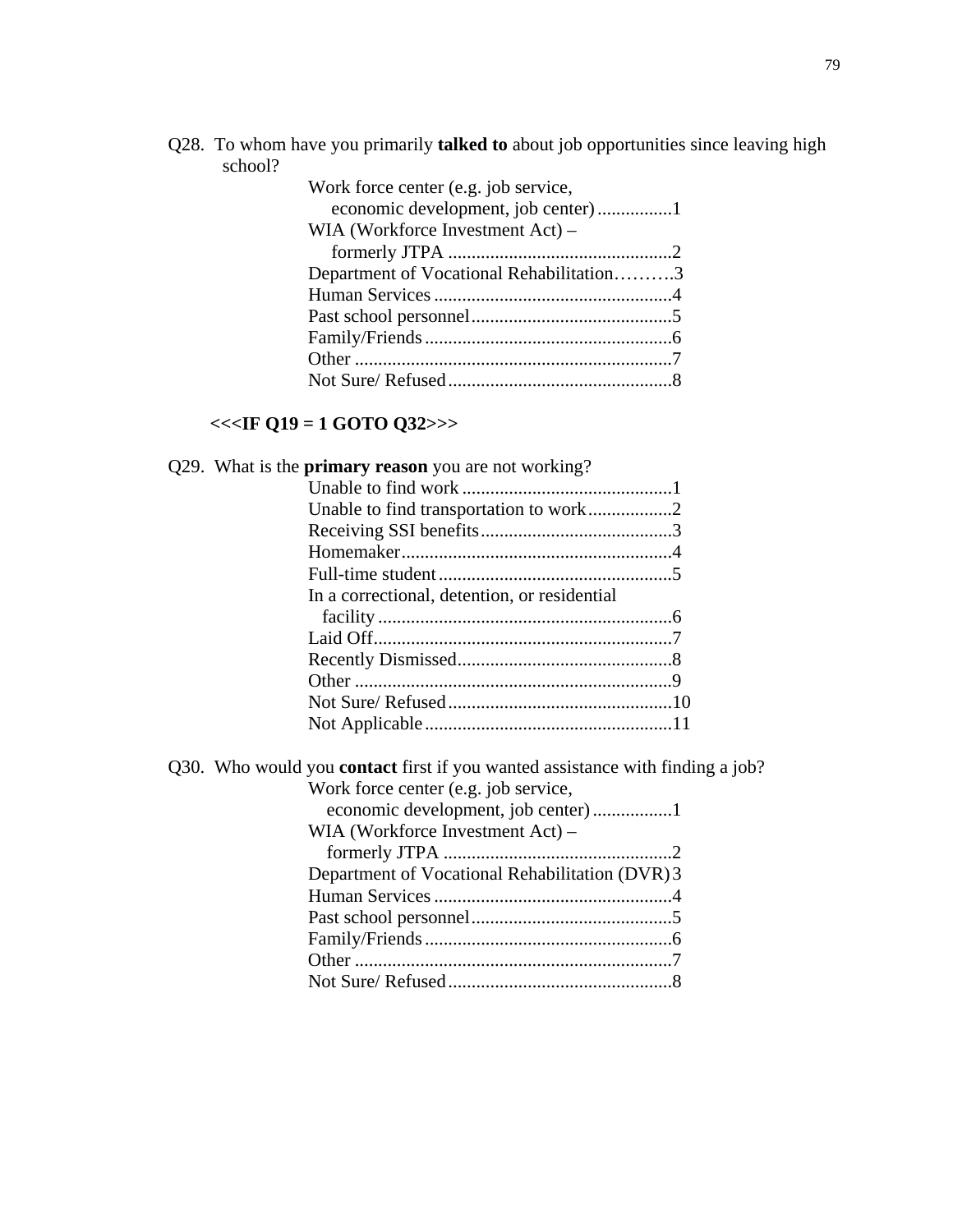Q31. Was it your intention in high school to **begin employment** rather than post-high school training following graduation?

Q32. What suggestions would you have for your previous high school for adding activities or classes to enhance the participation of students in post-high school employment? \*\*\*\*\*\*\*\*\*\*\*\*\*\*\*\*\*\*\*\*\*\*\*\*\*\*\*\*\*\*\*\*\*\*\*\*\*\*\*\*\*\*\*\*\*\*\*\*\*\*\*\*\*\*\*\*\*\*\*\*\*\*\*\*\*\*\*\*\*\*\*\*

### HIGH SCHOOL EXPERIENCES

Q33. During your last two years of high school, did you participate in any of the following specially designed vocational classes?

 Yes ........................................................................1 No………………………………………………..2

| Indicate up to $\frac{3}{2}$ of the following:                                                                       | Yes |
|----------------------------------------------------------------------------------------------------------------------|-----|
| Q33a Job exploration in school (e.g. job<br>shadow, non-paid job)                                                    | 1   |
| Q33b Job exploration in the community (e.g.<br>job shadowing, informational<br>interviewing, site visits, mentoring, |     |
| service learning, volunteer)                                                                                         | 1   |
| Q33c Paid in-school work experience                                                                                  | 1   |
| Q33d Paid community work experience                                                                                  |     |
| Q33e JTPA/WIA Summer Youth                                                                                           |     |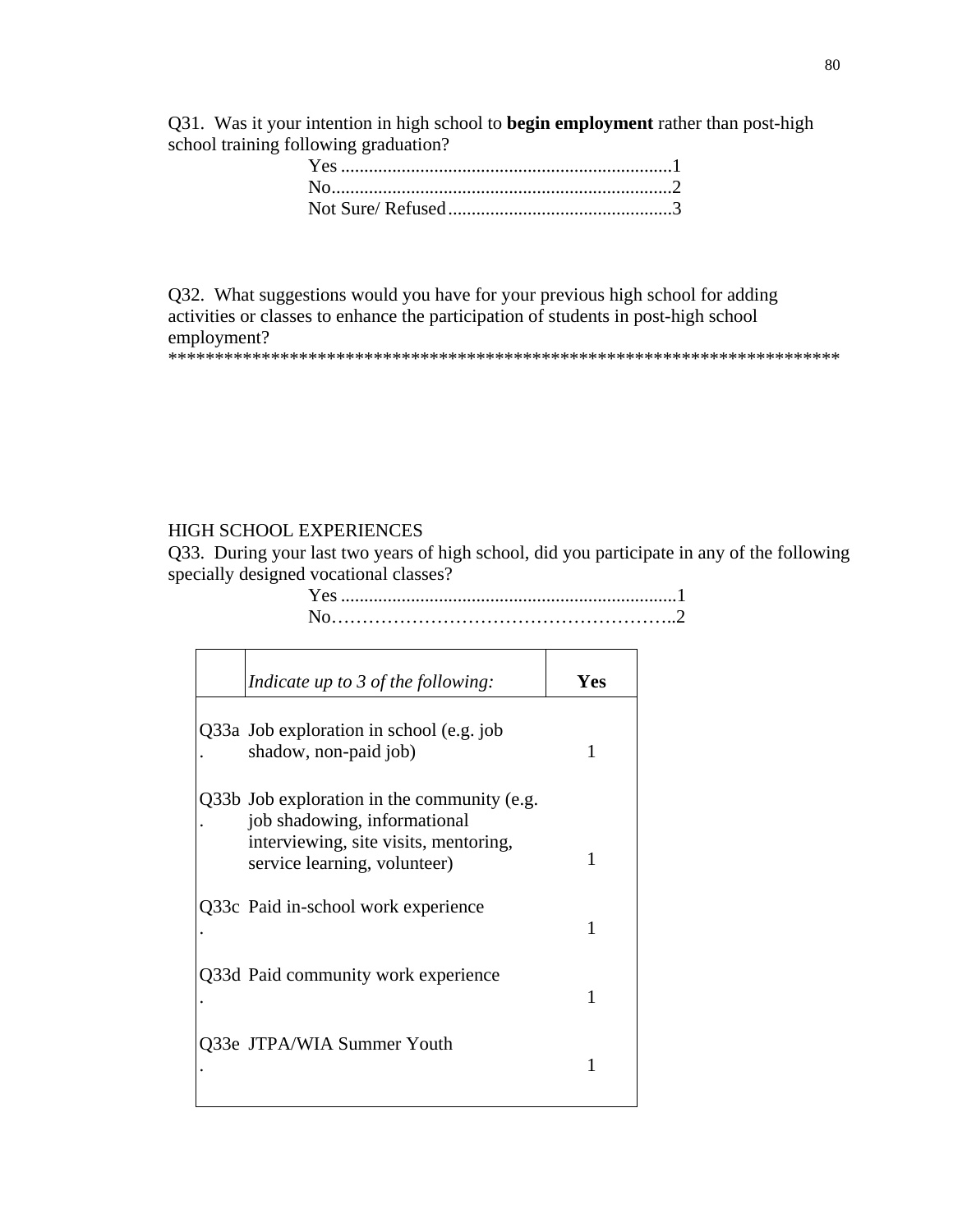| Q33f Sheltered-workshop/work activity |  |
|---------------------------------------|--|
| center                                |  |

Q34. Did you have a **paid job** during your last two years of school? Yes .......................................................................1 No.........................................................................2 **GOTO Q36a**  Not Sure/ Refused................................................3 **GOTO Q36a**  Q35. How many **months** were you **employed?** Less than 6 months...............................................1 6 - 12 months .......................................................2 More than 12 months...........................................3

Q36. During your last two years of high school, did you participate in any of the following classes?

Not Sure/ Refused................................................4

|     | Indicate up to 3 of the following:                                   | Yes          |
|-----|----------------------------------------------------------------------|--------------|
|     | Q36a Agriculture education                                           | $\mathbf{1}$ |
|     | Q36b Business, office and marketing<br>education                     | $\mathbf{1}$ |
|     | Q36c Health occupations education                                    | $\mathbf{1}$ |
|     | Q36d Home economics occupations                                      | $\mathbf{1}$ |
|     | Q36e Graphic arts education<br>Trade and Industry (i.e. woodworking, | 1            |
|     | Q36f metals, auto mechanics, electronics)                            | 1            |
|     | Q36g School-to-work                                                  | 1            |
| Q36 | None                                                                 | 1            |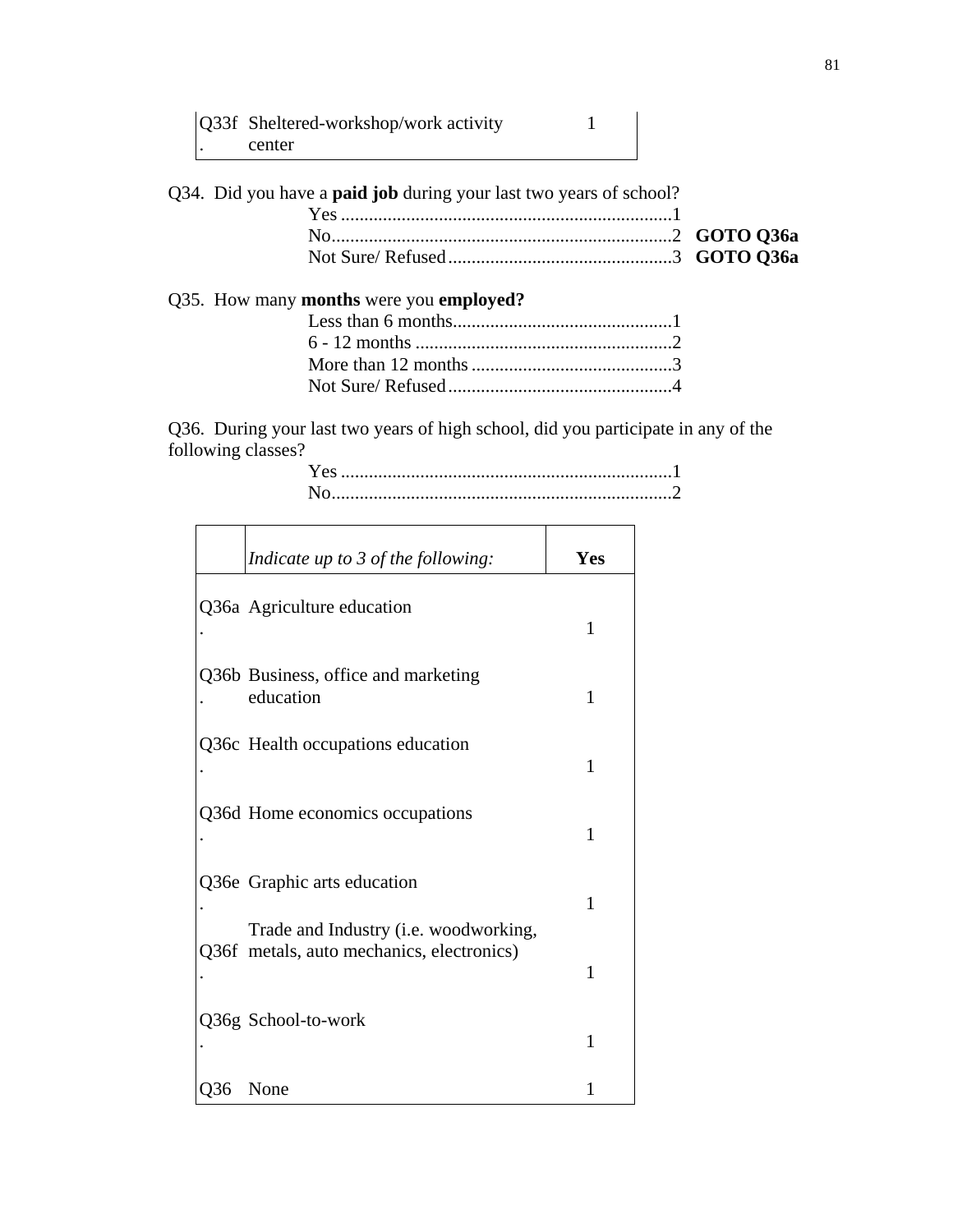**Thank you for participating in this survey. Your input is very valuable, and very greatly appreciated. Please be reminded that this information will be kept confidential, and that no individual student or school data will be disclosed. You may contact Dr. Ed Biggerstaff, UW-Stout Research Advisor, at 715-232-2410 or at biggerstaffe@uwstout.edu if you have any questions about this study.**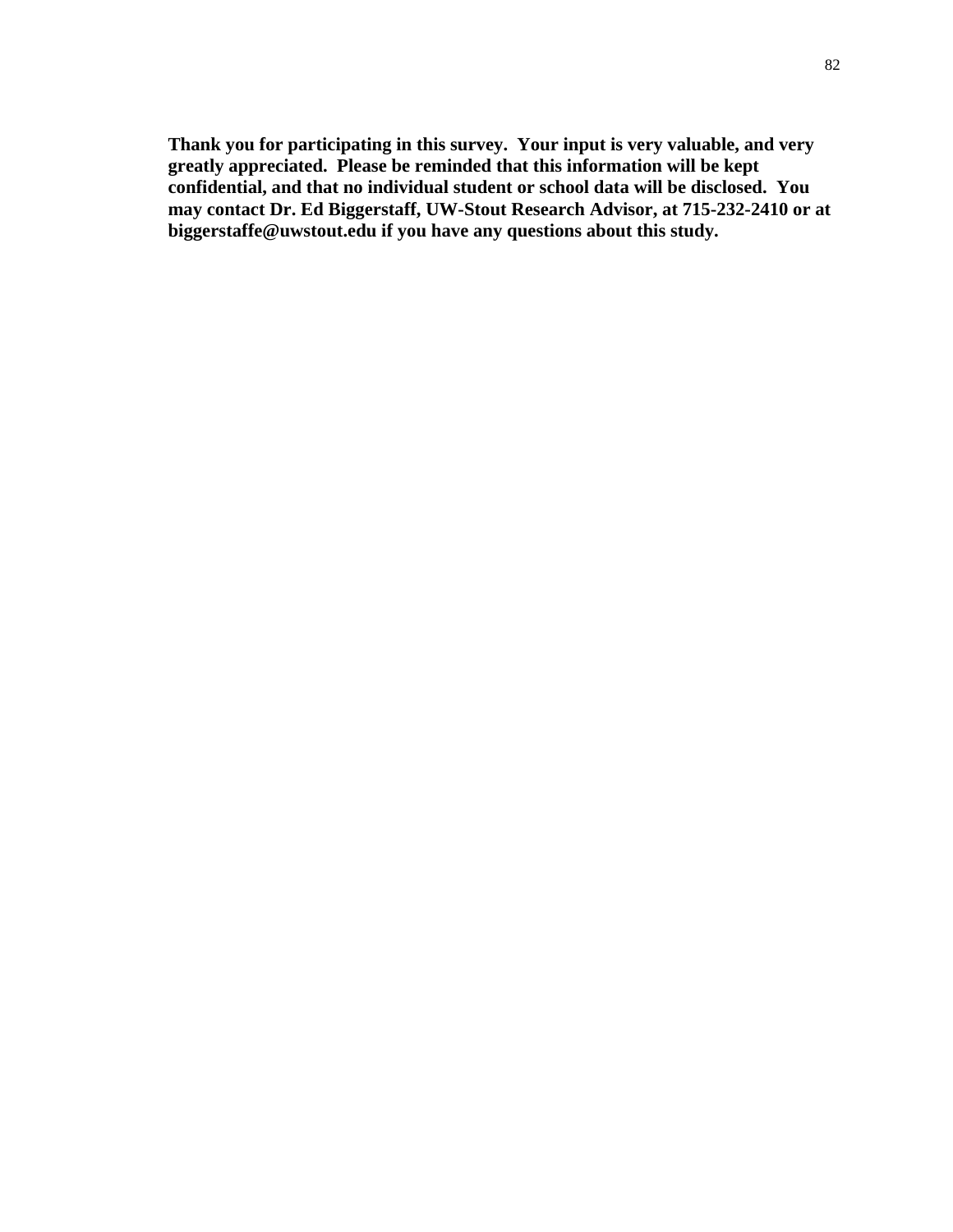### APPENDIX E Teacher Focus Group Outline

Introduction: Thank you for volunteering to participate today. Before we get started I would like to introduce myself and have others within the group introduce themselves so that we all know each other better (Introductions). The reason you are gathered here today is to help the \_\_\_\_\_\_\_\_\_\_ High School improve their Individual Education Plan transition services for special education students.

The purpose of this study is to investigate the post high school outcomes of individuals with disabilities from the School District. Data will be collected during Spring 2002, by administering the Department of Public Instruction (DPI) approved, postsecondary transition survey to a group of students with disabilities who exited High School May 2000-2001. The survey evaluates several facets of student independent living, postsecondary education, and current employment.

In addition to the survey data gathered, two separate focus groups will be convened. One focus group will consist of three parents, of students with disabilities who have exited High School May 1999-2001. The other focus group will consist of three high school teachers, of students with disabilities who have exited \_\_\_\_\_\_\_\_\_\_\_\_ High School May 2000-2001. The individuals from each focus group will give their opinions to four questions about services that have or have not been provided for their son, daughter, or student. The overall responses will be recorded and supplement the information gathered by the surveys.

The information that is found in this study will be used to assess the strengths and weaknesses of **example instructional programs**, set standards for the performance of postsecondary students, and help to improve the transition program planning. This will result in greater success for students as they move from high school to adult life.

Your answers, specific to the individual, will not be shared with anyone. No names or addresses will be reported. Common and individual responses will be presented in a report to aid the schools in making programs better. Your responses are voluntary and you can withdraw from the study or retract responses any time prior to the submission of the final report. There are no anticipated social risks by participating in the group. Individuals wishing to speak to a school psychologist or counselor after the completion of the group may do so upon request. Responses will be audio recorded for transcription at a later time. The focus group will convene for approximately 30 to 60 minutes. (Consent forms signed at this time).

Definition of Transition Services:

- A coordinated set of activities designed for a student
- Within an out-come oriented process that promotes movement from school to post-school activities
- **Includes instruction in any or all of the following:** 
	- $\triangleright$  Post-secondary education
	- $\triangleright$  Vocational training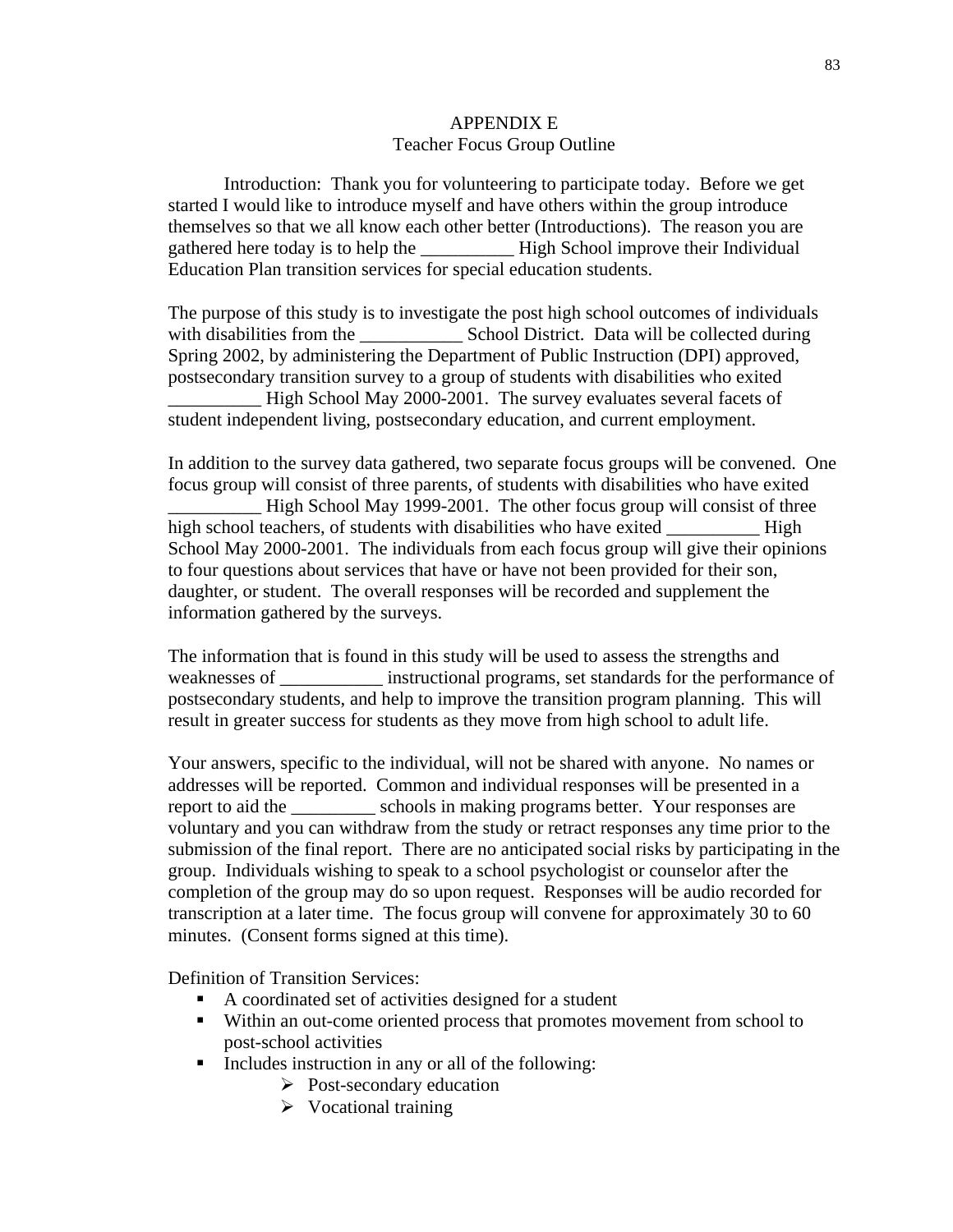- $\triangleright$  Integrated employment and/or supported employment objectives
- $\triangleright$  Continuing and adult education
- $\blacktriangleright$  Independent living
- $\triangleright$  Adult services/post school living objectives
- $\triangleright$  Community participation/experiences
- $\triangleright$  Functional vocational evaluation
- $\triangleright$  Daily living skills
- 1) What are some transition services or programs that have been beneficial to your students in their movement from high school to adult life?
- 2) What suggestions would you have for your student's previous high school for adding activities or classes to improve participation of students in the following activities after leaving high school:
	- a) Leisure and social activities
	- b) Community participation
	- c) Independent living
	- d) Post-high school employment
- 3) What are some other transition services that were not offered by your student's high school that you would like to see available in the future?
- 4) What community transition agencies did your student use during and after high school?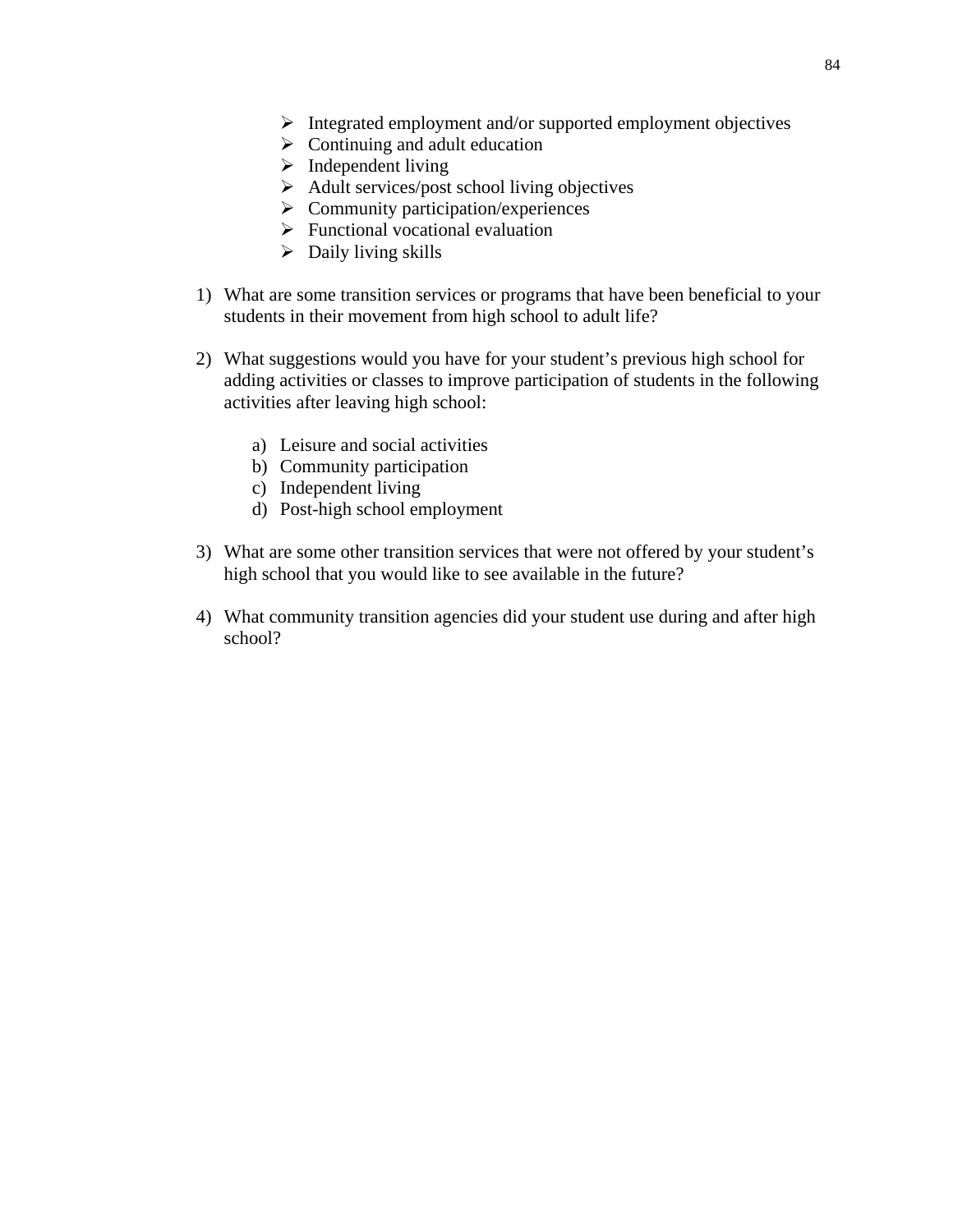### APPENDIX F Parent Focus Group Outline

Introduction: Thank you for volunteering to participate today. Before we get started I would like to introduce myself and have others within the group introduce themselves so that we all know each other better (Introductions). The reason you are gathered here today is to help the \_\_\_\_\_\_\_\_\_\_ High School improve their Individual Education Plan transition services for special education students.

The purpose of this study is to investigate the post high school outcomes of individuals with disabilities from the School District. Data will be collected during Spring 2002, by administering the Department of Public Instruction (DPI) approved, postsecondary transition survey to a group of students with disabilities who exited High School May 2000-2001. The survey evaluates several facets of student independent living, postsecondary education, and current employment.

In addition to the survey data gathered, two separate focus groups will be convened. One focus group will consist of three parents, of students with disabilities who have exited High School May 1999-2001. The other focus group will consist of three high school teachers, of students with disabilities who have exited \_\_\_\_\_\_\_\_\_\_\_\_ High School May 2000-2001. The individuals from each focus group will give their opinions to four questions about services that have or have not been provided for their son, daughter, or student. The overall responses will be recorded and supplement the information gathered by the surveys.

The information that is found in this study will be used to assess the strengths and weaknesses of **example instructional programs**, set standards for the performance of postsecondary students, and help to improve the transition program planning. This will result in greater success for students as they move from high school to adult life.

Your answers, specific to the individual, will not be shared with anyone. No names or addresses will be reported. Common and individual responses will be presented in a report to aid the schools in making programs better. Your responses are voluntary and you can withdraw from the study or retract responses any time prior to the submission of the final report. There are no anticipated social risks by participating in the group. Individuals wishing to speak to a school psychologist or counselor after the completion of the group may do so upon request. Responses will be audio recorded for transcription at a later time. The focus group will convene for approximately 30 to 60 minutes. (Consent forms signed at this time).

Definition of Transition Services:

- A coordinated set of activities designed for a student
- Within an out-come oriented process that promotes movement from school to post-school activities
- **Includes instruction in any or all of the following:** 
	- $\triangleright$  Post-secondary education
	- $\triangleright$  Vocational training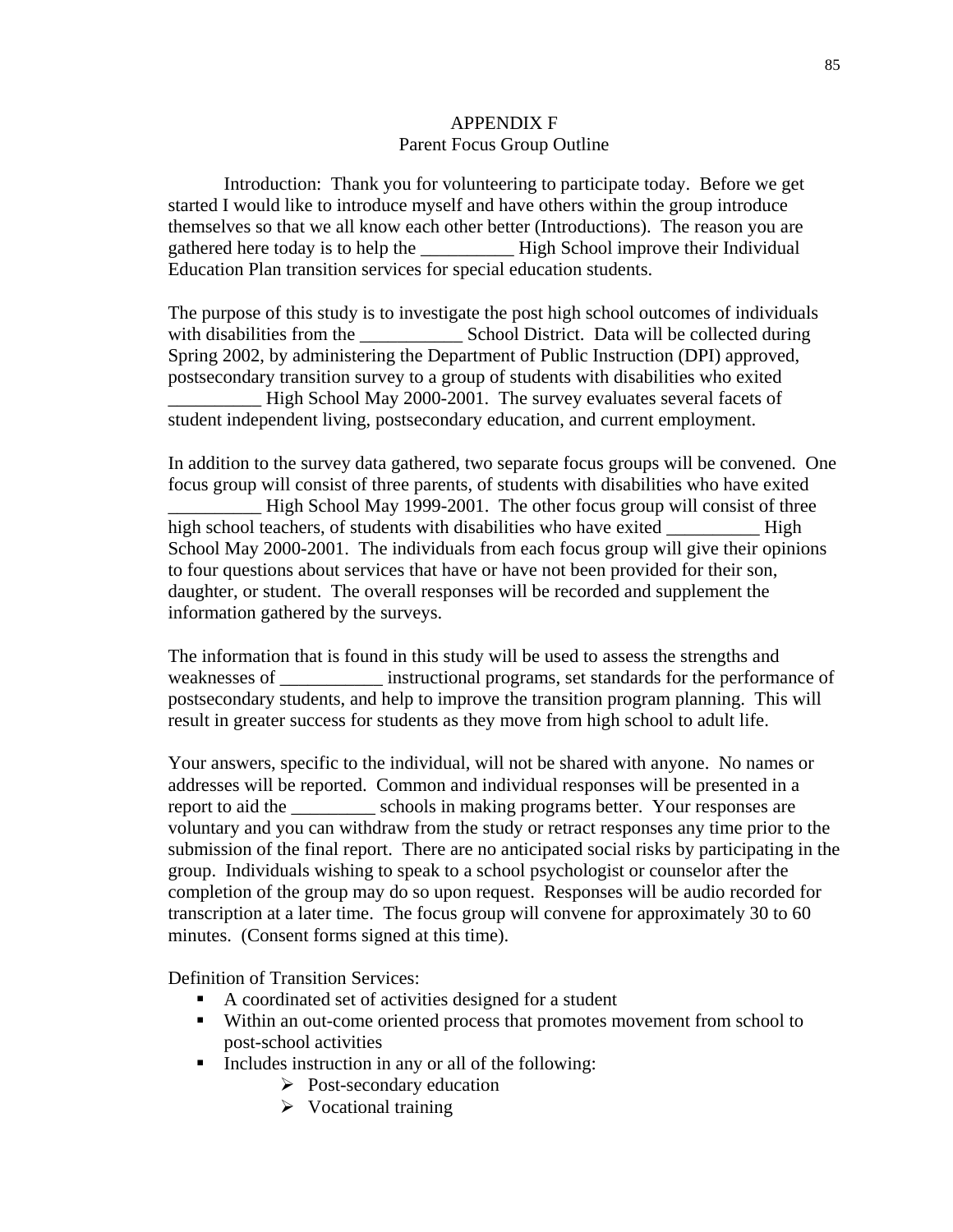- $\triangleright$  Integrated employment and/or supported employment objectives
- $\triangleright$  Continuing and adult education
- $\blacktriangleright$  Independent living
- $\triangleright$  Adult services/post school living objectives
- $\triangleright$  Community participation/experiences
- $\triangleright$  Functional vocational evaluation
- $\triangleright$  Daily living skills
- 5) What are some transition services or programs that have been beneficial to your son/or daughter in their movement from high school to adult life?
- 6) What suggestions would you have for your son's/or daughter's previous high school for adding activities or classes to improve participation of students in the following activities after leaving high school:
	- a) Leisure and social activities
	- b) Community participation
	- c) Independent living
	- d) Post-high school employment
- 7) What are some other transition services that were not offered by your son's/or daughter's high school that you would like to see available in the future?
- 8) What community transition agencies did your son/or daughter use during and after high school?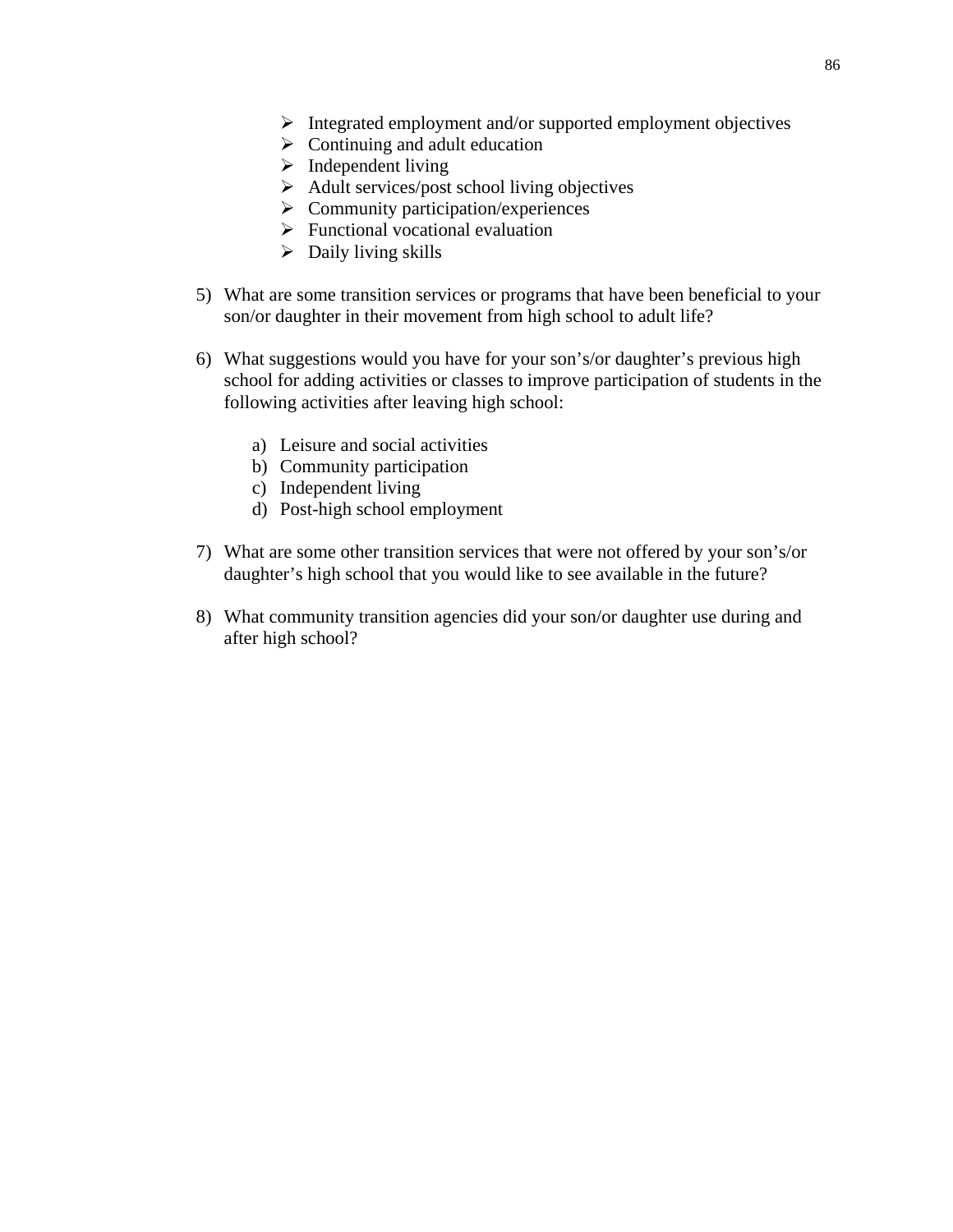## APPENDIX G Student or Proxy Perceptions

## **Respondents' suggestions for independent living improvement:**

- **More class time on budgeting and balancing a check book**
- **More supervised activities or entertainment evenings**
- Basic living skills program available involving daily duties

## **Respondents' suggestions for enhancing the participation of students in postsecondary education:**

- Better math program that is broader and involves more one-on-one attention
- lacksquare Night and summer school classes
- Greater exploration and support of student vocational interests
- Unit in business class on the pay difference by attending postsecondary education
- **Transportation to sheltered workshops while in high school**

## **Respondents' suggestions for adding activities or classes to enhance employment:**

- Class involving interviewing and portfolios
- Keep independent living resource in community
- **More information about community organizations available**
- **Job fair availability**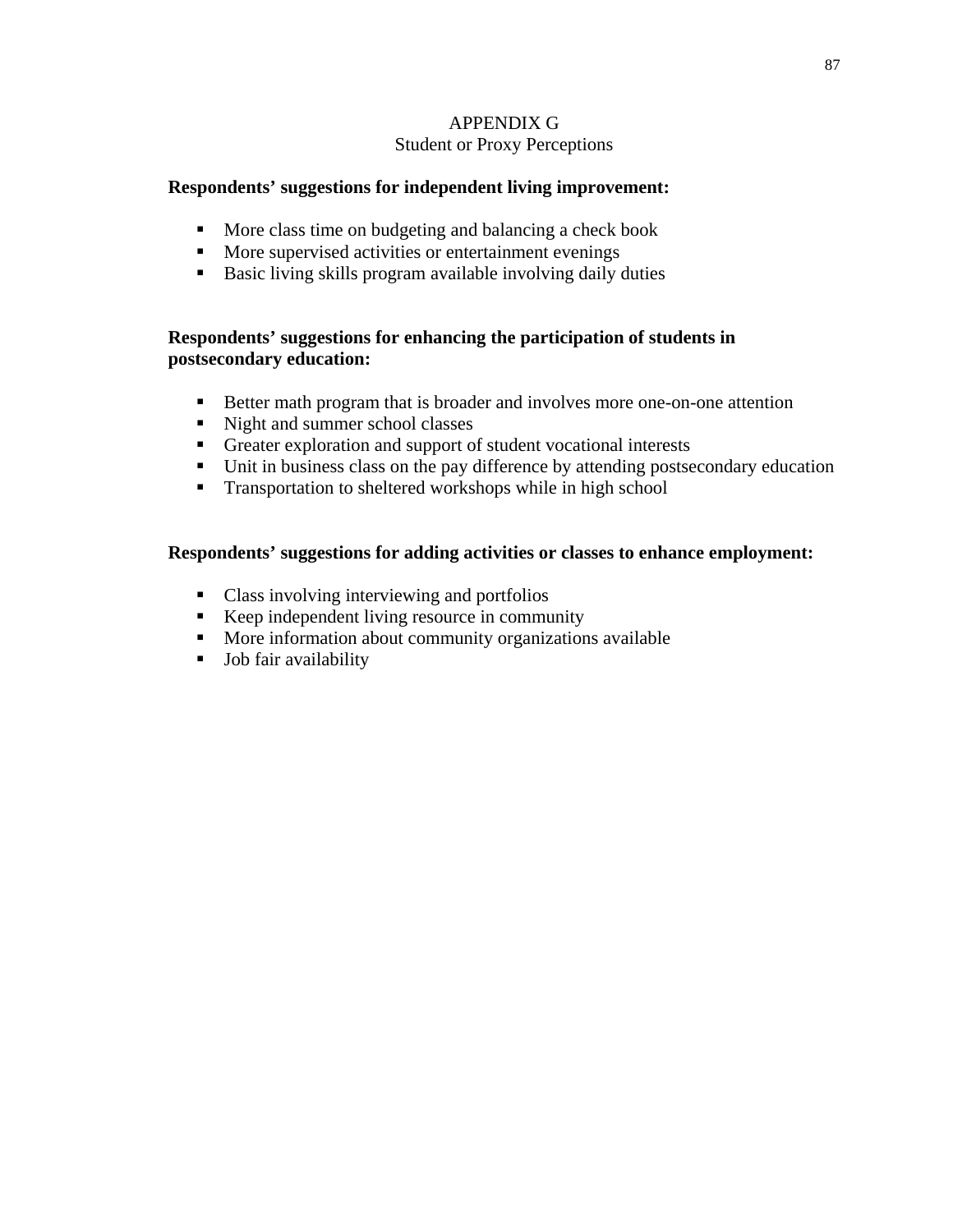## APPENDIX H

## Teacher Perceptions

- 1) What are some transition services or programs that have been beneficial to your students in their movement from high school to adult life?
	- A. Job shadowing and interviewing someone on the job
	- B. Business class about job awareness of job selection and the cost of apartments
	- C. Advanced business class on portfolio writing
	- D. Special education benchmarks for different grades: a. Seniors: make sure they had services set up when graduate (e.g. scholarships, child care, jobs, Department of Vocational Rehabilitation (DVR), Human/Social Services, Independent Living) b.Junior: Interest inventories
		- c.Sophomores: Writing (e.g. thank you letters)
		- d. Freshman: Social skills
	- E. In-school driver's education
	- F. In past years, paraprofessional utilized to help students with special needs in driver's education
	- G. In past years, had an exiting English class involving interviewing, letter writing, reviewing basic English rules, understanding business styles, and listening to guest speakers from businesses
	- H. In past, summer youth program through Private Industry Council for summer work experience
	- I. Inclusion of students with special needs in general education classroom as much as possible to get students where they need to be
	- J. In past years, workplace readiness class and co-op program for student work experience
	- K. In past, school-to- work experience where student gets high school credits for working
	- L. Community work experience
	- M. School fieldtrips
	- N. Sports, drama, clubs, and dances available for all students
	- O. Community activities available such as 4-H, Future Farmer of America (FFA), and church groups
	- P. Less groups and cliques separating special education and general education students
	- Q. Technical education and foods classes
- 2) What suggestions would you have for your student's previous high school for adding activities or classes to improve participation of students in the following activities after leaving high school:
	- A. Leisure and social activities
		- a. More sheltered workshops for students who are lower functioning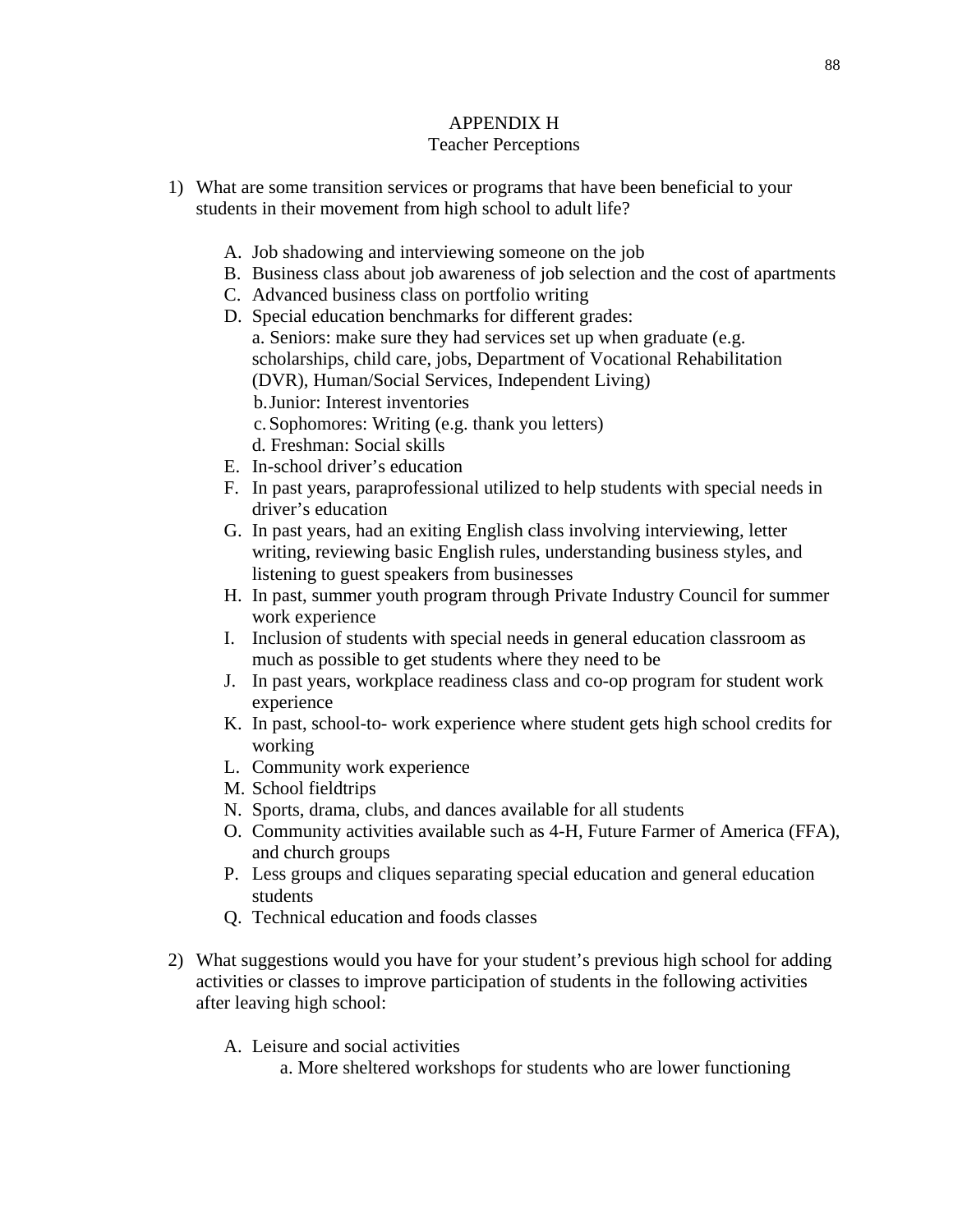B. Community participation

a. Social workers in the community to help students with special needs receive needed support after they have graduated from high school b. More community places for students to meet that provide activities, entertainment, work, or volunteer opportunities

C. Independent living

a. Paraprofessional to help students with special needs in driver's education

b. Department of Vocational Rehabilitation (DVR) and other agencies communicate with the students at an earlier age on a monthly or bimonthly basis rather than once a year at the Individual Education Plan meeting to help develop connections with the student so already know about the student and can help foresee what the student needs to graduate c. Health class available

d. More students involved in agriculture classes or new horticulture club

e. Funds available to buy old church and turn it into an independent living center where special education and general education students learn the basic skills to live out on their own

f. Special education classroom furnished like an apartment to teach an independent living class

## D. Post-high school employment

a. Transportation by school to workplace environments other than those in immediate community while in high school

b. More local businesses for work experience in community

c. Having an exiting English class involving interviewing, letter writing, reviewing basic English rules, business styles, and listening to guest speakers from businesses

d. Workplace readiness class

e. Co-op program for work experience after workplace readiness class

f. Summer youth program for through Private Industry Council (PIC) for summer work experience

g. School-to-work program where student gets high school credits for working

3) What are some other transition services that were not offered by your student's high school that you would like to see available in the future?

A. More collaboration by teachers as to what curriculum they would like to see being taught in a workplace readiness class

B. Alternatively, a combined class of a quarter of workplace readiness and a quarter of independent living skills would be beneficial for students

C. A model store for students to practice working at a cash register and business equipment, and making appropriate change from larger bills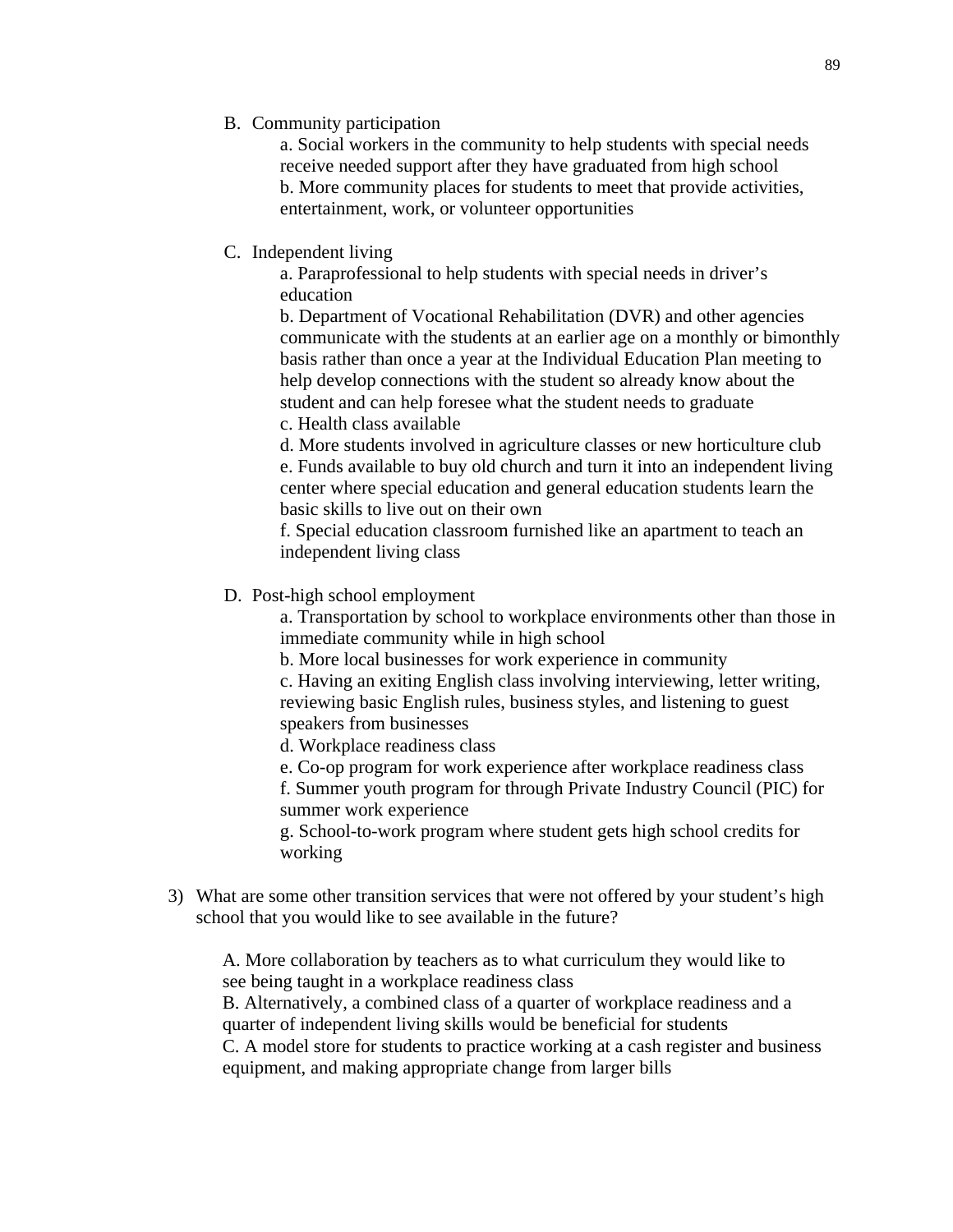D. Greater involvement of students in in-school jobs such as foodservice and cleaning

E. Summer school for students that are credit deficient

F. School money available when needed to send a student for vocation assessment or independent living needs by the Department of Vocational Rehabilitation (DVR)

- G. Separate driver's education class for special education students with material at a lower reading level
- 4) What community transition agencies were used by your student during and after high school?
	- A. Public Health Department
	- B. Department of Vocation Rehabilitation (depending on county funding that year)
	- C. Children's Services Society employee meets with students in foster care or judicated delinquents on a weekly or monthly basis to help with independent living skills after high school
	- D. Social Services (sometimes helpful)
	- E. Integrated Services Program (ISP) that bring in services to help families
	- F. Adult Services to help with independent living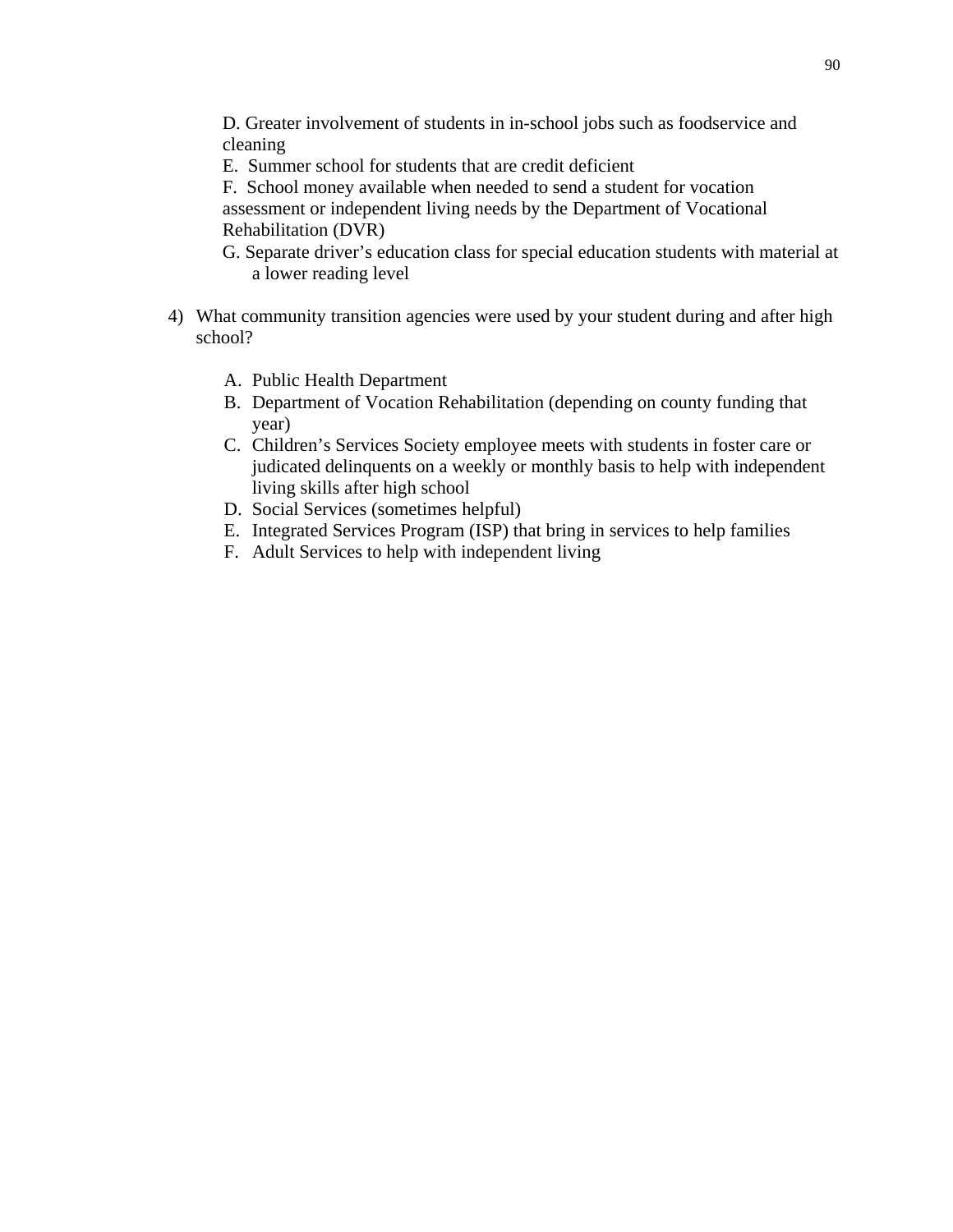### APPENDIX I Parent Perceptions

- 1) What are some transition services or programs that have been beneficial to your son/or daughter in their movement from high school to adult life?
	- A. Summer youth work program
	- B. School-to-work program
	- C. General education teacher putting in extra effort to help student with difficult subject areas
	- D. Resource room reading help on tests
	- E. Many extracurricular activities including sports, drama, and Future Business Leaders of America (FBLA)
- 2) What suggestions would you have for your son's/or daughter's previous high school for adding activities or classes to improve participation of students in the following activities after leaving high school:
	- A. Leisure and social activities
		- a. Class seminars explaining to students about disabilities of peers at an early age
		- b. Inclusion of students with disabilities as much as possible
	- B. Community participation
		- a. Less to do in the community and need to find activities for students
		- b. Students job shadowing and getting work experience during school
	- **C.** Independent living
		- a. Class for completing job application forms, resumes, and mock interviews
		- b. Class going through basic living skills that practices finding a job, exploring the job benefits, insurance, budgeting their money that week for rent, groceries, and bills, balancing a checkbook, hooking up their electricity, and changing a car's tire or oil.
	- D. Post-high school employment
		- a. Exploration of job benefits
		- b. Analyze and be advocates for their strengths that will make them successful in a particular job and what jobs to look for based on their strengths
		- c. Job fair availability
		- d. Appropriate dress and presentation of self when turning in application, interviewing, and when in court
		- e. Business people come into the school to talk about what they look for in employees